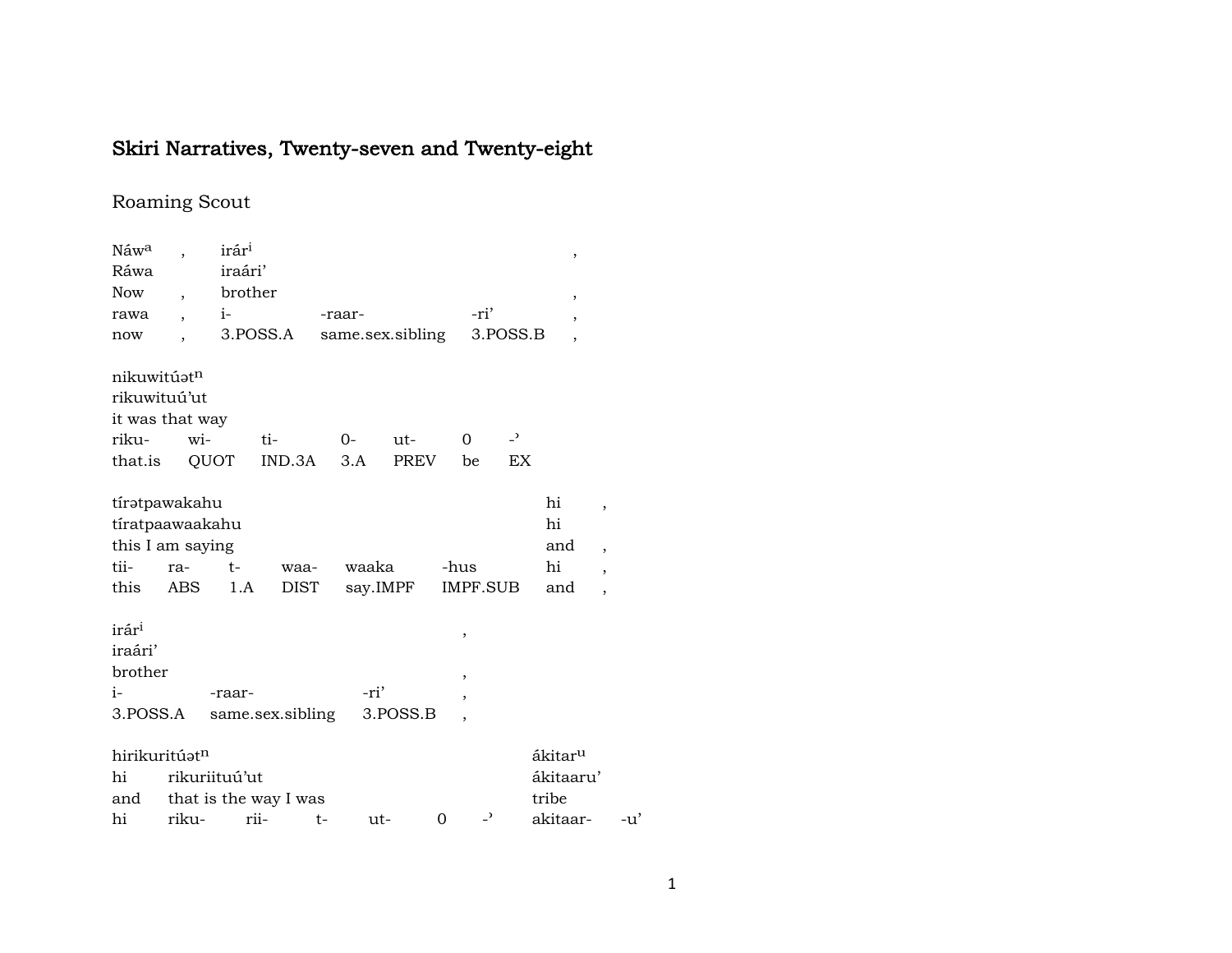| tíratk <sup>u</sup><br>tíratku<br>this of mine<br>tii-<br>this | ra-<br>ABS                                                      | $t-$<br>1.A | kus  | be.sitting | $-0$<br>SUB.4    |      | šəskirarit <sup>n</sup><br>caskiírarit<br>a little<br>caskii<br>a.little | raarit<br>really |                                                      |       |
|----------------------------------------------------------------|-----------------------------------------------------------------|-------------|------|------------|------------------|------|--------------------------------------------------------------------------|------------------|------------------------------------------------------|-------|
|                                                                | tirikuwišəksar <sup>a</sup>                                     |             |      |            |                  |      |                                                                          | Ι                |                                                      |       |
|                                                                | tirikuwicaksaara                                                |             |      |            |                  |      |                                                                          | I                | $\overline{\phantom{a}}$                             |       |
|                                                                | when I became aware of things                                   |             |      |            |                  |      |                                                                          | And              |                                                      |       |
| tii-                                                           | ri-                                                             |             | ku-  | wicaks.aar |                  |      | $-a$                                                                     | i.               | $\overline{\phantom{a}}$                             |       |
| when                                                           |                                                                 | CONT.3A     |      |            | 1.P come.to.mind |      | SUB.1                                                                    | and              | $\overline{\phantom{a}}$<br>$\overline{\phantom{a}}$ |       |
|                                                                |                                                                 |             |      |            |                  |      |                                                                          |                  |                                                      |       |
| irár <sup>i</sup>                                              |                                                                 |             |      |            |                  |      | ,                                                                        |                  |                                                      |       |
| iraári'                                                        |                                                                 |             |      |            |                  |      |                                                                          |                  |                                                      |       |
| brother                                                        |                                                                 |             |      |            |                  |      | ,                                                                        |                  |                                                      |       |
| $i-$                                                           |                                                                 | -raar-      |      |            | -ri'             |      | $\overline{ }$                                                           |                  |                                                      |       |
|                                                                | 3.POSS.A same.sex.sibling 3.POSS.B                              |             |      |            |                  |      |                                                                          |                  |                                                      |       |
| kara-                                                          | kariskuwakúrawu<br>kariskuhwakuúrawu'<br>don't doubt me<br>$i-$ |             | $S-$ | ku-        |                  | uur- | wakuur-                                                                  | raawuu           |                                                      | -:hus |
| NEG                                                            |                                                                 | CONT.1/2A   | 2.A  | 1.P        |                  | PREV | word                                                                     | doubt            |                                                      | IMPF  |
|                                                                | tatpákah <sup>a</sup>                                           |             |      |            |                  |      |                                                                          |                  |                                                      |       |

1.A PREV

tribe

be EX

 $\rm{NOM}$ 

Tatpákaahu'  $\ddot{\phantom{a}}$ 

that.is

and

ASSR

- I am saying  $\bullet$
- ta $t$ waka -:hus  $\ddot{\phantom{a}}$  $IND.1/2A$  1.A say.IMPF  $\ensuremath{\mathsf{IMPF}}$  $\bullet$

witikurahuráhəš witikuraahuráhac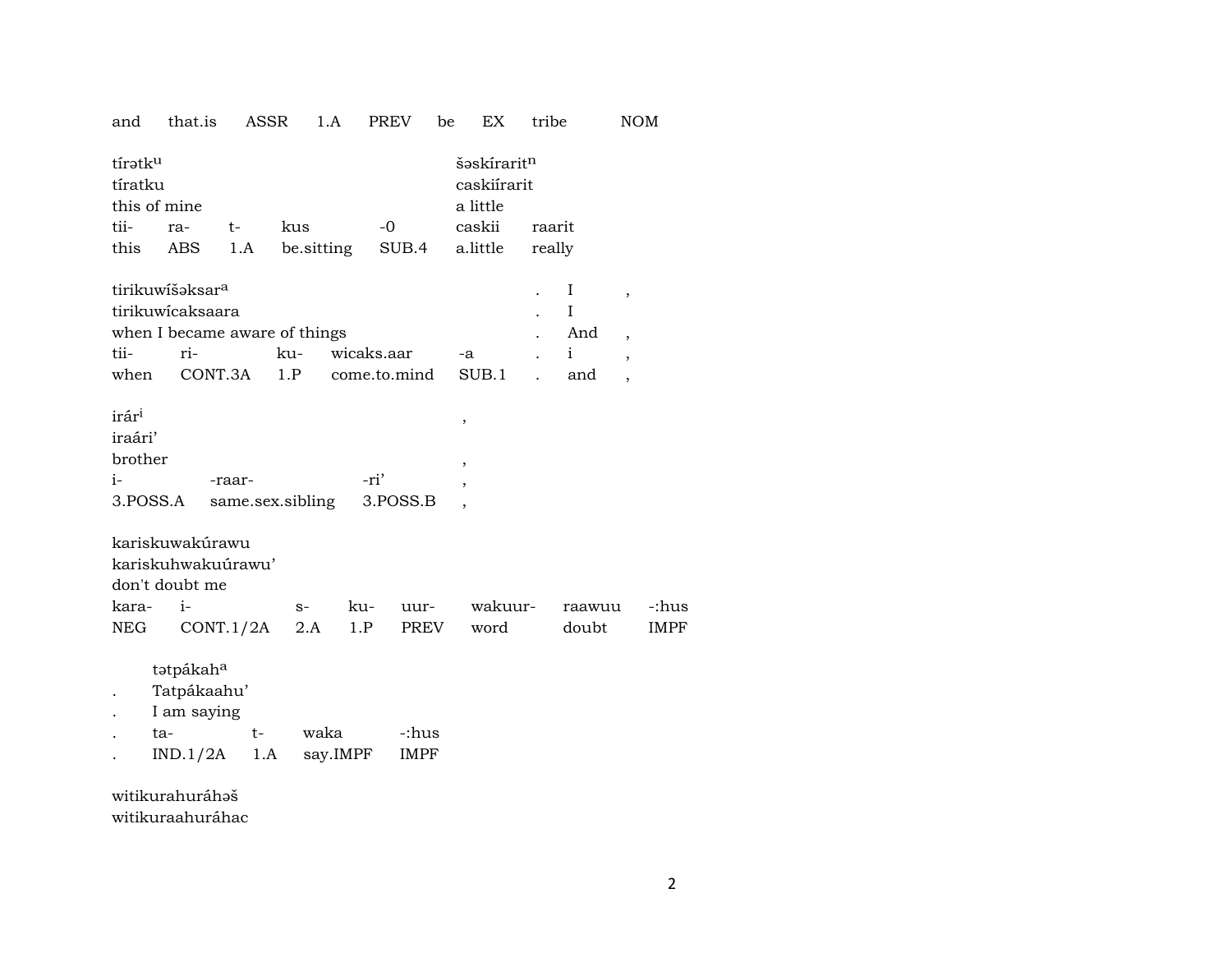|                | now I have forgotten them          |             |                               |                                   |             |               |       |          |             |       |
|----------------|------------------------------------|-------------|-------------------------------|-----------------------------------|-------------|---------------|-------|----------|-------------|-------|
| wii-           | ti-                                | ku-         | raar-                         | hurahac                           | $-0$        |               |       |          |             |       |
| now            | IND.3A                             | 1.P         | 3PL.INAN.P                    | disappear                         | PERF        |               |       |          |             |       |
| narahkitu      |                                    |             |                               | narahkitu                         |             |               |       |          |             |       |
|                | raaraahkituu'u'                    |             |                               | Raaraahkituu'u'                   |             |               |       |          |             |       |
| everything     |                                    |             |                               | Everything                        |             |               |       |          |             |       |
| raa-           | raar-                              | kituu       | $-u^{\prime}$                 | raa-<br>raar-                     | kituu       | $-u^{\prime}$ |       |          |             |       |
| way            | PL                                 | all         | <b>NOM</b>                    | PL<br>way<br>$\ddot{\phantom{a}}$ | all         | <b>NOM</b>    |       |          |             |       |
|                | witikuráhurahaš                    |             |                               |                                   |             |               |       |          |             |       |
|                | witikuraahuráhac                   |             |                               |                                   |             |               |       |          |             |       |
|                | I have forgotten them              |             |                               |                                   |             |               |       |          |             |       |
| wii-           | ti-                                | ku-         | raar-                         | hurahac                           | $-0$        |               |       |          |             |       |
| now            | IND.3A                             | 1.P         | 3PL.INAN.P                    | disappear                         | <b>PERF</b> |               |       |          |             |       |
| Irári          |                                    |             |                               | $\overline{\phantom{a}}$          |             |               |       |          |             |       |
| Iraári'        |                                    |             |                               |                                   |             |               |       |          |             |       |
| <b>Brother</b> |                                    |             |                               | $\overline{\phantom{a}}$          |             |               |       |          |             |       |
| $i-$           |                                    | -raar-      |                               | -ri'                              |             |               |       |          |             |       |
| 3.POSS.A       |                                    |             | same.sex.sibling              | 3.POSS.B                          |             |               |       |          |             |       |
|                | hirutuháhura                       |             |                               |                                   |             |               |       |          |             |       |
| hiru           |                                    | tuuhaáhura' |                               |                                   |             |               |       |          |             |       |
| there          |                                    |             | it is the source of things    |                                   |             |               |       |          |             |       |
| hiruu          | ti-                                | $0 -$       | ut-                           | raa.hurar                         | $-0$        |               |       |          |             |       |
| there          | IND.3A                             | 3.A         | <b>PREV</b>                   | be.the.origin                     | <b>PERF</b> |               |       |          |             |       |
|                | tiratirikiharašáwikuk <sup>i</sup> |             |                               |                                   |             |               |       |          |             |       |
|                | tiratirihkiihaarácawiikuuki        |             |                               |                                   |             |               |       |          |             |       |
|                |                                    |             | these dances we have among us |                                   |             |               |       |          |             |       |
| tii-           | ra-                                | $t-$        | ir-                           | ri-                               | uur-        | kiihaar-      | raar- | tawi     | -ka'uk      | $-i$  |
| this           | <b>ABS</b>                         | 1.A         | POSS.1/2A                     | PHYS.POSS                         | POSS.A      | be.a.dance    | PL    | be.among | <b>DIST</b> | SUB.2 |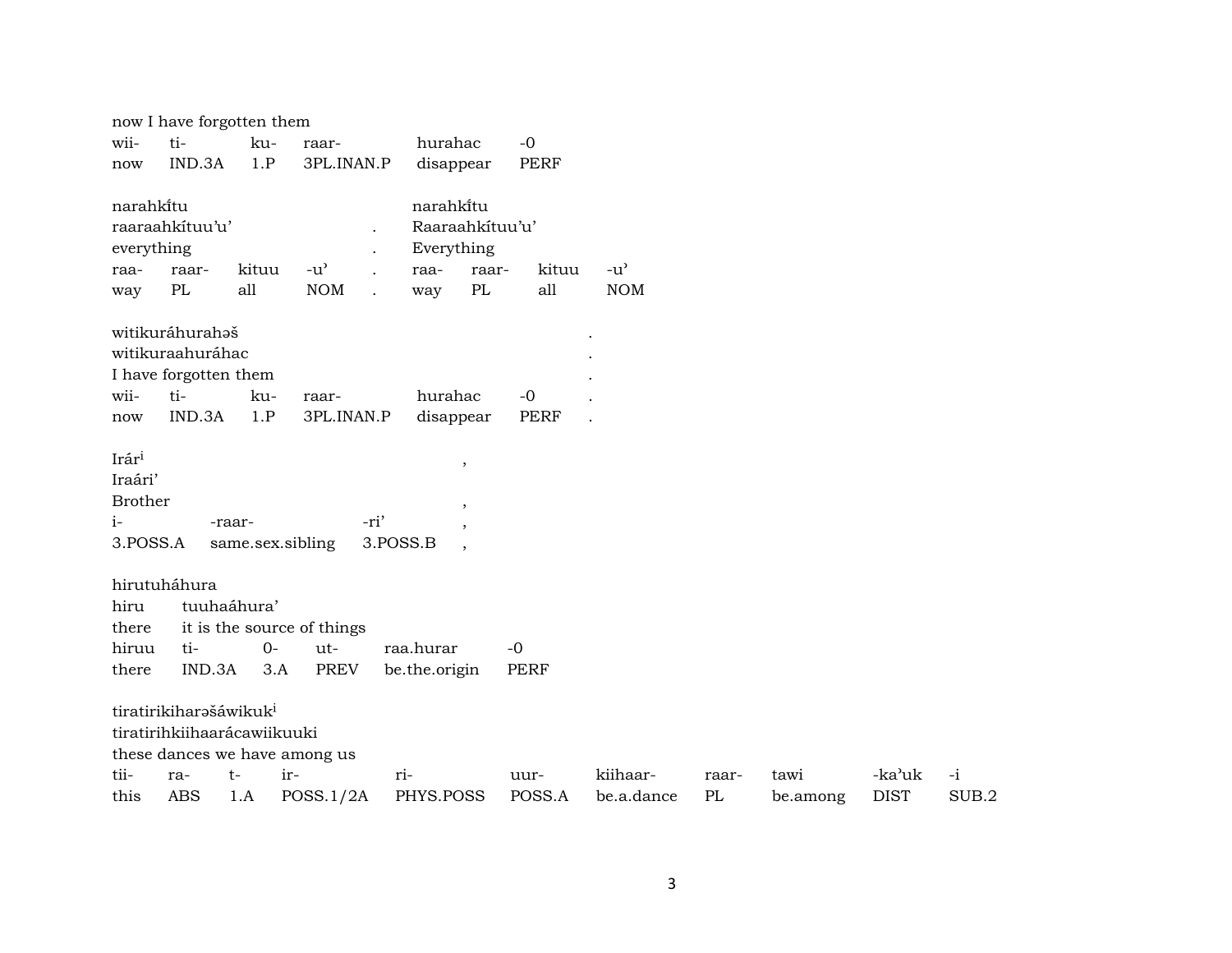| hirutiráwahatn                                                                               |            |             |                                         |     |                          |              |                          |                         |                                                           |              | $\overline{\phantom{a}}$ |
|----------------------------------------------------------------------------------------------|------------|-------------|-----------------------------------------|-----|--------------------------|--------------|--------------------------|-------------------------|-----------------------------------------------------------|--------------|--------------------------|
| hiru                                                                                         |            | Tiráwaahat  |                                         |     |                          |              |                          |                         |                                                           |              |                          |
| there                                                                                        |            | the Heavens |                                         |     |                          |              |                          |                         |                                                           |              |                          |
| hiruu                                                                                        | tii-       | ra-         |                                         | 0-  | waa-                     | ahak         |                          |                         | $-0$                                                      |              |                          |
| there                                                                                        | this       | ABS         |                                         | 3.A | <b>DIST</b>              |              | extend.in.a.line         |                         |                                                           | SUB.4        |                          |
| hirurikuwituháhura<br>Hiru<br>There that is where the source of things is,<br>hiruu<br>there | riku-      |             | rikuwituhaáhura'<br>wi-<br>that.is QUOT | ti- | IND.3A                   | $O -$<br>3.A | ut-                      | PREV                    | raa.hurar<br>be.the.origin                                |              | -0<br>PERF               |
| irár <sup>i</sup><br>iraári'<br>brother<br>$i-$<br>3.POSS.A                                  |            | -raar-      | same.sex.sibling                        |     | -ri'<br>3.POSS.B         |              |                          |                         |                                                           |              |                          |
| Irár <sup>i</sup><br>Iraári'<br><b>Brother</b><br>$i-$<br>3.POSS.A                           |            | -raar-      | same.sex.sibling                        |     | -ri'<br>3.POSS.B         |              | $\overline{\phantom{a}}$ | atíəs<br>Atí'as<br>ati- | our Father<br>1.POSS                                      | as<br>father |                          |
| tirakítak <sup>u</sup><br>tirakítaku<br>this one sitting above<br>tii-<br>this               | ra-<br>ABS | $0-$<br>3.A | kita-                                   |     | kus<br>on.top be.sitting |              | -0<br>SUB.4              |                         |                                                           |              |                          |
| tihíkuru<br>tiihíkuru'<br>he made me<br>tiir-                                                | ri-        |             | 0-                                      | ku- | ra'uk                    |              | $-0$                     |                         | ákitar <sup>u</sup><br>ákitaaru'<br>the tribe<br>akitaar- | -u'          |                          |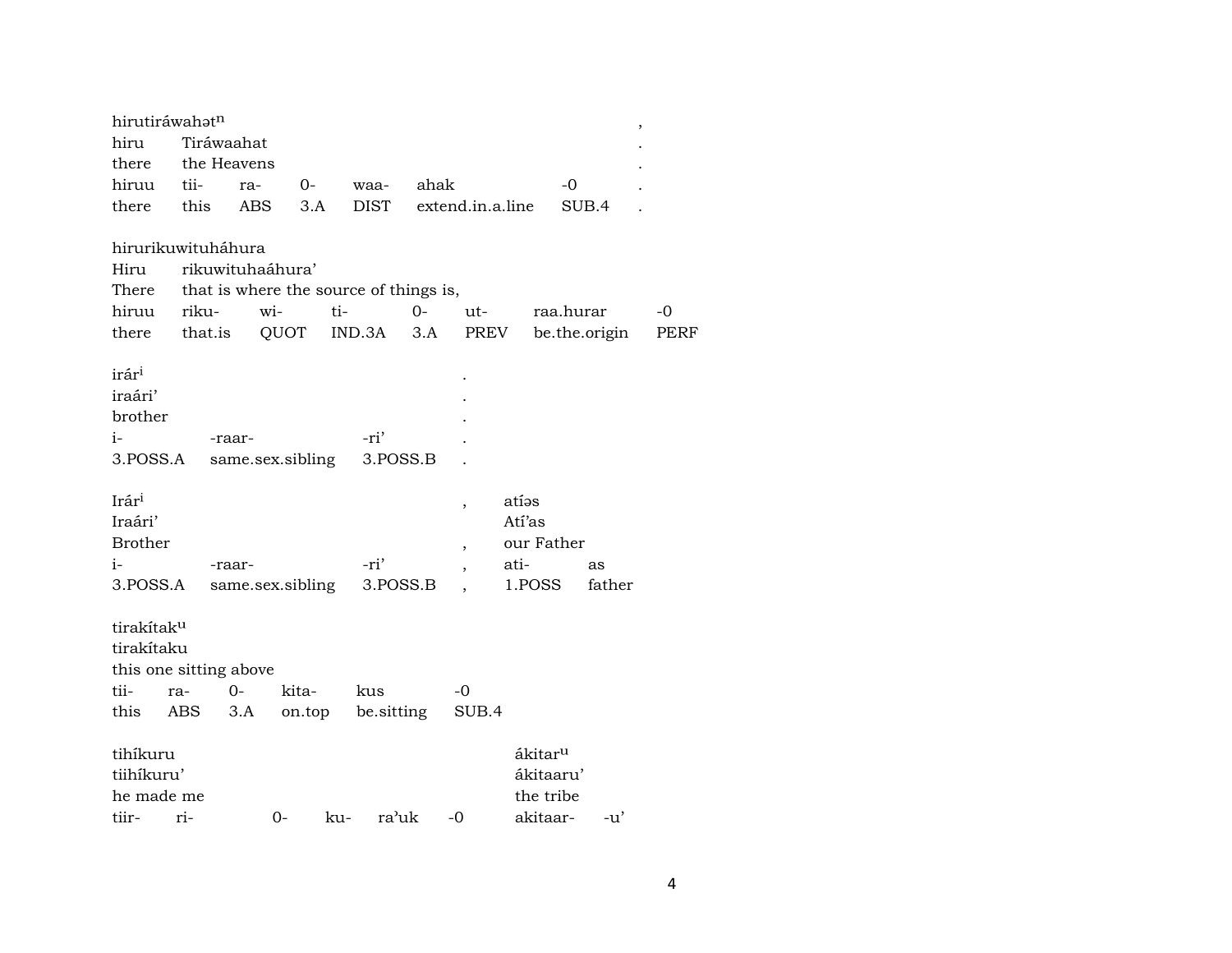| <b>INFR</b>                           | CONT.3A                                                     |              | 3.A                                 | 1.P                 | make              | PERF                | tribe     | <b>NOM</b>  |                |       |
|---------------------------------------|-------------------------------------------------------------|--------------|-------------------------------------|---------------------|-------------------|---------------------|-----------|-------------|----------------|-------|
| nakuwiška <sup>a</sup><br>rakuwicka'a | when he wanted                                              |              |                                     |                     |                   |                     |           |             |                |       |
| ra-                                   | $0-$                                                        | ku-          | wicka                               | -a                  |                   |                     |           |             |                |       |
| ABS                                   | 3.A                                                         | INF.B        | want                                |                     | SUB.1             |                     |           |             |                |       |
|                                       | tiharakúakitar <sup>u</sup>                                 |              |                                     |                     |                   |                     |           |             |                |       |
| tiharaáku                             |                                                             |              |                                     |                     |                   |                     | ákitaaru' |             |                |       |
|                                       | this one sitting here                                       |              |                                     |                     |                   |                     | tribe     |             | $\ddot{\cdot}$ |       |
| tii-                                  | haa-                                                        | ra-          | $0-$                                | kus                 |                   | $-0$                | akitaar-  | $-u'$       |                |       |
| this                                  | here                                                        | ABS          | 3.A                                 | be.sitting          |                   | SUB.4               | tribe     | <b>NOM</b>  | $\cdot$        |       |
| 4<br>"<br>н<br>$ii -$<br>н            | írisuks<br>Írisuks<br>It will be<br>that                    | rii-<br>ASSR | $S-$<br>2.A                         | uks-<br><b>JUSS</b> | $\mathbf 0$<br>be | $-0$<br><b>PERF</b> |           |             |                |       |
| narahkitu                             |                                                             |              |                                     |                     |                   |                     |           |             |                |       |
|                                       | raaraahkituu'u'                                             |              |                                     |                     |                   |                     |           |             |                |       |
| everything                            |                                                             |              |                                     |                     |                   |                     |           |             |                |       |
| raa-                                  | raar-                                                       | kituu        | $-u$ <sup><math>\prime</math></sup> |                     |                   |                     |           |             |                |       |
| way                                   | PL                                                          | all          |                                     | <b>NOM</b>          |                   |                     |           |             |                |       |
|                                       | ituhatawiškawakára <sup>u</sup><br>ituuhaattawickawaakára'u |              | when I make things for you to use   |                     |                   |                     |           |             |                |       |
| $i-$                                  |                                                             | t-           | $a-$                                | ut-                 | rak-              | tawi                |           | -his        | kawaaka.ra'uk  | $-0$  |
| CONT.1/2A                             |                                                             | 1.A          | 2.P                                 | <b>BEN</b>          | $1/2$ .PL         |                     | be.among  | <b>PERF</b> | make.DIST      | SUB.3 |

. . "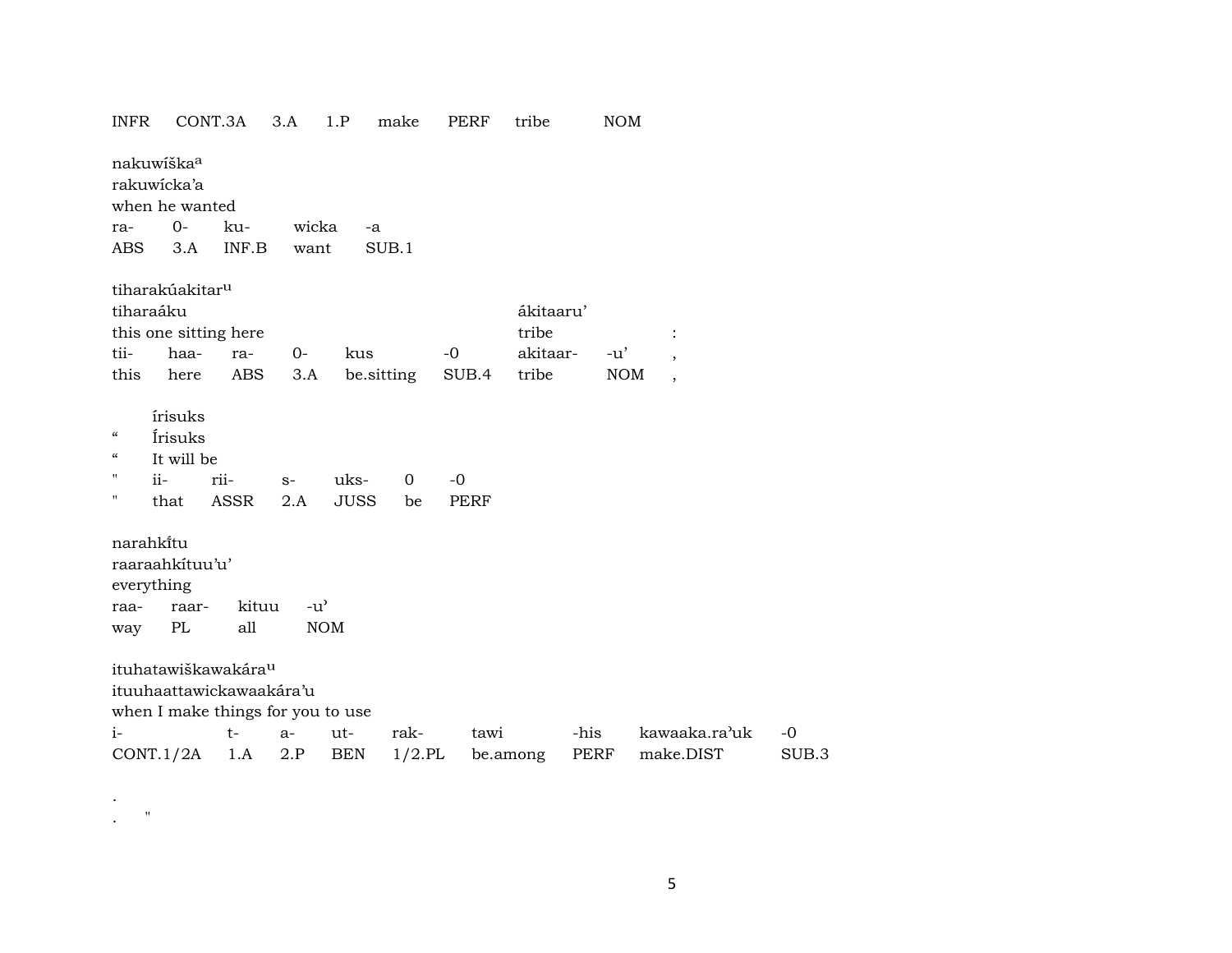| $\pmb{\mathsf{H}}$<br>$\pmb{\mathsf{H}}$<br>$\pmb{\mathsf{H}}$ |                             |                                      |                                  |                  |            |                  |                                                           |  |
|----------------------------------------------------------------|-----------------------------|--------------------------------------|----------------------------------|------------------|------------|------------------|-----------------------------------------------------------|--|
|                                                                |                             |                                      |                                  |                  |            |                  |                                                           |  |
| Hi<br>Hi<br>And<br>hi<br>and                                   | irár <sup>i</sup><br>$i-$   | iraári'<br>brother<br>3.POSS.A       | -raar-                           | same.sex.sibling |            | -ri'<br>3.POSS.B | ,<br>$\overline{\phantom{a}}$<br>$\overline{\phantom{a}}$ |  |
| tirəsuhairiku                                                  |                             |                                      |                                  |                  |            |                  |                                                           |  |
|                                                                | tirasuuhaa'iiriku           |                                      |                                  |                  |            |                  |                                                           |  |
|                                                                | these things you see        |                                      |                                  |                  |            |                  |                                                           |  |
| tii-                                                           | ra-                         | $S-$                                 | ut-                              | raa-             | iirik      | -hus             |                                                           |  |
| this                                                           | <b>ABS</b>                  | 2.A                                  | PREV                             | way              | see        | IMPF.SUB         |                                                           |  |
| tiiríratku<br>ti'iriiratku<br>tii-                             | here where I am<br>irii-    | ra-                                  | t-                               | kus              |            | -0               | ákitar <sup>u</sup><br>ákitaaru'<br>tribe<br>akitaar-     |  |
|                                                                | here where                  | ABS                                  | 1.A                              |                  | be.sitting | SUB.4            | tribe                                                     |  |
| kúra <sup>u</sup><br>kúraa'u'<br>doctor<br>kuraa<br>doctor     | $-u^{\prime}$<br><b>NOM</b> | tirátawi<br>tirátawi<br>tii-<br>this | this one among us,<br>ra-<br>ABS | $O-$<br>3.A      | tawi       | be.among         | $-0$<br>SUB.4                                             |  |
| kúrau<br>kúraa'u'                                              |                             | tírátawi<br>tiirátawi                |                                  |                  |            |                  |                                                           |  |
| doctor                                                         |                             |                                      | this one among us                |                  |            |                  |                                                           |  |
| kuraa                                                          | $-u^{\prime}$               | tii-                                 | ra-                              | $O -$            | tawi       |                  | $-0$                                                      |  |
| doctor                                                         | <b>NOM</b>                  | this                                 | <b>ABS</b>                       | 3.A              |            | be.among         | SUB.4                                                     |  |

 $-u'$  $\rm{NOM}$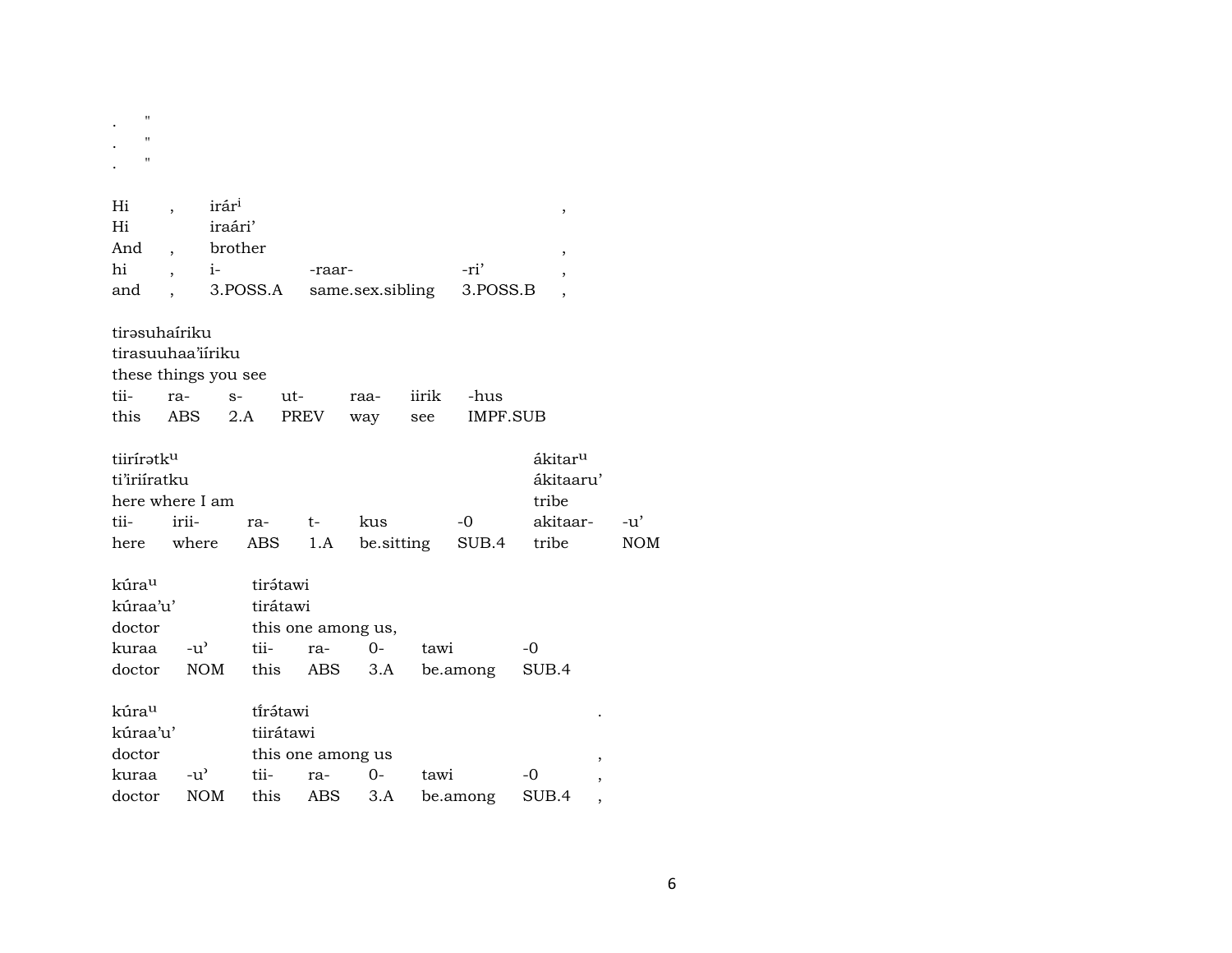Hirurikuwitutkiháhura hiru rikuwitutkiihaáhura' there that is where the dance originated hiruu riku- wi- ti- 0- ut- kiihaar- hurar -0 there that.is QUOT IND.3A 3.A PREV be.a.dance be.where.one.comes.from PERF hirúhawit¶ hiru haáwit there east hiruu haawit there east tiirirəsatáhu ti'iriirasaáttahu here where the sun rises tii- irii- ra- 0- a- saak- ta.a -hus here where ABS 3.A PREV.3A sun come.up IMPF.SUB . . . . . Hirurikuwituháhura Hiru rikuwituhaáhura' There that is where everything originated hiruu riku- wi- ti- 0- ut- raa.hurar -0 there that.is QUOT IND.3A 3.A PREV be.the.origin PERF kúra<sup>u</sup> tirátawi . kúraa'u' tirátawi doctor this one among us , kuraa -u" tii- ra- 0- tawi -0 ,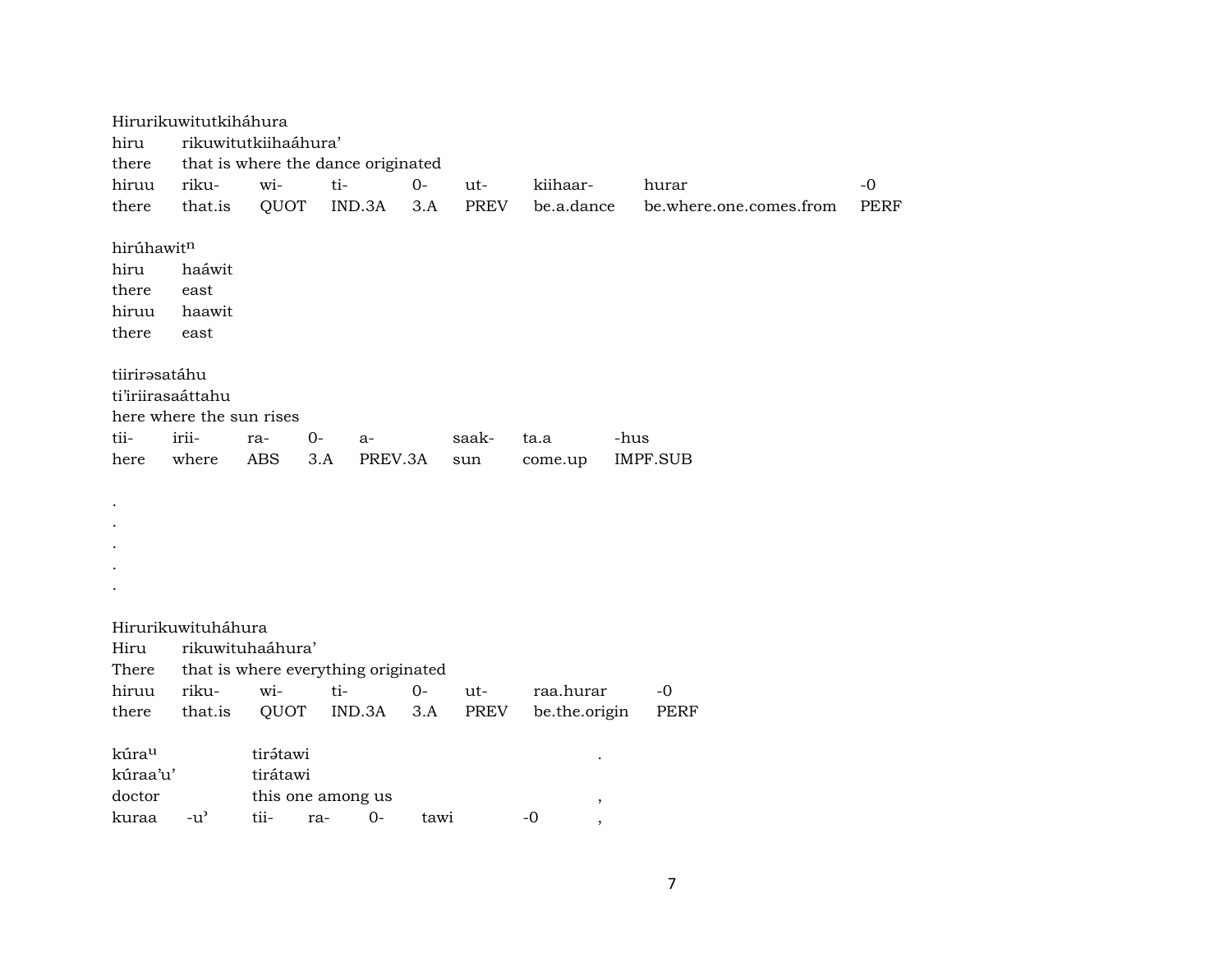| doctor                                            | <b>NOM</b>                   | this        | ABS                 | 3.A     | be.among                    | SUB.4           |  |
|---------------------------------------------------|------------------------------|-------------|---------------------|---------|-----------------------------|-----------------|--|
| Akitarahkítu,<br>akitaaraahkituu'u'<br>all tribes |                              |             |                     |         |                             |                 |  |
| akitaar- raar-                                    |                              | kituu       | $-u^{\prime}$       |         |                             |                 |  |
| tribe                                             | PL                           | all         | <b>NOM</b>          |         |                             |                 |  |
| tirašíhwari<br>tiracíhwari<br>these of us living  |                              |             |                     |         |                             |                 |  |
| tii-<br>ra-                                       |                              | aciir-      | warii               |         |                             | -hus            |  |
| this                                              | ABS                          |             |                     |         | IN.DU.A be.going.about.IMPF | <b>IMPF.SUB</b> |  |
| kurautíraširari<br>kúraa'u'                       |                              | tíraciirari |                     |         |                             |                 |  |
| doctors                                           |                              |             | these of us who are |         |                             |                 |  |
| kuraa -u'                                         |                              | tii-        | ra-                 | aciir-  | aar                         | $-i$            |  |
| doctor                                            | NOM                          | this        | ABS                 | IN.DU.A | become                      | IMPF.SUB        |  |
| A<br>$\overline{\phantom{a}}$<br>A                | irár <sup>i</sup><br>iraári' |             |                     |         |                             | ,               |  |
| And                                               | brother                      |             |                     |         |                             | ,               |  |
| а                                                 | $i-$                         |             | -raar-              |         | -ri'                        | ,               |  |
| and                                               |                              | 3.POSS.A    | same.sex.sibling    |         |                             | 3.POSS.B        |  |
|                                                   |                              |             |                     |         |                             |                 |  |
| akitarutíratk <sup>u</sup>                        |                              |             |                     |         |                             |                 |  |
| ákitaaru'                                         |                              | tíratku     |                     |         |                             |                 |  |
| tribe                                             |                              |             | this of mine        |         |                             |                 |  |
| akitaar-                                          | $-u'$                        | tii-        | ra-                 | $t-$    | kus                         | -0              |  |
| tribe                                             | NOM                          | this        | ABS                 | 1.A     | be.sitting                  | SUB.4           |  |
| tiráhahk <sup>u</sup>                             |                              |             |                     |         |                             |                 |  |

tiráhaahku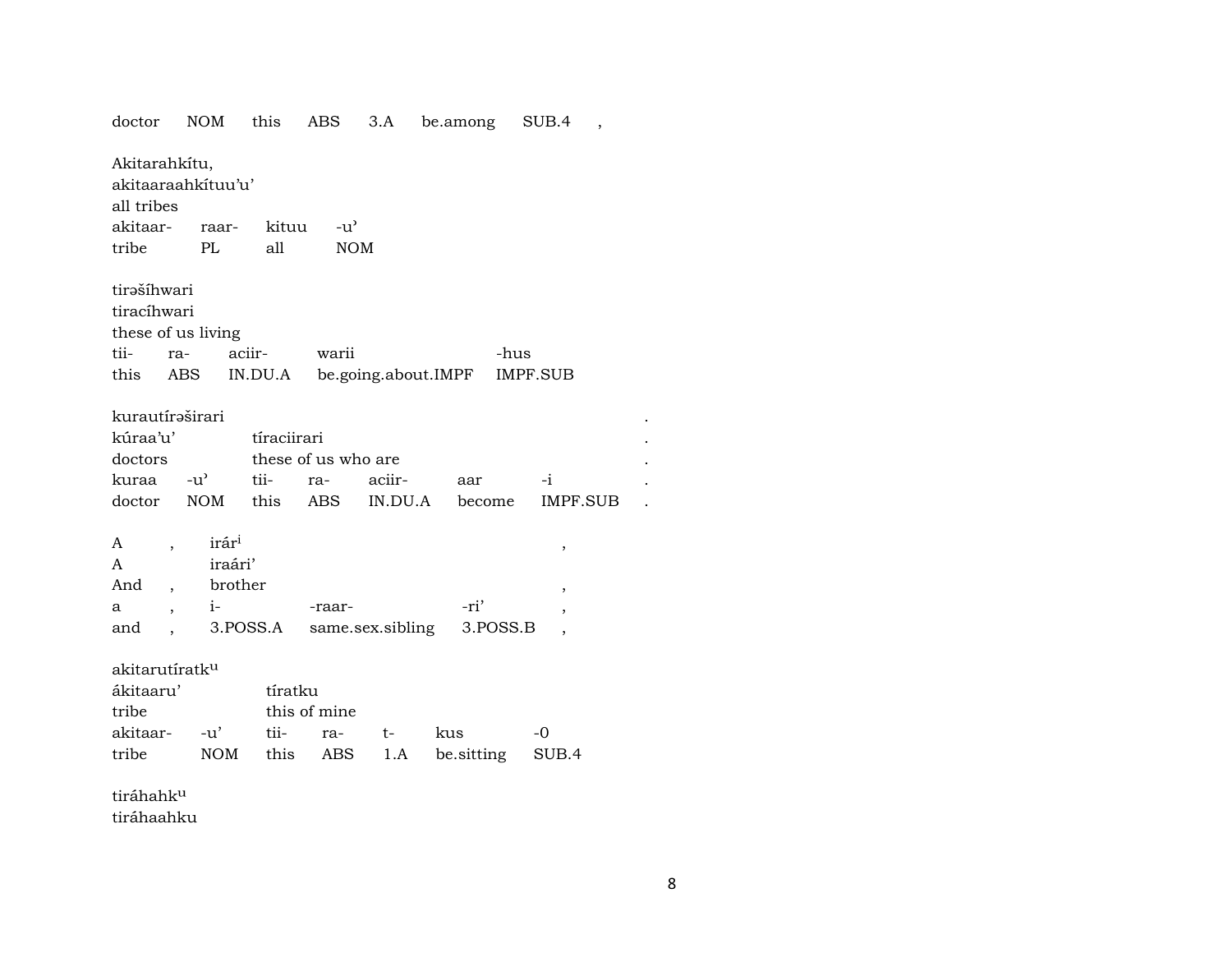|                                                                    | this one of ours |                                  |                                                 |                            |               |                   |       |                                         |                                                      |                                |
|--------------------------------------------------------------------|------------------|----------------------------------|-------------------------------------------------|----------------------------|---------------|-------------------|-------|-----------------------------------------|------------------------------------------------------|--------------------------------|
| tii-                                                               | ra-              | t-                               | raar-                                           |                            | kus           |                   | -0    |                                         |                                                      |                                |
| this                                                               | ABS              | 1.A                              |                                                 | 3PL.INAN.P                 |               | be sitting        | SUB.4 |                                         |                                                      |                                |
| ahíkura <sup>u</sup><br>ahíkura'u<br>ar-<br>EV.                    | ri-              | when he made me<br>CONT.3A       | $0-$<br>3.A                                     | ku-<br>1.P                 | ra'uk<br>make | $-0$<br>SUB.3     | ati-  | atías<br>Atí'as<br>our Father<br>1.POSS | as<br>father                                         |                                |
| ákitar <sup>u</sup><br>ákitaaru'<br>the tribe<br>akitaar-<br>tribe |                  | $-u'$<br><b>NOM</b>              | i<br>$\mathbf{i}$<br>and<br>$\mathbf{i}$<br>and |                            |               |                   |       |                                         |                                                      |                                |
|                                                                    |                  | hirurikuahuháhura                |                                                 |                            |               |                   |       |                                         |                                                      |                                |
| hiru                                                               |                  | riku'ahuuhaáhura'                |                                                 |                            |               |                   |       |                                         |                                                      |                                |
| then                                                               |                  | that is the origin of them       |                                                 |                            |               |                   |       |                                         |                                                      |                                |
| hiruu                                                              |                  | riku-                            | ar-                                             | ra-                        | 0-            | ut-               |       | raa.hurar                               | $-0$                                                 |                                |
| then                                                               |                  | that.is                          | EV                                              | ABS                        | 3.A           | PREV              |       | be.the.origin                           | PERF                                                 |                                |
| ákitar <sup>u</sup><br>ákitaaru'<br>tribe<br>akitaar-<br>tribe     |                  | $-u'$<br><b>NOM</b>              | tíratku<br>tíratku<br>tii-<br>this              | this of mine<br>ra-<br>ABS | t-<br>1.A     | kus<br>be.sitting |       | -0<br>SUB.4                             | $\overline{\phantom{a}}$<br>$\overline{\phantom{a}}$ | ihi<br>ihi<br>uh<br>ihii<br>uh |
| ,                                                                  | tirarátawi       | tiraraátawi<br>this way among us |                                                 |                            |               |                   |       |                                         |                                                      |                                |
|                                                                    | tii-             | ra-                              | $0-$                                            | raa-                       | tawi          |                   | -0    |                                         |                                                      |                                |
|                                                                    | this             | <b>ABS</b>                       | 3.A                                             | way                        |               | be.among          | SUB.4 |                                         |                                                      |                                |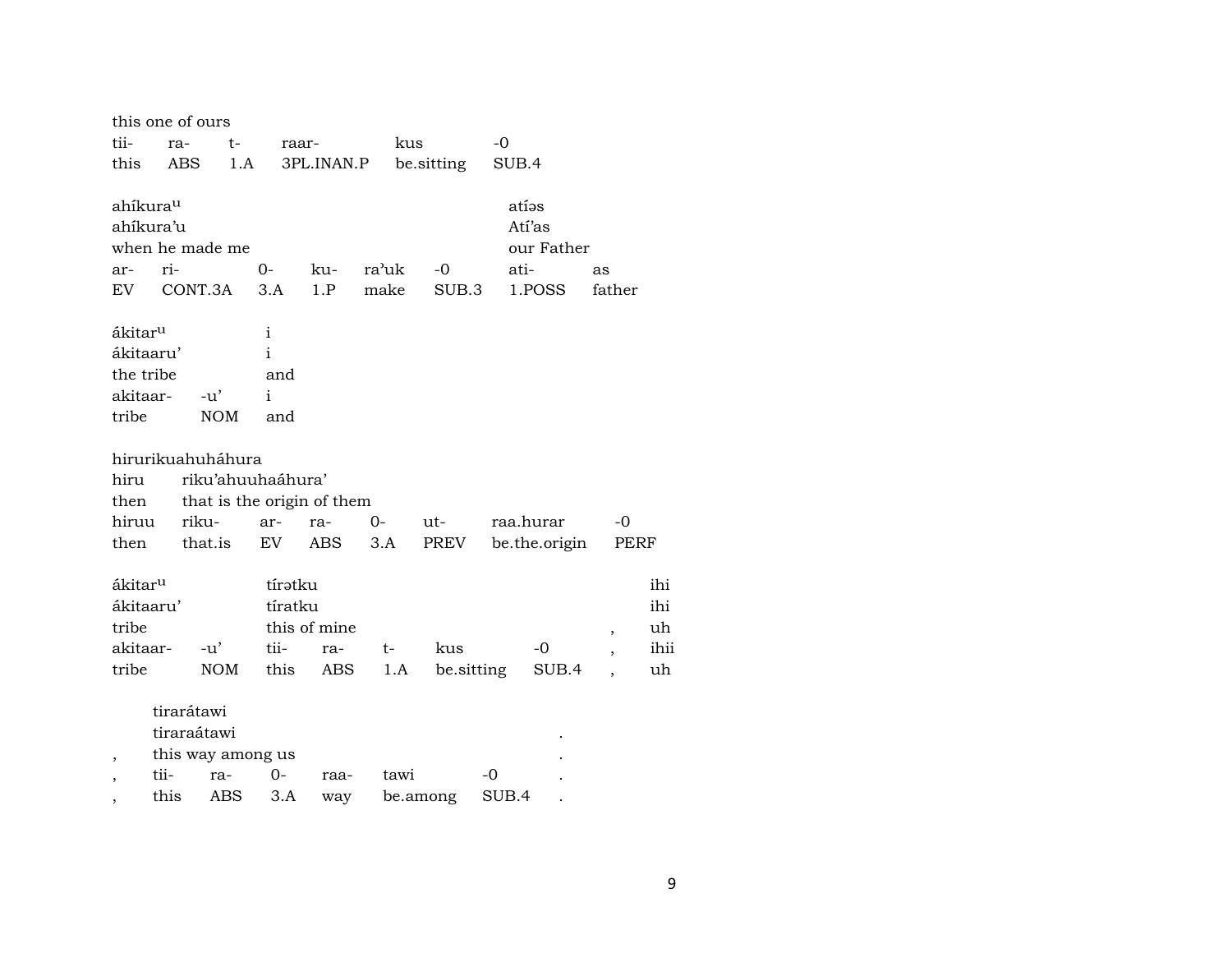|                                               | wikakatirurátawi                                    |                                     |         |        |           |             |       |        |      |                         |             |
|-----------------------------------------------|-----------------------------------------------------|-------------------------------------|---------|--------|-----------|-------------|-------|--------|------|-------------------------|-------------|
|                                               | Wikaakaatiruuraátawi'                               |                                     |         |        |           |             |       |        |      |                         |             |
|                                               | It is not my way among us                           |                                     |         |        |           |             |       |        |      |                         |             |
| wii-                                          | kaaka-                                              |                                     | $t-$    | $ir-$  |           | $ri-$       |       | uur-   | raa- | tawi                    | $-0$        |
| now                                           | NEG.IND.1/2A                                        |                                     | 1.A     |        | POSS.1/2A | PHYS.POSS   |       | POSS.A | way  | be.among                | <b>PERF</b> |
| škára                                         |                                                     | tuhåwitn                            |         |        |           |             |       |        |      |                         |             |
| ckára                                         |                                                     | Tuhaáwit                            |         |        |           |             |       |        |      |                         |             |
| alone                                         |                                                     | East Village                        |         |        |           |             |       |        |      |                         |             |
| ckara                                         |                                                     | ituur-                              | haawit  |        |           |             |       |        |      |                         |             |
| alone                                         | $\ddot{\phantom{a}}$                                | village                             | east    |        |           |             |       |        |      |                         |             |
| witirurátawi<br>wii-                          | witiiruuraátawi'<br>they now have among them<br>ti- | $O -$                               | $a-$    |        | ir-       | ri-         |       | uur-   | raa- | tawi                    | -0          |
| now                                           | IND.3A                                              | 3.A                                 | POSS.3A |        | PL.3A     | PHYS.POSS   |       | POSS.A | way  | be.among                | <b>PERF</b> |
| kuratáraha<br>Kuraatáraha'<br>kuraa<br>doctor | <b>Buffalo Doctors</b><br>tarahaa<br>buffalo        |                                     |         |        |           |             |       |        |      |                         |             |
|                                               | Hirurikuwituháhura                                  |                                     |         |        |           |             |       |        |      |                         |             |
| Hiru                                          |                                                     | rikuwituhaáhura'                    |         |        |           |             |       |        |      |                         |             |
| There                                         |                                                     | that is where everything originated |         |        |           |             |       |        |      |                         |             |
| hiruu                                         | riku-                                               | wi-                                 | ti-     |        | $0-$      | ut-         | raa-  | hurar  |      |                         | $-0$        |
| there                                         | that.is                                             | QUOT                                |         | IND.3A | 3.A       | <b>PREV</b> | way   |        |      | be.where.one.comes.from | PERF        |
|                                               | hirutiirirásaktahu                                  |                                     |         |        |           |             |       |        |      |                         |             |
| hiru                                          |                                                     | ti'iriirasaáktahu                   |         |        |           |             |       |        |      |                         |             |
| there                                         |                                                     | here where the sun rises            |         |        |           |             |       |        |      |                         |             |
| hiruu                                         | tii-                                                | irii-                               | ra-     | $0-$   | $a-$      |             | saak- | ta.a   | -hus |                         |             |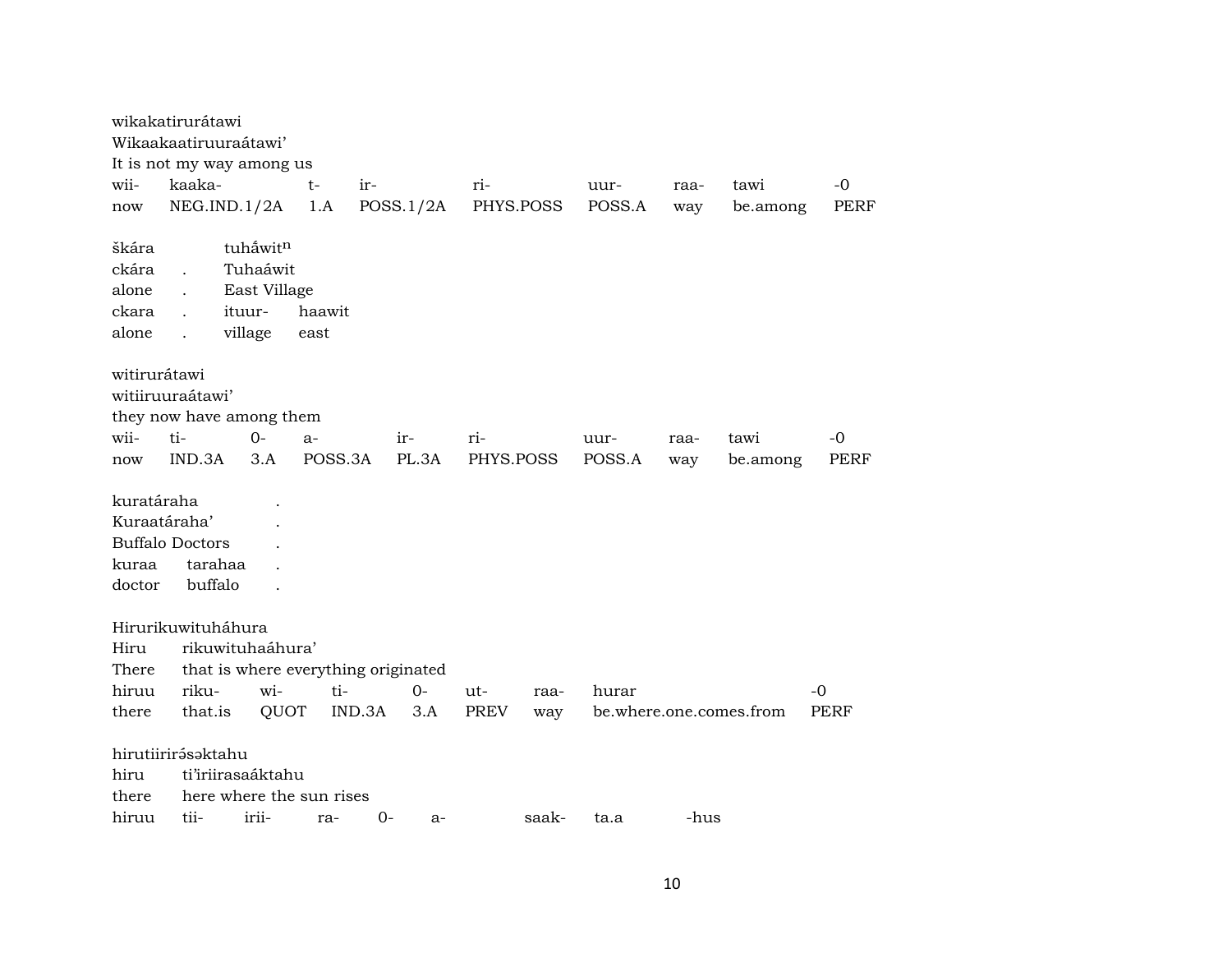| there        | here                               | where                              | <b>ABS</b>       | 3.A              | PREV.3A        | sun        | come.up  |       | <b>IMPF.SUB</b>         |             |
|--------------|------------------------------------|------------------------------------|------------------|------------------|----------------|------------|----------|-------|-------------------------|-------------|
| ,            |                                    |                                    |                  |                  |                |            |          |       |                         |             |
|              |                                    |                                    |                  |                  |                |            |          |       |                         |             |
|              |                                    |                                    |                  |                  |                |            |          |       |                         |             |
|              |                                    |                                    |                  |                  |                |            |          |       |                         |             |
|              |                                    |                                    |                  |                  |                |            |          |       |                         |             |
|              |                                    | hirurikuwitutkiháhura              |                  |                  |                |            |          |       |                         |             |
| Hiru         |                                    | rikuwitutkiihaáhura'               |                  |                  |                |            |          |       |                         |             |
| There        |                                    | that is where the dance originated |                  |                  |                |            |          |       |                         |             |
| hiruu        | riku-                              | wi-                                | ti-              | $0-$             | ut-            | kiihaar-   |          | hurar |                         | $-0$        |
| there        | that.is                            | QUOT                               | IND.3A           | 3.A              | PREV           | be.a.dance |          |       | be.where.one.comes.from | <b>PERF</b> |
| A            |                                    | irár <sup>i</sup>                  |                  |                  |                |            |          |       |                         |             |
| $\mathsf{A}$ | $\overline{\phantom{a}}$           | iraári'                            |                  |                  |                |            | $\,$     |       |                         |             |
| And          | $\overline{\phantom{a}}$           | brother                            |                  |                  |                |            | $\, ,$   |       |                         |             |
| a            | $\overline{\phantom{a}}$           | $i-$                               | -raar-           |                  | -ri'           |            | $\cdot$  |       |                         |             |
| and          | $\ddot{\phantom{a}}$               | 3.POSS.A                           |                  | same.sex.sibling |                | 3.POSS.B   | $\cdot$  |       |                         |             |
|              |                                    |                                    |                  |                  |                |            |          |       |                         |             |
|              | tirəsuhairiku<br>tirasuuhaa'iiriku |                                    |                  |                  |                |            |          |       |                         |             |
|              | these things you see               |                                    |                  |                  |                |            |          |       |                         |             |
| tii-         | ra-                                | ut-<br>$S-$                        | raa-             | iirik            | -hus           |            |          |       |                         |             |
| this         | <b>ABS</b>                         | 2.A<br>PREV                        | way              | see              | IMPF.SUB       |            |          |       |                         |             |
|              |                                    |                                    |                  |                  |                |            |          |       |                         |             |
| natirirátawi |                                    |                                    |                  |                  |                |            |          |       |                         |             |
|              | ratiriiraátawi                     |                                    |                  |                  |                |            |          |       |                         |             |
|              | my way among us                    |                                    |                  |                  |                |            |          |       |                         |             |
| ra-<br>ABS   | $t-$<br>1.A                        | ir-                                | ri-<br>PHYS.POSS |                  | uur-<br>POSS.A | raa-       | tawi     |       | $-0$<br>SUB.4           |             |
|              |                                    | POSS.1/2A                          |                  |                  |                | way        | be.among |       |                         |             |
|              | tiraráhkahukúruks                  |                                    |                  |                  |                |            |          |       |                         |             |
|              | tiráraahkaahu                      |                                    |                  |                  |                |            |          |       | Kúruks                  |             |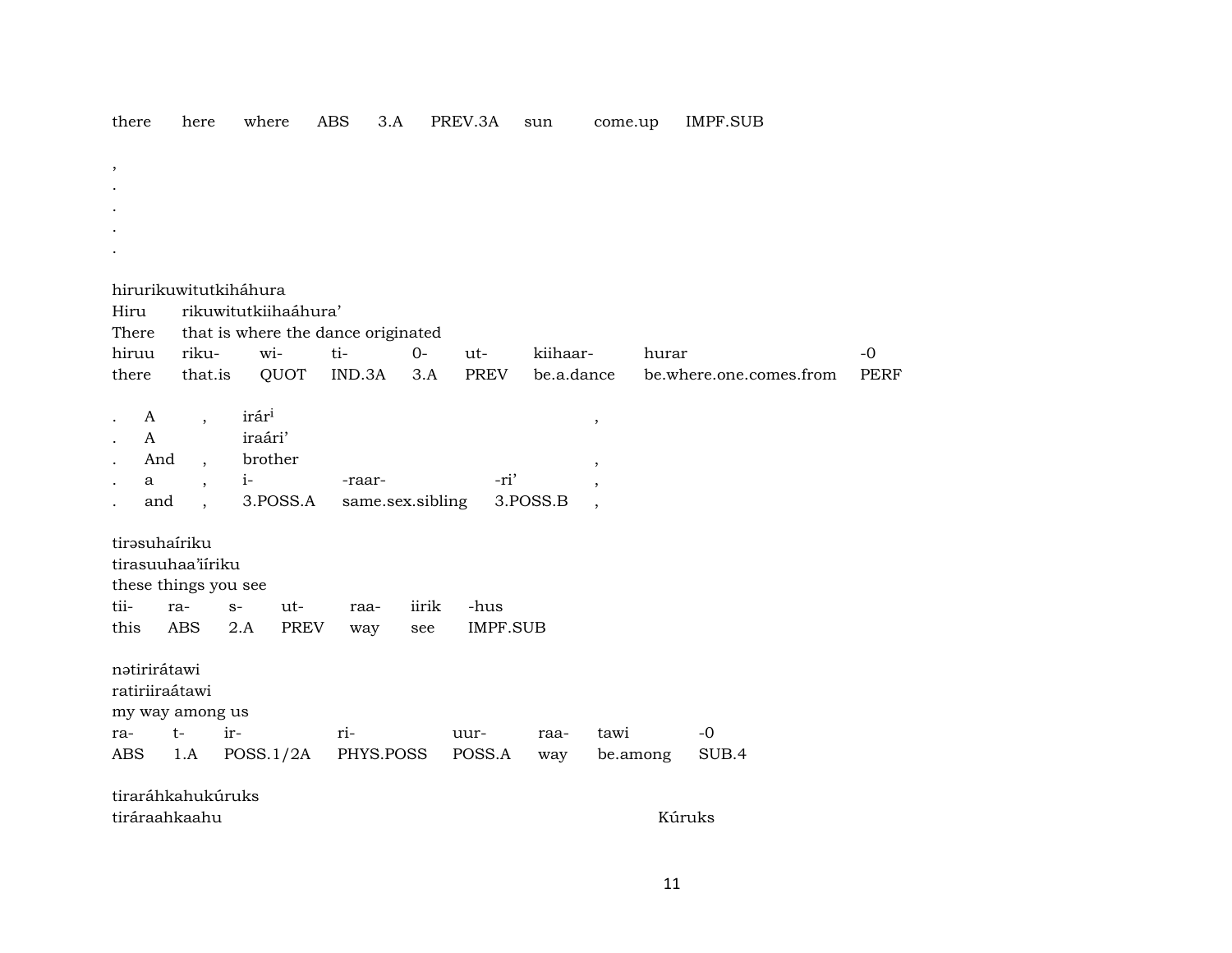|                          | this their dancing                    |       |                                     |                 |           |                         |                 |                         | Bear      |      |                         |             |
|--------------------------|---------------------------------------|-------|-------------------------------------|-----------------|-----------|-------------------------|-----------------|-------------------------|-----------|------|-------------------------|-------------|
| tii-                     | ra-                                   | $0-$  | a-                                  | raar-           |           | kaa.a                   | -hus            |                         | kuuruks   |      |                         |             |
| this                     | <b>ABS</b>                            | 3.A   | PREV.3A                             |                 | PL.INDV.A | dance                   | <b>IMPF.SUB</b> |                         | bear      |      |                         |             |
|                          |                                       |       |                                     |                 |           |                         |                 |                         |           |      |                         |             |
| $\, ,$                   | irár <sup>i</sup>                     |       |                                     |                 |           | $^\mathrm{^\mathrm{o}}$ |                 |                         |           |      |                         |             |
|                          | iraári'                               |       |                                     |                 |           |                         |                 |                         |           |      |                         |             |
| $\overline{\phantom{a}}$ | brother                               |       |                                     |                 |           | $^\mathrm{,}$           |                 |                         |           |      |                         |             |
| $\overline{\phantom{a}}$ | $i-$                                  |       | -raar-                              |                 | -ri'      |                         |                 |                         |           |      |                         |             |
| $\overline{\phantom{a}}$ | 3.POSS.A                              |       | same.sex.sibling                    |                 | 3.POSS.B  |                         |                 |                         |           |      |                         |             |
|                          |                                       |       |                                     |                 |           |                         |                 |                         |           |      |                         |             |
|                          | hiruhawarikuwituháhura                |       |                                     |                 |           |                         |                 |                         |           |      |                         |             |
| hiru                     | hawá                                  |       | rikuwituhaáhura'                    |                 |           |                         |                 |                         |           |      |                         |             |
| then                     | also                                  |       | that is where everything originated |                 |           |                         |                 |                         |           |      |                         |             |
| hiruu                    |                                       | haawa | riku-                               | wi-             | ti-       | $0-$                    | ut-             | raa-                    | hurar     |      |                         | $-0$        |
| then                     | also                                  |       | that.is                             | QUOT            | IND.3A    | 3.A                     | PREV            | way                     |           |      | be.where.one.comes.from | <b>PERF</b> |
|                          |                                       |       |                                     |                 |           |                         |                 |                         |           |      |                         |             |
|                          | tiirirasaktáhu                        |       |                                     |                 |           |                         |                 |                         |           |      |                         |             |
|                          | ti'iriirasaáktahu                     |       |                                     |                 |           |                         |                 |                         |           |      |                         |             |
|                          | here where the sun rises<br>irii-     |       |                                     |                 |           |                         |                 |                         |           |      |                         |             |
| tii-                     | where                                 | ra-   | $0-$<br><b>ABS</b><br>3.A           | $a-$<br>PREV.3A |           | saak-                   | ta.a            | -hus<br><b>IMPF.SUB</b> |           |      |                         |             |
| here                     |                                       |       |                                     |                 | sun       |                         | come.up         |                         |           |      |                         |             |
|                          |                                       |       |                                     |                 |           |                         |                 |                         |           |      |                         |             |
| $\, ,$                   |                                       |       |                                     |                 |           |                         |                 |                         |           |      |                         |             |
|                          |                                       |       |                                     |                 |           |                         |                 |                         |           |      |                         |             |
|                          |                                       |       |                                     |                 |           |                         |                 |                         |           |      |                         |             |
|                          |                                       |       |                                     |                 |           |                         |                 |                         |           |      |                         |             |
|                          |                                       |       |                                     |                 |           |                         |                 |                         |           |      |                         |             |
|                          | ihirurikurituhápiuákitar <sup>u</sup> |       |                                     |                 |           |                         |                 |                         |           |      |                         |             |
| Ihi                      |                                       |       | ruurikuriituuhaápi'u'               |                 |           |                         |                 |                         |           |      | ákitaaru'               |             |
| Uh                       |                                       |       | there is where we face              |                 |           |                         |                 |                         |           |      | the tribe               |             |
| ihii                     |                                       | ruu-  | riku-                               | rii-            | $t-$      | ut-                     | rak-            | wi.uu                   |           | $-0$ | akitaar-                | $-u'$       |
| uh                       |                                       | there | that.is                             | ASSR            | 1.A       | PREV                    | $1/2$ .PL       |                         | be.facing | PERF | tribe                   | <b>NOM</b>  |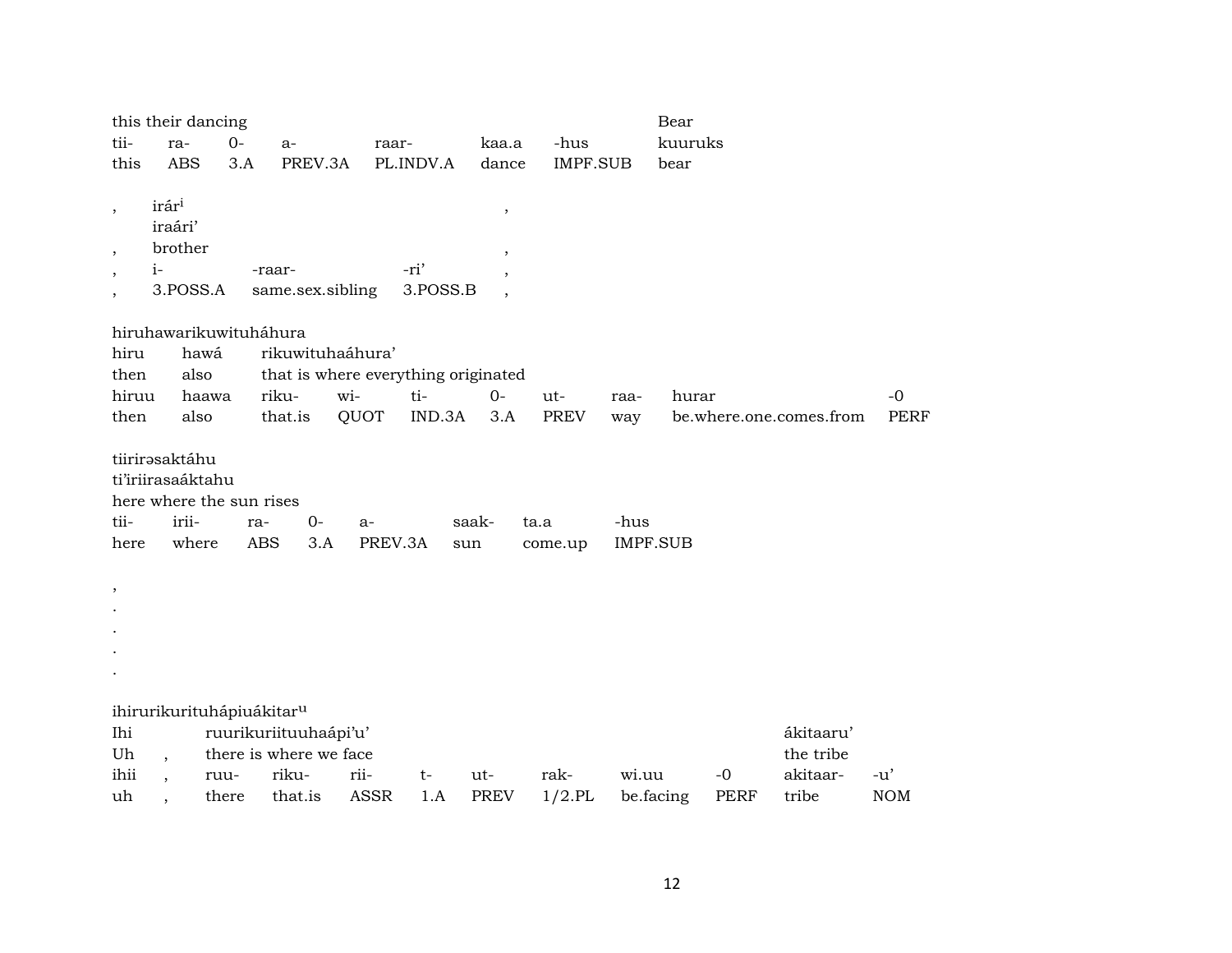| tiirirasaktáhu |                                 |                                     |            |                  |            |            |               |                |
|----------------|---------------------------------|-------------------------------------|------------|------------------|------------|------------|---------------|----------------|
|                | ti'iriirasaáktahu               |                                     |            |                  |            |            |               |                |
|                |                                 | here where the sun rises            |            |                  |            |            |               |                |
| tii-           | irii-                           | ra-                                 | $O -$      | a-               | saak-      | ta.a       | -hus          |                |
| here           | where                           | ABS                                 | 3.A        | PREV.3A          | sun        |            | come.up       | IMPF.SUB       |
|                |                                 |                                     |            |                  |            |            |               |                |
| A              | $\overline{\phantom{a}}$        | irár <sup>i</sup>                   |            |                  |            |            | ,             |                |
| A              |                                 | iraári'                             |            |                  |            |            |               |                |
| And            | $\overline{\phantom{a}}$        | brother                             |            |                  |            |            |               |                |
| a              |                                 | $i-$                                |            | -raar-           |            | -ri'       |               |                |
| and            |                                 | 3.POSS.A                            |            | same.sex.sibling |            | 3.POSS.B   |               |                |
|                |                                 |                                     |            |                  |            |            |               |                |
|                | hirurikuwituháhura              |                                     |            |                  |            |            |               |                |
| hiru           |                                 | rikuwituhaáhura'                    |            |                  |            |            |               |                |
| there          |                                 | that is where everything originated |            |                  |            |            |               |                |
| hiruu          | riku-                           | wi-                                 | ti-        | 0-               |            | ut-        | raa.hurar     | -0             |
| there          | that.is                         | QUOT                                |            | IND.3A           | 3.A        | PREV       | be.the.origin | <b>PERF</b>    |
|                |                                 |                                     |            |                  |            |            |               |                |
|                | tirakihahkúšapatn               |                                     |            |                  |            |            |               |                |
| tirakiíhaahku  |                                 |                                     |            |                  |            |            | cápaat        | ,              |
| this dance     |                                 |                                     |            |                  |            |            | woman         |                |
|                |                                 |                                     |            |                  |            |            |               | $\overline{ }$ |
| tii-           | ra-                             | 0-                                  | kiihaar-   | kus              |            | -0         | icapaak       |                |
| this           | <b>ABS</b>                      | 3.A                                 | be.a.dance |                  | be.sitting | SUB.4      | woman         |                |
|                |                                 |                                     |            |                  |            |            |               |                |
|                | šapátirikuahakíhar <sup>u</sup> |                                     |            |                  |            |            |               |                |
| cápaat         |                                 | iriku'ahakiihaaru                   |            |                  |            |            |               |                |
| woman          |                                 | the dance that is hers              |            |                  |            |            |               |                |
| icapaak        | irii-                           | ku-                                 | ar-        | ra-              | 0-         | kiihaar    | -u            |                |
| woman          | that                            | <b>INDF</b>                         | EV.        | ABS              | 3.A        | be.a.dance | SUB.D         |                |
|                |                                 |                                     |            |                  |            |            |               |                |
|                | Hirutuháhura,                   |                                     |            |                  |            |            |               |                |
| Hiru           | tuhaáhura'                      |                                     |            |                  |            |            |               |                |
| Then           |                                 | the way originated                  |            |                  |            |            |               |                |
| hiruu          | ti-                             | 0-                                  | ut-        | raa-             | hurar      |            |               | -0             |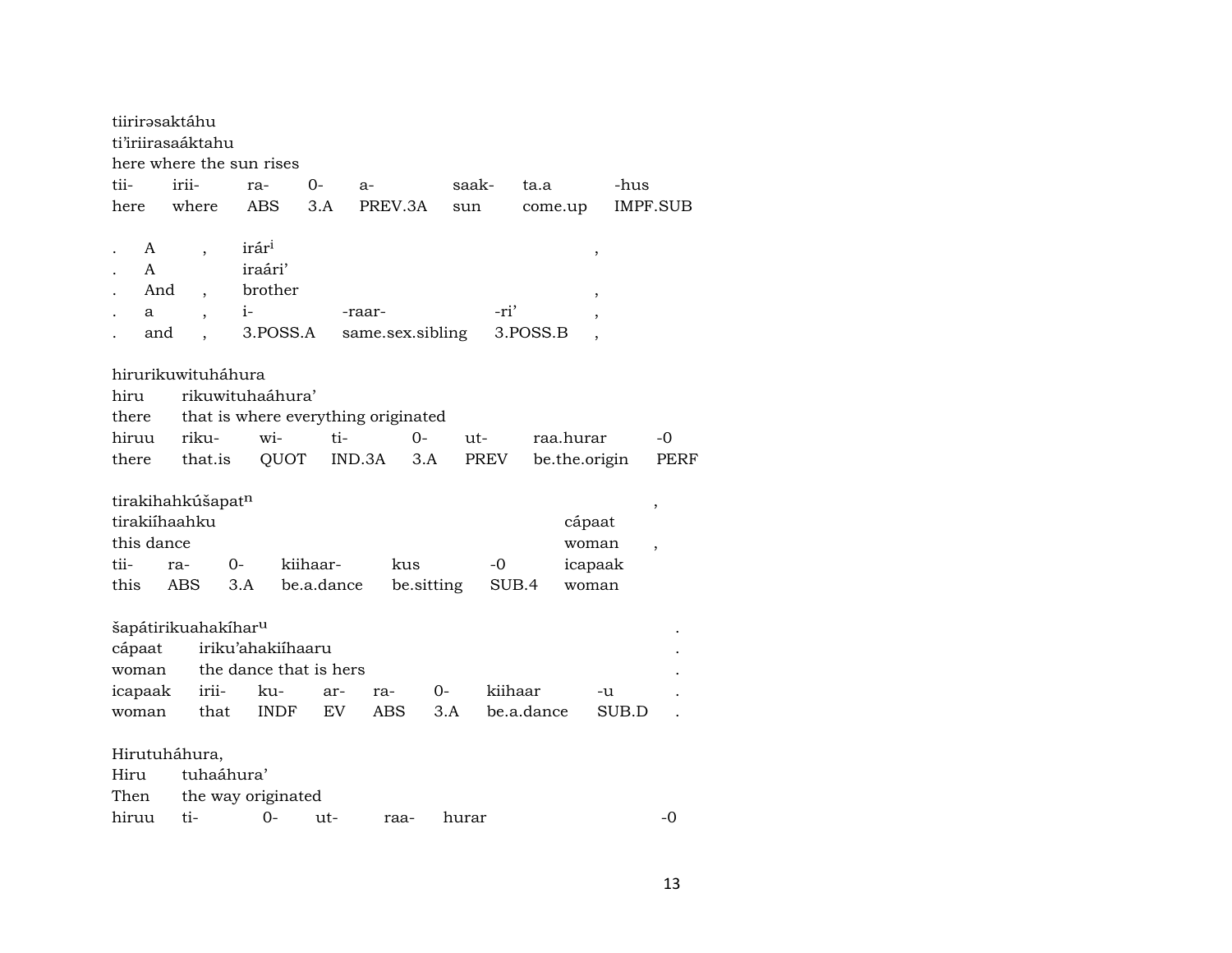| then                            | IND.3A                                                         | 3.A                                                                       | PREV              | way          |             | be.where.one.comes.from |                                                         | PERF                             |                     |
|---------------------------------|----------------------------------------------------------------|---------------------------------------------------------------------------|-------------------|--------------|-------------|-------------------------|---------------------------------------------------------|----------------------------------|---------------------|
| hiru<br>there<br>hiruu<br>there | hiruúkatatn<br>uúkatat<br>in the west<br>uukata-<br>west       | $-t$<br>LOC                                                               |                   |              |             |                         |                                                         |                                  |                     |
| hiru<br>there<br>hiruu<br>there | hirutiirirarataritáari<br>tii-<br>here                         | ti'iriiraraatarittá'aari<br>here where the body forms<br>irii-<br>where   | ra-<br><b>ABS</b> | $O -$<br>3.A | raa-<br>way | tarikta-<br>body        | aar<br>become                                           | $-i$<br><b>IMPF.SUB</b>          |                     |
| ,                               |                                                                |                                                                           |                   |              |             |                         |                                                         |                                  |                     |
| Hiru<br>There<br>hiruu<br>there | hirurikuwitutkiháhura<br>riku-<br>that.is                      | rikuwitutkiihaáhura'<br>that is where the dance originated<br>wi-<br>QUOT | ti-<br>IND.3A     | $0-$         | ut-<br>3.A  | PREV                    | kiihaar-<br>be.a.dance                                  | hurar<br>be.where.one.comes.from | $-0$<br><b>PERF</b> |
| $\overline{\phantom{a}}$        | tahapakiahu<br>tahapakí'aahu'<br>we call it<br>ta-<br>IND.1/2A | $t-$<br>1.A                                                               | rak-<br>$1/2$ .PL | waki.a       | say.PL.IMPF | -:hus<br><b>IMPF</b>    | $\boldsymbol{\zeta}\boldsymbol{\zeta}$<br>$^\mathrm{,}$ |                                  |                     |
| áwari<br>Áwari'                 |                                                                | Ħ                                                                         |                   |              |             |                         |                                                         |                                  |                     |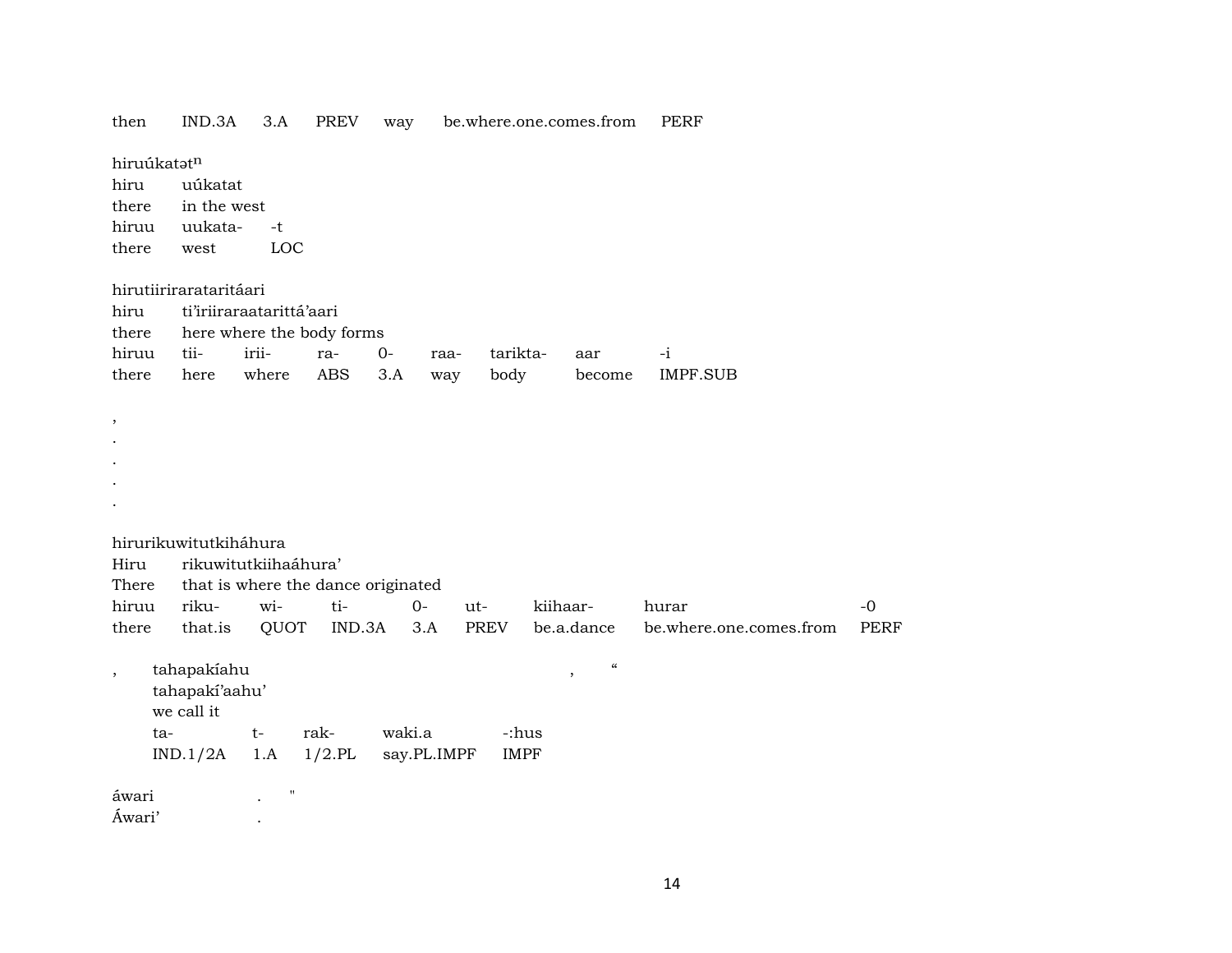| Flying<br>a.warii<br>go.around.IMPF                                                                |                                                           |                      |                    |                                                                                              |                    |                                                                  |                             |                                                         |                      |                     |
|----------------------------------------------------------------------------------------------------|-----------------------------------------------------------|----------------------|--------------------|----------------------------------------------------------------------------------------------|--------------------|------------------------------------------------------------------|-----------------------------|---------------------------------------------------------|----------------------|---------------------|
| Tišiksawihúsuku<br>Tiiciksawiihúsuuku'<br>They used to fly around<br>$0-$<br>ti-<br>IND.3A         | $a-$<br>3.A                                               | PREV.3A              | ir-<br>PL.3A       | ut-<br><b>PREV</b>                                                                           | $i-$<br><b>SEQ</b> | uks-<br><b>AOR</b>                                               | a.wii.a                     | fly.around                                              | -:hus<br><b>IMPF</b> | -uuku<br><b>HAB</b> |
| šápatn<br>cápaat<br>women<br>icapaak<br>woman                                                      | ,                                                         |                      |                    |                                                                                              |                    |                                                                  |                             |                                                         |                      |                     |
| tukstahkahusúk <sup>u</sup><br>Tukstaahkaahusuúku'<br>They used to dance<br>ti-<br>$0 -$<br>IND.3A | $a-$<br>3.A                                               | PREV.3A              | uks-<br><b>AOR</b> | raar-<br>PL.INDV.A                                                                           |                    | kaa.a<br>dance                                                   | -:hus<br><b>IMPF</b>        | -uuku<br><b>HAB</b>                                     |                      |                     |
| kaaki-<br>NEG.IND.3A                                                                               | Kakarahkáahu<br>Kaakaáraahkaa'aahu'<br>They did not dance | $0 -$<br>$a-$<br>3.A | PREV.3A            | raar-<br>PL.IDNV.A                                                                           |                    | kaa.a<br>dance                                                   | -:hus<br><b>IMPF</b>        | $\, ,$<br>$\, ,$<br>$\cdot$<br>$\overline{\phantom{a}}$ |                      |                     |
| irár <sup>i</sup><br>iraári'<br>brother<br>$i-$<br>3.POSS.A                                        | -raar-                                                    | same.sex.sibling     | -ri'               | $\overline{\phantom{a}}$<br>$\overline{\phantom{a}}$<br>$\overline{\phantom{a}}$<br>3.POSS.B |                    | nísar <sup>u</sup><br>riísaaru'<br>chiefs<br>riisaar<br>be.chief | $-u^{\prime}$<br><b>NOM</b> |                                                         |                      |                     |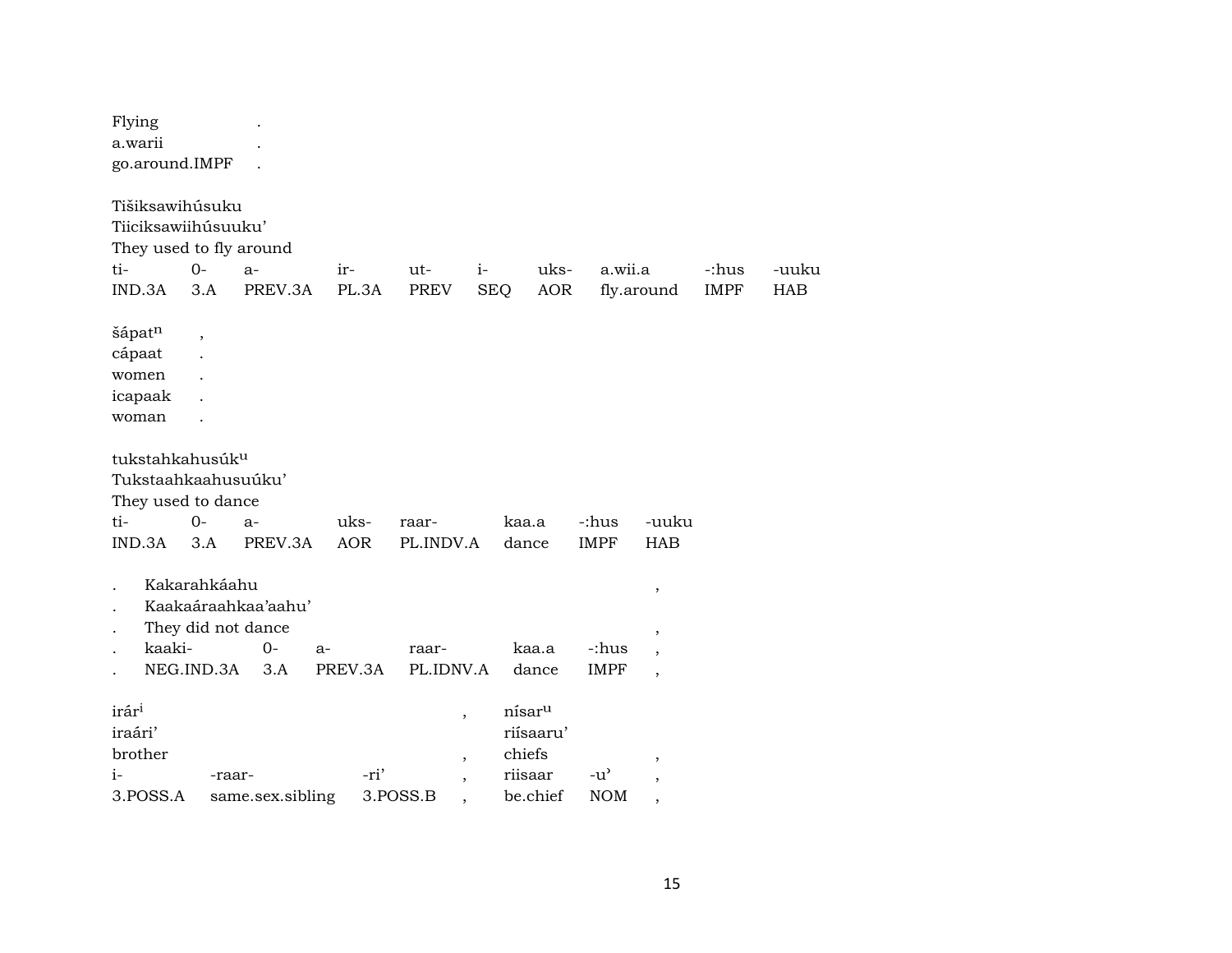| tiri nəsáru             |                              |                      |                       |             |       |                | nísar <sup>u</sup> |               |       |
|-------------------------|------------------------------|----------------------|-----------------------|-------------|-------|----------------|--------------------|---------------|-------|
| tiriirasaáru            |                              |                      |                       |             |       |                | riísaaru'          |               |       |
|                         | these who are named          |                      |                       |             |       |                | chiefs             |               |       |
| tii-                    | ra-                          | 0-                   | ir-                   | asar        | -u    |                | riisaar            | $-u^{\prime}$ |       |
| this                    | ABS                          | 3.A                  | PL.3A                 | be.named    |       | SUB.D          | be.chief           | <b>NOM</b>    |       |
|                         |                              |                      |                       |             |       |                |                    |               |       |
|                         | Kišikuháratat <sup>n</sup>   |                      |                       |             |       |                |                    |               |       |
| Kici                    | tuuhaátatat                  |                      |                       |             |       |                |                    |               |       |
| But                     |                              | the way goes with it |                       |             |       |                |                    |               |       |
| kici                    | ti-                          | $0-$                 | ut-                   | raa-        | tatat |                | -0                 |               |       |
| but                     | IND.3A                       | 3.A                  | PREV                  | way         |       | be.attached.to | PERF               |               |       |
|                         |                              |                      |                       |             |       |                |                    |               |       |
| irikuhárar <sup>u</sup> |                              |                      |                       |             |       |                |                    |               |       |
|                         | irikuuháraaru'               |                      |                       |             |       |                |                    |               |       |
|                         | that is the way He made      |                      |                       |             |       |                |                    |               |       |
| irii-                   | kuur-                        | ra-                  | $0-$                  | raa-        | ra'uk | -0             |                    |               |       |
| that                    | <b>DUB</b>                   | ABS                  | 3.A                   | way         | make  | PERF           |                    |               |       |
|                         |                              |                      |                       |             |       |                |                    |               |       |
| nikurakút <sup>a</sup>  |                              |                      |                       |             |       |                |                    |               |       |
|                         | ríkurakuuta                  |                      |                       |             |       |                |                    |               |       |
|                         | for that to be               |                      |                       |             |       |                |                    |               |       |
| riku-                   | ra-                          | 0-                   | ku-                   | ut-         | 0     | -a             |                    |               |       |
| that.is                 | ABS                          | 3.A                  | INF.B                 | PREV        | be    | SUB.1          |                    |               |       |
|                         |                              |                      |                       |             |       |                |                    |               |       |
|                         | nisarútirirasar <sup>u</sup> |                      |                       |             |       |                |                    |               |       |
| riisaáru'               |                              |                      | tiriírasaaru          |             |       |                |                    |               |       |
| chiefs                  |                              |                      | their being named     |             |       |                |                    |               |       |
| riisaar                 | $-u^{\prime}$                | tii-                 | ra-                   | $0-$        | ir-   | asar           |                    | -u            |       |
| be.chief                |                              | <b>NOM</b>           | this<br>ABS           | 3.A         | PL.3A |                | be.named           | SUB.D         |       |
|                         |                              |                      |                       |             |       |                |                    |               |       |
|                         | hikišikarirarahkáahu         |                      |                       |             |       |                |                    |               |       |
| hi                      | kici                         |                      | kariiraaraahkaá'aahu' |             |       |                |                    |               |       |
| and                     | but                          |                      | they did not dance    |             |       |                |                    |               |       |
| hi                      | kici                         | karii-               |                       | $0-$<br>ra- | a-    |                | raar-              | kaa.a         | -:hus |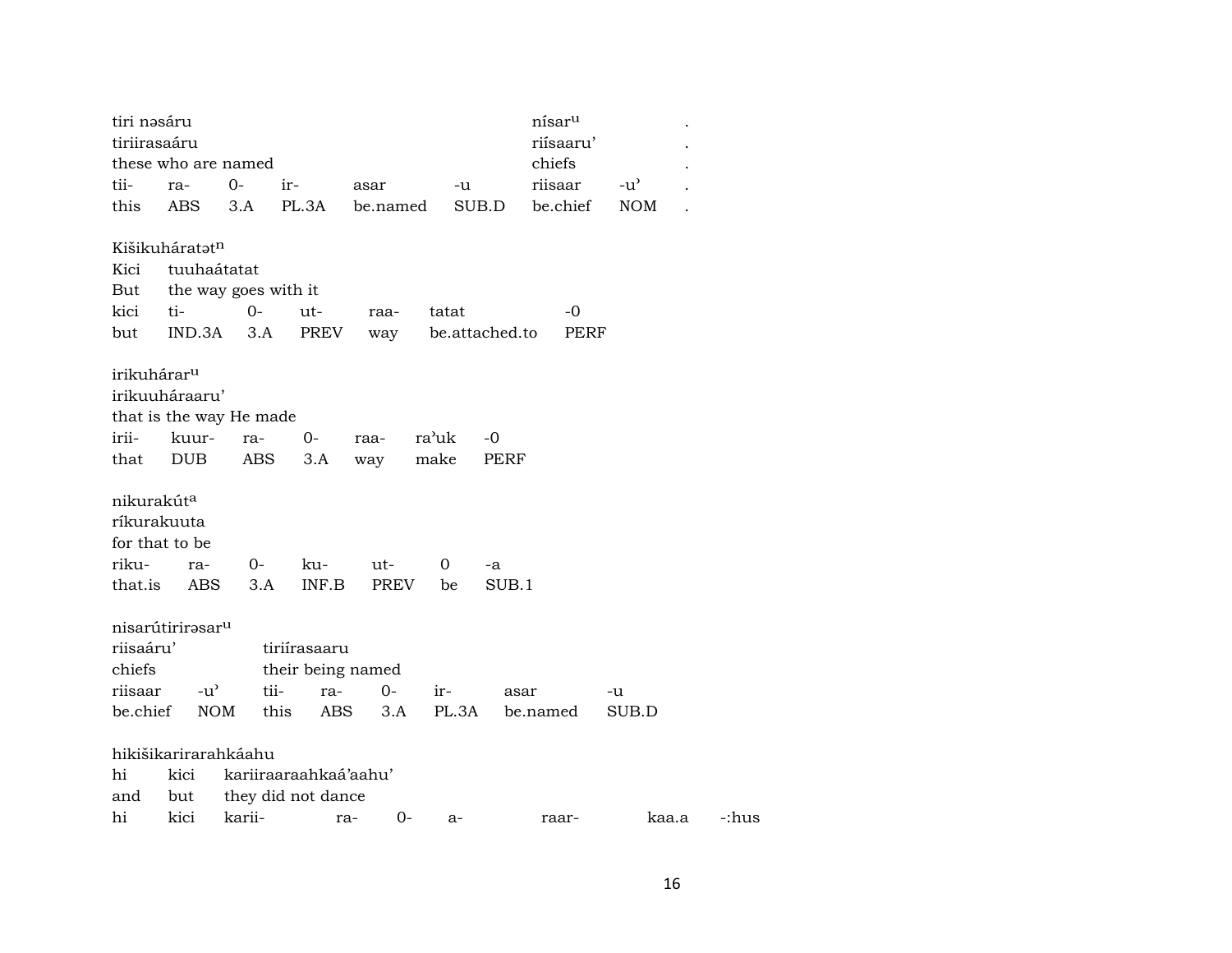and but EMPH.NEG ABS 3.A PREV.3A PL.INDV.A dance IMPF

, , , nihuksurarutiratakipítikµ ríhuksu' raaruutiraatakipiítiku' only they just gathered rihuks -u" raa- ruu- ti- 0- ir- raa- takipi.itik -:hus alone NOM just then IND.3A 3.A PL.3A way gather.together IMPF nisarúrihuksurakúrahkaw<sup>i</sup> riisaáru' ríhuksu' rakúrahkaawi chiefs , only their being inside riisaar -u" , rihuks -u" ra- 0- ku- raar- kaa -wi be.chief NOM , alone NOM INF.A 3.A INF.B PL.IDNV.A be.inside SUB.L Tihákawaš<sup>u</sup> . Tiihaákawahcu' . They were eating . ti- 0- ir- haakawahc -:hus . IND.3A 3.A PL.3A eat IMPF Hiruwitutkiháhurahiru Hiru witutkiihaáhura' hiru Then the dance originated  $\qquad \qquad , \qquad$  then hiruu wi- ti- 0- ut- kiihaar- hurar -0 , hiruu then QUOT IND.3A 3.A PREV be.a.dance be.where.one.comes.from PERF , then tiúrarisit<sup>n</sup> aškat ti' uúrariisit áckat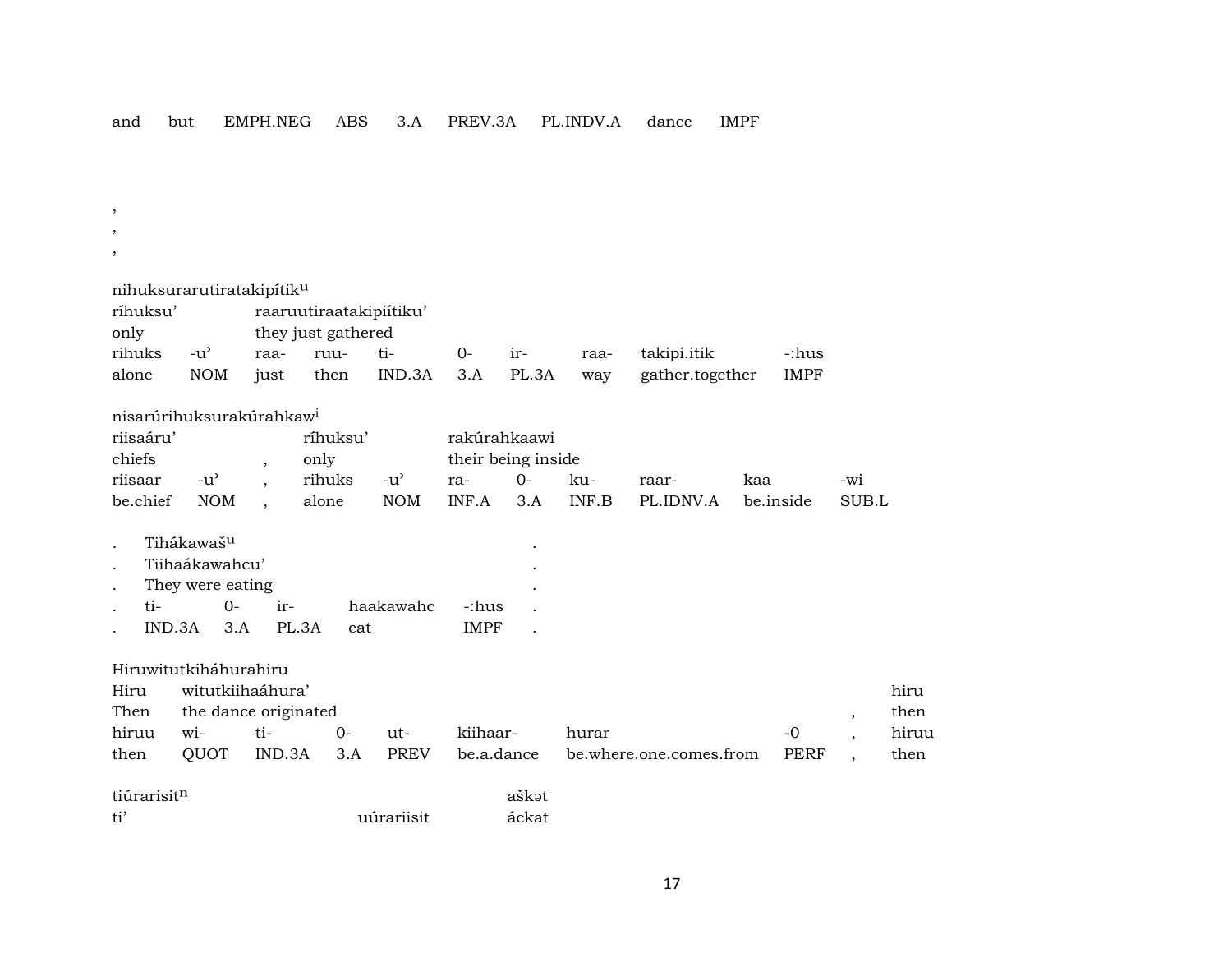| it was<br>ti-<br>IND.3A       | 0-<br>3.A                        | $\Omega$<br>be    | $-0$<br>PERF | straight<br>uurariisik<br>straight.forward |             | above<br>ac<br>above | -kat<br>LOC |
|-------------------------------|----------------------------------|-------------------|--------------|--------------------------------------------|-------------|----------------------|-------------|
| atíəs<br>Atí'as<br>our Father |                                  |                   |              |                                            |             |                      |             |
| ati-                          | as                               |                   |              |                                            |             |                      |             |
| 1.POSS                        | father                           |                   |              |                                            |             |                      |             |
| tiirirakítak <sup>u</sup>     |                                  |                   |              |                                            |             |                      |             |
| ti'iriirakítaku               |                                  |                   |              |                                            |             |                      |             |
|                               | here where he sits above         |                   |              |                                            |             |                      |             |
| tii-                          | irii-                            | ra-               | $0-$         | kita-                                      | kus         | $-0$                 |             |
| here                          | where                            | ABS               | 3.A          | on.top                                     | be.sitting  | SUB.4                |             |
|                               |                                  |                   |              |                                            |             |                      |             |
|                               | Nikutiwahkiáhu                   |                   |              |                                            |             |                      |             |
|                               | Rikutihwakí'aahu'                |                   |              |                                            |             |                      |             |
|                               | That is what they say            |                   |              |                                            |             |                      |             |
| riku-                         | ti-                              | 0-                | ir-          | waki.a                                     |             | -:hus                |             |
| that.is                       | IND.3A                           | 3.A               |              | PL.3A                                      | say.PL.IMPF | <b>IMPF</b>          |             |
|                               |                                  |                   |              |                                            |             |                      |             |
| nísaru                        |                                  |                   |              |                                            |             |                      |             |
| riísaaru'                     |                                  |                   |              |                                            |             |                      |             |
| the chiefs<br>riisaar         | $-u^{\prime}$                    |                   |              |                                            |             |                      |             |
| be.chief                      | <b>NOM</b>                       |                   |              |                                            |             |                      |             |
|                               |                                  |                   |              |                                            |             |                      |             |
| Náwa                          |                                  | irár <sup>i</sup> |              |                                            |             |                      | ,           |
| Ráwa                          |                                  | iraári'           |              |                                            |             |                      |             |
| Now                           |                                  | brother           |              |                                            |             |                      |             |
| rawa                          | $i-$<br>$\overline{\phantom{a}}$ |                   | -raar-       |                                            | -ri'        |                      | ,           |
| now                           |                                  | 3.POSS.A          |              | same.sex.sibling                           |             | 3.POSS.B             |             |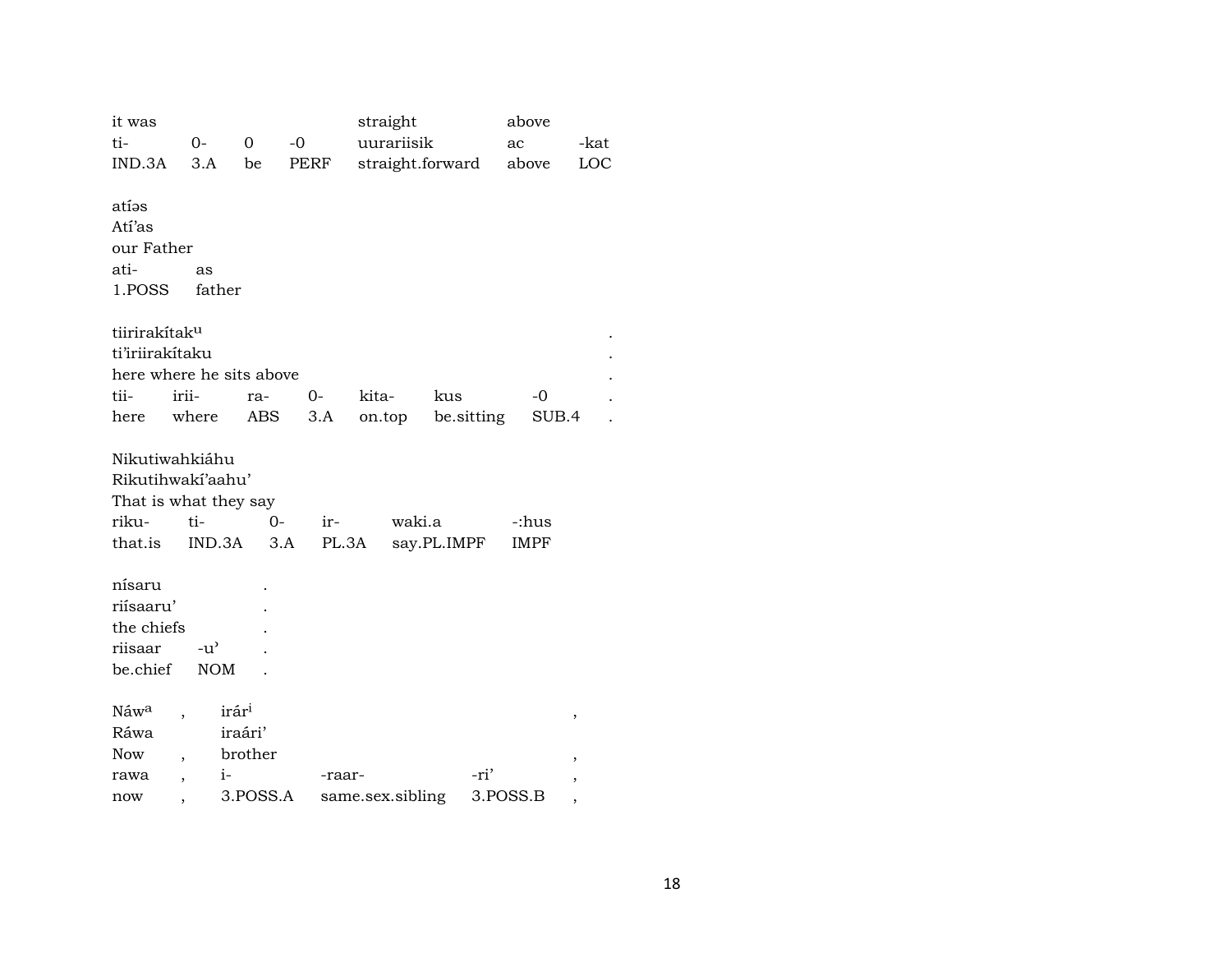|                                                           | tirətuhárikah <sup>u</sup><br>tiratuuhaárikaahu                   |                                                                            | this that I am revealing to you   |                            |          |                        |              |                                            |                 |
|-----------------------------------------------------------|-------------------------------------------------------------------|----------------------------------------------------------------------------|-----------------------------------|----------------------------|----------|------------------------|--------------|--------------------------------------------|-----------------|
| tii-                                                      | ra-                                                               | $t-$                                                                       | ir-                               |                            | a-       | ut-                    |              | raa.ri.kaa.a                               | -hus            |
| this                                                      | ABS                                                               | 1.A                                                                        | PREV.1/2A                         |                            | 2.P      | PREV                   | reveal.to    |                                            | <b>IMPF.SUB</b> |
| kaaka-                                                    | kakatihkísar <sup>i</sup><br>kaakaatihkiisaari'<br>I am not lying | t-                                                                         | ir-<br>NEG.ID.1/2A 1.A  PREV.1/2A |                            |          | kiis.aar<br>tell.a.lie | $-i$<br>IMPF | $\,$<br>$\, ,$<br>$\overline{\phantom{a}}$ |                 |
| irár <sup>i</sup><br>iraári'<br>brother<br>i-<br>3.POSS.A |                                                                   | -raar-                                                                     | same.sex.sibling                  | -ri'                       | 3.POSS.B | $\,$                   |              |                                            |                 |
| kaaka-                                                    | kakatakiriwiskih <sup>u</sup>                                     | Kaakaatakiriwiskiihu'<br>I am not deceiving you<br>$t-$<br>NEG.ID.1/2A 1.A | $a-$<br>2.P                       | kiriwis.ki<br>cheat        |          | -:hus<br>IMPF          |              |                                            |                 |
| kaaka-                                                    | kakatakiriwiskihu                                                 | Kaakaatakiriwiskiihu'<br>I am not deceiving you<br>t-<br>NEG.ID.1/2A 1.A   |                                   | a- kiriwis.ki<br>2.P cheat |          | -:hus<br>IMPF          |              |                                            |                 |
| tirawahataš<br>Tiráwaahat<br>tii-                         | The Heavens<br>ra-                                                | 0-                                                                         | waa-                              | ahak                       |          |                        | -0           |                                            |                 |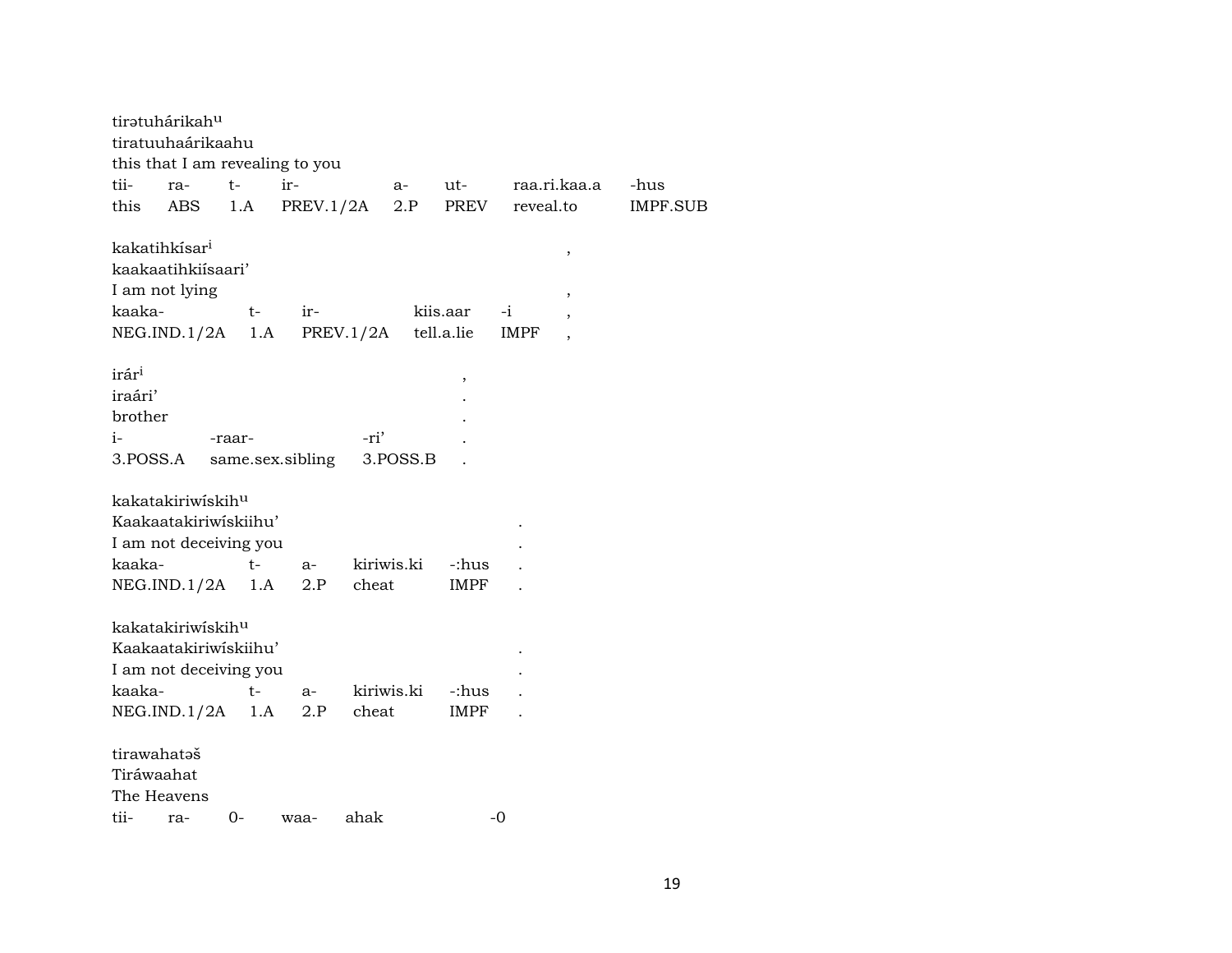| this                         | ABS  |                 |        | 3.A DIST extend.in.a.line |            | SUB.4               |  |
|------------------------------|------|-----------------|--------|---------------------------|------------|---------------------|--|
| tára <sup>u</sup>            |      |                 |        |                           |            |                     |  |
| tactára'u'                   |      |                 |        |                           |            |                     |  |
| I talk about him             |      |                 |        |                           |            |                     |  |
| ta-                          |      | $t-$            | tara'u | $-0$                      |            |                     |  |
| IND.1/2A 1.A talk.about PERF |      |                 |        |                           |            |                     |  |
| híatakiriwískih <sup>u</sup> |      |                 |        |                           |            |                     |  |
| hi aatakiriwiskiihu'         |      |                 |        |                           |            |                     |  |
|                              |      |                 |        |                           |            |                     |  |
| and I would not deceive you  |      |                 | $t-$   |                           |            |                     |  |
| hi aa-                       |      |                 |        | a- kiriwis.ki -:hus       |            |                     |  |
| and SUBJ.1/2A 1.A 2.P        |      |                 |        | cheat                     |            | IMPF                |  |
| Irári                        |      |                 |        |                           |            |                     |  |
| Iraári'                      |      |                 |        |                           | ,          |                     |  |
| <b>Brother</b>               |      |                 |        |                           |            |                     |  |
| $i$ - $i$                    |      | -raar-          |        | -ri'                      | ,          |                     |  |
| 3.POSS.A                     |      |                 |        | same.sex.sibling 3.POSS.B |            |                     |  |
|                              |      |                 |        |                           |            |                     |  |
| tirakiháhku                  |      |                 |        |                           |            |                     |  |
| tirakiihaáhku                |      |                 |        |                           |            |                     |  |
| this dance                   |      |                 |        |                           |            |                     |  |
| tii-                         |      | ra- 0- kiihaar- |        | kus                       |            | $-0$                |  |
| this ABS 3.A be.a.dance      |      |                 |        |                           | be sitting | SUB.4               |  |
|                              |      |                 |        |                           |            |                     |  |
| tihwakiah <sup>u</sup>       |      |                 |        |                           |            | hirusk <sup>a</sup> |  |
| tihwakí'aahu'                |      |                 |        |                           |            | Hirúska             |  |
| they say                     |      |                 |        |                           |            | Hiruska             |  |
| ti-                          | $0-$ |                 | ir-    | waki.a                    | -:hus      | hiruska             |  |
| $IND.3A$ $3.A$               |      |                 |        | PL.3A say.PL.IMPF         |            | IMPF war.dance      |  |
|                              |      |                 |        |                           |            |                     |  |

hirurikuwitutikiháhura hiru

rikuwitutkiihaáhura'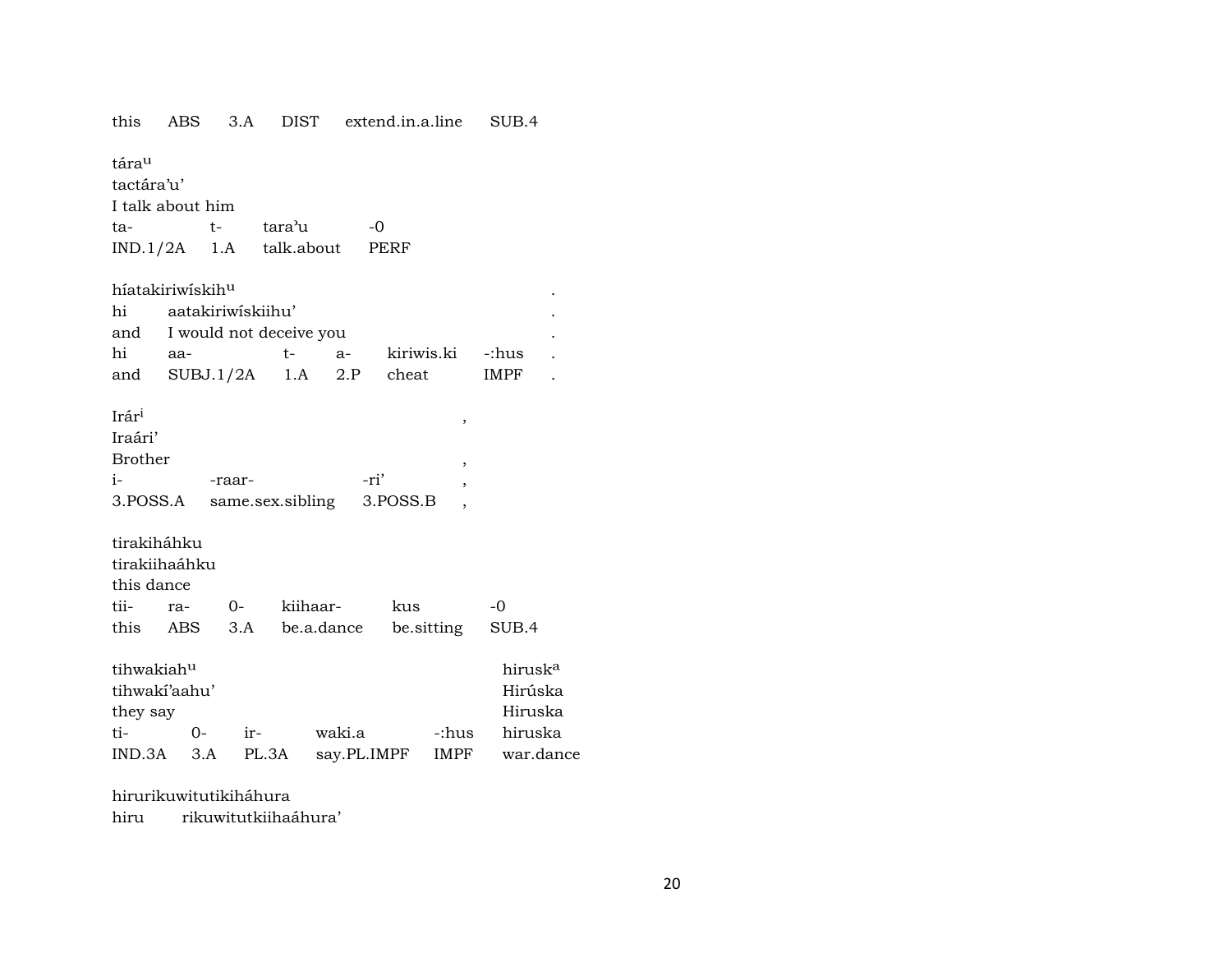| there          |                                     | that is where the dance originated |       |         |        |             |             |         |                         |             |
|----------------|-------------------------------------|------------------------------------|-------|---------|--------|-------------|-------------|---------|-------------------------|-------------|
| hiruu          | riku-                               | wi-                                | ti-   |         | $0-$   | ut-         | kiihaar-    |         | hurar                   | $-0$        |
| there          | that.is                             | QUOT                               |       | IND.3A  | 3.A    | PREV        | be.a.dance  |         | be.where.one.comes.from | PERF        |
|                |                                     |                                    |       |         |        |             |             |         |                         |             |
|                | hirutiitirəsaktáhu                  |                                    |       |         |        |             |             |         |                         |             |
| hiru           |                                     | ti'iriirasaáktahu                  |       |         |        |             |             |         |                         |             |
| there          |                                     | here where the sun rises           |       |         |        |             |             |         |                         |             |
| hiruu          | tii-                                | irii-                              | ra-   | $0-$    | a-     |             | saak-       | ta.a    | -hus                    |             |
| there          | here                                | where                              | ABS   | 3.A     |        | PREV.3A     | sun         | come.up | <b>IMPF.SUB</b>         |             |
|                |                                     |                                    |       |         |        |             |             |         |                         |             |
|                | Nikutihwakiahu<br>Rikutihwakí'aahu' |                                    |       |         |        |             |             |         |                         |             |
|                |                                     |                                    |       |         |        |             |             |         |                         |             |
| riku-          | That is what they said<br>ti-       |                                    | $O -$ | ir-     | waki.a |             | -:hus       |         |                         |             |
|                | that.is                             | IND.3A                             | 3.A   | PL.3A   |        | say.PL.IMPF | <b>IMPF</b> |         |                         |             |
|                |                                     |                                    |       |         |        |             |             |         |                         |             |
| kúrahus        |                                     |                                    |       |         |        |             |             |         |                         |             |
| kúrahus        |                                     |                                    |       |         |        |             |             |         |                         |             |
| the old men    |                                     |                                    |       |         |        |             |             |         |                         |             |
| kurahuus       |                                     |                                    |       |         |        |             |             |         |                         |             |
| old.man        |                                     |                                    |       |         |        |             |             |         |                         |             |
|                |                                     |                                    |       |         |        |             |             |         |                         |             |
|                | hirurikuwitut <sup>n</sup> kiháhura |                                    |       |         |        |             |             |         |                         |             |
| hiru           |                                     | rikuwitutkiihaáhura'               |       |         |        |             |             |         |                         |             |
| there          |                                     | that is where the dance originated |       |         |        |             |             |         |                         |             |
| hiruu          | riku-                               | wi-                                | ti-   |         | $0-$   | $ut-$       | kiihaar-    |         | hurar                   | $-0$        |
| there          | that.is                             | QUOT                               |       | IND.3A  | 3.A    | PREV        | be.a.dance  |         | be.where.one.comes.from | <b>PERF</b> |
|                |                                     |                                    |       |         |        |             |             |         |                         |             |
| tiirirəsaktáhu |                                     |                                    |       |         |        |             |             |         |                         |             |
|                | ti'iriirasaáktahu                   |                                    |       |         |        |             |             |         |                         |             |
|                | here where the sun rises            |                                    |       |         |        |             |             |         |                         |             |
| tii-           | irii-                               | ra-                                | $0-$  | $a-$    |        | saak-       | ta.a        | -hus    |                         |             |
| here           | where                               | <b>ABS</b>                         | 3.A   | PREV.3A |        | sun         | come.up     |         | <b>IMPF.SUB</b>         |             |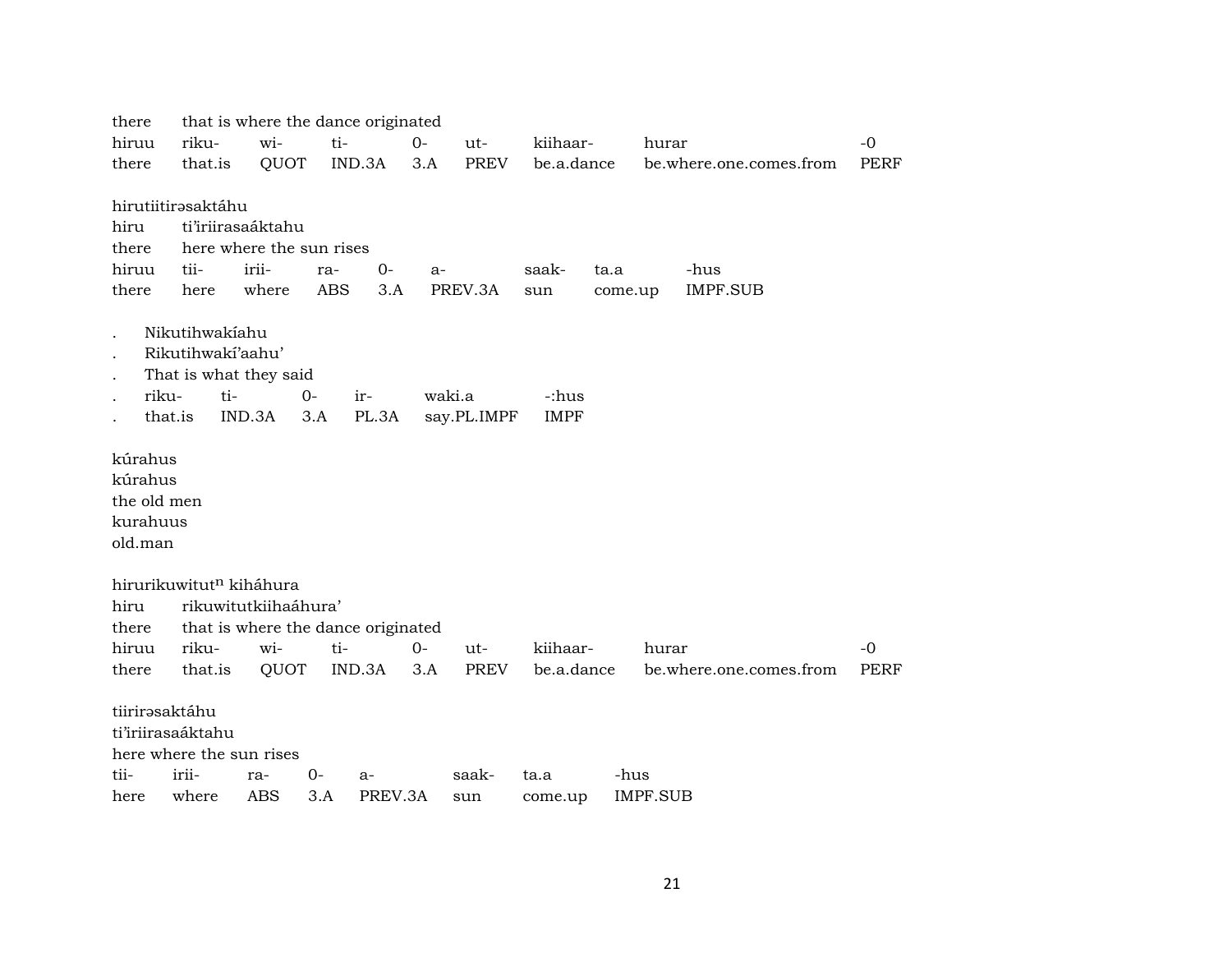|                                         | Irihítihwaruksti                                                                             |                                                |                                |                    |                   |             |                   |                                |                      |         |              |                          |                     |              |
|-----------------------------------------|----------------------------------------------------------------------------------------------|------------------------------------------------|--------------------------------|--------------------|-------------------|-------------|-------------------|--------------------------------|----------------------|---------|--------------|--------------------------|---------------------|--------------|
|                                         | Irihiitihwaáruksti'                                                                          |                                                |                                |                    |                   |             |                   |                                |                      |         |              |                          |                     |              |
|                                         | Those others were powerful                                                                   |                                                |                                |                    |                   |             |                   |                                |                      |         |              | $\,$                     |                     |              |
|                                         | irii-                                                                                        | hii-                                           | ti-                            |                    | $0 -$             | ir-         |                   |                                | waarukstii           | -0      |              | $\overline{\phantom{a}}$ |                     |              |
|                                         | that                                                                                         | other                                          |                                | IND.3A             | 3.A               |             | PL.3A             | be.holy                        |                      |         | PERF         | $\overline{ }$           |                     |              |
| híkir <sup>i</sup><br>híkiiri<br>indeed | $\vdots$                                                                                     |                                                | tikspáruksti<br>tikspaáruksti' | they were powerful |                   |             |                   |                                |                      |         |              |                          |                     |              |
| hikiiri                                 |                                                                                              | ti-                                            |                                | $0 -$              | ir-               |             | uks-              |                                | waarukstii           |         | $-0$         |                          |                     |              |
| indeed                                  |                                                                                              |                                                | IND.3A                         | 3.A                | PL.3A             |             | <b>AOR</b>        |                                | be.holy              |         | PERF         |                          |                     |              |
| hi<br>and<br>hi<br>and                  | hiwikarirúši<br>wii-<br>now                                                                  | wikariirúci'<br>now it is not (thus)<br>karii- | EMPH.NEG                       |                    | ra-<br><b>ABS</b> | $0-$<br>3.A | $ut-$             | PREV                           | $i-$<br><b>SEQ</b>   | 0<br>be |              | -0<br>PERF               |                     |              |
|                                         | wikakúat <sup>n</sup><br>Wikaakuú'ut<br>Now it is not thus<br>wii-<br>now                    | kaaki-<br>NEG.IND.3A                           |                                | 0-<br>3.A          | ut-               | <b>PREV</b> | $\mathbf 0$<br>be | $\overline{\phantom{0}}$<br>EX |                      |         |              |                          |                     |              |
| wii-<br>now                             | witikurahúruwahaš<br>Witikuuraahúruuwaahac<br>I have forgotten all the ways<br>ti-<br>IND.3A |                                                | ku-<br>1.P                     | uur-<br>POSS.P     |                   | raar-       | 3PL.INAN.P        |                                | hurahac<br>disappear |         | -ruu<br>DIST |                          | -waa<br><b>DIST</b> | $-0$<br>PERF |
| ki̇̃tu<br>kítuu'u'<br>all<br>kituu      | $-u'$                                                                                        |                                                |                                |                    |                   |             |                   |                                |                      |         |              |                          |                     |              |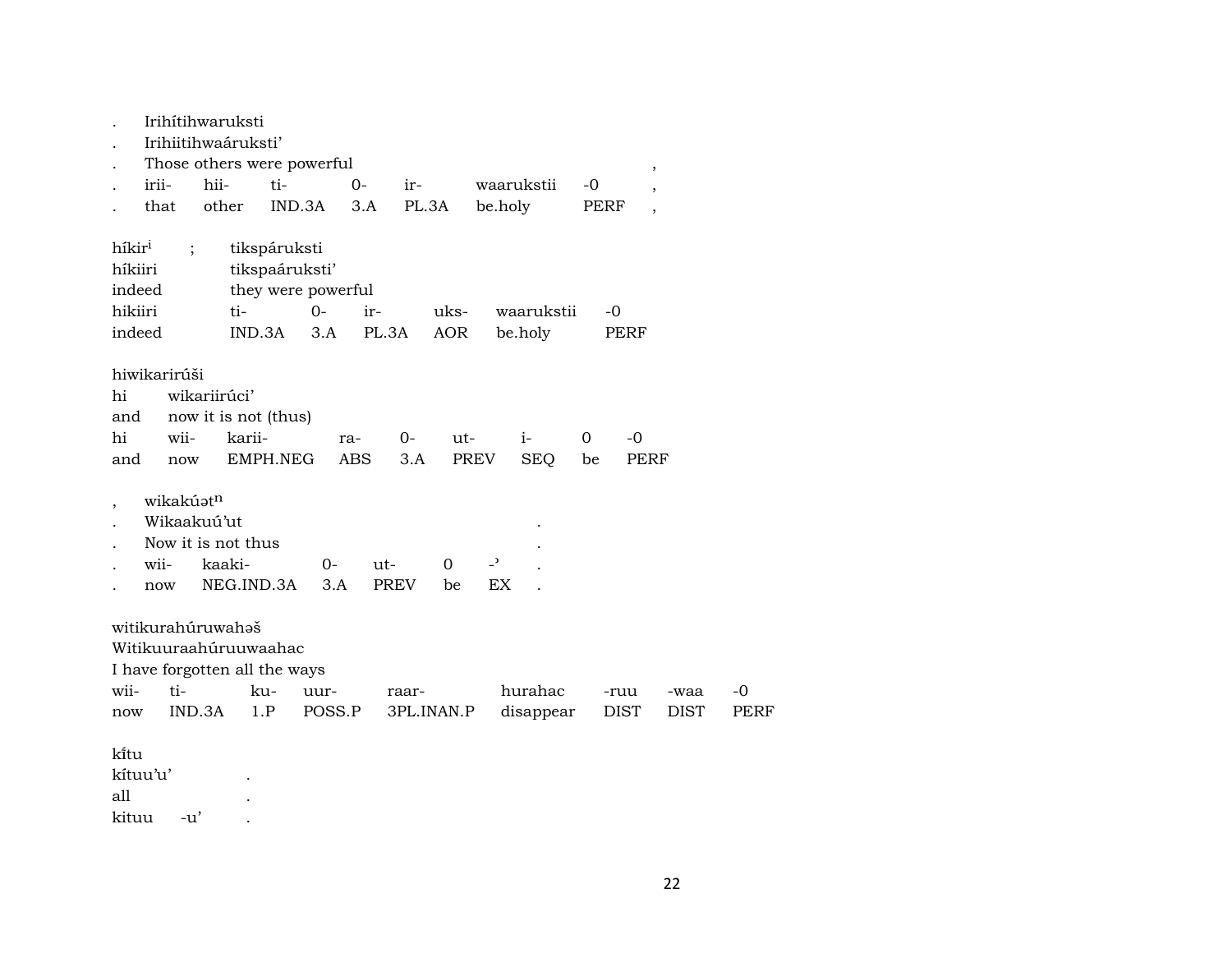NOM. all

iwikariritiwáruksti wikariiriitiwaáruksti'  $\mathbf{I}$ And now I am not powerful  $\mathbf{i}$ wiirii $i$ karii $t$ waarukstii EMPH.NEG ASSR  $1.A$ **SEQ** be.holy and now akítar<sup>u</sup>  $\ddot{\phantom{a}}$ ákitaaru'  $\overline{a}$ tribe  $\overline{a}$  $-u'$ akitaar- $\overline{a}$ tribe  $\rm{NOM}$  $\overline{a}$ Náw<sup>a</sup>  $\mathrm{ir\acute{a}r^{i}}$  $\overline{a}$  $\, ,$ Ráwa iraári' brother Now  $\overline{ }$ ,  $\cdot$  $i-$ -ri' -raarrawa  $\overline{\phantom{a}}$ 3.POSS.A same.sex.sibling 3.POSS.B  $\operatorname{now}$  $\overline{ }$ ,  $\cdot$ tirakíhahk<sup>u</sup> tirakiíhaahku this dance tii- $O$ kiihaarrakus  $-0$ be.a.dance be.sitting this SUB.4 **ABS**  $3.A$ šáhikstaka átiəs cáhikstaaka atí'as white man father icaahikstaakaar atias person be.white father 1.POSS tiratírihk<sup>u</sup>

tiratírihku

 $-0$ 

**PERF**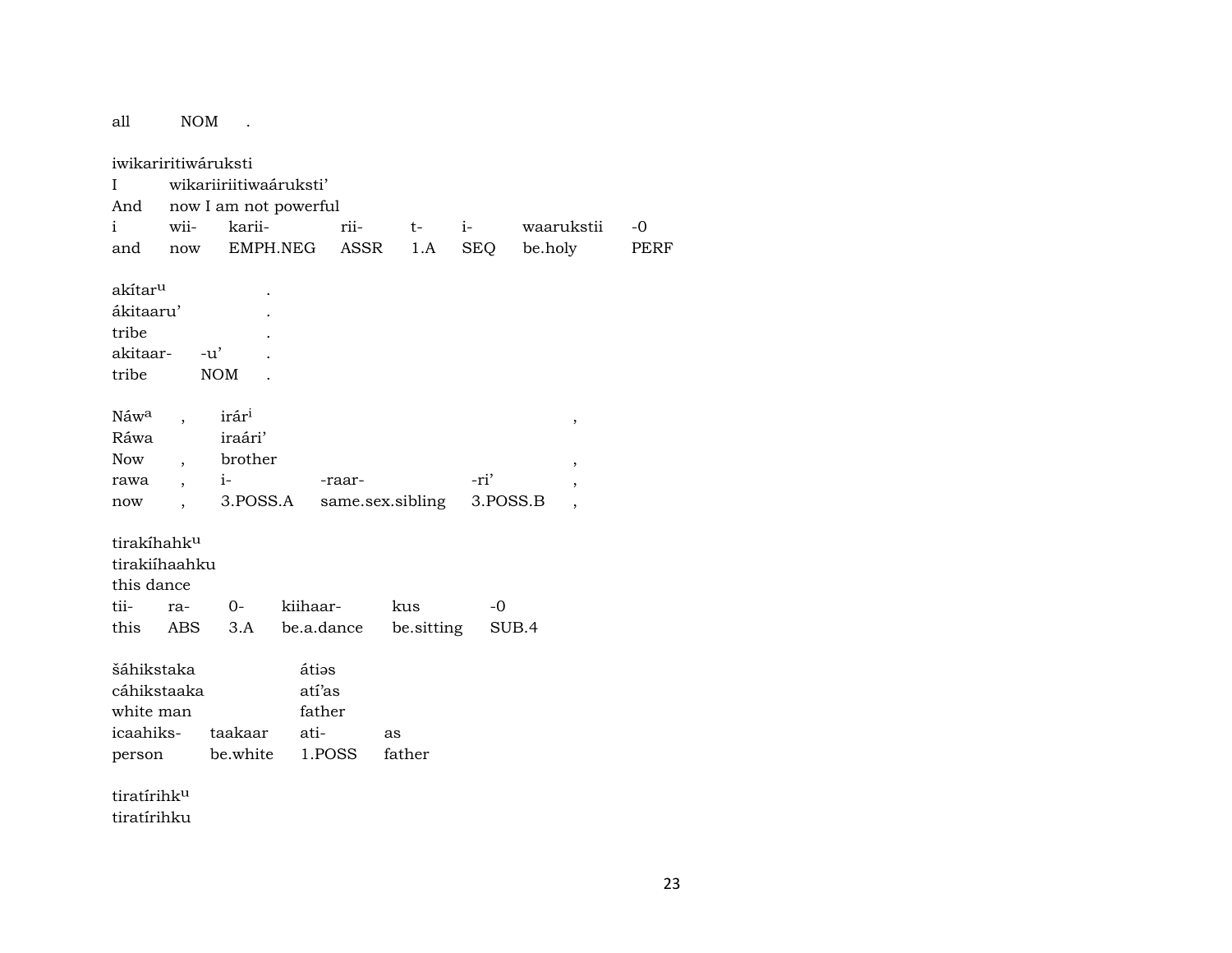| this of mine                       |       |          |                            |                                     |     |            |      |        |             |            |             |                         |             |
|------------------------------------|-------|----------|----------------------------|-------------------------------------|-----|------------|------|--------|-------------|------------|-------------|-------------------------|-------------|
| tii-                               | ra-   | t-       | ir-                        |                                     | ri- |            |      | uur-   | kus         |            | $-0$        |                         |             |
| this                               | ABS   | 1.A      |                            | POSS.1/2A                           |     | PHYS.POSS  |      | POSS.A |             | be.sitting | SUB.4       |                         |             |
|                                    |       |          |                            |                                     |     |            |      |        |             |            |             |                         |             |
| nikuhkihariwarasiksár <sup>a</sup> |       |          |                            |                                     |     |            |      |        |             |            |             |                         |             |
|                                    |       |          | rikuhkiihaaríwaraaciksaara |                                     |     |            |      |        |             |            |             |                         |             |
|                                    |       |          |                            | when he becomes angry over my dance |     |            |      |        |             |            |             |                         |             |
| ri-                                |       | $0 -$    | ku-                        | uur-                                |     | kiihaar-   | ri-  |        | waraa.aciks |            | -aar        | -a                      |             |
| CONT.3A                            |       | 3.A      | 1.P                        | POSS.P                              |     | be.a.dance |      | PORT   | be.angry    |            | <b>INCH</b> | SUB.1                   |             |
|                                    |       |          |                            |                                     |     |            |      |        |             |            |             |                         |             |
| asakípirir <sup>u</sup>            |       |          |                            |                                     |     |            |      |        |             |            |             |                         |             |
| asaakípiriiru'                     |       |          |                            |                                     |     |            |      |        |             |            |             |                         |             |
| Young Dog                          |       |          |                            |                                     |     |            |      |        |             |            |             |                         |             |
| asaa-                              |       | kipiriir | $-u^{\prime}$              |                                     |     |            |      |        |             |            |             |                         |             |
| dog                                | young |          | <b>NOM</b>                 |                                     |     |            |      |        |             |            |             |                         |             |
|                                    |       |          |                            |                                     |     |            |      |        |             |            |             |                         |             |
| hihirurikuahutkiháhura             |       |          |                            |                                     |     |            |      |        |             |            |             |                         |             |
| hi                                 | hiru  |          |                            | riku'ahutkiihaáhura'                |     |            |      |        |             |            |             |                         |             |
| and                                | there |          |                            | that is where the dance originated  |     |            |      |        |             |            |             |                         |             |
| hi                                 | hiruu |          | riku-                      | ar-<br>ra-                          |     | $O -$      | ut-  |        | kiihaar-    | hurar      |             |                         | $-0$        |
| and                                | there |          | that.is                    | <b>ABS</b><br>EV.                   |     | 3.A        | PREV |        | be.a.dance  |            |             | be.where.one.comes.from | <b>PERF</b> |
|                                    |       |          |                            |                                     |     |            |      |        |             |            |             |                         |             |
| hirutiirirəsakúrah <sup>u</sup>    |       |          |                            |                                     |     |            |      |        |             |            |             |                         |             |
| hiru                               |       |          | ti'iriirasakuúrahu         |                                     |     |            |      |        |             |            |             |                         |             |
| there                              |       |          |                            | here where the sun comes            |     |            |      |        |             |            |             |                         |             |
| hiruu                              | tii-  |          | irii-                      | $0-$<br>ra-                         |     | a-         |      | sakur- | a           |            | -hus        |                         |             |
| there                              | here  |          | where                      | <b>ABS</b>                          | 3.A | PREV.3A    |      | sun    | come        |            | IMPF.SUB    |                         |             |

, . . . .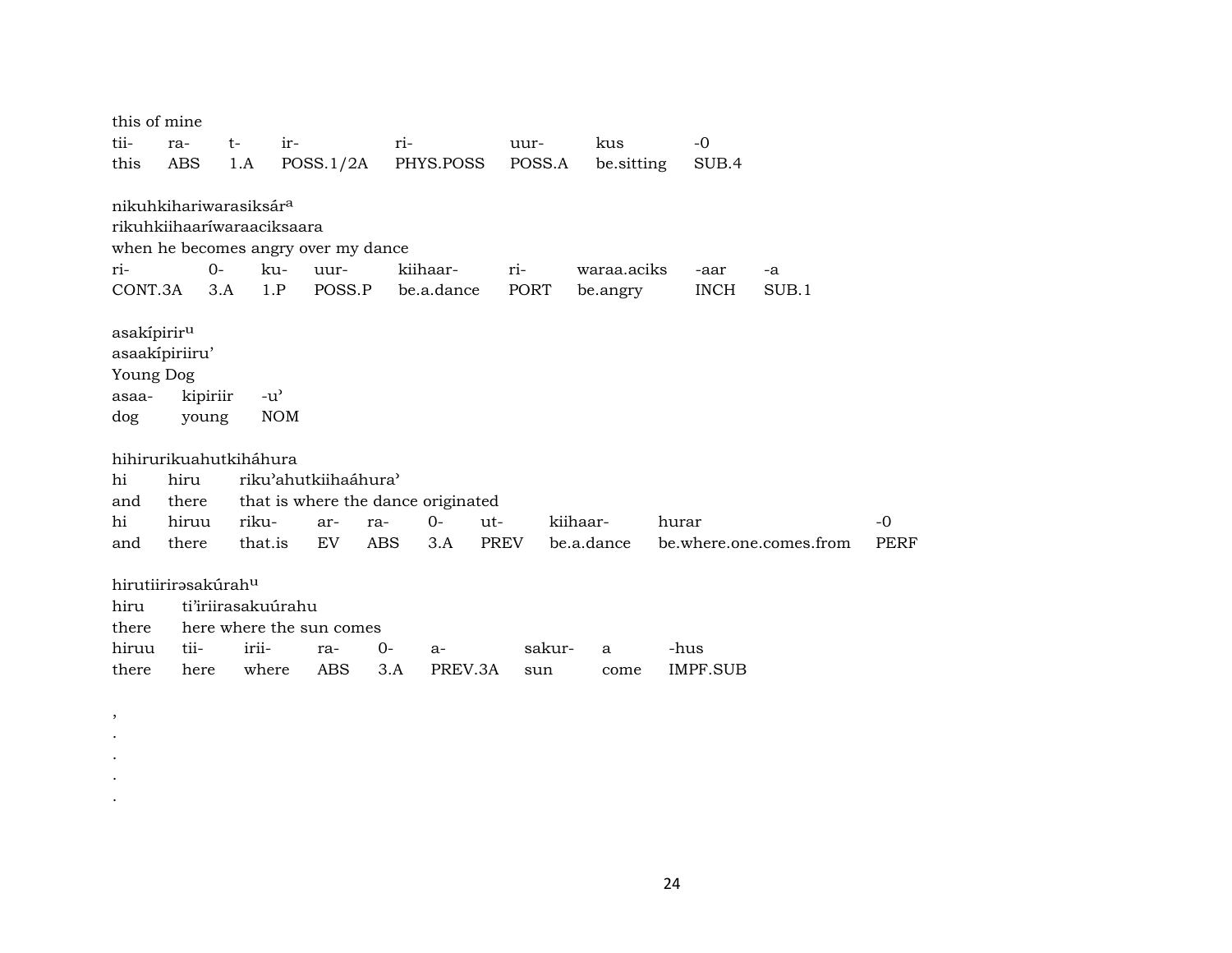|            | hirurikuwitutkiháhura        |                      |                                    |            |             |                           |                          |                         |      |             |       |
|------------|------------------------------|----------------------|------------------------------------|------------|-------------|---------------------------|--------------------------|-------------------------|------|-------------|-------|
| Hiru       |                              | rikuwitutkiihaáhura' |                                    |            |             |                           |                          |                         |      |             |       |
| There      |                              |                      | that is where the dance originated |            |             |                           |                          |                         |      |             |       |
| hiruu      | riku-                        | wi-                  | ti-                                | $O -$      | ut-         | kiihaar-                  | hurar                    |                         |      | $-0$        |       |
| there      | that.is                      | QUOT                 | IND.3A                             | 3.A        | <b>PREV</b> | be.a.dance                |                          | be.where.one.comes.from |      | <b>PERF</b> |       |
|            |                              |                      |                                    |            |             |                           |                          |                         |      |             |       |
|            |                              |                      |                                    |            |             |                           |                          |                         |      |             |       |
|            |                              |                      |                                    |            |             |                           |                          |                         |      |             |       |
|            |                              |                      |                                    |            |             |                           |                          |                         |      |             |       |
|            |                              |                      |                                    |            |             |                           |                          |                         |      |             |       |
|            |                              |                      |                                    |            |             |                           |                          |                         |      |             |       |
|            | Nikuwitiruhurakuhášaus       |                      |                                    |            |             |                           |                          |                         |      |             |       |
|            | Rikuwitiruuhú'               |                      |                                    |            |             | rakuuháca'us              |                          |                         |      |             |       |
|            | That was the plan            |                      |                                    |            |             | when one was hungry       |                          |                         |      |             |       |
| riku-      | wi-                          | ti-                  | $0-$                               | raa.uhur   | $-0$        | ra-                       | $0-$                     | ku-                     | ut-  | raca'us     | $-0$  |
| that.is    | <b>QUOT</b>                  | IND.3A               | 3.A                                | be.the.way | <b>PERF</b> | INF.A                     | 3.A                      | INF.B                   | PREV | be.hungry   | SUB.4 |
|            | nikuwitirúhuru               |                      |                                    |            |             |                           |                          |                         |      |             |       |
| $\cdot$    | Rikuwitiruuhúru'             |                      |                                    |            |             |                           |                          |                         |      |             |       |
|            | That was how he made it      |                      |                                    |            |             |                           |                          |                         |      |             |       |
| riku-      | wi-                          | ti-                  | $0 -$                              |            | raa.uhur-   | ra'uk<br>$-0$             |                          |                         |      |             |       |
| that.is    | QUOT                         |                      | IND.3A<br>3.A                      | way        |             | make<br><b>PERF</b>       |                          |                         |      |             |       |
|            |                              |                      |                                    |            |             |                           |                          |                         |      |             |       |
|            | kararakukapákis <sup>u</sup> |                      |                                    |            |             | A<br>$\ddot{\phantom{0}}$ | $\overline{ }$           |                         |      |             |       |
|            | kararakuukapaákisu           |                      |                                    |            |             | $\mathbf{A}$              |                          |                         |      |             |       |
|            | his not being pitiful        |                      |                                    |            |             | And                       | $\overline{\phantom{a}}$ |                         |      |             |       |
| kara-      | ra-                          | $0-$<br>ku-          |                                    | kaapaakis  | $-u$        | $\mathbf{a}$              | $\overline{\phantom{a}}$ |                         |      |             |       |
| <b>NEG</b> | INF.A                        | 3.A                  | INF.B                              | be.pitiful | SUB.D       | and                       | $\overline{\phantom{a}}$ |                         |      |             |       |
| irári      |                              |                      |                                    |            |             |                           |                          |                         |      |             |       |
| iraári'    |                              |                      |                                    |            | $\,$        |                           |                          |                         |      |             |       |
| brother    |                              |                      |                                    |            | $\, ,$      |                           |                          |                         |      |             |       |
| $i-$       | -raar-                       |                      | -ri'                               |            |             |                           |                          |                         |      |             |       |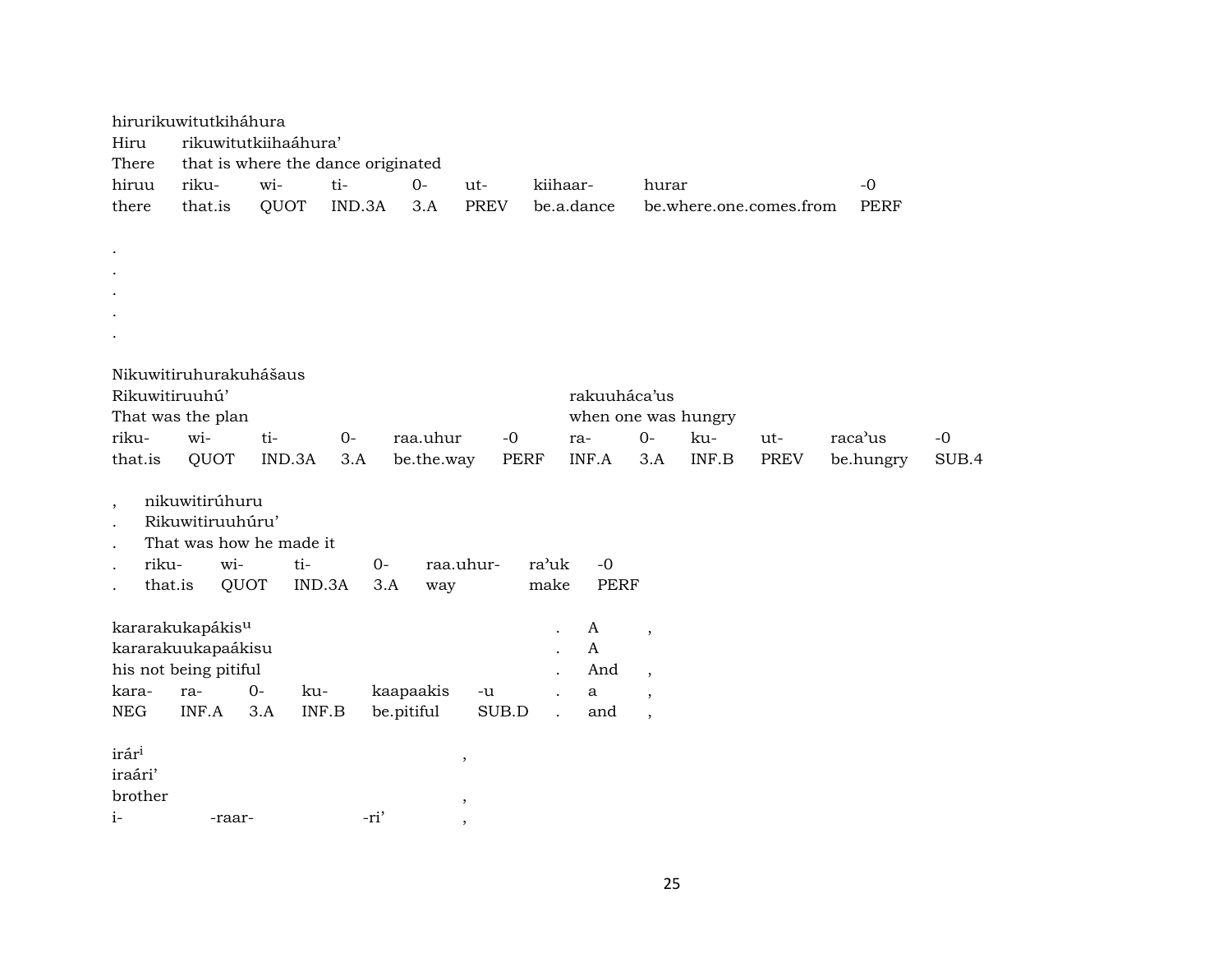## 3.POSS.A same.sex.sibling 3.POSS.B ,

| tíratku<br>this of mine<br>tii-<br>this        | tiratkúakitar <sup>u</sup><br>ra-<br><b>ABS</b>                          | $t-$<br>1.A         | kus<br>be.sitting                                                              | $-0$<br>SUB.4                                                     | ákitaaru'<br>tribe<br>akitaar-<br>tribe           | $-u'$<br>$\rm{NOM}$                    |                                                   |      |                        |             |                            |     |               |
|------------------------------------------------|--------------------------------------------------------------------------|---------------------|--------------------------------------------------------------------------------|-------------------------------------------------------------------|---------------------------------------------------|----------------------------------------|---------------------------------------------------|------|------------------------|-------------|----------------------------|-----|---------------|
| níhuksu<br>ríhuksu'<br>only<br>rihuks<br>alone | $-u^{\prime}$<br>$\rm{NOM}$                                              | ta-                 | tatuharáihku<br>tatuuhaará'ihku'<br>I am meaning it<br>$t-$<br>IND.1/2A<br>1.A | ut-<br><b>PREV</b>                                                | raa.ra'ihk<br>mean                                |                                        | -:hus<br><b>IMPF</b>                              |      |                        |             |                            |     |               |
| hi<br>and<br>hi<br>and                         | hikitúwiriruhkiharašawik <sup>u</sup><br>kítuu'u'<br>all<br>kituu<br>all | $-u'$<br><b>NOM</b> | wii- ra- 0-                                                                    | wiiriiruhkiihaarácawiiku<br>their having different dances<br>$a-$ | ir-<br>now ABS 3.A POSS.3A PL.3A PHYS.POSS POSS.A | ri-                                    |                                                   | uur- | kiihaar-<br>be.a.dance | raar-<br>PL | tawi<br>be.amongbe.sitting | kus | $-0$<br>SUB.4 |
| tíratku<br>this of mine<br>tii-<br>this        | tirətkúakitar <sup>u</sup><br>ra-<br><b>ABS</b>                          | $t-$<br>1.A         | kus<br>be.sitting                                                              | $-0$<br>SUB.4                                                     | ákitaaru'<br>tribe<br>akitaar<br>be.one's.tribe   |                                        | $-u$ <sup><math>\prime</math></sup><br><b>NOM</b> |      |                        |             |                            |     |               |
| Tirarášawi<br>Tirarácawi<br>tii-<br>this       | These among us<br>ra-<br><b>ABS</b>                                      | $0-$<br>3.A         | raar-<br>PL.INDV.A                                                             | tawi<br>be.among                                                  | $-0$<br>SUB.4                                     |                                        |                                                   |      |                        |             |                            |     |               |
| tahapakiahu                                    | tahapakí'aahu'                                                           |                     |                                                                                |                                                                   | $\,$                                              | $\boldsymbol{\zeta}\boldsymbol{\zeta}$ |                                                   |      |                        |             |                            |     |               |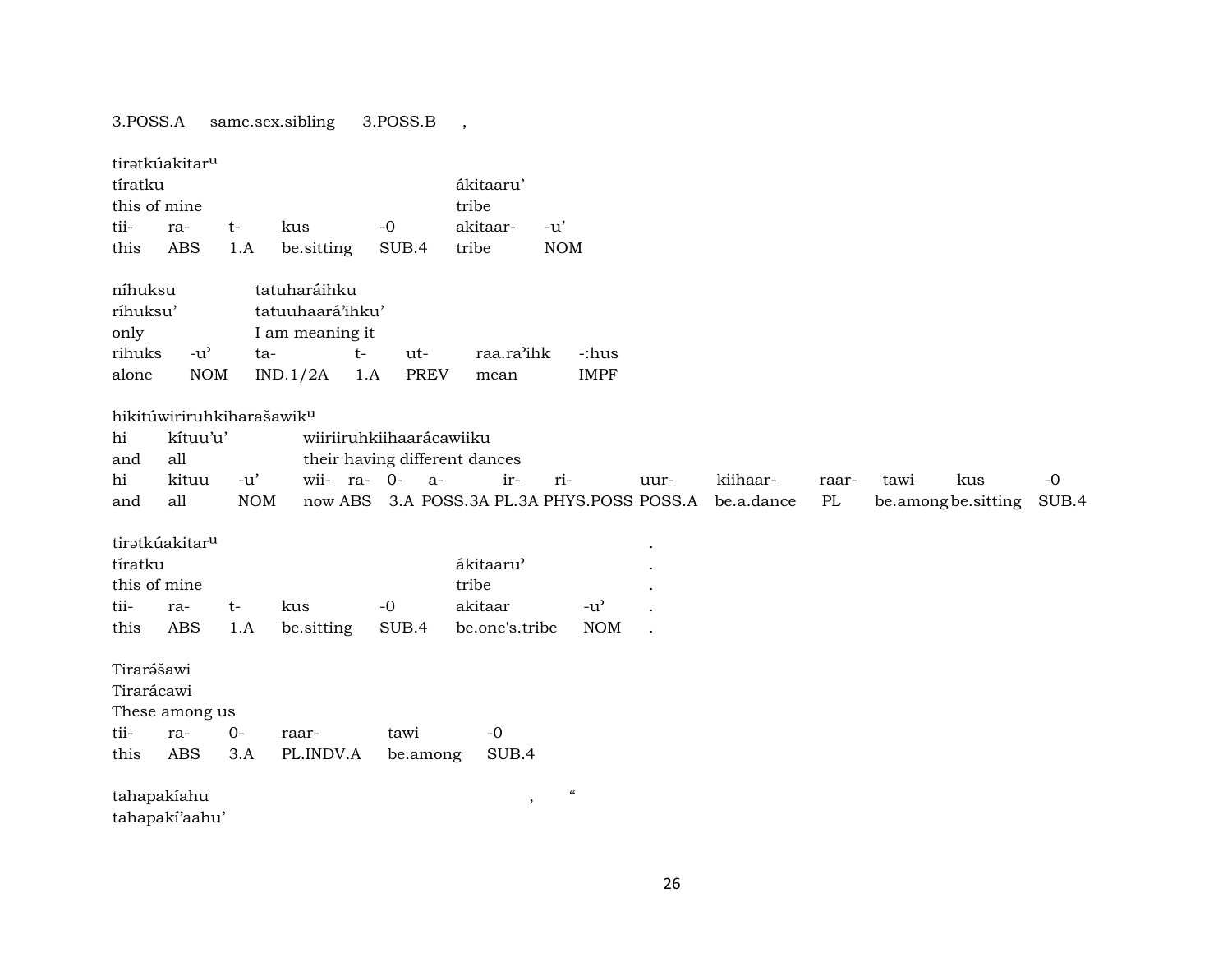| we say                 |                          |                      |                                    |         |             |            |                         |             |
|------------------------|--------------------------|----------------------|------------------------------------|---------|-------------|------------|-------------------------|-------------|
| ta-                    | $t-$                     | rak-                 | waki.a                             |         | -:hus       |            |                         |             |
| IND.1/2A               | 1.A                      | $1/2$ .PL            | say.PL.IMPF                        |         | <b>IMPF</b> |            |                         |             |
|                        |                          |                      |                                    |         |             |            |                         |             |
| Narisáruš <sup>a</sup> |                          | $\overline{ }$       | $^{\prime\prime}$                  |         |             |            |                         |             |
| Raarisáruusa'          |                          |                      |                                    |         |             |            |                         |             |
| Horse Lance            |                          |                      |                                    |         |             |            |                         |             |
| raaris-                | aruusaa                  |                      |                                    |         |             |            |                         |             |
| lance                  | horse                    |                      |                                    |         |             |            |                         |             |
|                        |                          |                      |                                    |         |             |            |                         |             |
|                        | hirurikuwitutkiháhura    |                      |                                    |         |             |            |                         |             |
| Hiru                   |                          | rikuwitutkiihaáhura' |                                    |         |             |            |                         |             |
| There                  |                          |                      | that is where the dance originated |         |             |            |                         |             |
| hiruu                  | riku-                    | wi-                  | ti-                                | $0-$    | ut-         | kiihaar-   | hurar                   | $-0$        |
| there                  | that.is                  | QUOT                 | IND.3A                             | 3.A     | PREV        | be.a.dance | be.where.one.comes.from | <b>PERF</b> |
|                        |                          |                      |                                    |         |             |            |                         |             |
| hirúhawitn             |                          |                      |                                    |         |             |            |                         |             |
| hiru                   | haáwit                   |                      |                                    |         |             |            |                         |             |
| there                  | east                     |                      |                                    |         |             |            |                         |             |
| hiruu                  | haawit                   |                      |                                    |         |             |            |                         |             |
| there                  | east                     |                      |                                    |         |             |            |                         |             |
|                        |                          |                      |                                    |         |             |            |                         |             |
| tiirirasaktáhu         |                          |                      |                                    |         |             |            |                         |             |
| ti'iriirasaáktahu      |                          |                      |                                    |         |             |            |                         |             |
|                        | here where the sun rises |                      |                                    |         |             |            |                         |             |
| tii-                   | irii-                    | ra-                  | $0-$<br>$a-$                       |         | saak-       | ta.a       | -hus                    |             |
| here                   | where                    | <b>ABS</b>           | 3.A                                | PREV.3A | sun         | come.up    | <b>IMPF.SUB</b>         |             |

. . . .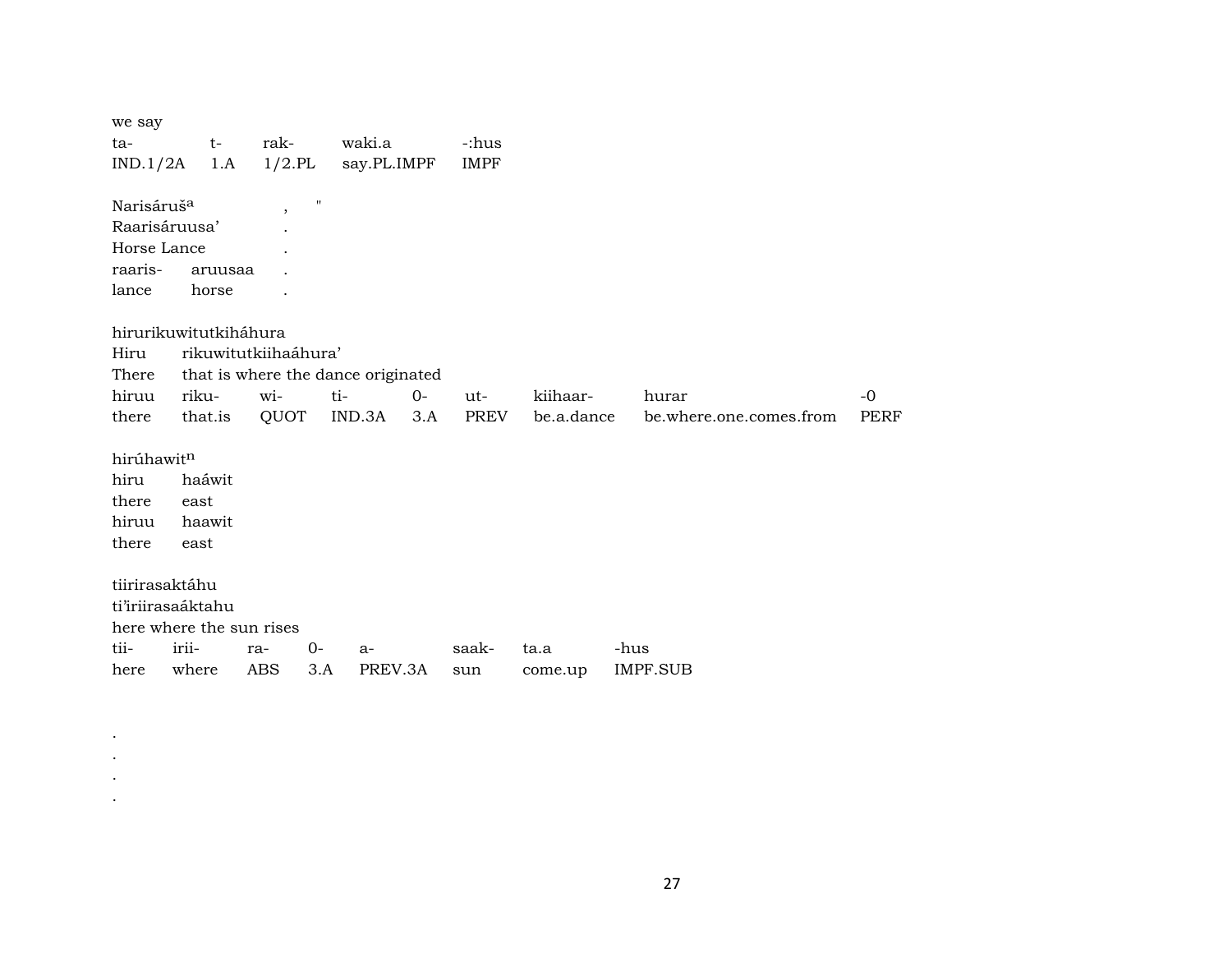|                       | ihirurikurituhápiu       |                       |             |                          |                            |           |       |               |                  |          |
|-----------------------|--------------------------|-----------------------|-------------|--------------------------|----------------------------|-----------|-------|---------------|------------------|----------|
| Ihi                   |                          | ruurikuriituuhaápi'u' |             |                          |                            |           |       |               |                  |          |
| Uh                    | $\overline{\phantom{a}}$ |                       |             |                          | then that is where we face |           |       |               |                  |          |
| ihii                  | $\ddot{\phantom{0}}$     | ruu-                  | riku-       |                          | rii-                       | $t-$      | ut-   | rak-          | wi.uu            | $-0$     |
| uh                    | $\ddot{\phantom{0}}$     | there                 | that.is     |                          | ASSR                       | 1.A       | PREV  | $1/2$ .PL     | be.facing        | PERF     |
|                       |                          |                       |             |                          |                            |           |       |               |                  |          |
| ákitar <sup>u</sup>   |                          |                       |             | tirahákuriw <sup>i</sup> |                            |           |       |               |                  |          |
| ákitaaru'             |                          |                       |             | tirahákuriiwi            |                            |           |       |               |                  |          |
| tribe                 |                          |                       |             |                          | these of us living         |           |       |               |                  |          |
| akitaar-              | $-u'$                    |                       | tii-        | ra-                      | $t-$                       | rak-      |       | hurii         | -wi              |          |
| tribe                 |                          | <b>NOM</b>            | this        | $\mathbf{ABS}$           | 1.A                        | $1/2$ .PL |       | go.around.PL  | SUB.L            |          |
|                       |                          |                       |             |                          |                            |           |       |               |                  |          |
| $\bullet$             |                          |                       |             |                          |                            |           |       |               |                  |          |
|                       |                          |                       |             |                          |                            |           |       |               |                  |          |
|                       |                          |                       |             |                          |                            |           |       |               |                  |          |
|                       |                          |                       |             |                          |                            |           |       |               |                  |          |
|                       |                          |                       |             |                          |                            |           |       |               |                  |          |
|                       |                          |                       |             |                          |                            |           |       |               |                  |          |
|                       | Kītutiraitakúrahus       |                       |             |                          |                            |           |       |               |                  |          |
| Kítuu'u'              |                          |                       | tiiraá'iita |                          |                            |           |       |               |                  | kúrahus  |
| All                   |                          |                       | they know   |                          |                            |           |       |               |                  | old men  |
| kituu                 | $-u'$                    | ti-                   |             | $0-$                     | a-                         |           | ir-   | raa.iita      | $-0$             | kurahuus |
| all                   | <b>NOM</b>               |                       | IND.3A      | 3.A                      |                            | PREV.3A   | PL.3A | know          | PERF             | old.man  |
|                       |                          |                       |             |                          |                            |           |       |               |                  |          |
| akitúriraita          |                          |                       |             |                          |                            |           |       |               |                  |          |
| a                     | kítuu'u'                 |                       |             | riiraá'iita              |                            |           |       |               |                  |          |
| and                   | all                      |                       |             |                          | they do know it            |           |       |               |                  |          |
| а                     | kituu                    | $-u'$                 |             | ra-                      | $O -$                      | a-        | ir-   |               | raa.iita<br>$-0$ |          |
| and                   | all                      | <b>NOM</b>            |             | <b>ABS</b>               | 3.A                        | PREV.3A   |       | PL.3A<br>know | PERF             |          |
|                       |                          |                       |             |                          |                            |           |       |               |                  |          |
| witisatk <sup>i</sup> |                          |                       |             | A                        |                            |           |       |               |                  |          |
| wiitiísutki           |                          |                       |             | A                        | $\,$                       |           |       |               |                  |          |
|                       | the young men            |                       |             | And                      |                            |           |       |               |                  |          |
| wiita.isut            |                          | -kis                  |             | a                        | $\,$                       |           |       |               |                  |          |
|                       |                          |                       |             |                          | $\,$                       |           |       |               |                  |          |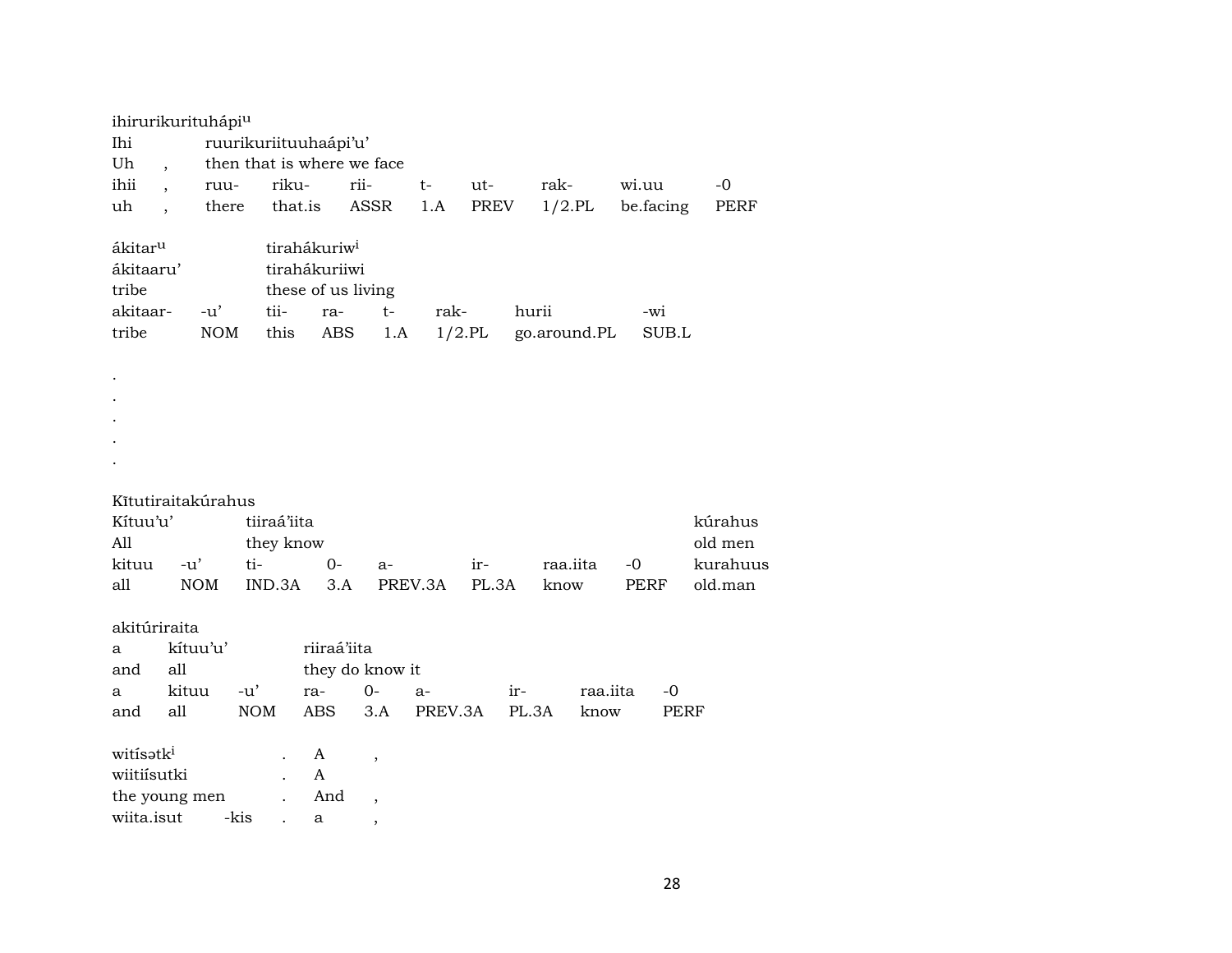| DIM<br>young.man                                                                                                          | $\sim 100$ km s $^{-1}$<br>and<br>$\overline{\phantom{a}}$                                                    |                                                                                                  |                                      |                        |                  |              |
|---------------------------------------------------------------------------------------------------------------------------|---------------------------------------------------------------------------------------------------------------|--------------------------------------------------------------------------------------------------|--------------------------------------|------------------------|------------------|--------------|
| irár <sup>i</sup><br>iraári'<br>brother                                                                                   |                                                                                                               | $^\mathrm{^{^\circ}}$<br>$^\mathrm{^\mathrm{o}}$                                                 |                                      |                        |                  |              |
| $i-$<br>-raar-                                                                                                            | -ri'                                                                                                          | $\overline{\phantom{a}}$                                                                         |                                      |                        |                  |              |
| 3.POSS.A                                                                                                                  | same.sex.sibling<br>3.POSS.B                                                                                  | $\overline{\phantom{a}}$                                                                         |                                      |                        |                  |              |
| nitiririkskihatawi<br>riitiriirikskiihaáhtawi'<br>I used to have the dance among us<br>ir-<br>rii-<br>$t-$<br>1.A<br>ASSR | ri-<br>POSS.1/2A<br>PHYS.POSS                                                                                 | uur-<br>$i-$<br>POSS.A<br><b>SEQ</b>                                                             | uks-<br>AOR                          | kiihaar-<br>be.a.dance | tawi<br>be.among | $-0$<br>PERF |
| ákitaru<br>ákitaaru'<br>tribe                                                                                             | tirətku<br>tirátku<br>this of mine                                                                            |                                                                                                  | $\, \, ,$<br>$^\mathrm{^\mathrm{o}}$ |                        |                  |              |
| akitaar-<br>$-u'$                                                                                                         | tii-<br>kus<br>ra-<br>$t-$                                                                                    | $-0$                                                                                             | $\overline{\phantom{a}}$             |                        |                  |              |
| <b>NOM</b><br>tribe                                                                                                       | <b>ABS</b><br>this<br>1.A                                                                                     | be sitting<br>SUB.4                                                                              |                                      |                        |                  |              |
| irár <sup>i</sup><br>iraári'<br>brother<br>$i-$<br>-raar-<br>3.POSS.A                                                     | -ri'<br>3.POSS.B<br>same.sex.sibling                                                                          | titaku<br>$\overline{\phantom{a}}$<br>tiítaku<br>here<br>$\cdot$<br>tii-<br>-taku<br>LOC<br>here |                                      |                        |                  |              |
| átira<br>Átira'<br>Mother<br>ati-<br>raa<br>1.POSS<br>mother                                                              | nakítaruš <sup>i</sup><br>rakítaruuci<br>the one lying on top<br>$0-$<br>kita-<br>ra-<br>ABS<br>3.A<br>on.top | $-i$<br>ra.uc<br>be.lying.PL                                                                     | SUB.2<br>$\overline{\phantom{a}}$    |                        |                  |              |

ihi

ihi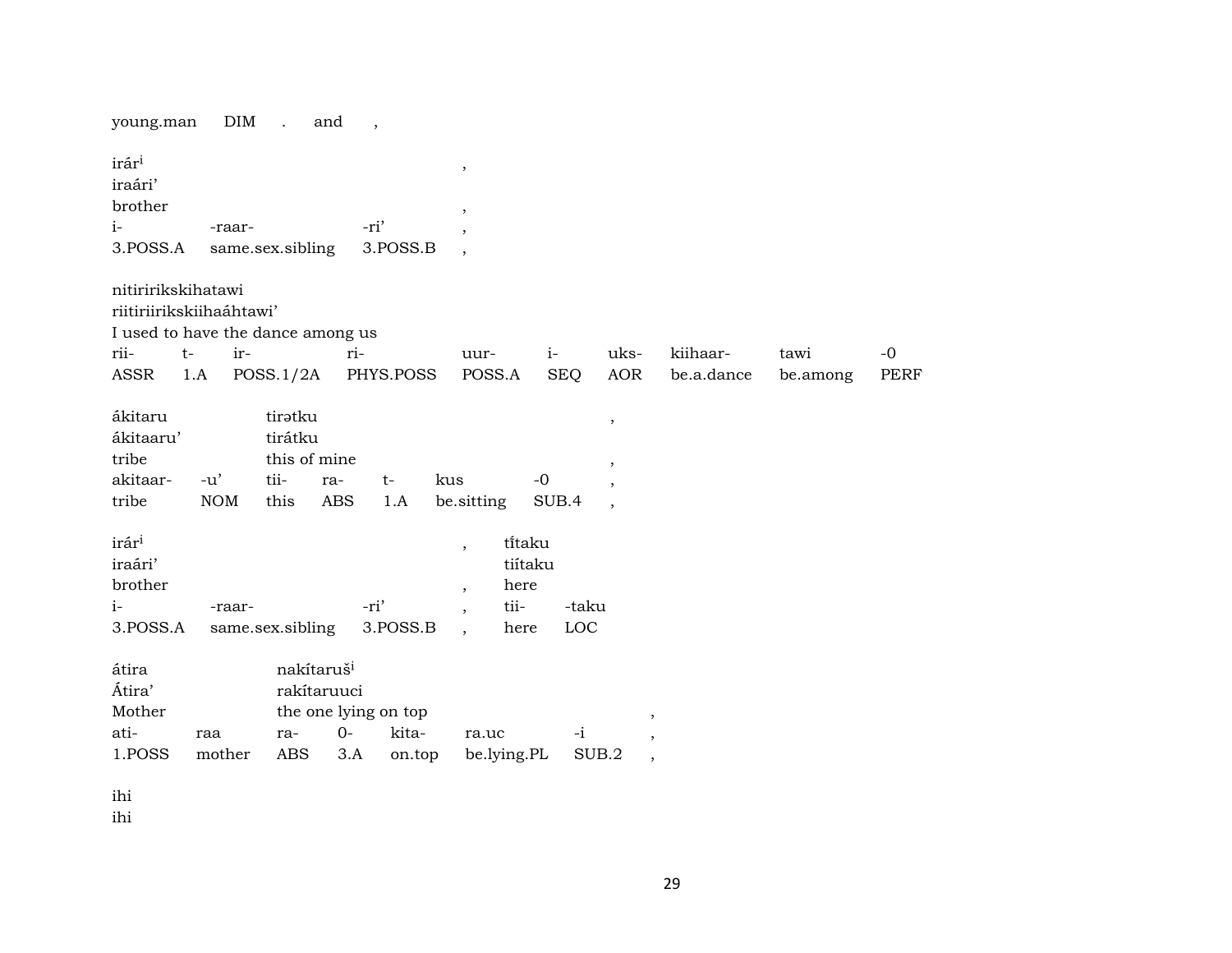| uh<br>ihii<br>uh                                     | $\overline{ }$                        |                             |                                                                    |                                                                                                  |              |                                     |                          |        |                    |               |                          |      |                                |                |                     |
|------------------------------------------------------|---------------------------------------|-----------------------------|--------------------------------------------------------------------|--------------------------------------------------------------------------------------------------|--------------|-------------------------------------|--------------------------|--------|--------------------|---------------|--------------------------|------|--------------------------------|----------------|---------------------|
| ra-<br><b>ABS</b>                                    | natukstakalústik <sup>u</sup><br>$t-$ | 1.A                         | ratukstaakarustíku<br>the bag we sit holding<br>uks-<br><b>AOR</b> | rak-<br>$1/2$ .PL                                                                                |              | karuus-<br>bag                      |                          | ri-    | PORT               | kus           | be.sitting               | $-0$ | SUB.4                          |                |                     |
| kárus <sup>u</sup><br>bag<br>bag                     | káruusu'<br>karuus                    | $-u^{\prime}$<br><b>NOM</b> |                                                                    | nihwakihu<br>rihwakíhu<br>their saying<br>ra-<br><b>ABS</b>                                      | $O -$<br>3.A | ir-<br>PL.3A                        |                          | waki.a | say.PL.IMPF        |               | -hus<br><b>IMPF.SUB</b>  |      |                                |                |                     |
| hiru<br>there<br>hiruu<br>there                      |                                       | riku-<br>that.is            |                                                                    | hirurikuwitutkiháhtatatn<br>rikuwitutkiihaáhtatat<br>that dance goes with the bag<br>wi-<br>QUOT | ti-          | IND.3A                              | $0-$<br>3.A              |        | ut-<br><b>PREV</b> |               | kiihaar-<br>be.a.dance   |      | tatat                          | be.attached.to | $-0$<br><b>PERF</b> |
|                                                      | ti-<br>IND.3A                         | tikspakíahu                 | Tikspakí'aahu'<br>They used to say<br>$O -$<br>3.A                 | ir-<br>PL.3A                                                                                     |              | uks-<br><b>AOR</b>                  | waki.a                   |        | say.PL.IMPF        | -:hus<br>IMPF | $\overline{\phantom{a}}$ |      | ihi<br>ihi<br>uh<br>ihii<br>uh |                |                     |
| $\overline{\phantom{a}}$<br>$\overline{\phantom{a}}$ | raaris-                               |                             | Naristaráhuks <sup>u</sup><br>Raaristaráhaksu'<br>Unyielding Lance | tarahak.his                                                                                      |              | $-u$ <sup><math>\prime</math></sup> | $\overline{\phantom{a}}$ |        |                    |               |                          |      |                                |                |                     |

, lance be.unyielding NOM .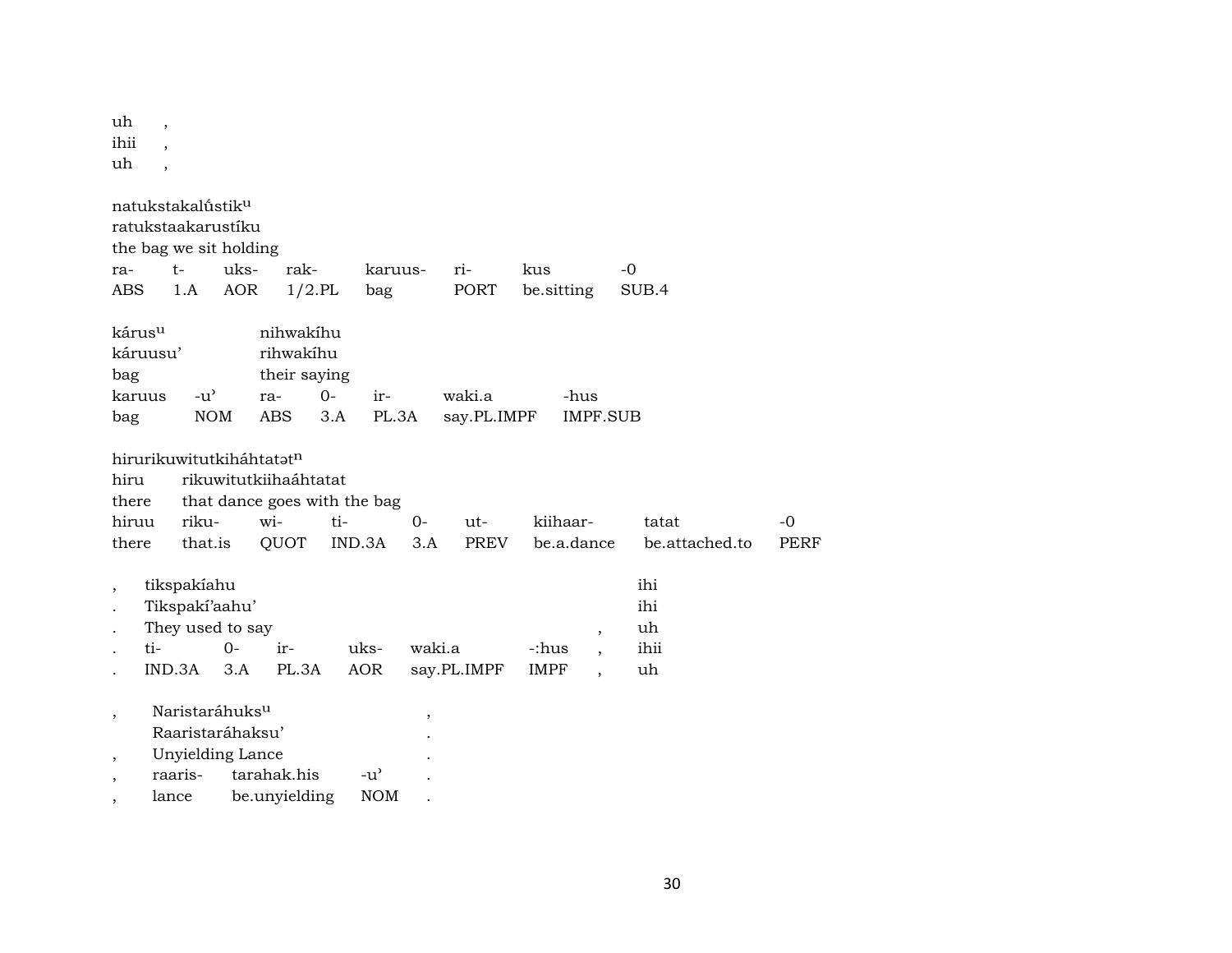| naristárahuks <sup>u</sup><br>Raaristárahaksu'<br>Unyielding Lance<br>raaris-<br>lance |                                                     | tarahak.his<br>be.unyielding                                   | $-u^{\prime}$<br><b>NOM</b>                          |                                   |                    |                              |                          |                                            |             |                     |
|----------------------------------------------------------------------------------------|-----------------------------------------------------|----------------------------------------------------------------|------------------------------------------------------|-----------------------------------|--------------------|------------------------------|--------------------------|--------------------------------------------|-------------|---------------------|
| Hirurikuwituháhura<br>Hiru<br>There<br>hiruu<br>there                                  | riku-<br>that.is                                    | rikuwituhaáhura'<br>that is where it originated<br>wi-<br>QUOT | ti-<br>IND.3A                                        | $0-$<br>3.A                       | ut-<br><b>PREV</b> | raa-<br>way                  | hurar                    | be.where.one.comes.from                    |             | $-0$<br><b>PERF</b> |
| tíihi<br>ti<br>here<br>tii<br>here                                                     | ihi<br>uh<br>ihii<br>uh<br>$\overline{\phantom{a}}$ | $\overline{\phantom{a}}$<br>$\overline{\phantom{a}}$           |                                                      |                                   |                    |                              |                          |                                            |             |                     |
| iriruhisuruhaksítiku<br>irii-                                                          | ra-                                                 | iriiruuhiisuruuhaksitiku<br>$0-$<br>ut-                        | where the dawn twilight begins extending<br>riisuur- |                                   | u.hak              |                              |                          | -his                                       | -itik       | -hus                |
| where<br>A<br>A<br>And<br>a<br>and                                                     | <b>ABS</b>                                          | 3.A<br>irári<br>iraári'<br>brother<br>$i-$<br>3.POSS.A         | PREV<br>-raar-                                       | dawn.twilight<br>same.sex.sibling | -ri'               | extend.in.a.line<br>3.POSS.B | $\,$<br>$\overline{ }$   | <b>PERF</b>                                | <b>INCH</b> | IMPF.SUB            |
| ahikspakíahu<br>ahikspakí'aahu'<br>they used to say<br>ra-<br>ar-                      | $O -$                                               | ir-                                                            | uks-                                                 | waki.a                            |                    | -:hus                        | $\overline{\phantom{a}}$ | Kišihta<br>Kiícihta<br>Kicihta<br>kiicihta |             |                     |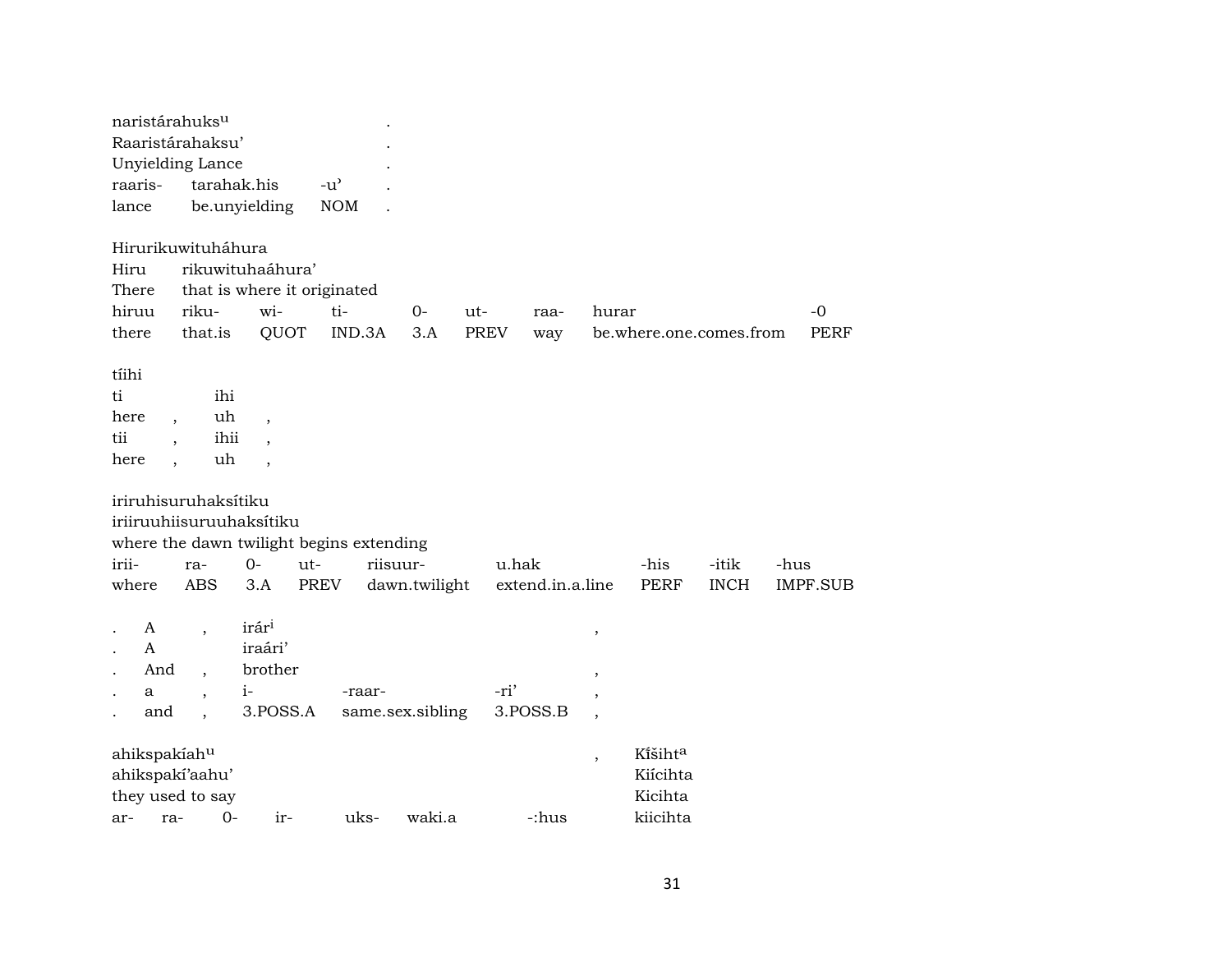- , .
- witíkstarahukáwikis Witíkstara huukáwikis They used to have them feathered lances wi- ti- 0- ir- uks- raar- raah -0 huka.wi -kis QUOT IND.3A 3.A PL.3A AOR 3PL.INAN.P have PERF lance DIM  $,\qquad$  irár $^{1}$ iraári' . , brother . , i- -raar- -ri' . , 3.POSS.A same.sex.sibling 3.POSS.B . hirurikuwituháhura Hiru rikuwituhaáhura' There that is where everything originated hiruu riku- wi- ti- 0- ut- raa- hurar -0
- there that.is QUOT IND.3A 3.A PREV way be.where.one.comes.from PERF hirutiirirəsəktáhu hiru ti'iriirasaáktahu there here where the sun rises hiruu tii- irii- ra- 0- a- saak- ta.a -hus there here where ABS 3.A PREV.3A sun come.up IMPF.SUB tiwakíahu , Kïšiht° ,
- . Tiwakí'aahu' Kiícihta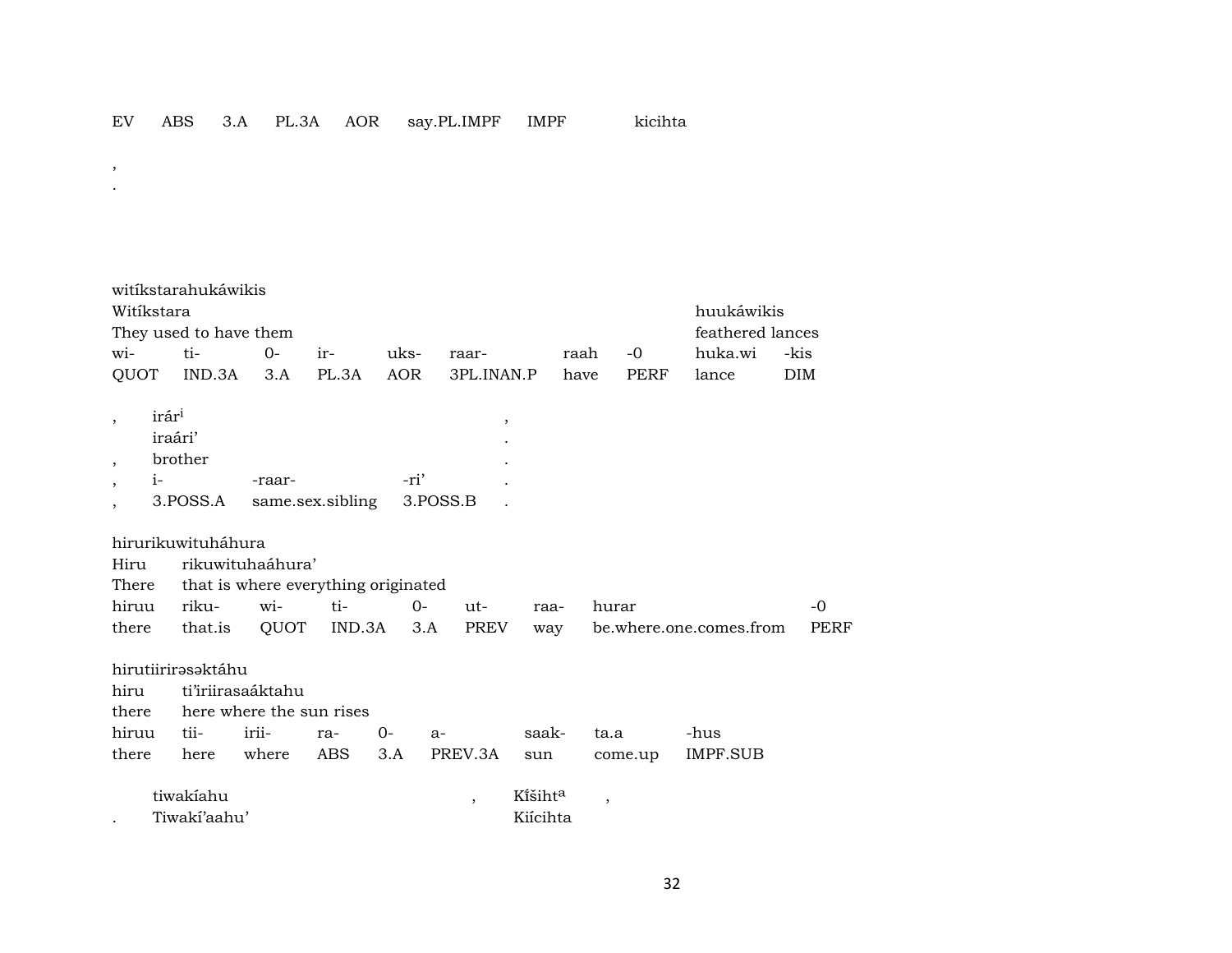|         | They say               |                          |       |                               |             |                  |             | Kichihta    |          |   |       |
|---------|------------------------|--------------------------|-------|-------------------------------|-------------|------------------|-------------|-------------|----------|---|-------|
|         | ti-                    |                          | $0-$  | waki.a                        |             | -:hus            |             | kiicihta    |          |   |       |
|         | IND.3A                 |                          | 3.A   |                               | say.PL.IMPF | IMPF             |             | kicihta     |          |   |       |
|         | tirahákitatn           |                          |       |                               |             |                  |             |             |          |   |       |
|         | tirahaakítat           |                          |       |                               |             |                  |             |             |          |   |       |
|         | this village of ours   |                          |       |                               |             |                  |             |             |          |   |       |
| tii-    | ra-                    |                          | $t-$  | rak-                          | itak        |                  | $-0$        |             |          |   |       |
| this    | ABS                    |                          | 1.A   | $1/2$ .PL                     |             | be.a.camp        | SUB.4       |             |          |   |       |
|         | iríahukskiharašawi     |                          |       |                               |             |                  |             |             |          |   |       |
|         | irii'ahukskiihaarácawi |                          |       |                               |             |                  |             |             |          |   |       |
|         |                        |                          |       | the dances that were among us |             |                  |             |             |          |   |       |
| irii-   | ar-                    |                          | ra-   | $0-$                          | uks-        | kiihaar-         |             | raar-       | tawi     |   | -0    |
| that    | EV                     |                          |       | ABS 3.A                       | AOR         | be.a.dance       |             | PL          | be.among |   | SUB.4 |
|         |                        |                          |       |                               |             |                  |             |             |          |   |       |
|         | A                      | $\overline{\phantom{a}}$ |       | irár <sup>i</sup>             |             |                  |             |             | $\, ,$   |   |       |
|         | A                      |                          |       | iraári'                       |             |                  |             |             |          |   |       |
|         | And                    | $\overline{\phantom{a}}$ |       | brother                       |             |                  |             |             | $\, ,$   |   |       |
|         | а                      | $\overline{ }$           | $i-$  |                               | -raar-      |                  |             | -ri'        |          |   |       |
|         | and                    |                          |       | 3.POSS.A                      |             | same.sex.sibling |             | 3.POSS.B    |          |   |       |
|         | ahukskiháhtawi         |                          |       |                               |             |                  |             |             |          |   |       |
|         | ahukskiihaáhtawi'      |                          |       |                               |             |                  |             |             |          |   |       |
|         |                        |                          |       | the dance that was among us   |             |                  |             |             |          |   |       |
| ar-     | ra-                    |                          | $O -$ | uks-                          | kiihaar-    |                  | tawi        | -0          |          |   |       |
| EV.     | ABS.                   |                          | 3.A   | <b>AOR</b>                    | be.a.dance  |                  |             | be.among    | PERF     |   |       |
|         | hukáwik <sup>i</sup> s |                          |       | witiitn                       |             |                  |             |             |          | , |       |
|         | huukáwikis             |                          |       | witi'it                       |             |                  |             |             |          |   |       |
| lances  |                        |                          |       | they were                     |             |                  |             |             |          |   |       |
| huka.wi |                        | -kis                     |       | wi-                           | ti-         | $0-$             | $\mathbf 0$ | -ik         | -0       |   |       |
| lance   |                        | <b>DIM</b>               |       | QUOT                          | IND.3A      | 3.A              | be          | <b>DIST</b> | PERF     |   |       |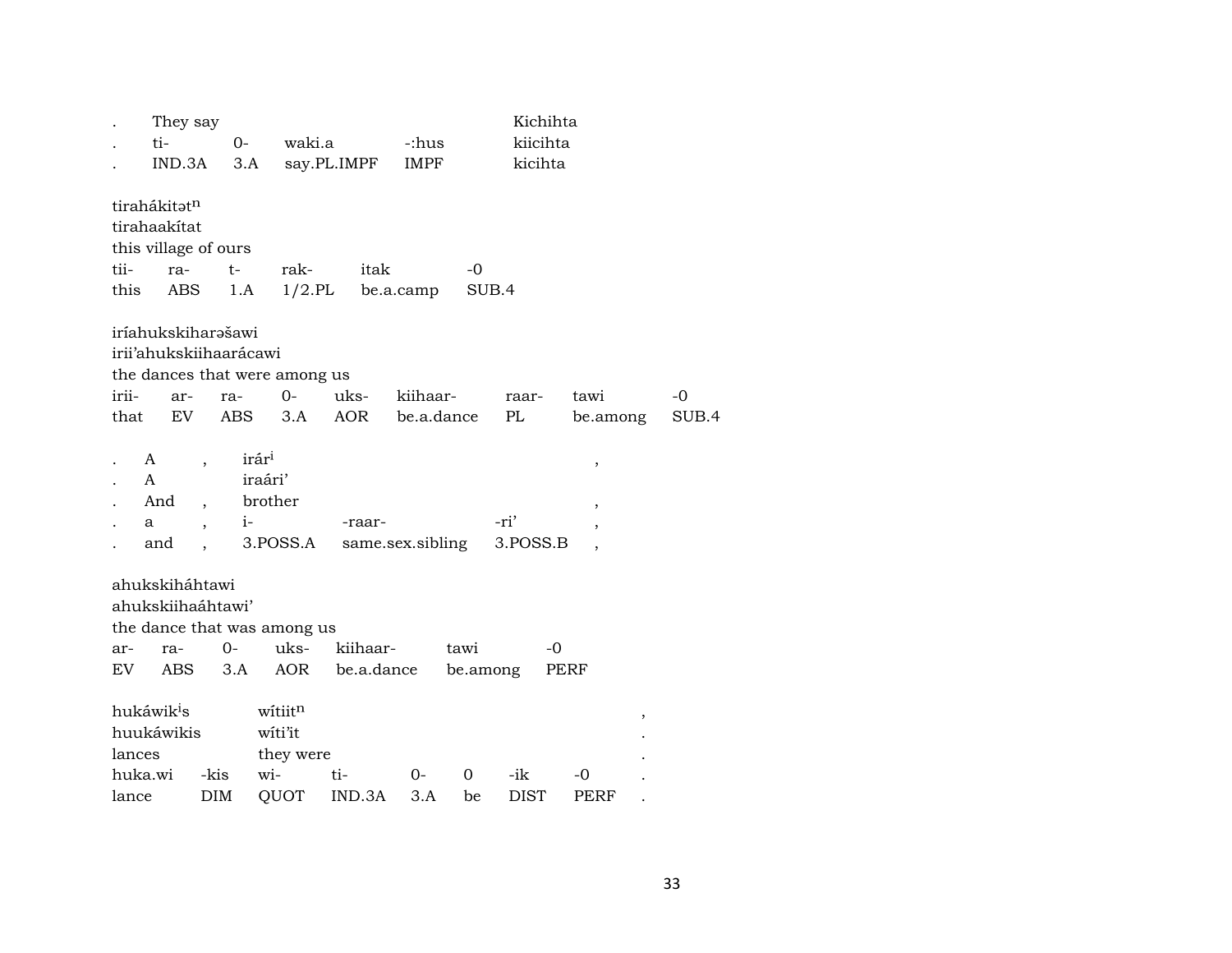| witišukstahkitírət <sup>n</sup><br>Witiicukstahkitiírat                         |                                              |                                                        |                                               |                  |            |          |                      |                         |                 |             |             |
|---------------------------------------------------------------------------------|----------------------------------------------|--------------------------------------------------------|-----------------------------------------------|------------------|------------|----------|----------------------|-------------------------|-----------------|-------------|-------------|
|                                                                                 |                                              | They had them wrapped around                           |                                               |                  |            |          |                      |                         |                 |             |             |
| wi-                                                                             | ti-                                          | $O -$                                                  | ir-                                           | ut-              | uks-       | raar-    |                      | kita.irahk              |                 | $-0$        |             |
| QUOT                                                                            | IND.3A                                       | 3.A                                                    | PL.3A                                         | PREV             | <b>AOR</b> |          | 3PL.INAN.P           | be.wrapped              |                 | <b>PERF</b> |             |
| kítapotn<br>kítaapat<br>otter<br>kitaapat<br>otter                              | $\ddot{\phantom{a}}$<br>$\ddot{\phantom{a}}$ | Irári<br>Iraári'<br><b>Brother</b><br>$i-$<br>3.POSS.A | -raar-                                        | same.sex.sibling | -ri'       | 3.POSS.B | $\, ,$<br>,<br>,     |                         |                 |             |             |
| hiruwitutkiháhura                                                               |                                              |                                                        |                                               |                  |            |          |                      |                         |                 |             |             |
| hiru                                                                            |                                              | witutkiihaáhura'                                       |                                               |                  |            |          |                      |                         |                 |             |             |
| there                                                                           |                                              | the dance originated                                   |                                               |                  |            |          |                      |                         |                 |             |             |
| hiruu                                                                           | wi-                                          | ti-                                                    | $0-$                                          | ut-              | kiihaar-   |          | hurar                |                         |                 |             | -0          |
| there                                                                           | QUOT                                         | IND.3A                                                 | 3.A                                           | PREV             | be.a.dance |          |                      | be.where.one.comes.from |                 |             | <b>PERF</b> |
| hirutiirirasakuríspu,<br>hiru<br>there<br>hiruu                                 | tii-                                         | ti'iriirasakúrispu<br>here where the sun sets<br>irii- | ra-                                           | $0 -$            | sakur-     | iis.wuu  |                      |                         | -hus            |             |             |
| there                                                                           | here                                         | where                                                  | <b>ABS</b>                                    | 3.A              | sun        |          | go.out.of.sight.IMPF |                         | <b>IMPF.SUB</b> |             |             |
| úkatatn<br>uúkatat<br>west<br>uukata-<br>west<br>tirasakurispu<br>tirasakúrispu | -t<br>LOC                                    |                                                        | úkatatn<br>Uúkatat<br>West<br>uukata-<br>west | -t<br>LOC        |            |          |                      |                         |                 |             |             |
| where the sun sets                                                              |                                              |                                                        |                                               |                  |            |          |                      |                         |                 |             |             |
| tii-                                                                            | ra-                                          | $O -$                                                  | sakur-                                        | iis.wuu          |            |          | -hus                 |                         |                 |             |             |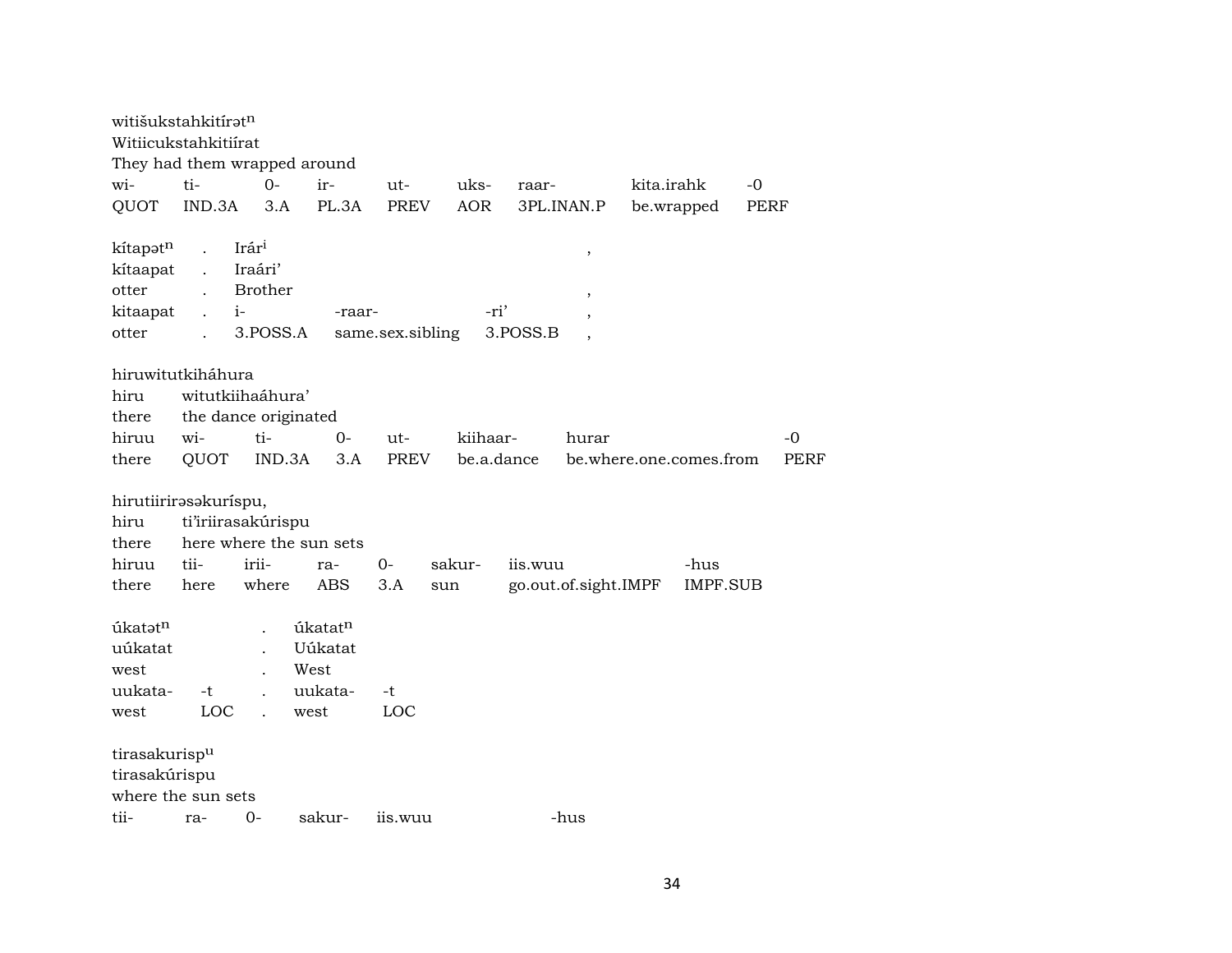|                               | nikuwitutkiháhura<br>rikuwitutkiihaáhura'                        |                                    |                           |            |                |            |                         |      |             |
|-------------------------------|------------------------------------------------------------------|------------------------------------|---------------------------|------------|----------------|------------|-------------------------|------|-------------|
|                               |                                                                  | that is where the dance originated |                           |            |                |            |                         |      |             |
| riku-                         | wi-                                                              | ti-                                | $0 -$                     | ut-        | kiihaar-       | hurar      |                         |      | $-0$        |
| that.is                       | QUOT                                                             | IND.3A                             | 3.A                       | PREV       | be.a.dance     |            | be.where.one.comes.from |      | <b>PERF</b> |
|                               | Tikíharasa <sup>a</sup><br>Tikiíhaarasa'a<br>The dance was named |                                    |                           |            | $\overline{z}$ |            |                         |      |             |
| ti-                           | $O -$                                                            | kiihaar-                           |                           | asar       |                |            |                         |      |             |
|                               | IND.3A<br>3.A                                                    | be.a.dance                         |                           | be.named   | EX             |            |                         |      |             |
| kakawáruksti                  |                                                                  |                                    | Irihukáwik <sup>i</sup> s |            |                |            |                         |      |             |
|                               | Kaakaawaáruksti'                                                 |                                    | irii                      | huukáwikis |                |            |                         |      |             |
| Holy Crow                     |                                                                  |                                    | those                     | lances     |                |            |                         |      |             |
| kaakaa                        | waarukstii                                                       |                                    | irii                      | huka.wi    | -kis           |            |                         |      |             |
| crow                          | be.holy                                                          |                                    | that                      | lance      | <b>DIM</b>     |            |                         |      |             |
|                               |                                                                  |                                    |                           |            |                |            |                         |      |             |
|                               | ahiksutárawuha<br>ahiksattaárawuha                               | the poles that were given to them  |                           |            |                |            |                         |      |             |
| ra-<br>ar-                    | $0-$                                                             | ir-                                | uks-                      | ak-        | raar-          |            | wa-                     | uh   | -a          |
| <b>EV</b>                     | <b>ABS</b><br>3.A                                                | 3.INDV                             | AOR                       | PL.AN.3P   |                | 3PL.INAN.P | <b>DIST</b>             | give | SUB.1       |
|                               |                                                                  |                                    |                           |            |                |            |                         |      |             |
|                               |                                                                  |                                    |                           |            |                |            |                         |      |             |
|                               |                                                                  |                                    |                           |            |                |            |                         |      |             |
|                               |                                                                  |                                    |                           |            |                |            |                         |      |             |
|                               |                                                                  |                                    |                           |            |                |            |                         |      |             |
|                               |                                                                  |                                    |                           |            |                |            |                         |      |             |
|                               |                                                                  |                                    |                           |            |                |            |                         |      |             |
| A<br>$\overline{\phantom{a}}$ | irár <sup>i</sup>                                                |                                    |                           |            |                |            |                         |      |             |
| A                             | iraári'                                                          |                                    |                           |            |                |            |                         |      |             |

go.out.of.sight.IMPF IMPF.SUB where ABS 3.A sun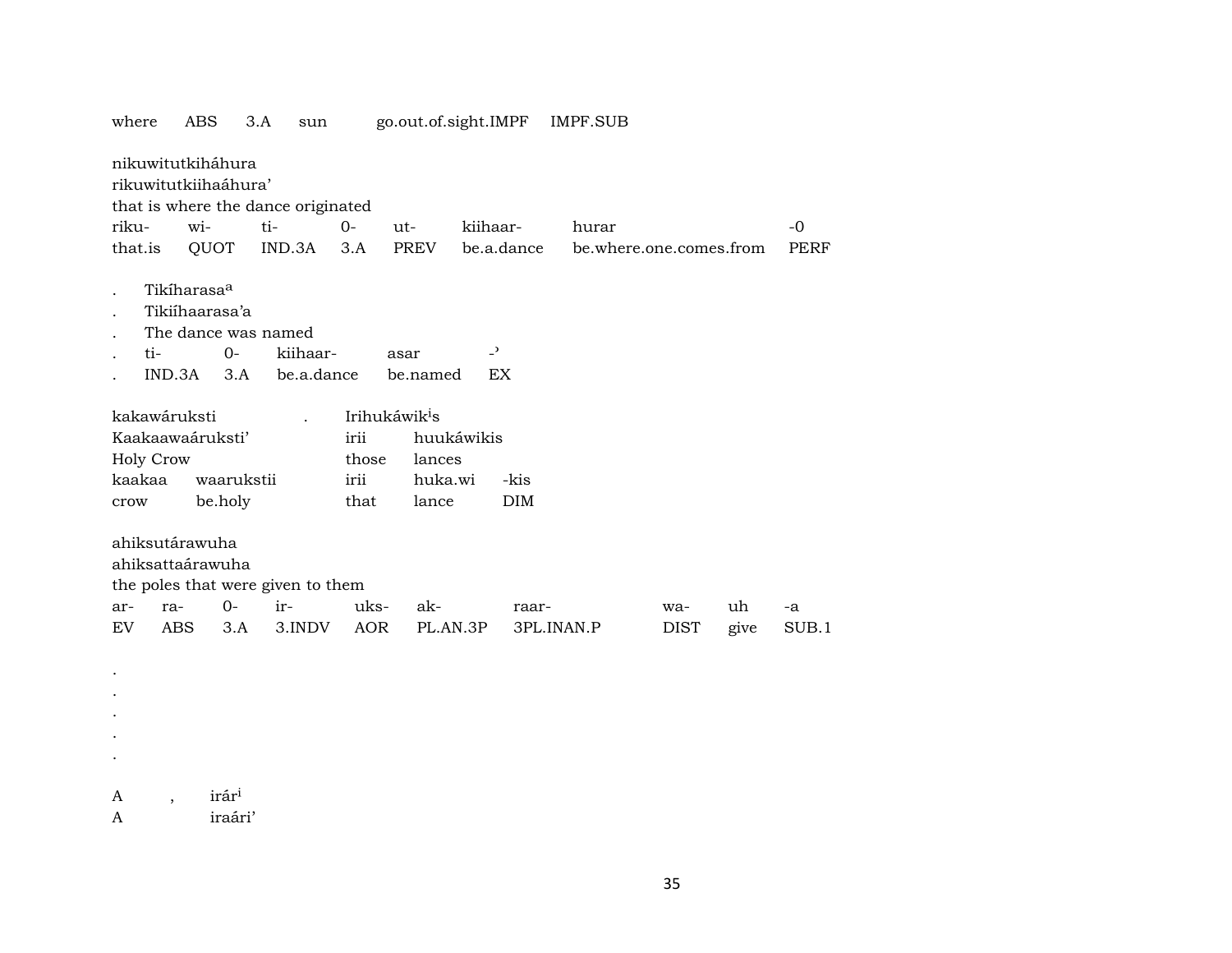| And                        |       | brother,                       |          |                  |            |       |            |             |             |       |
|----------------------------|-------|--------------------------------|----------|------------------|------------|-------|------------|-------------|-------------|-------|
| a                          |       | $i-$                           |          | -raar-           |            | -ri'  |            |             |             |       |
| and                        |       | 3.POSS.A                       |          | same.sex.sibling |            |       | 3.POSS.B   |             |             |       |
|                            |       |                                |          |                  |            |       |            |             |             |       |
| ahukskiháhtawi             |       |                                |          |                  |            |       |            |             |             |       |
|                            |       | ahukskiihaáhtawi               |          |                  |            |       |            |             |             |       |
|                            |       | the dance that was among us    |          |                  |            |       |            |             |             |       |
| ar-                        | ra-   | $0-$                           | uks-     | kiihaar-         |            | tawi  |            | -0          |             |       |
| EV.                        | ABS.  | 3.A                            | AOR      |                  | be.a.dance |       | be.among   | SUB.4       |             |       |
|                            |       |                                |          |                  |            |       |            |             |             |       |
| witukskiháhtawi            |       |                                |          |                  |            |       |            |             | $\,$        |       |
|                            |       | witukskiihaáhtawi'             |          |                  |            |       |            |             |             |       |
|                            |       | the dance was among us         |          |                  |            |       |            |             |             |       |
| wi-                        | ti-   |                                | $0 -$    | uks-             | kiihaar-   |       | tawi       | -0          |             |       |
| QUOT                       |       | IND.3A                         | 3.A      | AOR              | be.a.dance |       | be.among   | PERF        |             |       |
| witikstárahaw <sup>a</sup> |       |                                |          |                  |            |       |            |             |             |       |
| Witíkstara                 |       |                                |          |                  |            |       |            |             |             | haáwa |
|                            |       |                                |          |                  |            |       |            |             |             | also  |
|                            |       | They carried them              |          |                  |            |       |            |             |             |       |
| wi-                        | ti-   |                                | $O -$    | ir-              | uks-       | raar- |            | raah        | $-0$        | haawa |
| QUOT                       |       | IND.3A                         | 3.A      | PL.3A            | AOR        |       | 3PL.INAN.P | have        | PERF        | also  |
| hukáwik <sup>i</sup> s     |       |                                |          | tihwakiahu       |            |       |            |             |             |       |
| huukáwikis                 |       |                                |          | Tihwaki'aahu'    |            |       |            |             |             |       |
| lances                     |       |                                |          | They used to say |            |       |            |             |             |       |
| huka.wi                    |       | -kis                           |          | ti-              | $0-$       | ir-   | waki.a     |             | -:hus       |       |
| lance                      |       | <b>DIM</b>                     |          | IND.3A           | 3.A        | PL.3A |            | say.PL.IMPF | <b>IMPF</b> |       |
|                            |       |                                |          |                  |            |       |            |             |             |       |
| $\overline{\phantom{a}}$   |       | Asišakahuhpasúhar <sup>a</sup> |          |                  |            |       |            |             |             |       |
|                            |       | Asiicakahuhpasuúhara           |          |                  |            |       |            |             |             |       |
|                            |       | Oto Crazy Dog                  |          |                  |            |       |            |             |             |       |
|                            | asuu- |                                | icakahur |                  | pasuuhara  |       |            |             |             |       |
|                            |       |                                |          |                  |            |       |            |             |             |       |

| asuu- | icakahur    | pasuuhara |  |
|-------|-------------|-----------|--|
| dog   | be.reckless | Oto.tribe |  |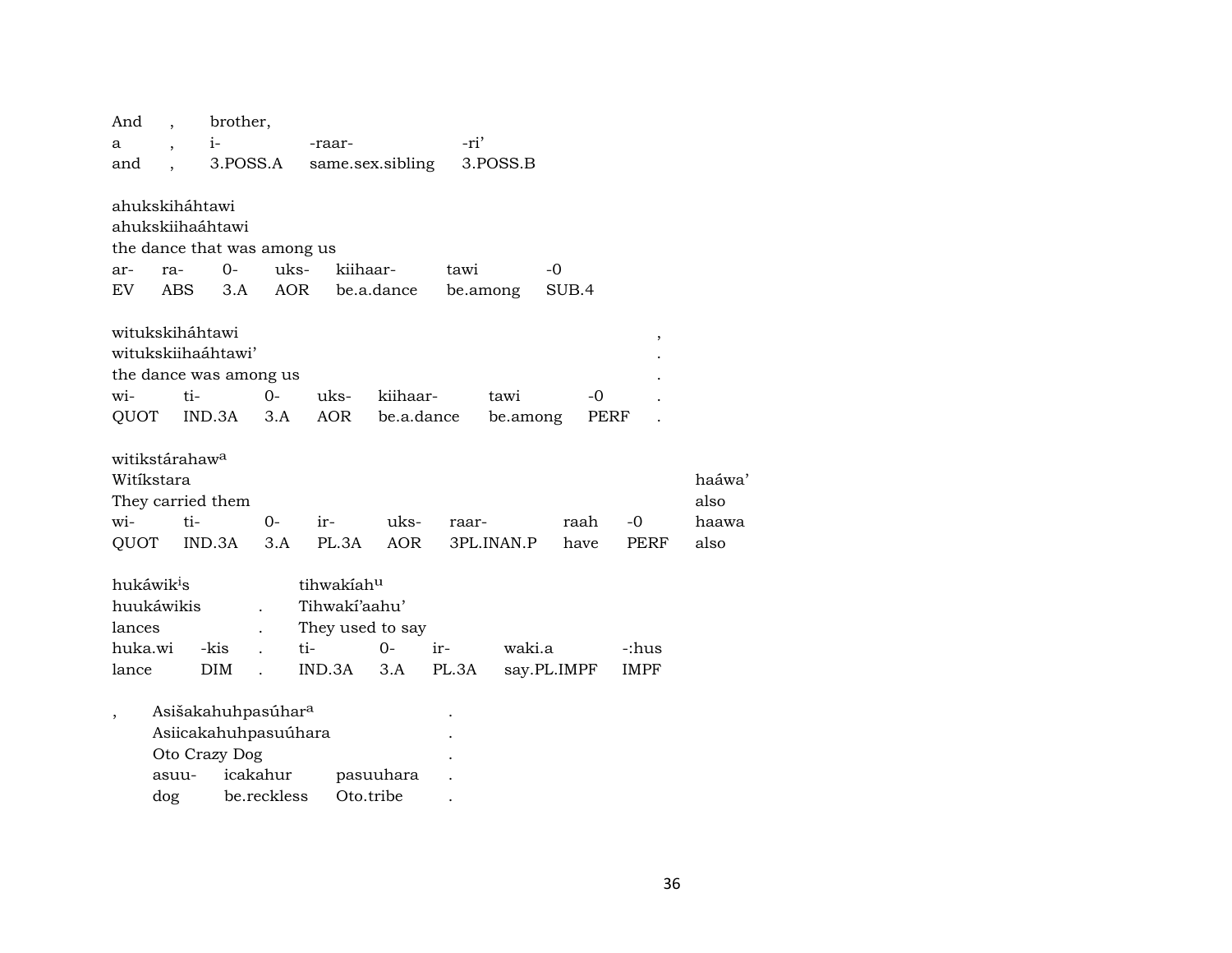|                      |     | Tiraráhkuškiits          |                             |            |                       |      |               |            |         |                |    |             |
|----------------------|-----|--------------------------|-----------------------------|------------|-----------------------|------|---------------|------------|---------|----------------|----|-------------|
| Tiiraráhkucki'ic     |     |                          |                             |            |                       |      |               |            |         |                |    |             |
|                      |     |                          | They were painted with clay |            |                       |      |               |            |         |                |    |             |
| ti-                  |     | $0 -$                    | $i-$                        |            | raar-                 |      | raar-         | kuc.kic    |         | $\overline{a}$ |    |             |
| IND.3A               |     | 3.A                      | SEQ                         |            | PL.INDV.A             |      | <b>ITER</b>   | be.clay    |         | EX             |    |             |
| ikaa                 |     | Ţ                        |                             |            |                       |      |               |            |         |                |    |             |
| Iíka'a               |     |                          |                             |            |                       |      |               |            |         |                |    |             |
| Oh my                |     | $\overline{\phantom{a}}$ |                             |            |                       |      |               |            |         |                |    |             |
| iika'a               |     |                          |                             |            |                       |      |               |            |         |                |    |             |
| oh.my                |     | $\cdot$                  |                             |            |                       |      |               |            |         |                |    |             |
| tihtiráhisi          |     |                          |                             |            |                       |      |               |            |         |                |    |             |
| tihtiraáhisi         |     |                          |                             |            |                       |      |               |            |         |                |    |             |
|                      |     |                          | they were painted nicely    |            |                       |      |               |            |         |                |    |             |
| ti-                  |     | $0-$                     | ir-                         |            | uur-                  |      | ta.raawis     | hiir       |         | -0             |    |             |
| IND.3A               |     | 3.A                      | PL.3A                       |            | PREV                  |      | be.painted    |            | be.good | PERF           |    |             |
|                      |     |                          |                             | tihwakiáhu |                       |      |               |            |         |                |    |             |
| Kitúriku<br>Kítuu'u' |     |                          |                             |            | rikutihwakí'aahu'     |      |               |            |         |                |    |             |
| A11                  |     |                          |                             |            | that is what they say |      |               |            |         |                |    |             |
| kituu                |     | $-u'$                    | riku-                       |            | ti-                   |      | $0-$          | ir-        | waki.a  |                |    | -:hus       |
| all                  |     | <b>NOM</b>               | that.is                     |            | IND.3A                |      | 3.A           | PL.3A      |         | say.PL.IMPF    |    | <b>IMPF</b> |
|                      |     |                          |                             |            |                       |      |               |            |         |                |    |             |
|                      |     | tiktiráhisi              |                             |            |                       |      |               |            |         |                |    |             |
|                      |     | tihtaraáwisi             |                             |            |                       |      |               |            |         |                |    |             |
| $\ddot{\cdot}$       |     |                          | they were painted nicely    |            |                       |      |               |            |         |                |    |             |
|                      | ti- |                          | $0-$                        | ir-        |                       | uur- |               | ta.raawis  | hiir    |                | -0 |             |
|                      |     | IND.3A                   | 3.A                         | PL.3A      |                       | PREV |               | be.painted |         | be.good        |    | PERF        |
| Kitutitaku           |     |                          |                             |            |                       |      | nawirakúru    |            |         |                |    |             |
| $K$ ituu'u'          |     |                          | títaku                      |            |                       |      | raawiirakuun' |            |         |                |    |             |

| Kítuu'u' |                    | títaku | raawiirakuuru'        |                    |
|----------|--------------------|--------|-----------------------|--------------------|
| - A11    |                    | here   | (on) the warpath      |                    |
| kituu    | $-11$ <sup>'</sup> | tii-   | -taku raawiiraak.huur | $-11$ <sup>2</sup> |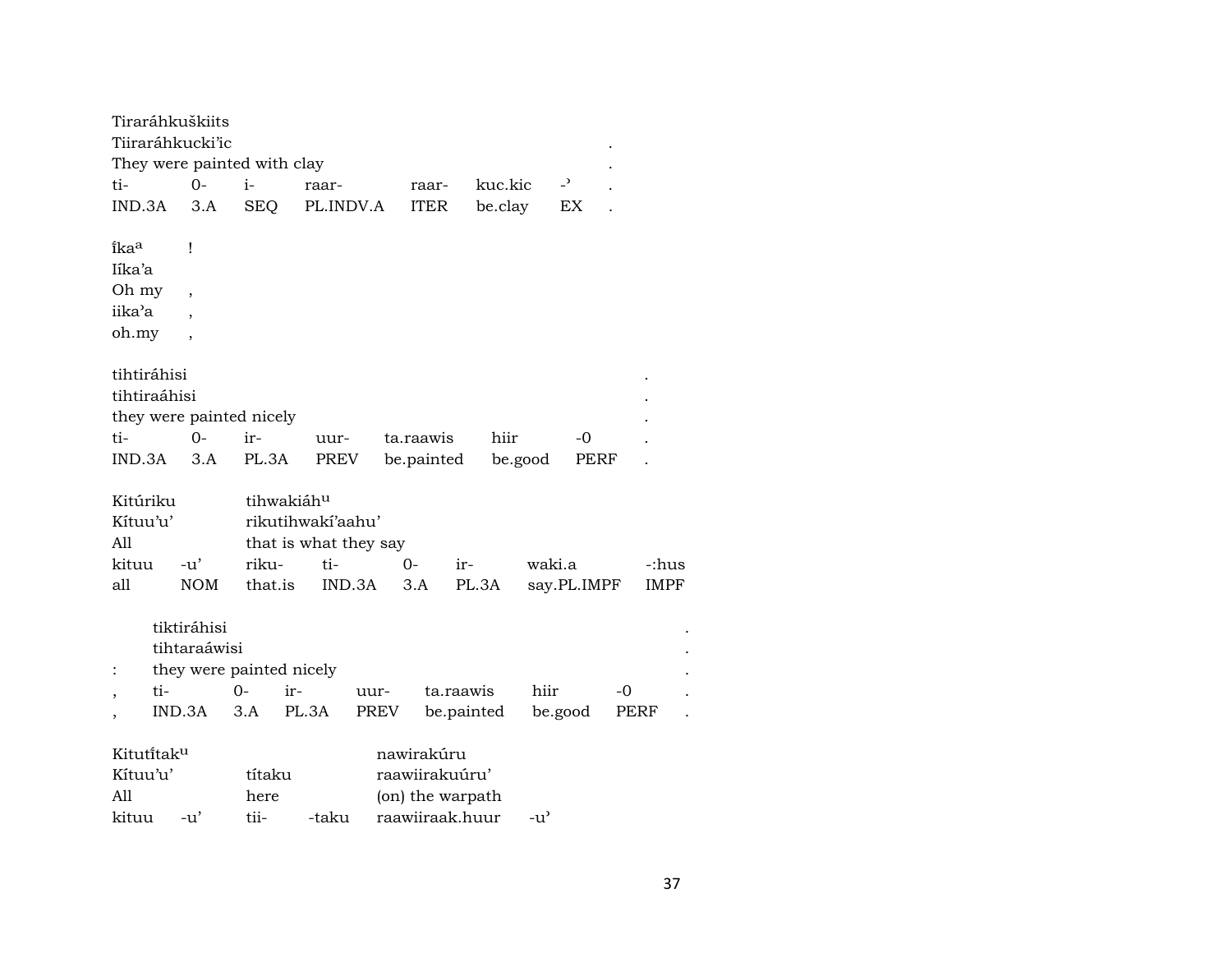| all                                                                                            | <b>NOM</b><br>here                                                      | LOC                        |              | war.party              | <b>NOM</b>          |   |              |              |
|------------------------------------------------------------------------------------------------|-------------------------------------------------------------------------|----------------------------|--------------|------------------------|---------------------|---|--------------|--------------|
| nuksuriwáw <sup>i</sup><br>ruksuriiwaáwi<br>when they went around<br>$0-$<br>ra-<br>3.A<br>ABS | uks-<br>AOR                                                             | hurii<br>go.around.PL      |              | -waa<br><b>DIST</b>    | -wi<br>SUB.L        | , |              |              |
| hihukáwik <sup>i</sup> s<br>hi<br>and<br>hi<br>and lance                                       | huukáwikis<br>the lance<br>huka.wi<br>-kis<br><b>DIM</b>                |                            |              |                        |                     |   |              |              |
| hawaahikstara<br>hawá<br>also<br>haawa<br>also                                                 | ahíkstara<br>they carried it<br>ar-<br>ra-<br>EV<br>ABS                 | $0-$<br>3.A                | ir-<br>PL.3A | uks-<br>AOR            | raar-<br>3PL.INAN.P |   | raah<br>have | $-0$<br>PERF |
| Irári<br>Iraári'<br><b>Brother</b><br>$i-$<br>3.POSS.A                                         | -raar-                                                                  | same.sex.sibling           | -ri'         | 3.POSS.B               | ,<br>,              |   |              |              |
| aahukskiháhtawi<br>a<br>and<br>ar-<br>a<br>EV<br>and<br>.                                      | ahukskiihaáhtawi<br>the dance we had among us<br>ra-<br>ABS<br>$\cdots$ | uks-<br>$0-$<br>AOR<br>3.A |              | kiihaar-<br>be.a.dance | tawi<br>be.among    |   | -0<br>PERF   |              |

hikiširituhairit<sup>n</sup>

hi kici rituuhaa'iirit

 $\mathcal{L}^{\text{max}}(\mathcal{L}^{\text{max}})$  .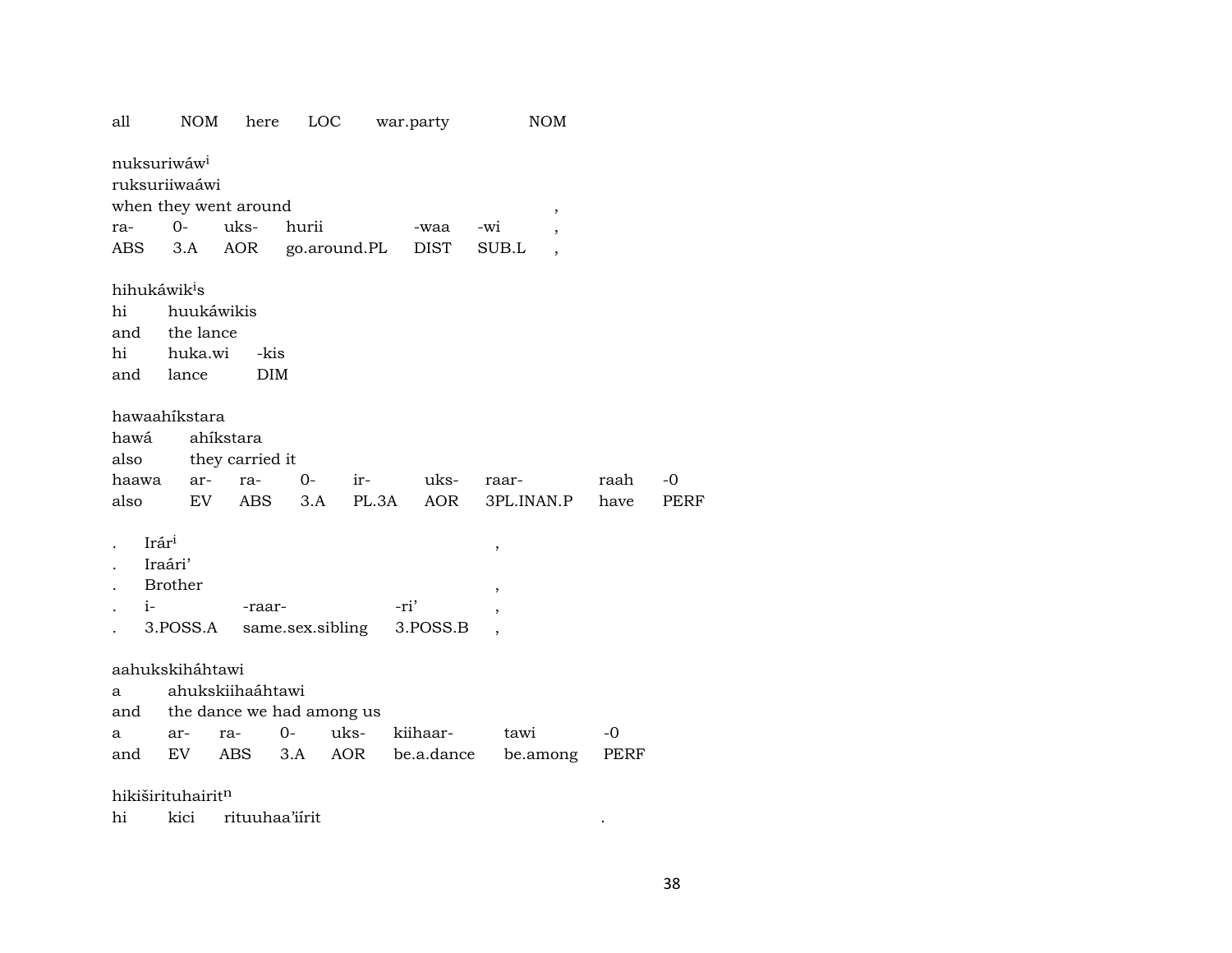| and<br>hi              | but<br>kici       | I did see it<br>rii-                       | $t-$       | ut-         | raa-        | iirik  |             | $-0$ |       |            |                |
|------------------------|-------------------|--------------------------------------------|------------|-------------|-------------|--------|-------------|------|-------|------------|----------------|
| and                    | but               | ASSR                                       | 1.A        | <b>PREV</b> | way         | see    |             | PERF |       |            |                |
|                        |                   | tukskiha nišahkahakusúk <sup>u</sup>       |            |             |             |        |             |      |       |            |                |
|                        |                   | Tukskiihaaricahkahakusuuku'                |            |             |             |        |             |      |       |            |                |
|                        |                   | The dance used to pass through the village |            |             |             |        |             |      |       |            |                |
| ti-                    | $0 -$             | uks-                                       | kiihaar-   |             | icahka-     |        | hak         |      | -:hus | -uuku      |                |
| IND.3A                 | 3.A               | AOR                                        |            | be.a.dance  | village     |        | pass.by     |      | IMPF  | <b>HAB</b> |                |
|                        |                   |                                            |            |             |             |        |             |      |       |            |                |
| Pahák <sup>u</sup>     |                   |                                            |            |             | narístaka   |        |             |      |       |            |                |
| Paaháku                |                   |                                            |            |             | Raarístaaka |        |             |      |       |            |                |
|                        | Mound On Water    |                                            |            |             | White Lance |        |             |      |       |            |                |
| waa-                   | ha-               | kus                                        |            |             | raaris-     |        | taakaar     |      |       |            |                |
| hill                   | in.water          |                                            | be.sitting |             | lance       |        | be.white    |      |       |            |                |
| tarahkáah <sup>u</sup> |                   |                                            |            |             |             |        |             |      |       |            |                |
|                        | tarahkaá'aahu'    |                                            |            |             |             |        |             |      |       |            |                |
|                        | they were dancing |                                            |            |             |             |        |             |      |       |            |                |
| ti-                    | 0-                | $a-$                                       |            | raar-       |             | kaa.a  | -:hus       |      |       |            |                |
| IND 3A                 | 3.A               | PREV.3A                                    |            | PL.INDV.A   |             | dance  | <b>IMPF</b> |      |       |            |                |
|                        |                   |                                            |            |             |             |        |             |      |       |            |                |
| Náwirakur <sup>u</sup> |                   |                                            |            |             |             |        |             |      |       |            |                |
|                        | Raáwiirakuuru'    |                                            |            |             |             |        |             |      |       |            |                |
|                        | (On) the warpath  |                                            |            |             |             |        |             |      |       |            |                |
|                        | raawiiraak.huur   | $-u^{\prime}$                              |            |             |             |        |             |      |       |            |                |
| war.party              |                   | <b>NOM</b>                                 |            |             |             |        |             |      |       |            |                |
|                        |                   |                                            |            |             |             |        |             |      |       |            |                |
|                        |                   | wirakurarawaši tíkstarit <sup>n</sup>      |            |             |             |        |             |      |       |            |                |
|                        |                   | wirakuraarawacitíkstarit                   |            |             |             |        |             |      |       |            |                |
|                        |                   | when they were going to go out             |            |             |             |        |             |      |       |            |                |
| wii-                   | ra-               | 0-                                         | ku-        | raar-       |             |        | awacitik    |      | -his  | -ta        | -rit           |
| when                   | INF.A             | 3.A                                        | INF.B      |             | PL.INDV.A   | go.out |             |      | PERF  | <b>INT</b> | <b>INT.SUB</b> |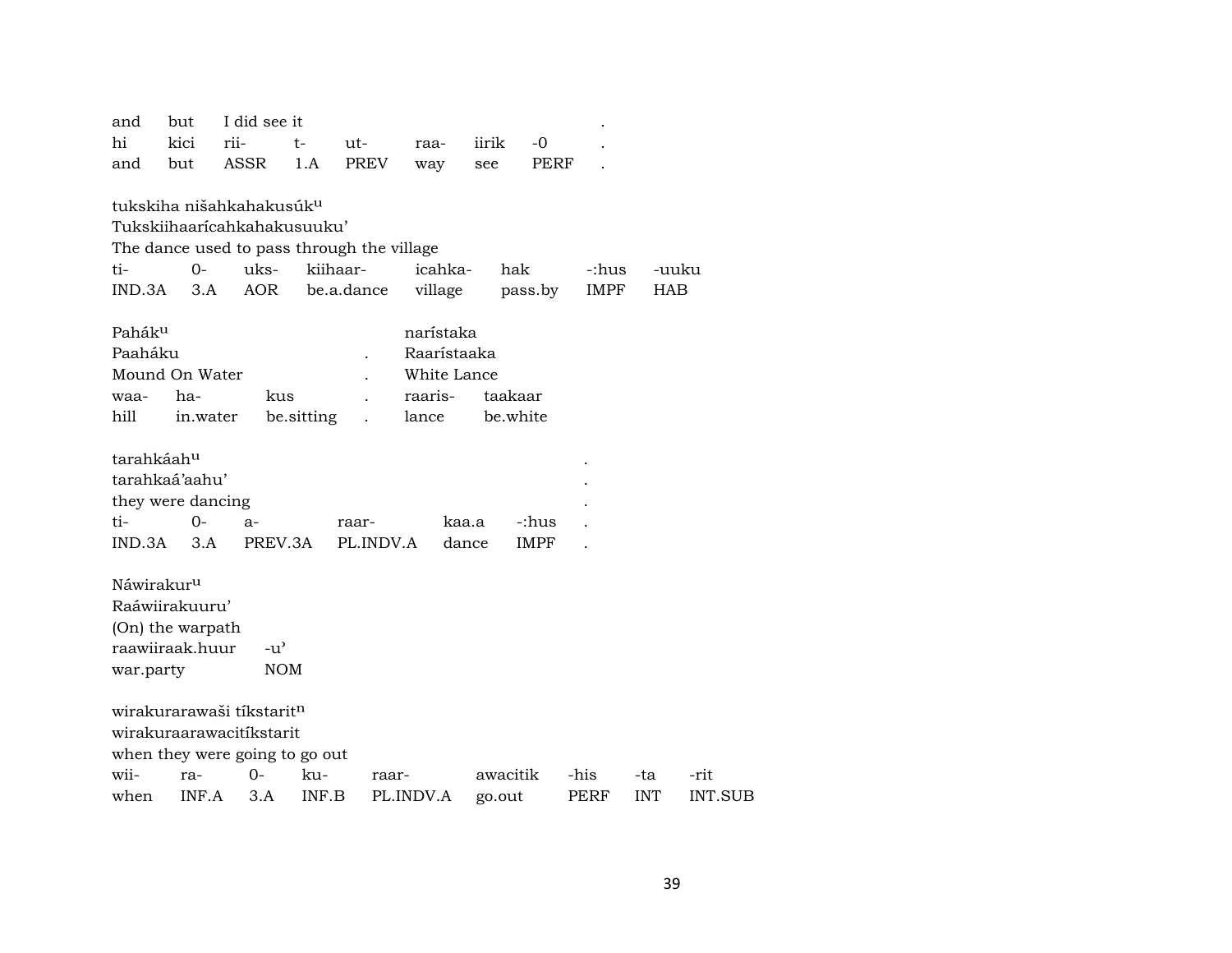| $\overline{\phantom{a}}$                                                                 | kakatpákuawit <sup>n</sup><br>kaakatpáku'<br>I did not say<br>kaaka-<br>NEG.ID.1/2A |           | $t-$<br>1.A      | waka'u<br>say              | $-0$<br>PERF               | áwit<br>first<br>awit<br>first   |                     |
|------------------------------------------------------------------------------------------|-------------------------------------------------------------------------------------|-----------|------------------|----------------------------|----------------------------|----------------------------------|---------------------|
| iriratúraiwat <sup>i</sup><br>iriiratúraa'iiwaati<br>what I was to tell<br>irii-<br>what | ra-<br>ABS                                                                          | t-<br>1.A | uur-<br>PREV     | raa.iiwaat<br>tell.a.story | $-i$                       | $\,$<br>SUB.2                    |                     |
| Asišakahuhpasúhara<br>Asiicakahuhpasuúhara<br>Oto Crazy Dog<br>asuu-<br>dog              | icakahur<br>be.reckless                                                             |           | Oto.tribe        | pasuuhara                  |                            |                                  |                     |
| Irár <sup>i</sup><br>Iraári'<br><b>Brother</b><br>i-<br>3.POSS.A                         |                                                                                     | -raar-    | same.sex.sibling | -ri'<br>3.POSS.B           | $\, ,$<br>$\, ,$<br>$\, ,$ |                                  |                     |
| witutkiháhura<br>witutkiihaáhura'<br>the dance originated<br>wi-<br>QUOT                 | ti-<br>IND.3A                                                                       | 0-<br>3.A | ut-              | PREV                       | kiihaar-<br>be.a.dance     | hurar<br>be.where.one.comes.from | $-0$<br><b>PERF</b> |
| tiirirapišíhiu<br>ti'iriirapiciíhi'u<br>here where it is cold<br>tii-                    | irii-                                                                               | ra-       | $0-$             | pici.ihi                   |                            | $\,$<br>-u                       |                     |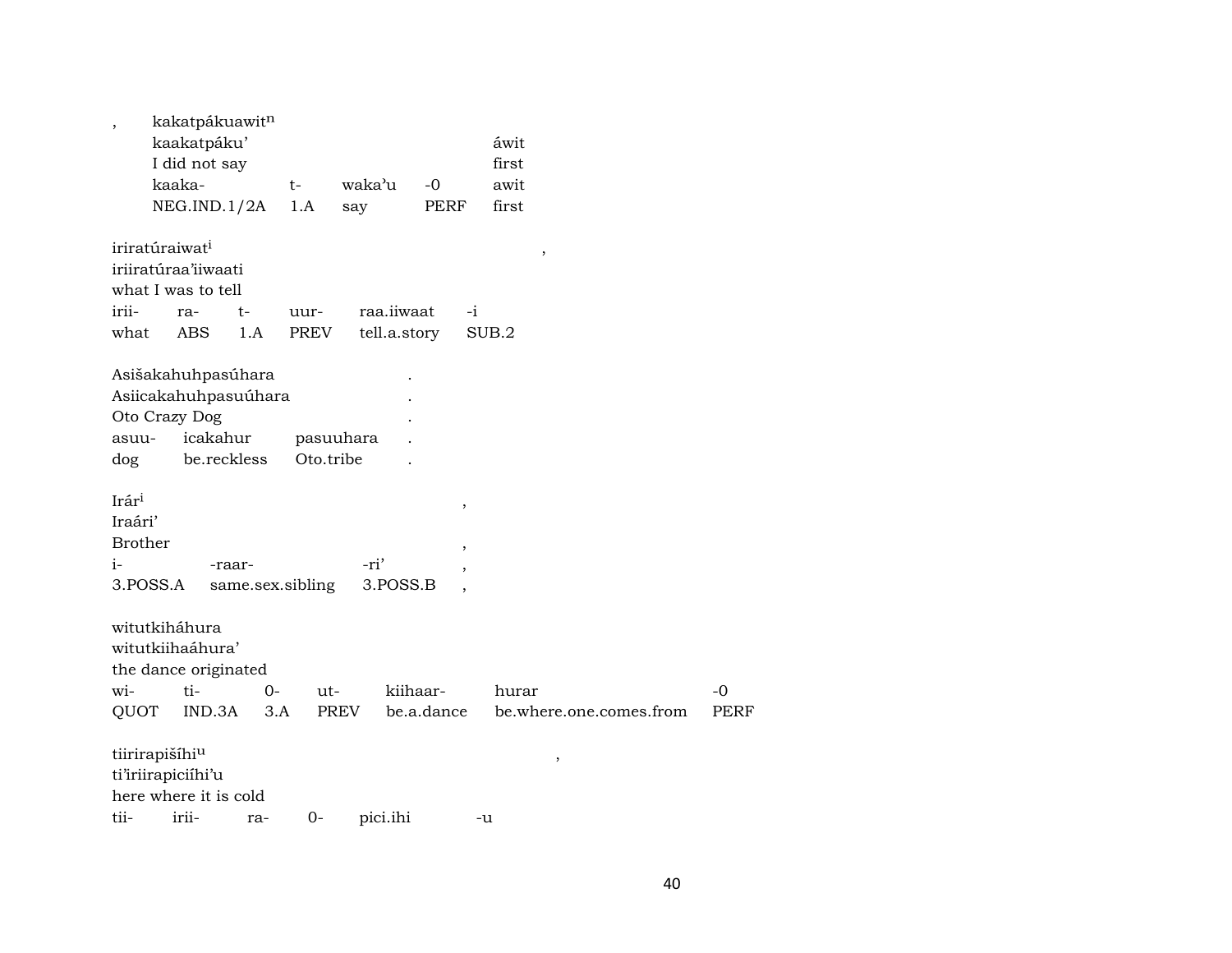## here where ABS 3.A be.very.cold SUB.D

| tirakahurátakar <sup>u</sup><br>tirakaahuraáhtaakaaru<br>this white country |            |            |                                           |       |             |                                            |                                                             |       | A<br>A<br>And       | $\overline{\phantom{a}}$ |             |
|-----------------------------------------------------------------------------|------------|------------|-------------------------------------------|-------|-------------|--------------------------------------------|-------------------------------------------------------------|-------|---------------------|--------------------------|-------------|
| tii-                                                                        | ra-        | $O -$      | kaa.huraar-                               |       | taakaar     |                                            |                                                             |       |                     | $\overline{\phantom{a}}$ |             |
|                                                                             |            |            |                                           |       |             | -u                                         |                                                             |       | $\mathbf{a}$        | $\overline{\phantom{a}}$ |             |
| this                                                                        | <b>ABS</b> | 3.A        | earth                                     |       | be.white    |                                            | SUB.D                                                       |       | and                 |                          |             |
| irár <sup>i</sup><br>iraári'<br>brother<br>$i-$<br>3.POSS.A                 |            | -raar-     | same.sex.sibling                          | -ri'  | 3.POSS.B    | $\overline{\phantom{a}}$<br>$\overline{ }$ | naristáka<br>Raarístaaka<br>White Lance<br>raaris-<br>lance |       | taakaar<br>be.white |                          |             |
| hirurikuahutkiháhura                                                        |            |            |                                           |       |             |                                            |                                                             |       |                     |                          |             |
| hiru                                                                        |            |            | riku'ahutkiihaáhura'                      |       |             |                                            |                                                             |       |                     |                          |             |
| there                                                                       |            |            | that is where the dance originated        |       |             |                                            |                                                             |       |                     |                          |             |
| hiruu                                                                       | riku-      |            | ar-<br>ra-                                | $O -$ | ut-         |                                            | kiihaar-                                                    |       | hurar               |                          | -0          |
| there                                                                       | that.is    |            | EV.<br>ABS                                | 3.A   | PREV        |                                            | be.a.dance                                                  |       |                     | be.where.one.comes.from  | <b>PERF</b> |
| tiirirakahuráhtakar <sup>u</sup>                                            |            |            |                                           |       |             |                                            |                                                             |       |                     |                          |             |
| ti'iriirakaahuraáhtaakaaru                                                  |            |            |                                           |       |             |                                            |                                                             |       |                     |                          |             |
|                                                                             |            |            | here where the white country is           |       |             |                                            |                                                             |       |                     |                          |             |
| tii-                                                                        | irii-      | ra-        | $O -$                                     |       | kaa.huraar- | taakaar                                    |                                                             | -u    |                     |                          |             |
| here                                                                        | where      | ABS        | 3.A                                       | earth |             |                                            | be.white                                                    | SUB.D |                     |                          |             |
| pišihiu<br>píciihi'u'                                                       |            |            | tiirirárik <sup>i</sup><br>ti'iriiraáriki |       |             |                                            |                                                             |       |                     |                          |             |
| winter                                                                      |            |            | here where it stood                       |       |             |                                            |                                                             |       |                     |                          |             |
| pici.ihi                                                                    |            | -u'        | tii-                                      | irii- | ra-         | $0-$                                       | arik                                                        |       |                     | $-i$                     |             |
| be.winter                                                                   |            | <b>NOM</b> | here                                      | where | <b>ABS</b>  | 3.A                                        | be.standing                                                 |       |                     | SUB.2                    |             |

, .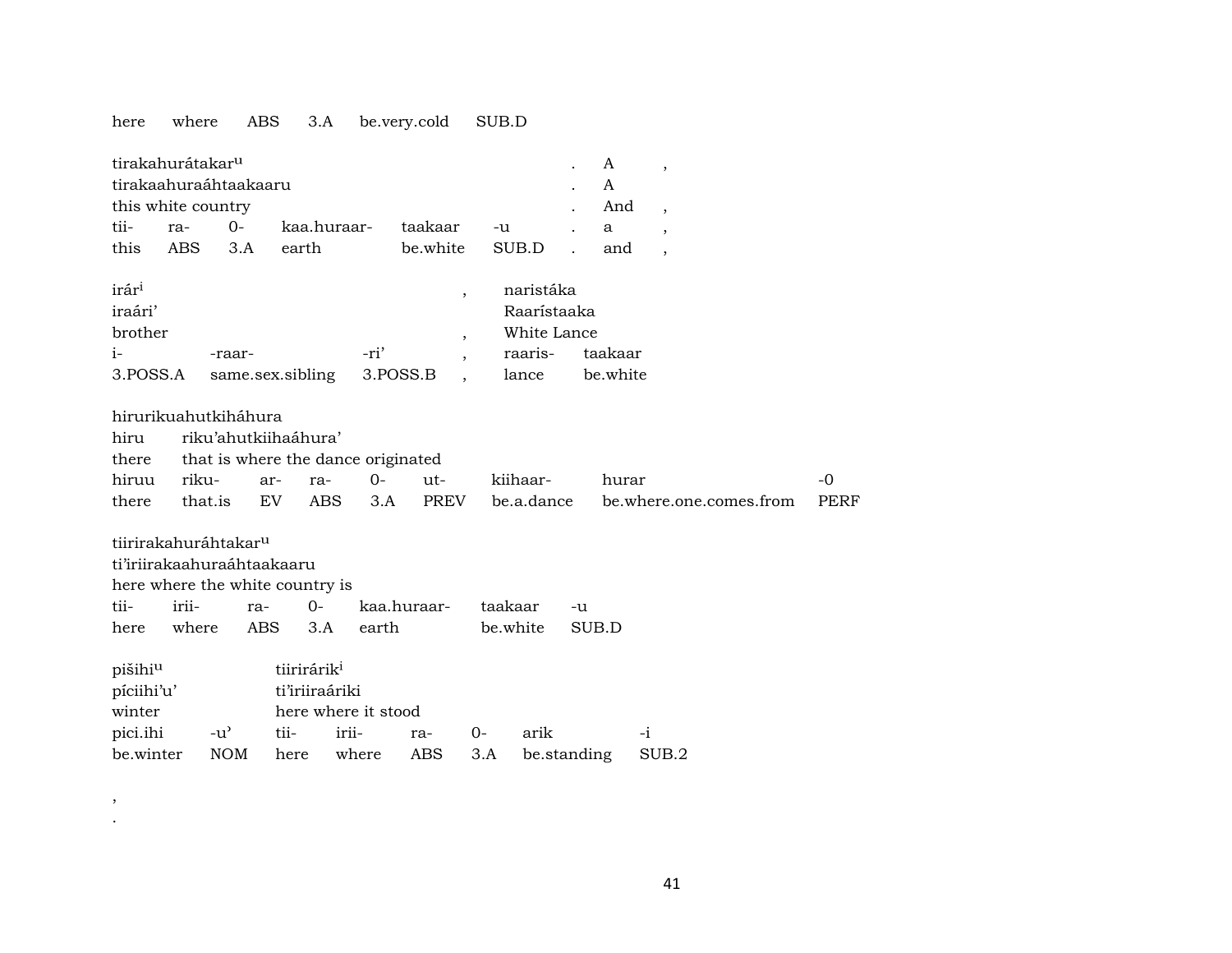|     |             |                         | tukskiharišahkahakusúk <sup>u</sup> |                                            |      |           |         |             |       |
|-----|-------------|-------------------------|-------------------------------------|--------------------------------------------|------|-----------|---------|-------------|-------|
|     |             |                         | Tukskiihaarícahkahakusuuku'         |                                            |      |           |         |             |       |
|     |             |                         |                                     | The dance used to pass through the village |      |           |         |             |       |
| ti- |             | $0 -$                   |                                     | uks- kiihaar-                              |      | icahka-   | hak     | -:hus       | -uuku |
|     | IND.3A      | 3.A                     | AOR                                 | be.a.dance                                 |      | village   | pass.by | IMPF        | HAB   |
|     |             | tatúhairit <sup>n</sup> |                                     |                                            |      |           |         |             |       |
|     |             | Tatuúhaa'iirit          |                                     |                                            |      |           |         |             |       |
|     |             | I saw it                |                                     |                                            |      |           |         |             |       |
|     | ta-         |                         | $t-$                                | ut-                                        | raa- | iirik     | $-0$    |             |       |
|     |             | IND.1/2A                | 1.A                                 | PREV                                       | way  | see       | PERF    |             |       |
|     |             |                         |                                     |                                            |      |           |         |             |       |
|     | Paháku      |                         |                                     |                                            |      |           |         |             |       |
|     | Paaháku     |                         |                                     |                                            |      |           |         |             |       |
|     |             | Mound On Water          |                                     |                                            |      |           |         |             |       |
|     | waa-        | ha-                     | kus                                 |                                            |      |           |         |             |       |
|     | hill        | in.water                |                                     | be sitting                                 |      |           |         |             |       |
|     |             |                         |                                     |                                            |      |           |         |             |       |
|     | Atarakáahu  |                         |                                     |                                            |      |           |         |             |       |
| A   |             | tarahkaá'aahu'          |                                     |                                            |      |           |         |             |       |
|     | And         |                         | they used to dance                  |                                            |      |           |         |             |       |
| a   | ti-         |                         | $0-$                                | $a-$                                       |      | raar-     | kaa.a   | -:hus       |       |
|     | and         |                         | $IND.3A$ $3.A$                      | PREV.3A                                    |      | PL.INDV.A | dance   | <b>IMPF</b> |       |
|     | náristaka   |                         |                                     |                                            |      |           |         |             |       |
|     | Ráaristaaka |                         |                                     |                                            |      |           |         |             |       |
|     | White Lance |                         |                                     |                                            |      |           |         |             |       |
|     |             |                         |                                     |                                            |      |           |         |             |       |

. .

raaris- taakaar . lance be.white .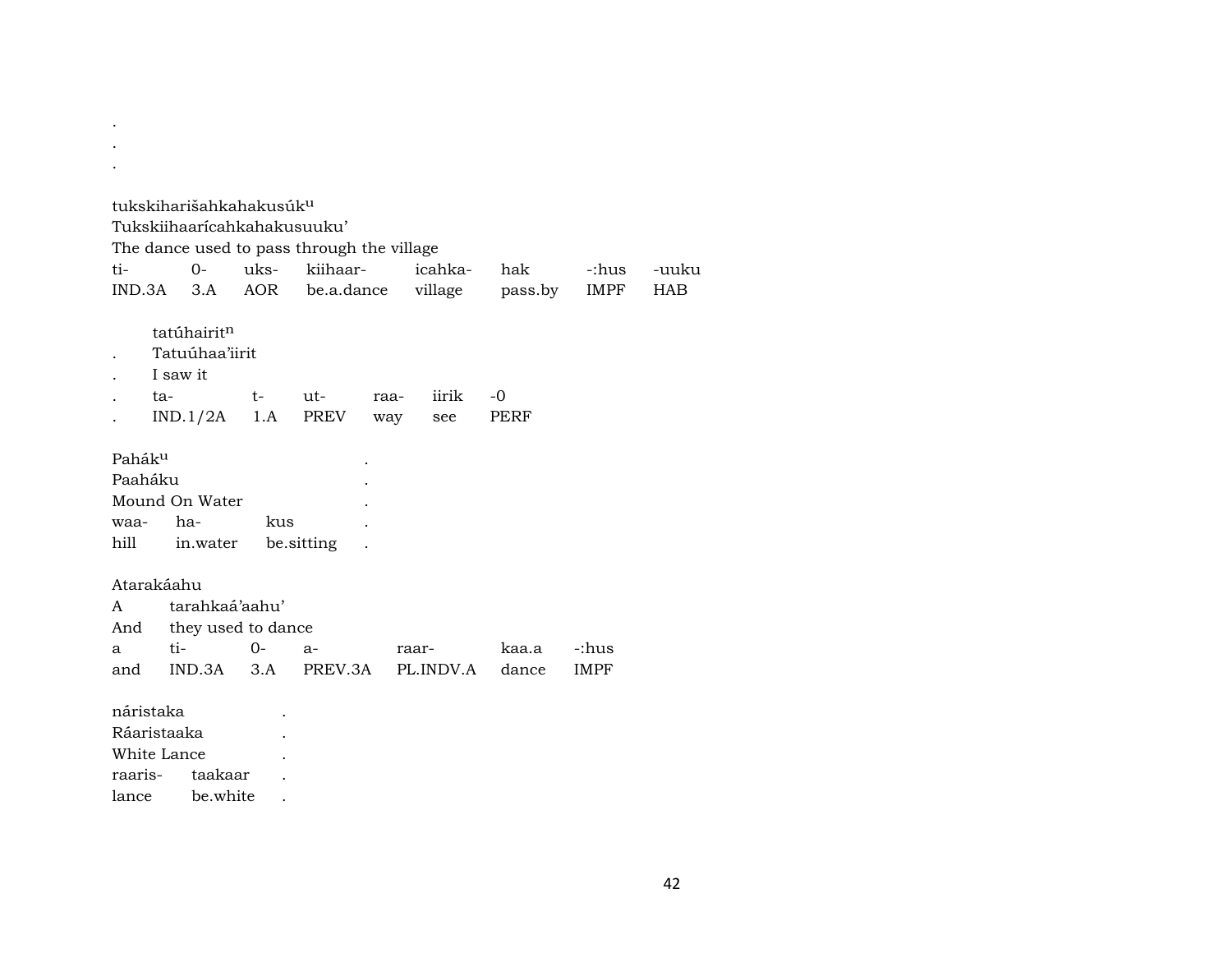| Náwa                    | a                                        |                      | irár <sup>i</sup> |            |                        |       |             |          |      | $\,$                     |      |
|-------------------------|------------------------------------------|----------------------|-------------------|------------|------------------------|-------|-------------|----------|------|--------------------------|------|
| Ráwa                    | a                                        |                      | iraári'           |            |                        |       |             |          |      |                          |      |
| <b>Now</b>              | and                                      | $\ddot{\phantom{0}}$ | brother           |            |                        |       |             |          |      | $\overline{\phantom{a}}$ |      |
| rawa                    | a                                        |                      | $i-$              |            | -raar-                 |       |             | -ri'     |      | ,                        |      |
| now                     | and                                      | $\ddot{\phantom{a}}$ |                   | 3.POSS.A   | same.sex.sibling       |       |             | 3.POSS.B |      |                          |      |
| asišakahúr <sup>u</sup> |                                          |                      |                   |            |                        |       |             |          |      |                          |      |
| Asiicakahuúru'          |                                          |                      |                   |            |                        |       |             |          |      |                          |      |
| Crazy Dog               |                                          |                      |                   |            |                        |       |             |          |      |                          |      |
| asuu-                   | icakahur                                 |                      | $-u^{\prime}$     |            |                        |       |             |          |      |                          |      |
| dog                     | be.reckless                              |                      | <b>NOM</b>        |            |                        |       |             |          |      |                          |      |
|                         | wihirurikiháhtawi                        |                      |                   |            |                        |       |             |          |      |                          |      |
| wihiru                  |                                          |                      | rikiihaáhtawi'    |            |                        |       |             |          |      |                          |      |
| there                   |                                          |                      |                   |            | the dance was among us |       |             |          |      |                          |      |
| wii-                    | hiruu                                    | ri-                  |                   | $O-$       | kiihaar-               |       | tawi        |          | $-0$ |                          |      |
| now                     | there                                    |                      | CONT.3A           | 3.A        | be.a.dance             |       |             | be.among | PERF |                          |      |
|                         | hawatatúhairit <sup>n</sup>              |                      |                   |            |                        |       |             |          |      |                          |      |
| Hawa                    | tatuúhaa'iirit                           |                      |                   |            |                        |       |             |          |      |                          |      |
| Also                    | I saw it                                 |                      |                   |            |                        |       |             |          |      |                          |      |
| haawa                   | ta-                                      |                      | $t-$              | ut-        | raa-                   | iirik |             | $-0$     |      |                          |      |
| also                    | IND.1/2A                                 |                      | 1.A               | PREV       | way                    | see   |             | PERF     |      |                          |      |
|                         | nutirarapahašakúrih <sup>i</sup> tn      |                      |                   |            |                        |       |             |          |      |                          |      |
|                         | Ruutiirarahpahactakúrihit                |                      |                   |            |                        |       |             |          |      |                          |      |
|                         | There they were painted scarlet all over |                      |                   |            |                        |       |             |          |      |                          |      |
| ruu-                    | ti-                                      | $0-$                 | $i-$              |            | raar-                  |       | raar-       | pahaat   |      | takurihik                | -0   |
| there                   | IND.3A                                   |                      | 3.A               | <b>SEQ</b> | PL.IDNV.A              |       | <b>ITER</b> | be.red   |      | be.bright.red            | PERF |

| ٠ | $Ir$ ár <sup>i</sup><br>ື | ٠ |
|---|---------------------------|---|
|   |                           |   |

- . Iraári'
- . Brother ,

. i- -raar-  $-ri'$  ,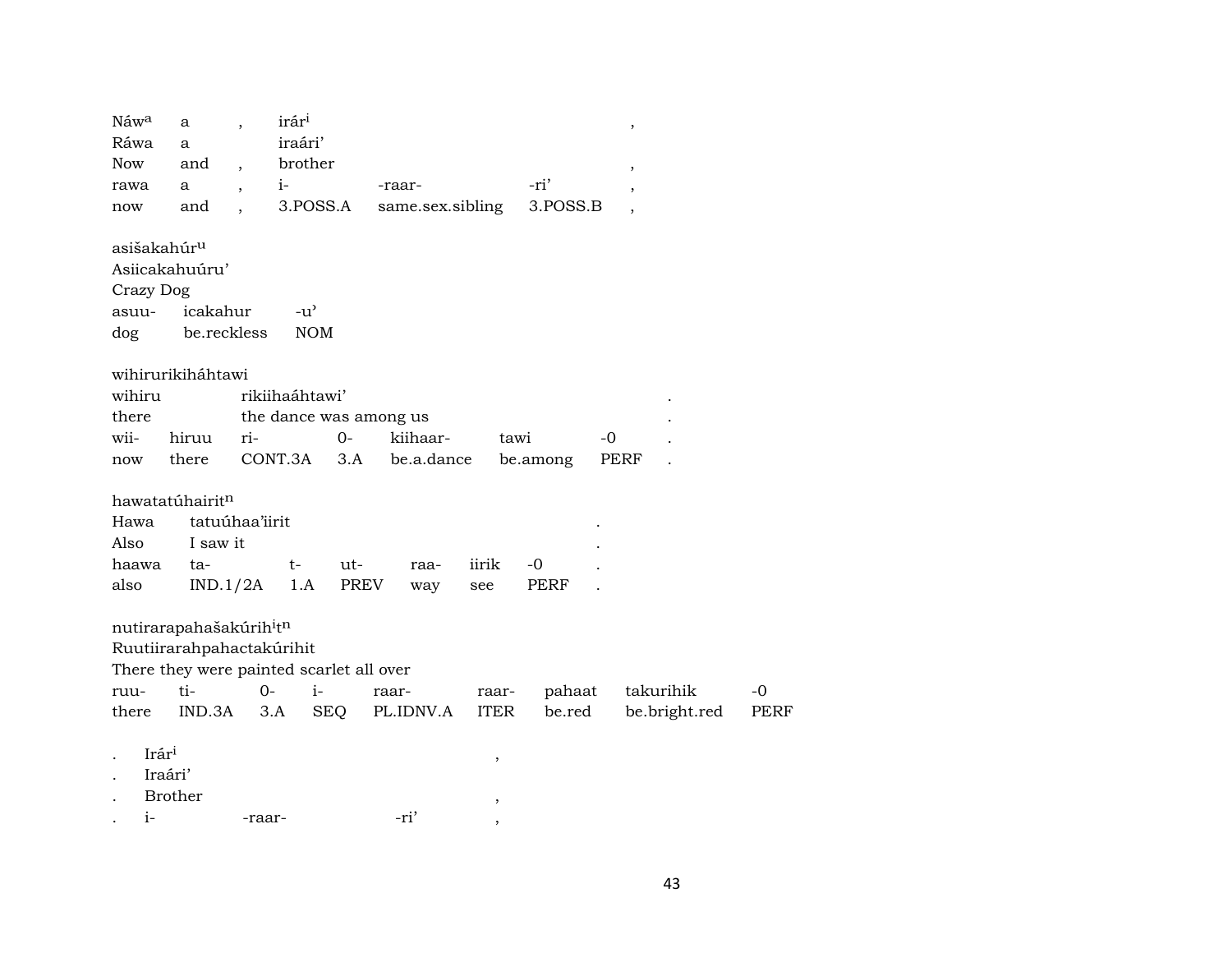. 3.POSS.A same.sex.sibling 3.POSS.B , hiruwitutkiháhura hiru witutkiihaáhura' there the dance originated hiruu wi- ti- 0- ut- kiihaar- hurar -0 there QUOT IND.3A 3.A PREV be.a.dance be.where.one.comes.from PERF tiirirasakúrah<sup>u</sup> ti'iriirasakuúrahu here where the sun comes tii- irii- ra- 0- a- sakur- a -hus here where ABS 3.A PREV.3A sun come IMPF.SUB , hirurikutuháwiu . Hiru rikutuuhaáwi'u' There that is the way they face . hiruu riku- ti- 0- ut- raa- wi.uu -0 . there that.is IND.3A 3.A PREV way be.facing PERF hawatiraráhkahu hawa tiraraáhkaahu also when they are dancing haawa tii- ra- 0- a- raar- kaa.a -hus also this ABS 3.A PREV.3A PL.INDV.A dance IMPF.SUB  $A$ ,  $\text{irár}^1$ , . A iraári' And , brother , , . a , i- -raar- -ri' , . and , 3.POSS.A same.sex.sibling 3.POSS.B ,

nariskíwakµ

Raariskíwaku'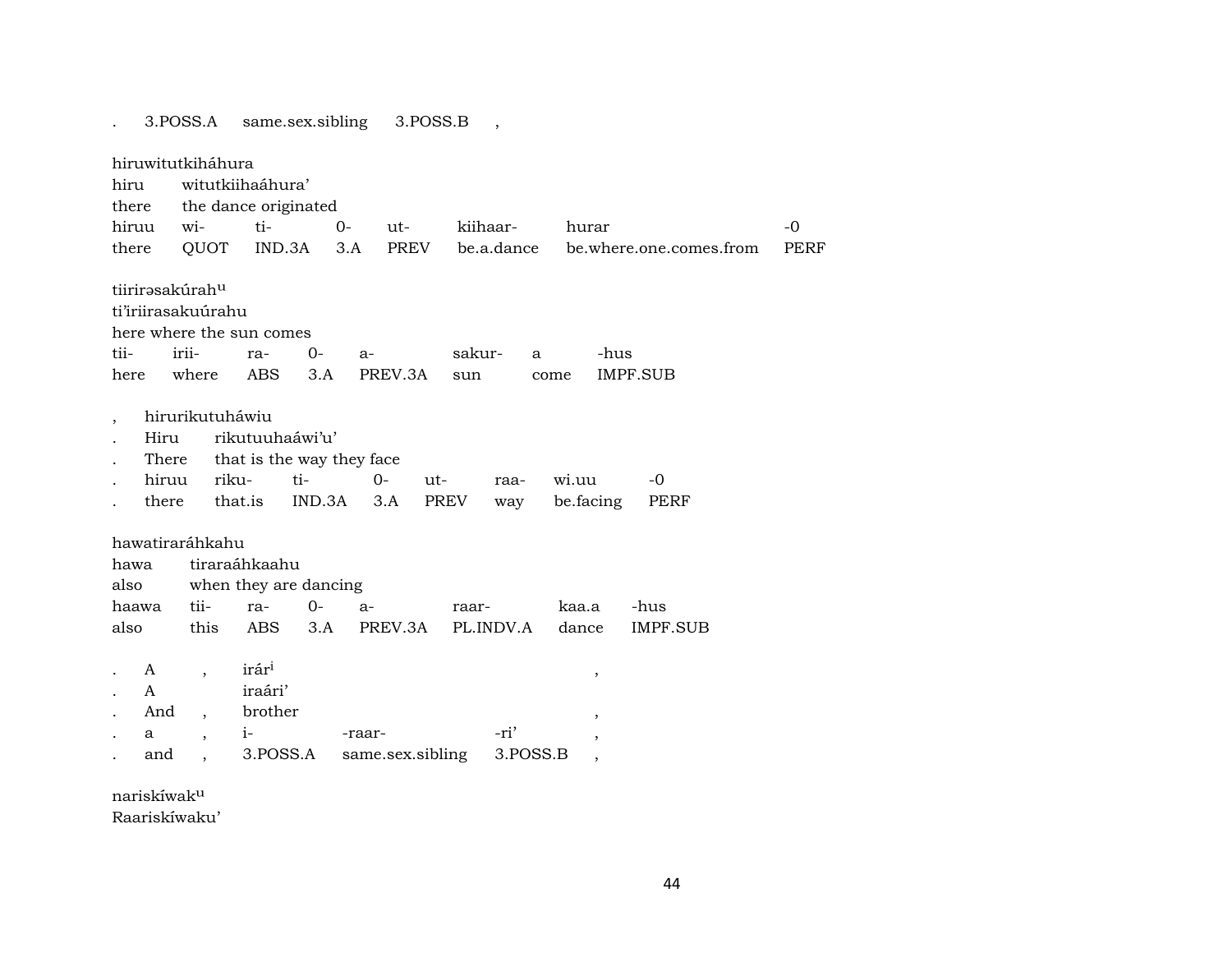| Fox Lance<br>raaris-<br>lance | fox               | kiwakuu                  |             |                        |            |             |                |                         |      |          |      |
|-------------------------------|-------------------|--------------------------|-------------|------------------------|------------|-------------|----------------|-------------------------|------|----------|------|
|                               | wihirurikihátawi  |                          |             |                        |            |             |                |                         |      |          | ,    |
| wihiru                        |                   | rikiihaáhtawi'           |             |                        |            |             |                |                         |      |          |      |
| there                         |                   |                          |             | the dance was among us |            |             |                |                         |      |          |      |
| wii-                          | hiruu             | ri-                      |             | $O -$                  | kiihaar-   |             |                | tawi                    |      | -0       |      |
| now                           | there             |                          | CONT.3A 3.A |                        | be.a.dance |             |                | be.among                |      | PERF     |      |
| hikaririráit <sup>a</sup>     |                   |                          |             |                        |            |             |                |                         |      |          |      |
| hi                            | kariiriraá'iita   |                          |             |                        |            |             |                |                         |      |          |      |
| and                           |                   | they do not know         |             |                        |            |             |                |                         |      |          |      |
| hi                            | ka-               | ra-                      | $0-$        | a-                     |            | ir-         |                | $i-$                    |      | raa.iita | $-0$ |
| and                           | NEG               | ABS                      | 3.A         | PREV.3A                |            |             | PL.3A          | SEQ                     | know |          | PERF |
| irikuhákihaa                  |                   |                          |             |                        |            |             |                |                         |      |          |      |
|                               | iriikuuhakiihaa'a |                          |             |                        |            |             |                |                         |      |          |      |
|                               |                   | whoever had the dance    |             |                        |            |             |                |                         |      |          |      |
| irii-                         | kuur-             | ra-                      | 0-          | kiihaar                |            |             | $\overline{a}$ |                         |      |          |      |
| who                           | <b>DUB</b>        | ABS                      | 3.A         |                        | be.a.dance |             | EX             |                         |      |          |      |
| Tihwakiahu                    |                   |                          |             |                        |            |             |                | nariskúwak <sup>u</sup> |      |          |      |
|                               | Tihwakí'aahu'     |                          |             |                        |            |             |                | Raariskíwaku'           |      |          |      |
| They say                      |                   |                          |             |                        |            |             |                | Fox Lance               |      |          |      |
| ti-                           | $0-$              | ir-                      |             | waki.a                 |            | -:hus       |                | raaris-                 |      | kiwakuu  |      |
| IND.3A                        | 3.A               | PL.3A                    |             | say.PL.IMPF            |            | <b>IMPF</b> |                | lance                   |      | fox      |      |
| páhukas <sup>a</sup>          |                   | $\overline{\phantom{a}}$ |             |                        |            |             |                |                         |      |          |      |
| Paahúkasa                     |                   |                          |             |                        |            |             |                |                         |      |          |      |
|                               | Roached Head      |                          |             |                        |            |             |                |                         |      |          |      |

waa.huka.sa . roach.hairstyle .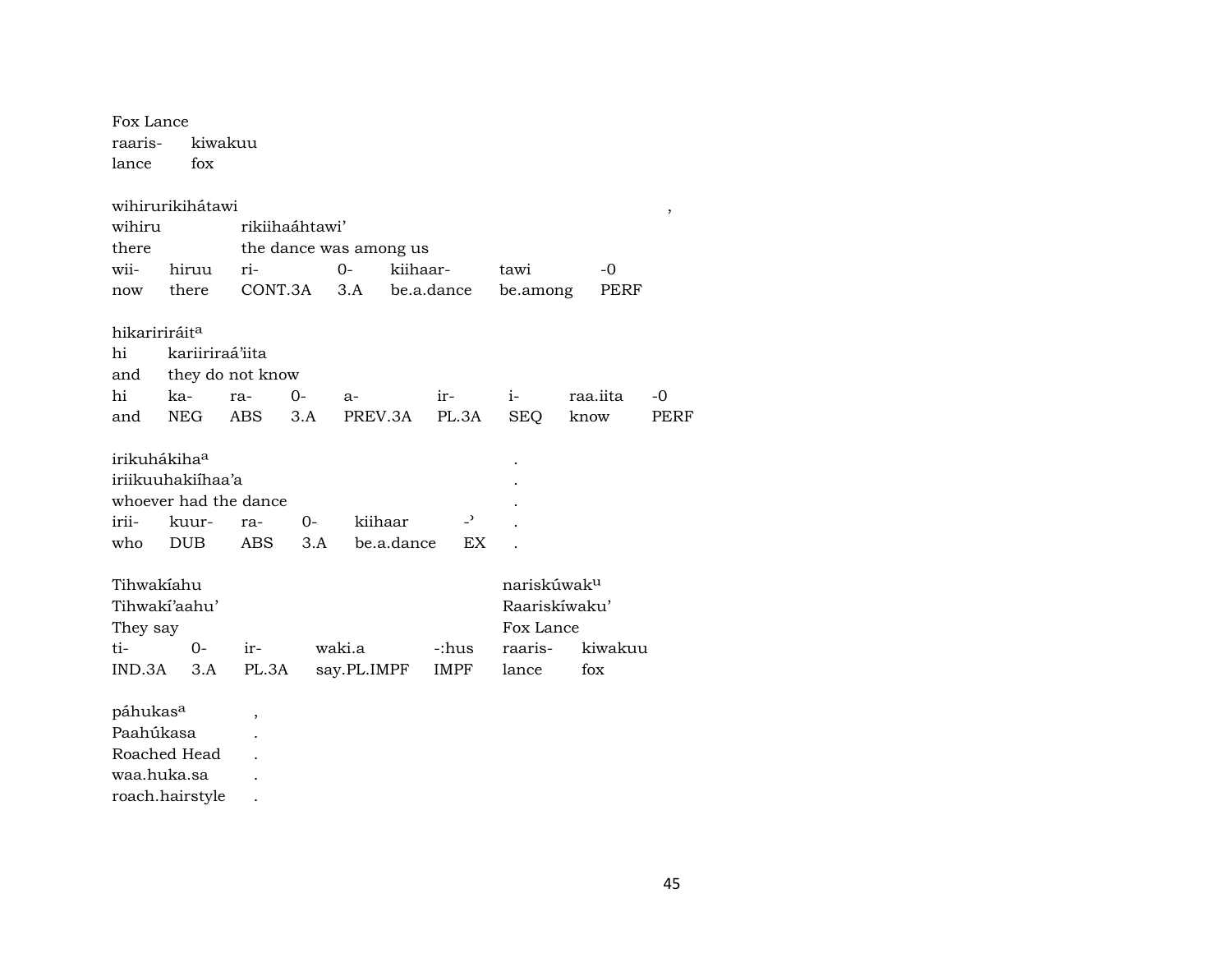| Kuwitiíkiihaa<br>It was a dance<br>ku-<br>INDF         | kuwitikihauwaha<br>wi-<br>QUOT                                 | ti-<br>IND.3A                          | $O -$<br>3.A           | $i-$<br><b>SEQ</b>    | kiihaar<br>be.a.dance |              | $-0$<br>PERF                                | uwaáha<br>Omaha<br>uwaaha<br>Omaha.tribe |                                                                                                              |              |
|--------------------------------------------------------|----------------------------------------------------------------|----------------------------------------|------------------------|-----------------------|-----------------------|--------------|---------------------------------------------|------------------------------------------|--------------------------------------------------------------------------------------------------------------|--------------|
| ra-<br><b>ABS</b>                                      | Nahákuk <sup>i</sup><br>Rahaákuki<br>Our people<br>$t-$<br>1.A | rak-<br>$1/2$ .PL                      | $\mathbf 0$<br>be      | -ka'uk<br><b>DIST</b> | -i<br>SUB.2           |              |                                             |                                          |                                                                                                              |              |
| hikuhirakíharu<br>hi<br>and<br>hi<br>and               | kuhiirakiíhaaru<br>kuur-<br><b>DUB</b>                         | they gave them the dance<br>ra-<br>ABS | $0-$<br>ir-<br>3.A     | PL.3A                 | ak-<br>PL.AN.3P       |              | kiihaar-<br>be.a.dance                      | uh<br>give                               |                                                                                                              | $-0$<br>PERF |
| îka <sup>a</sup><br>Iíka'a<br>Oh my<br>iika'a<br>oh.my | Ţ<br>$\overline{\phantom{a}}$                                  |                                        |                        |                       |                       |              |                                             |                                          |                                                                                                              |              |
| tuhkíhari<br>tuhkiíhaari<br>ti-<br>IND.3A              | the dance was nice<br>$0-$<br>3.A                              | uur-<br>PREV                           | kiihaar-<br>be.a.dance |                       | hiir<br>be.good       | $-0$<br>PERF | $\ddot{\phantom{0}}$<br>Ţ<br>$\overline{a}$ | A<br>A<br>And<br>a<br>and                | $\overline{\phantom{a}}$<br>$\overline{\phantom{a}}$<br>$\overline{\phantom{a}}$<br>$\overline{\phantom{a}}$ |              |
| irár <sup>i</sup><br>iraári'<br>brother<br>$i-$        | -raar-                                                         |                                        |                        | -ri'                  | ,<br>,                |              |                                             |                                          |                                                                                                              |              |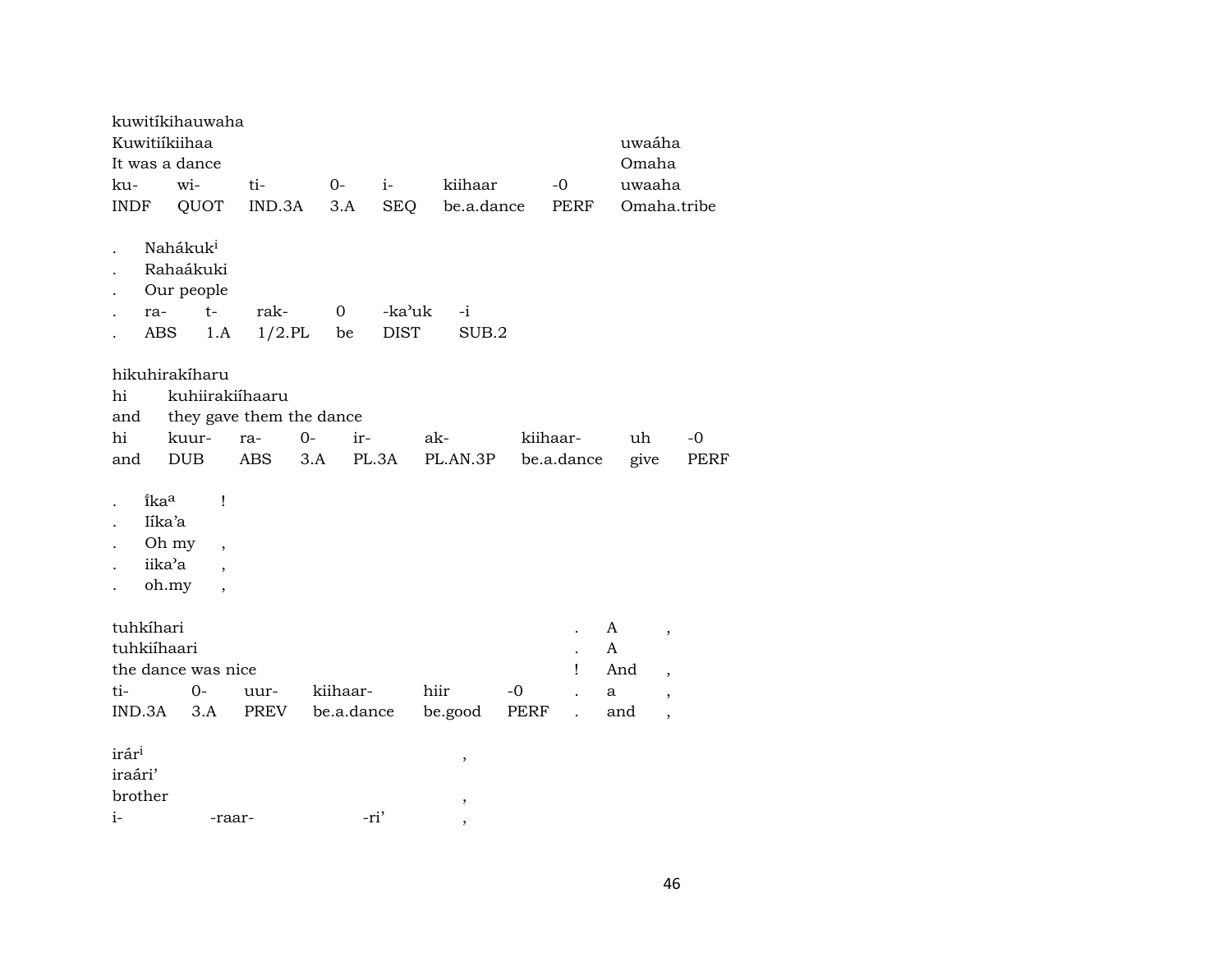## 3.POSS.A same.sex.sibling 3.POSS.B ,

|                                                               | awihirurikiháhtawi                          |                                                                |                           |                   |                       |               |                                                      |           |      |                    |
|---------------------------------------------------------------|---------------------------------------------|----------------------------------------------------------------|---------------------------|-------------------|-----------------------|---------------|------------------------------------------------------|-----------|------|--------------------|
| a                                                             | wihiru                                      |                                                                | rikiihaáhtawi'            |                   |                       |               |                                                      |           |      |                    |
| and                                                           | then                                        |                                                                | the dance was among us    |                   |                       |               |                                                      |           |      |                    |
| a                                                             | wii-                                        | hiruu                                                          | ri-                       | $O -$             | kiihaar-              |               | tawi                                                 |           | $-0$ |                    |
| and                                                           | now                                         | then                                                           | CONT.3A                   | 3.A               |                       | be.a.dance    | be.among                                             |           | PERF |                    |
| hãw <sup>a</sup><br>haáwa'<br>also<br>haawa<br>also           | ra-<br>ABS                                  | nahákuk <sup>i</sup><br>rahaákuki<br>our people<br>$t-$<br>1.A | rak-<br>$1/2$ .PL         | $\mathbf 0$<br>be | -ka.uk<br><b>DIST</b> | $-i$<br>SUB.2 |                                                      |           |      |                    |
| tihwakiahu<br>they say                                        | tihwakí'aahu'                               |                                                                |                           |                   |                       |               | Pásahkit <sup>a</sup><br>Paásaahkita<br>Roached Head |           |      |                    |
| ti-                                                           | $0-$                                        | ir-                                                            | waki.a                    |                   | -:hus                 | waasar        |                                                      | kita      |      |                    |
| IND.3A                                                        | 3.A                                         | PL.3A                                                          | say.PL.IMPF               |                   | IMPF                  |               | be.bushy                                             | be.on.top |      |                    |
|                                                               | nihuksutiitn<br>Rihúksu'<br>Only<br>rihuks- | $-u^{\prime}$                                                  | tí'it<br>they were<br>ti- | $0-$              | 0                     | -ik           | $-0$                                                 |           |      |                    |
|                                                               | only                                        | <b>NOM</b>                                                     | IND.3A                    | 3.A               | be                    | <b>DIST</b>   | <b>PERF</b>                                          |           |      |                    |
| narítis<br>raaríttisu'<br>older ones<br>raariktis<br>be.older | $-u^{\prime}$                               | $\overline{\phantom{a}}$<br><b>NOM</b>                         |                           |                   |                       |               |                                                      |           |      |                    |
|                                                               | kuwitikiháhaw <sup>a</sup>                  |                                                                |                           |                   |                       |               |                                                      |           |      |                    |
|                                                               | kuwitakiihaá                                |                                                                |                           |                   |                       |               |                                                      |           |      | haáwa <sup>'</sup> |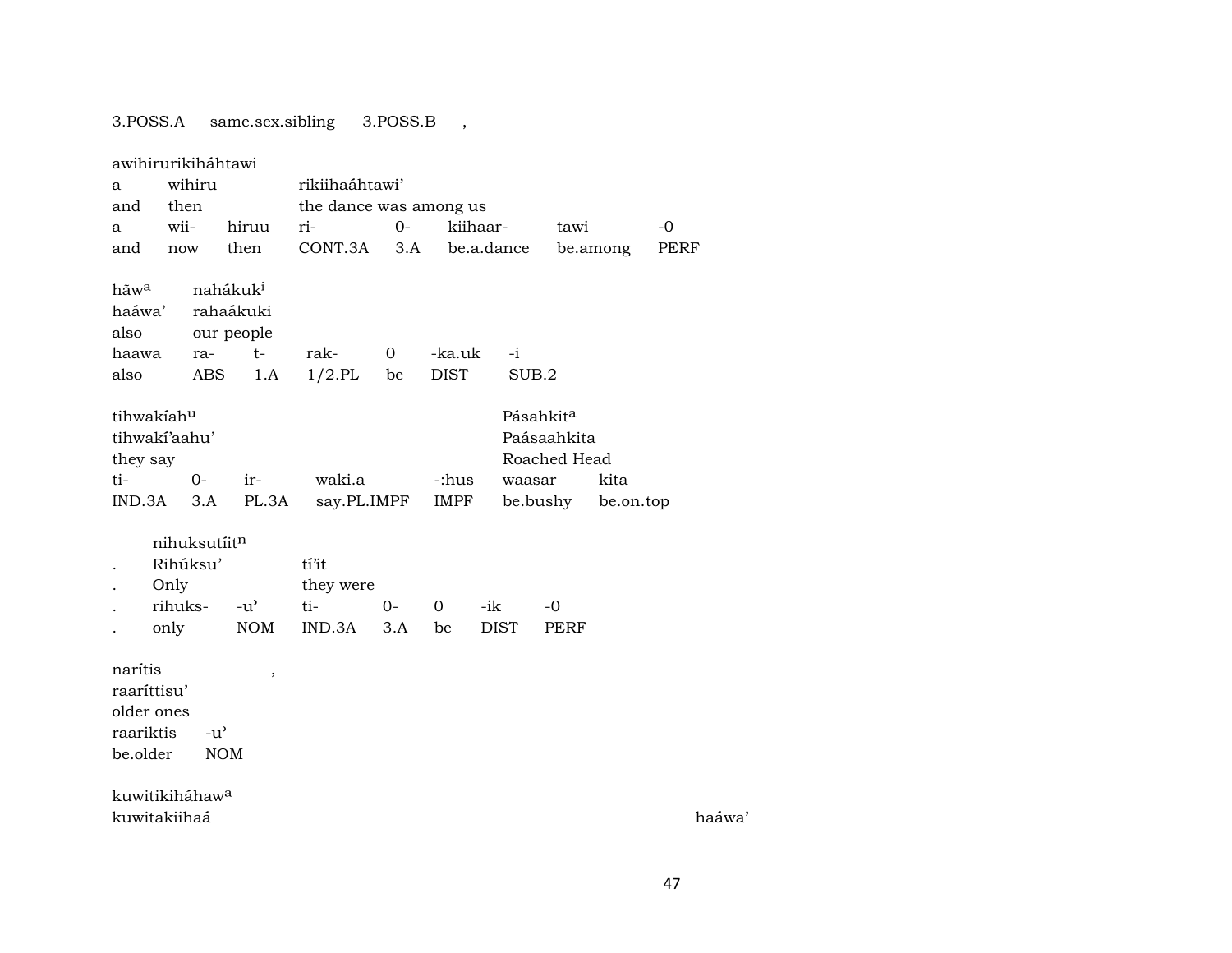|                                                 | it was their dance                   |                                                             |                             |                  |                  |                         |                    | $\overline{\phantom{a}}$ | also  |
|-------------------------------------------------|--------------------------------------|-------------------------------------------------------------|-----------------------------|------------------|------------------|-------------------------|--------------------|--------------------------|-------|
| ku-                                             | wi-                                  | ti-                                                         | $0-$                        | a-               |                  | kiihaar                 | $-0$               |                          | haawa |
| <b>INDF</b>                                     | QUOT                                 | IND.3A                                                      | 3.A                         | POSS.3A          |                  | be.a.dance              | <b>PERF</b>        |                          | also  |
| šahiksupír <sup>u</sup> ,<br>icaahiks<br>person | cahíksuupiiru'<br>different people   | uupir<br>be.different                                       | $-u^{\prime}$<br><b>NOM</b> |                  |                  |                         |                    |                          |       |
| tiraráruhatn                                    |                                      |                                                             |                             |                  |                  |                         | háwit <sup>n</sup> |                          |       |
| tiraraáruhat                                    |                                      |                                                             |                             |                  |                  |                         | haáwit             |                          |       |
|                                                 | these extending                      |                                                             |                             |                  |                  |                         | east               |                          |       |
| tii-                                            | ra-                                  | $0-$                                                        | raar-                       | u.hak            |                  | -0                      | haawit             |                          |       |
| this                                            | <b>ABS</b>                           | 3.A                                                         | PL.iNDV.A                   |                  | extend.in.a.line | SUB.4                   | east               |                          |       |
| nikuhíkiha                                      | rikuhiíkiihaa<br>that is their dance |                                                             |                             |                  |                  |                         |                    |                          |       |
| riku-                                           | ar-                                  | ra-                                                         | $0-$                        | $a-$             | $i-$             | kiihaar                 | -0                 |                          |       |
| that.is                                         | EV                                   | ABS                                                         | 3.A                         | POSS.3A          | <b>SEQ</b>       | be.a.dance              | PERF               |                          |       |
| Náwa<br>Ráwa<br><b>Now</b><br>rawa<br>now       | $\ddot{\phantom{0}}$                 | irár <sup>i</sup><br>iraári'<br>brother<br>$i-$<br>3.POSS.A | -raar-                      | same.sex.sibling | -ri'             | $\, ,$<br>,<br>3.POSS.B |                    |                          |       |
|                                                 | atiraráhkaah <sup>u</sup>            |                                                             |                             |                  |                  |                         |                    |                          |       |
| a                                               |                                      | tiraaraáhkaa'aahu'                                          |                             |                  |                  |                         |                    |                          |       |
| and                                             |                                      | they were dancing                                           |                             |                  |                  |                         |                    |                          |       |
| a                                               | tii-                                 | ra-                                                         | 0-                          | a-               | raar-            | kaa.a                   | -:hus              |                          |       |
| and                                             | this                                 | ABS                                                         | 3.A                         | PREV.3A          | PL.INDV.A        | dance                   | <b>IMPF</b>        |                          |       |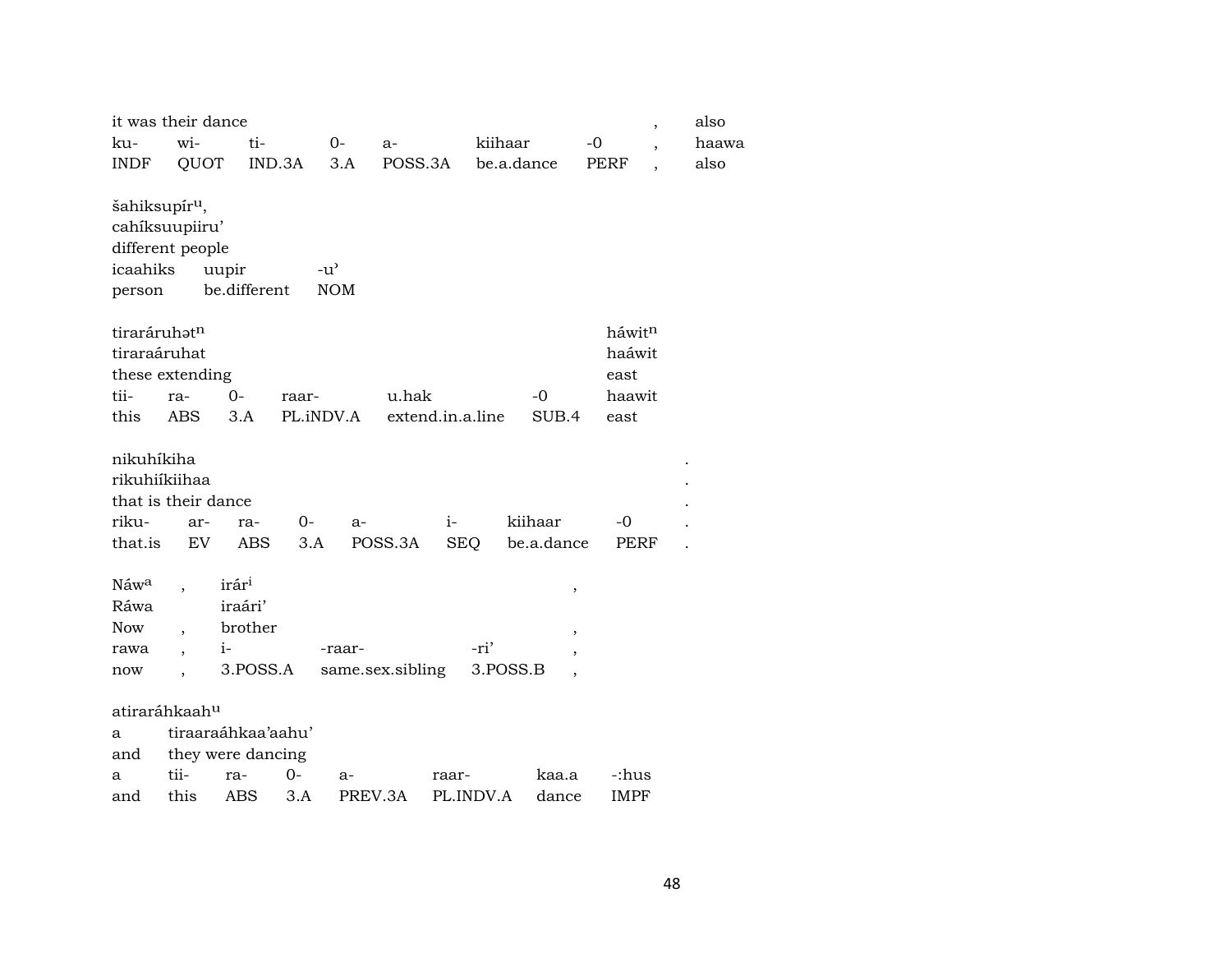| tiráwah<br>Tiráwaahat<br>the Heavens<br>tii-  | ra-                                                     | $0-$       | waa-                          | ahak                |                          | -0    |                                                                |            |               |                   |
|-----------------------------------------------|---------------------------------------------------------|------------|-------------------------------|---------------------|--------------------------|-------|----------------------------------------------------------------|------------|---------------|-------------------|
| this                                          | ABS                                                     | 3.A        | <b>DIST</b>                   | extend.in.a.line    |                          | SUB.4 |                                                                |            |               |                   |
| nahkuwíška <sup>a</sup><br>his wanting<br>ra- | raahkuwicka'a<br>$0-$                                   | ar-        | ku-                           | wicka               | -a                       |       | $\pmb{\zeta}\pmb{\zeta}$<br>$\mathcal{C}\mathcal{C}$<br>п<br>п |            |               |                   |
| INF.A<br>kirəsiisáki<br>Kira si'isaki<br>kira | 3.A<br>Let you strike them<br>$si$ -                    | EV<br>$i-$ | INF.B<br>perhaps DU CONT.1/2A | want<br>$S-$<br>2.A | SUB.1<br>ak-<br>PL.AN.3P |       | kii<br>strike                                                  | -0<br>PERF | $\, ,$        |                   |
| kirasiisiráki<br>kira<br>perhaps              | Kira si'isiíraki<br>Let you strike them<br>$si$ -<br>DU | $i-$       | CONT.1/2A                     | $S-$<br>2.A         | ir-<br>POSS.1/2A         |       | ak-<br>PL.AN.3P                                                |            | kii<br>strike | -0<br><b>PERF</b> |
| ,<br>н<br>$\blacksquare$<br>п<br>н            |                                                         |            |                               |                     |                          |       |                                                                |            |               |                   |
| hisitíraki<br>Hi<br>And<br>hi                 | sitiíraki<br>they struck them<br>$si-$                  | ti-        | $0-$                          | ir-                 | ak-                      |       | kii                                                            | $-0$       |               |                   |
|                                               |                                                         |            |                               |                     |                          |       |                                                                |            |               |                   |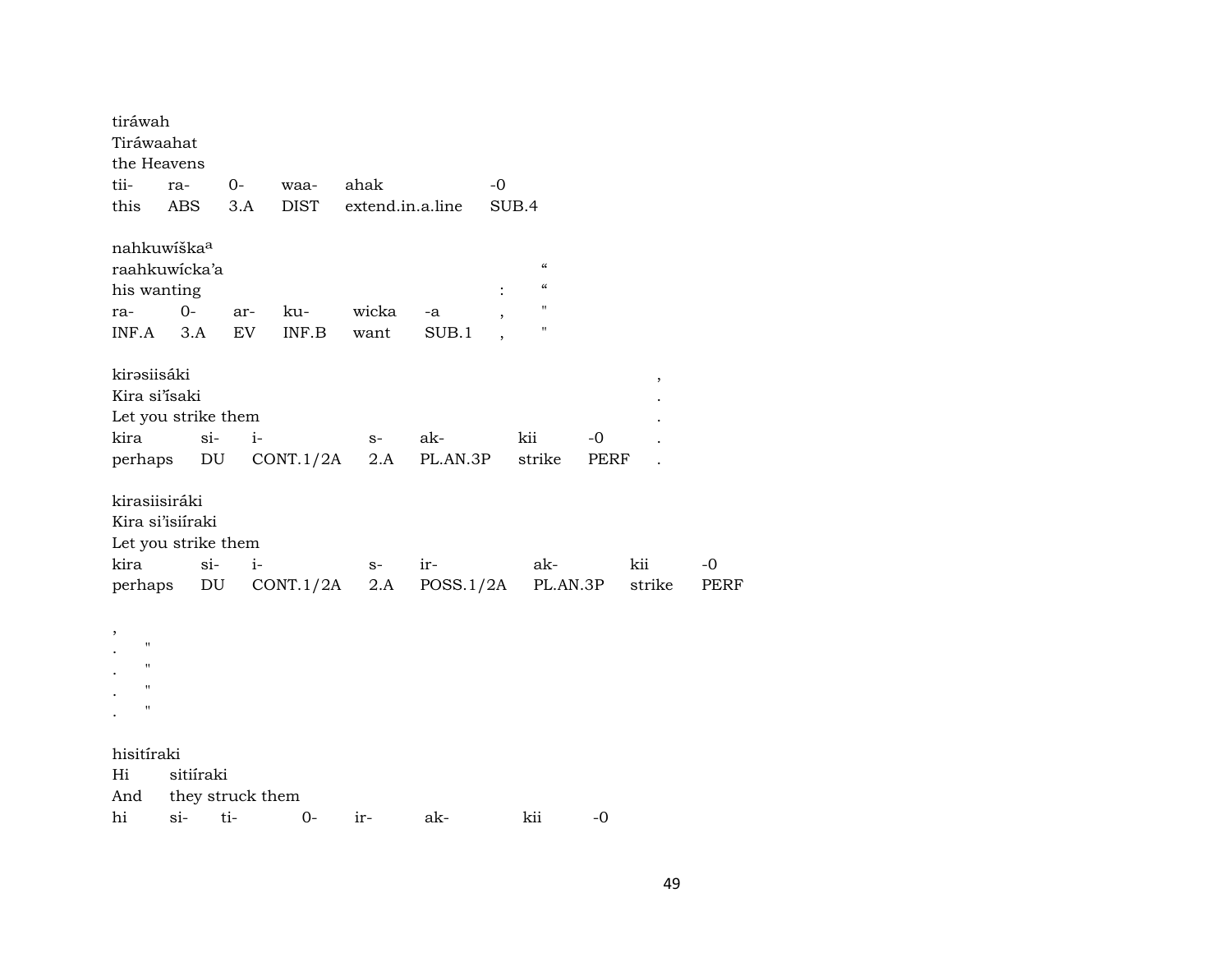## and DU IND.3A 3.A PL.3A PL.AN.3P strike PERF

kátahka kátahka enemy katahkaa enemy  $t$ iraturáruh $t^n$ tiraaturaáruhat . these villages extending . tii- ra- 0- ituur- raar- u.hak -0 . this ABS 3.A village PL extend.in.a.line SUB.4 . Aturaríruš<sup>i</sup> A turaaríruhci' And there were many a ti- 0- uur- raa- riruhci -0 and IND.3A 3.A PREV way be.numerous PERF nakurahkáhu raakúraahkaahu their dancing ra- 0- a- ku- raar- kaa.a -hus ABS 3.A PREV.3A INF.B PL.INDV.A dance IMPF.SUB šápat<sup>n</sup>, cápaat . women . icapaak . woman . pitatúharis Piíta tuúharis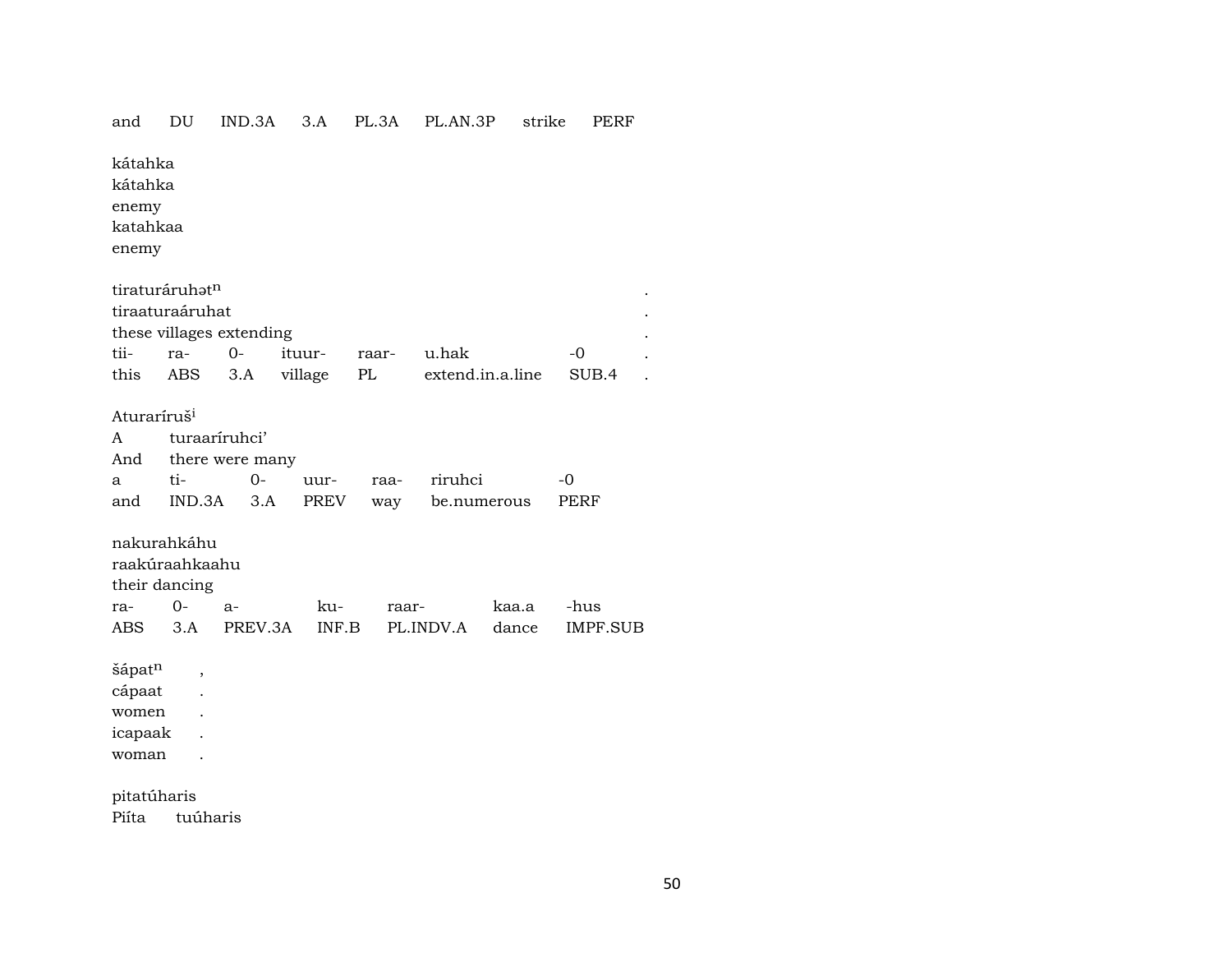| Men       |                            | they were among them |             |            |           |             |                            |            |                |                        |       |           |       |                 |
|-----------|----------------------------|----------------------|-------------|------------|-----------|-------------|----------------------------|------------|----------------|------------------------|-------|-----------|-------|-----------------|
| wiita     | ti-                        | $0-$                 | ut-         | raar-      | 0         | -his        | $\mbox{-}0$<br>$\mathbf 0$ |            |                |                        |       |           |       |                 |
| man       | IND.3A                     | 3.A                  | <b>PREV</b> | PL.INDV.A  | be        | <b>PERF</b> | be                         | PERF       |                |                        |       |           |       |                 |
|           |                            |                      |             |            |           |             |                            |            |                |                        |       |           |       |                 |
| $\bullet$ |                            |                      |             |            |           |             |                            |            |                |                        |       |           |       |                 |
| $\bullet$ |                            |                      |             |            |           |             |                            |            |                |                        |       |           |       |                 |
| $\bullet$ |                            |                      |             |            |           |             |                            |            |                |                        |       |           |       |                 |
| $\bullet$ |                            |                      |             |            |           |             |                            |            |                |                        |       |           |       |                 |
| $\bullet$ |                            |                      |             |            |           |             |                            |            |                |                        |       |           |       |                 |
|           |                            |                      |             |            |           |             |                            |            |                |                        |       |           |       |                 |
|           | Arutahisarakúrakahu        |                      |             |            |           |             |                            |            |                |                        |       |           |       |                 |
| A         | ruutaáhiisa'               |                      |             |            |           |             |                            |            | raakúraahkaahu |                        |       |           |       |                 |
| And       | then dawn came             |                      |             |            |           |             |                            |            |                | when they were dancing |       |           |       |                 |
| a         | ruu-                       | ti-                  | $0-$        | $a-$       | hiis-     | a           | $-0$                       | ra-        | $O -$          | a-                     | ku-   | raar-     | kaa.a | -hus            |
| and       | then                       | IND.3A               | 3.A         | PREV.3A    | morning   | come        | <b>PERF</b>                | <b>ABS</b> | 3.A            | PREV.3A                | INF.B | PL.INDV.A | dance | <b>IMPF.SUB</b> |
|           |                            |                      |             |            |           |             |                            |            |                |                        |       |           |       |                 |
|           | nakurákiskuk <sup>i</sup>  |                      |             |            |           |             | Šápatn                     |            |                |                        |       |           |       |                 |
|           | rakuraákiskuhki            |                      |             |            |           |             | Cápaat                     |            |                |                        |       |           |       |                 |
|           | when it was lively         |                      |             |            |           |             | Women                      |            |                |                        |       |           |       |                 |
| ra-       | $0-$                       | ku-                  | raa-        | kiis.ka'uk | $-i$      |             | icapaak                    |            |                |                        |       |           |       |                 |
| INF.A     | 3.A                        | INF.B                | way         | be.lively  | SUB.2     |             | woman                      |            |                |                        |       |           |       |                 |
|           |                            |                      |             |            |           |             |                            |            |                |                        |       |           |       |                 |
|           | nikutarahkáahu             |                      |             |            |           |             |                            |            |                |                        |       |           |       |                 |
|           | rikutaraahkaá'aahu'        |                      |             |            |           |             |                            |            |                |                        |       |           |       |                 |
|           | they were the ones dancing |                      |             |            |           |             |                            |            |                |                        |       |           |       |                 |
| riku-     | ti-                        | $0-$                 | $a-$        | raar-      |           | kaa.a       | -:hus                      |            |                |                        |       |           |       |                 |
| that.is   | IND.3A                     | 3.A                  | PREV.3A     |            | PL.IDNV.A | dance       | <b>IMPF</b>                |            |                |                        |       |           |       |                 |
|           |                            |                      |             |            |           |             |                            |            |                |                        |       |           |       |                 |
| apíroski  |                            |                      |             |            |           |             |                            |            |                |                        |       |           |       |                 |
| a         | piíraski                   |                      |             |            |           |             |                            |            |                |                        |       |           |       |                 |
| and       | boys                       |                      |             |            |           |             |                            |            |                |                        |       |           |       |                 |
|           |                            |                      |             |            |           |             |                            |            |                |                        |       |           |       |                 |
| a         | piiras-                    | -kis                 |             |            |           |             |                            |            |                |                        |       |           |       |                 |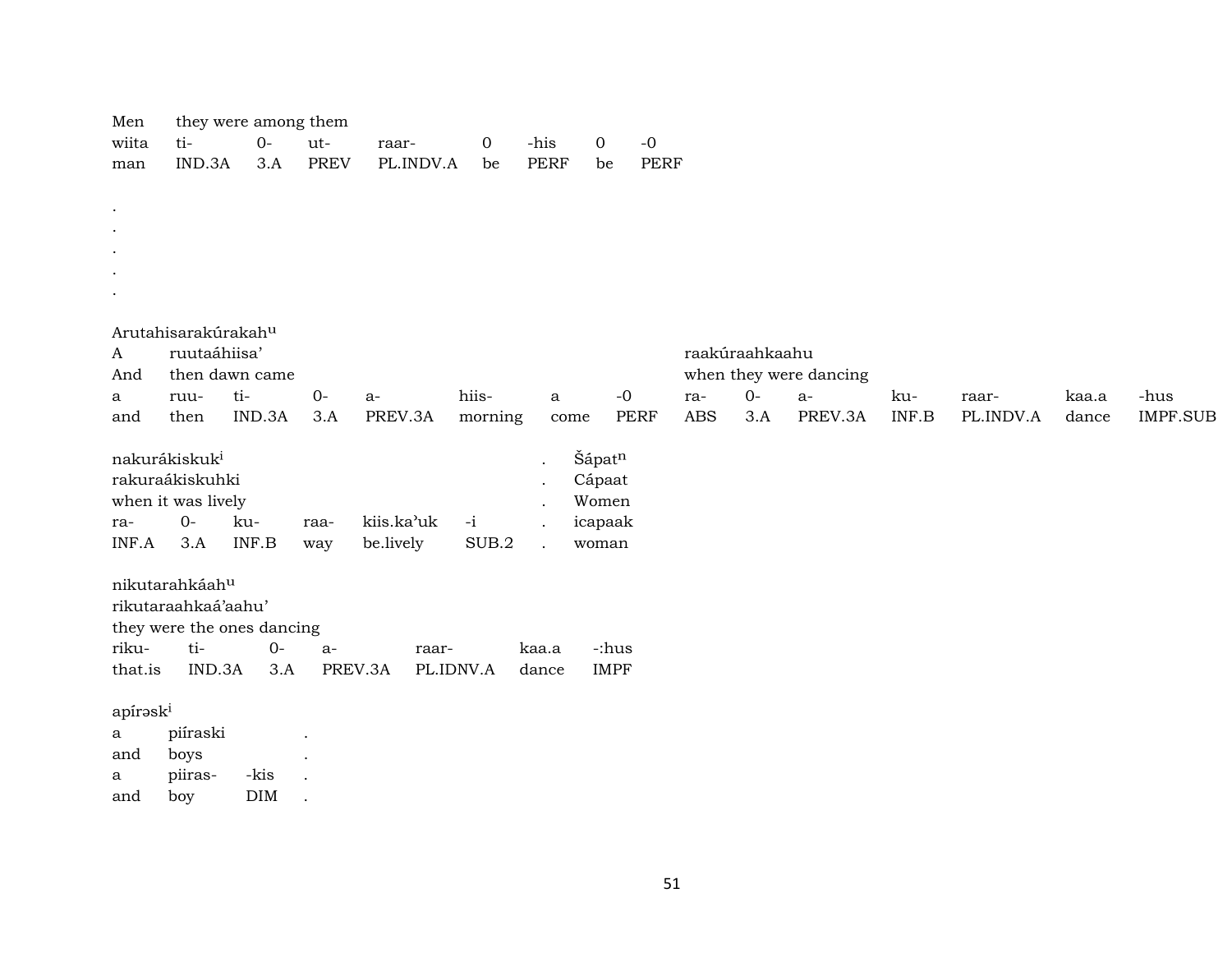hikaririkiháhtawi Hi kariirikiihaáhtawi' And the dance is not among us hi karii- ri- 0- kiihaar- tawi -0 and EMPH.NEG CONT.3A 3.A be.a.dance be.among PERF irírutahu iriíruutahu the way it is irii- ra- 0- ut- 0 -a -hus that ABS 3.A PREV be SUB.1 IMPF.SUB naruikiháhtawi raaruu'ikiihaáhtawi if the dance should just be among us raa- ruu- ii- kiihaar- tawi -0 just then SUBJ.3A be.a.dance be.among SUB.4 nakúrahkah<sup>u</sup> raakúraahkaahu . when they dance ra- 0- a- ku- raar- kaa.a -hus . ABS 3.A PREV.3A INF.B PL.INDV.A dance IMPF.SUB . Kišiwirutirakítaw<sup>i</sup> Kici wiruutiraakítawi' But then it is the reason kici wii- ruu- ti- 0- raa.kita.wi -0 but now then IND.3A 3.A be.the.primary.way PERF sísihkuki sirihkuútika when they killed him si- ra- 0- ir- kuut.ik -a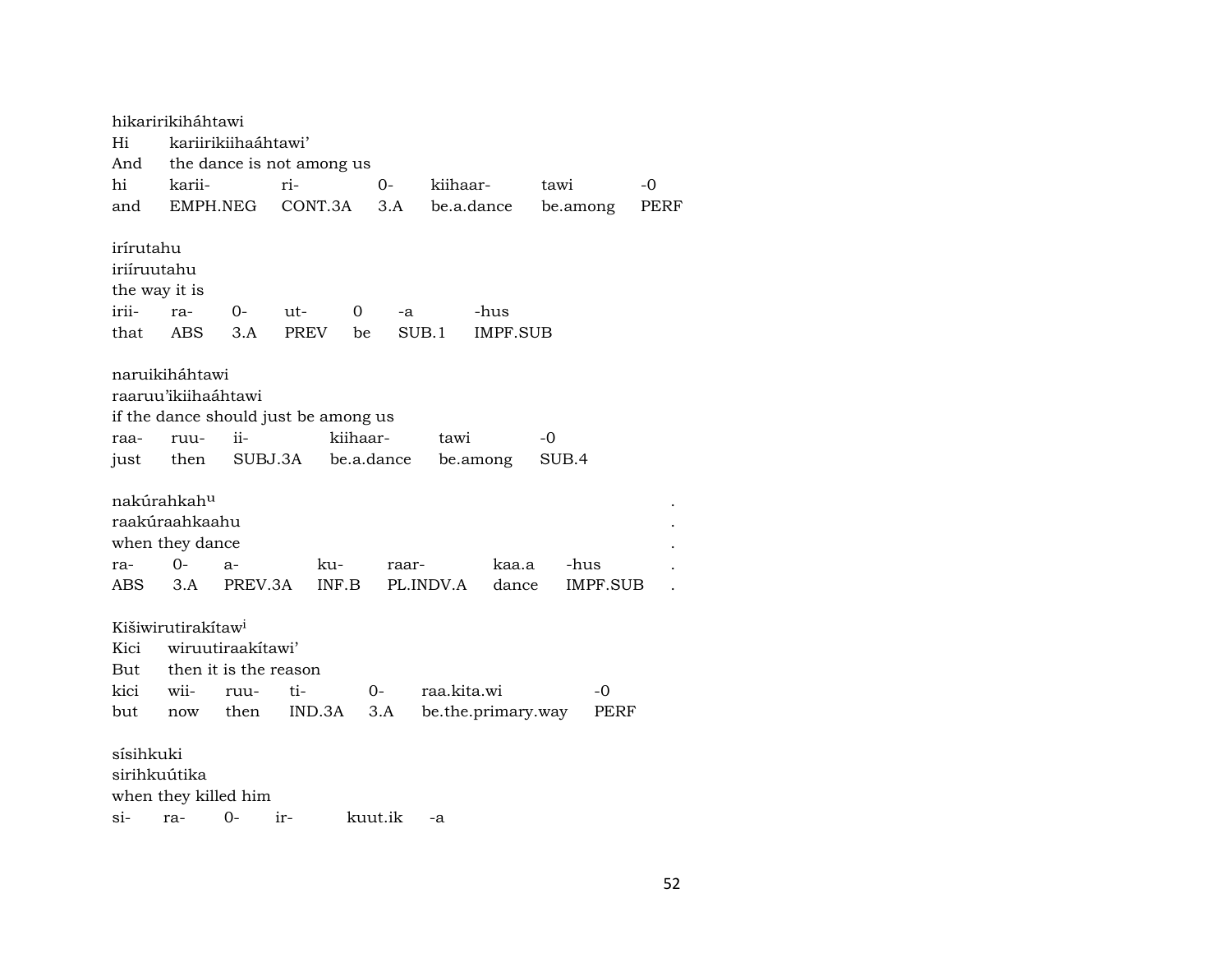## $\mathop{\rm DU}$ ABS 3.A PL.3A kill  $SUB.1$

| kátahka<br>katahkaa<br>foreign.tribe |                          | kátakatiraráruhət <sup>n</sup><br>an alien tribesman | tiraraáruhat<br>tii-<br>this | these extending<br>ra-<br>ABS | $O -$<br>3.A |      | raar-<br>PL.iNDV.A | u.hak<br>extend.in.a.line |      | $-0$<br>SUB.4 |
|--------------------------------------|--------------------------|------------------------------------------------------|------------------------------|-------------------------------|--------------|------|--------------------|---------------------------|------|---------------|
| hi                                   |                          | hiiriruti̇̃rakískawa<br>iriruutiraakiskawa           |                              |                               |              |      |                    |                           |      |               |
| and                                  |                          | then they would become lively                        |                              |                               |              |      |                    |                           |      |               |
| hi                                   | irii-                    | ruu-                                                 | ti-                          | $0-$                          |              | raa- |                    | kiis.ka.waa.aah           | $-0$ |               |
| and                                  | then                     | then                                                 | IND.3A                       |                               | 3.A          | way  | become.lively      |                           | PERF |               |
|                                      |                          |                                                      |                              |                               |              |      |                    |                           |      |               |
|                                      |                          |                                                      |                              |                               |              |      |                    |                           |      |               |
|                                      |                          |                                                      |                              |                               |              |      |                    |                           |      |               |
|                                      |                          |                                                      |                              |                               |              |      |                    |                           |      |               |
|                                      |                          |                                                      |                              |                               |              |      |                    |                           |      |               |
|                                      |                          |                                                      |                              |                               |              |      |                    |                           |      |               |
|                                      |                          |                                                      |                              |                               |              |      |                    |                           |      |               |
| A                                    | $\overline{\phantom{a}}$ | irár <sup>i</sup>                                    |                              |                               |              |      |                    | ,                         |      |               |
| A                                    |                          | iraári'                                              |                              |                               |              |      |                    |                           |      |               |
| And                                  | $\ddot{\phantom{0}}$     | brother                                              |                              |                               |              |      |                    | $\overline{\phantom{a}}$  |      |               |
| a                                    | $\overline{\phantom{a}}$ | $i-$                                                 | -raar-                       |                               |              | -ri' |                    | $\overline{ }$            |      |               |
| and                                  |                          | 3.POSS.A                                             |                              | same.sex.sibling              |              |      | 3.POSS.B           | $\cdot$                   |      |               |
| šápathawa                            |                          |                                                      |                              |                               |              |      |                    |                           |      |               |

cápaat hawá also women icapaak haawa woman also

niruhkiháhtawi

riiruhkiihaáhtawi'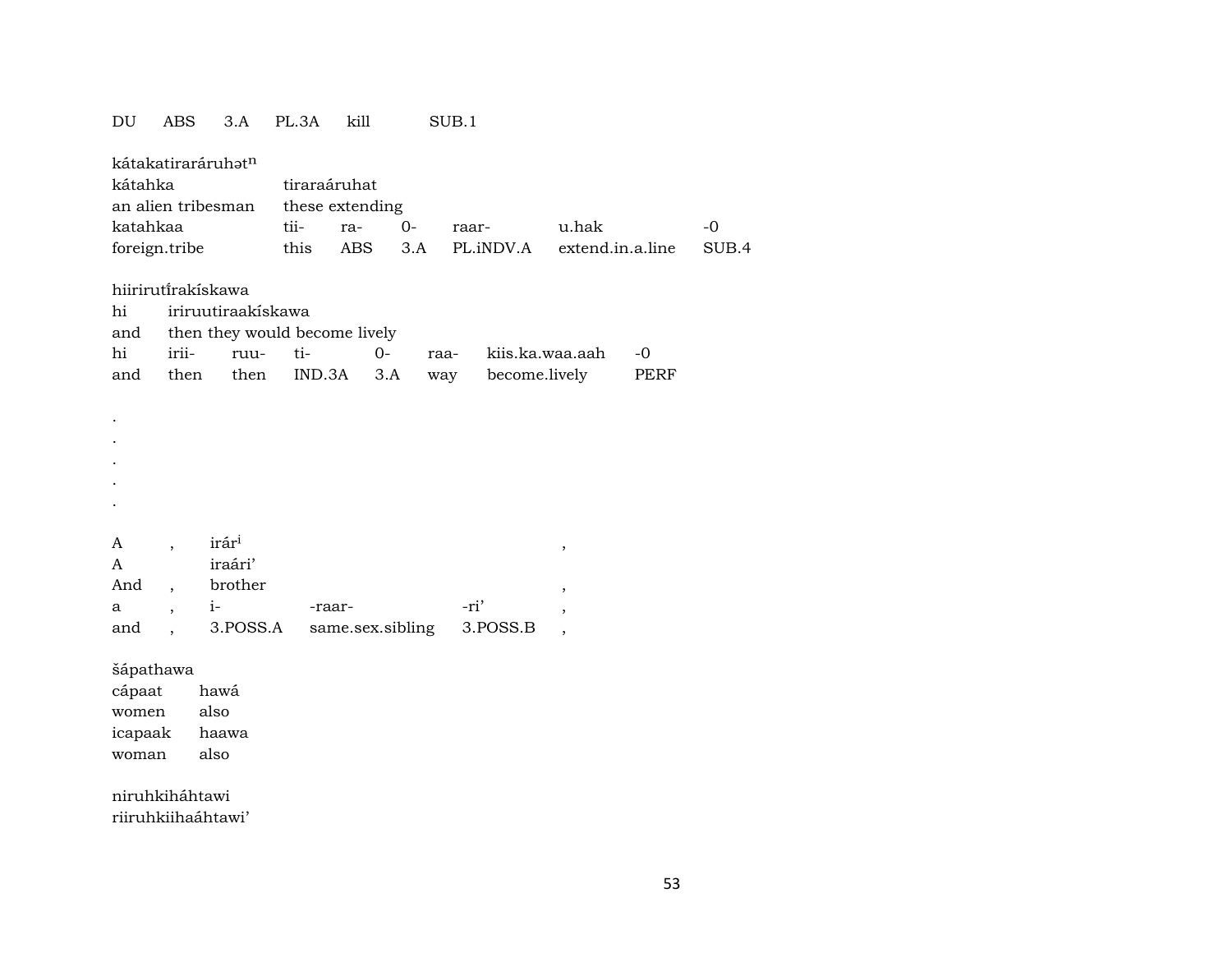|                                                          |                            | they had the dance among us      |                                    |                  |                                  |                                                                                |                         |                             |                         |             |             |
|----------------------------------------------------------|----------------------------|----------------------------------|------------------------------------|------------------|----------------------------------|--------------------------------------------------------------------------------|-------------------------|-----------------------------|-------------------------|-------------|-------------|
| ra-                                                      | $0-$                       | $a-$                             | ir-                                | ri-              |                                  | uur-                                                                           | kiihaar-                |                             | tawi                    | $-0$        |             |
| <b>ABS</b>                                               | 3.A                        | POSS.3A                          | PL.3A                              | PHYS.POSS        |                                  | POSS.A                                                                         | be.a.dance              |                             | be.among                | <b>PERF</b> |             |
| tihwakíahu<br>tihwakí'aahu'<br>they say<br>ti-<br>IND.3A | $0-$<br>3.A                | ir-<br>PL.3A                     | waki.a<br>say.PL.IMPF              |                  | -:hus<br><b>IMPF</b>             | kurápat <sup>u</sup><br>Kuraápaatu'<br><b>Blood Doctor</b><br>kuraa-<br>doctor | paat-<br>blood          | $-u^{\prime}$<br><b>NOM</b> |                         |             |             |
| irár <sup>i</sup><br>$\cdot$<br>Iraári'<br>$i-$          | <b>Brother</b><br>3.POSS.A | -raar-                           | same.sex.sibling                   | -ri'<br>3.POSS.B | $\,$<br>$\overline{\phantom{a}}$ |                                                                                |                         |                             |                         |             |             |
|                                                          |                            | hirurikuwitutkiháhura            |                                    |                  |                                  |                                                                                |                         |                             |                         |             |             |
| hiru                                                     |                            | rikuwitutkiihaáhura'             |                                    |                  |                                  |                                                                                |                         |                             |                         |             |             |
| there                                                    |                            |                                  | that is where the dance originated |                  |                                  |                                                                                |                         |                             |                         |             |             |
| hiruu                                                    | riku-                      | wi-                              | ti-                                | $O -$            | ut-                              | kiihaar-                                                                       |                         | hurar                       |                         |             | $-0$        |
| there                                                    | that.is                    | QUOT                             | IND.3A                             | 3.A              | PREV                             | be.a.dance                                                                     |                         |                             | be.where.one.comes.from |             | <b>PERF</b> |
| hirutiúrarisitn                                          |                            |                                  |                                    |                  |                                  |                                                                                |                         |                             |                         |             |             |
| hiru                                                     | ti'                        |                                  |                                    |                  | uúrariisit                       |                                                                                |                         |                             |                         |             |             |
| there                                                    | it was                     |                                  |                                    |                  | straight                         |                                                                                |                         |                             |                         |             |             |
| hiruu                                                    | ti-                        | $0 -$                            | $-0$<br>$\Omega$                   |                  | uurariisik                       |                                                                                |                         |                             |                         |             |             |
| there                                                    | IND.3A                     | 3.A                              | be                                 | <b>PERF</b>      | straight.forward                 |                                                                                |                         |                             |                         |             |             |
| Nikuwituháhura<br>Rikuwituhaáhura'                       |                            | That one is the source of things |                                    |                  |                                  |                                                                                |                         |                             |                         |             |             |
| riku-                                                    | wi-                        | ti-                              | $O -$                              | ut-              | raa-                             | hurar                                                                          |                         |                             | -0                      |             |             |
| that.is                                                  | QUOT                       | IND.3A                           | 3.A                                | <b>PREV</b>      | way                              |                                                                                | be.where.one.comes.from |                             | <b>PERF</b>             |             |             |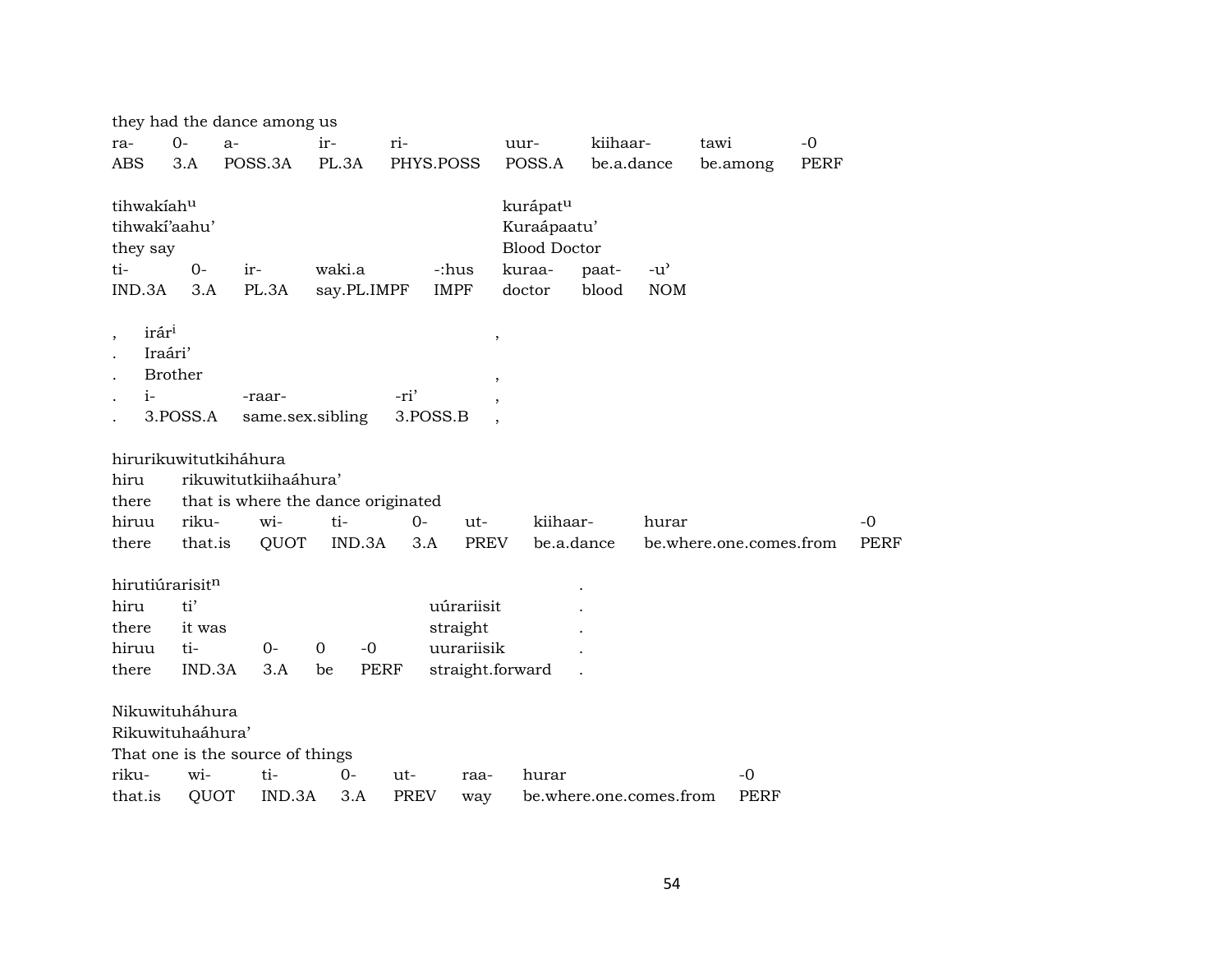| hirutiráwahatn     |               |                           |                |                      |            |                  |            |       | $\overline{\phantom{a}}$ |
|--------------------|---------------|---------------------------|----------------|----------------------|------------|------------------|------------|-------|--------------------------|
| hiru               | Tiráwaahat    |                           |                |                      |            |                  |            |       |                          |
| there              | the Heavens   |                           |                |                      |            |                  |            |       |                          |
| hiruu              | tii-          | ra-                       | $0-$           | waa-                 | ahak       |                  | $-0$       |       |                          |
| there              | this          | <b>ABS</b>                | 3.A            | <b>DIST</b>          |            | extend.in.a.line |            | SUB.4 |                          |
| hiruúrarisitn      |               |                           |                | ti̇̃tak <sup>u</sup> |            |                  |            |       |                          |
| hiru               | uúrariisit    |                           |                | tiítaku              |            |                  |            |       |                          |
| there              | straight      |                           |                | here                 |            |                  |            |       |                          |
| hiruu              | uurariisik    |                           |                | tii-                 | -taku      |                  |            |       |                          |
| there              |               | straight.forward          |                | here                 | LOC        |                  |            |       |                          |
|                    |               |                           |                |                      |            |                  |            |       |                          |
| Kutuhkihá          |               |                           |                |                      |            |                  |            |       |                          |
| Kutuhkiihaá        |               |                           |                |                      |            |                  |            |       |                          |
|                    |               | There was a dance like it |                |                      |            |                  |            |       |                          |
| ku-                | ti-           | $O -$                     | uur-           |                      | kiihaar    | -0               |            |       |                          |
| INDF               | IND.3A        | 3.A                       | PREV           |                      | be.a.dance | PERF             |            |       |                          |
| nísaru             |               | tírara                    |                |                      |            |                  |            |       |                          |
| Riisaaru'          |               | tírara                    |                |                      |            |                  |            |       |                          |
| Chiefs             |               |                           |                |                      |            |                  |            |       |                          |
|                    |               |                           | they had it    |                      |            |                  |            |       |                          |
| riisaar            | $-u^{\flat}$  | ti-                       |                | $0-$                 | $ir-$      | raar-            |            | raah  | -0                       |
| be.chief           | <b>NOM</b>    |                           | IND.3A         | 3.A                  | PL.3A      |                  | 3PL.INAN.P | have  | <b>PERF</b>              |
| tiíririta          |               |                           |                |                      |            |                  |            |       |                          |
| ti'iririita        |               |                           |                |                      |            |                  |            |       |                          |
|                    |               | this way it was for them  |                |                      |            |                  |            |       |                          |
| tii-               | irii-         | ra-                       | $0-$           | ir-                  | ut-        | 0                | -a         |       |                          |
| this that          |               | ABS                       | 3.A            | PL.3A                | PREV       | be               | SUB.1      |       |                          |
| nísar <sup>u</sup> |               |                           | Irári          |                      |            |                  |            |       |                          |
| riísaaru'          |               |                           | Iraári'        |                      |            |                  |            |       | ,                        |
| chiefs             |               |                           | <b>Brother</b> |                      |            |                  |            |       |                          |
| riisaar            | $-u^{\prime}$ |                           | $i-$           |                      | -raar-     |                  | -ri'       |       | ,                        |
|                    |               |                           |                |                      |            |                  |            |       |                          |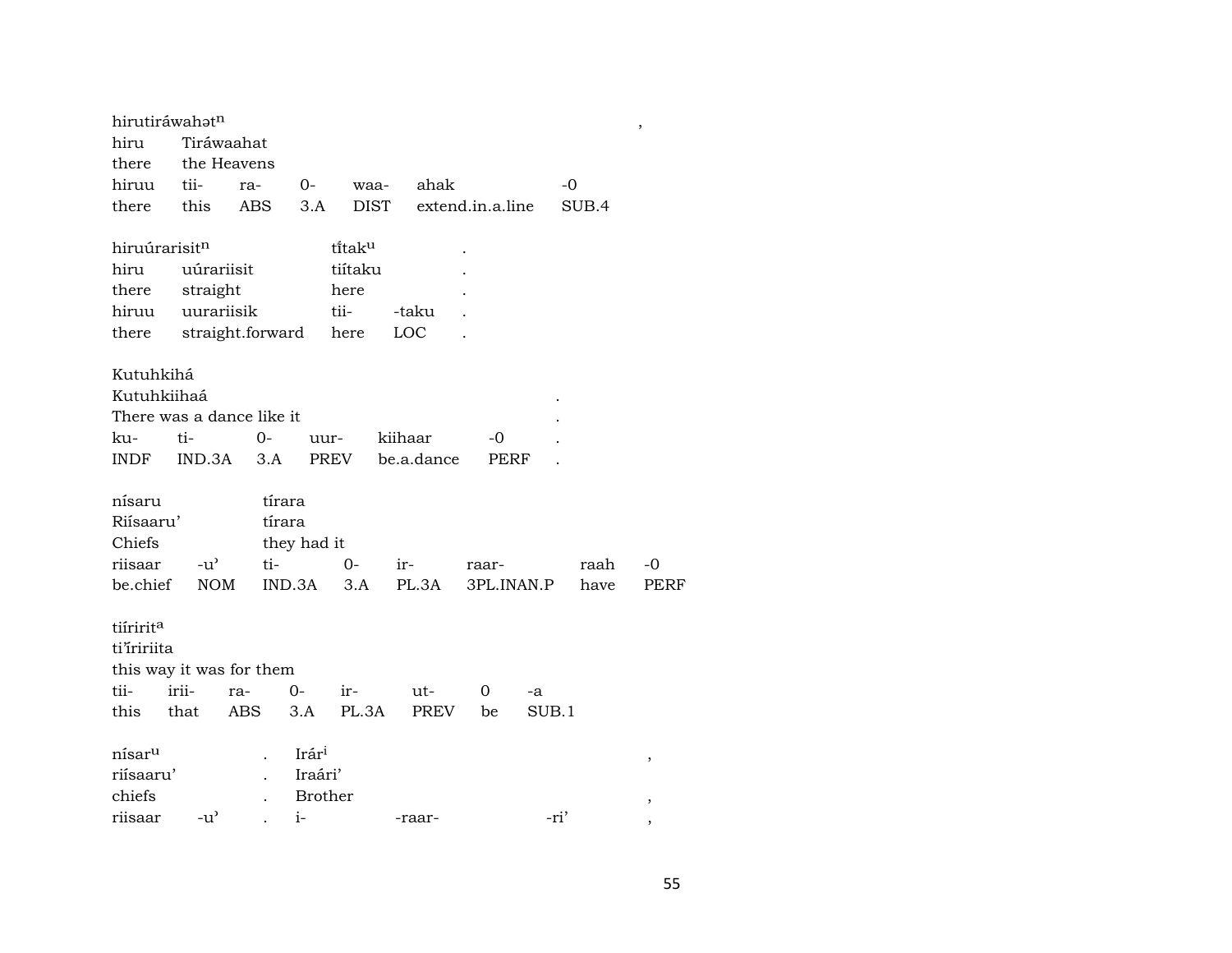| be.chief                              | NOM                   |        |                          | 3.POSS.A          |                                               | same.sex.sibling |       | 3.POSS.B        | $\cdot$ |    |             |
|---------------------------------------|-----------------------|--------|--------------------------|-------------------|-----------------------------------------------|------------------|-------|-----------------|---------|----|-------------|
| iraráhkah <sup>u</sup><br>iraráhkaahu | those dancing         |        |                          |                   |                                               |                  |       |                 |         |    |             |
| ii-                                   | ra-                   | $O -$  | $a-$                     |                   | raar-                                         |                  | kaa.a | -hus            |         |    |             |
| that                                  | <b>ABS</b>            | 3.A    | PREV.3A                  |                   | PL.INDV.A                                     |                  | dance | <b>IMPF.SUB</b> |         |    |             |
| hihirúawitn                           |                       |        |                          | awit <sup>n</sup> |                                               |                  |       |                 |         |    |             |
| hi                                    | hiru                  | áwit   |                          | áwit              |                                               |                  |       |                 |         |    |             |
| and                                   | then                  | first  | $\overline{\phantom{a}}$ | first             |                                               |                  |       |                 |         |    |             |
| hi                                    | hiruu                 | awit   |                          | awit              |                                               |                  |       |                 |         |    |             |
| and                                   | then                  | first  | $\ddot{\phantom{0}}$     | first             |                                               |                  |       |                 |         |    |             |
|                                       | hihirutihatarišákaatn |        |                          |                   |                                               |                  |       |                 |         |    |             |
| hi                                    | hiru                  |        | tiihaattariicaáhka'at    |                   |                                               |                  |       |                 |         |    |             |
| and                                   | there                 |        |                          |                   | they carried sticks through the village       |                  |       |                 |         |    |             |
| hi                                    | hiruu                 | ti-    | $0 -$                    |                   | ir-                                           | haak-            | raar- | ri-             | icahka- | at | $-0$        |
| and                                   | there                 | IND.3A |                          | 3.A               | PL.3A                                         | wood             | PL    | PORT            | village | go | PERF        |
|                                       |                       |        |                          |                   |                                               |                  |       |                 |         |    |             |
|                                       |                       |        |                          |                   |                                               |                  |       |                 |         |    |             |
|                                       |                       |        |                          |                   |                                               |                  |       |                 |         |    |             |
|                                       |                       |        |                          |                   |                                               |                  |       |                 |         |    |             |
|                                       |                       |        |                          |                   |                                               |                  |       |                 |         |    |             |
|                                       |                       |        |                          |                   |                                               |                  |       |                 |         |    |             |
|                                       |                       |        |                          |                   |                                               |                  |       |                 |         |    |             |
|                                       | awitihatarišákawu     |        |                          |                   |                                               |                  |       |                 |         |    |             |
| Áwit                                  | tiihaattaaricaáhkawu' |        |                          |                   |                                               |                  |       |                 |         |    |             |
| First                                 |                       |        |                          |                   | they were carrying sticks through the village |                  |       |                 |         |    |             |
| awit                                  | ti-                   | $0-$   | ir-                      |                   | haak-                                         | raar-            | ri-   | icahka-         | wuu     |    | -:hus       |
| first                                 | IND.3A                | 3.A    |                          | PL.3A             | wood                                          | PL               | PORT  | village         | go.IMPF |    | <b>IMPF</b> |
|                                       | irikuháhakatn         |        |                          |                   |                                               |                  |       |                 |         |    |             |
|                                       | iriikuuháhaakut       |        |                          |                   |                                               |                  |       |                 |         |    |             |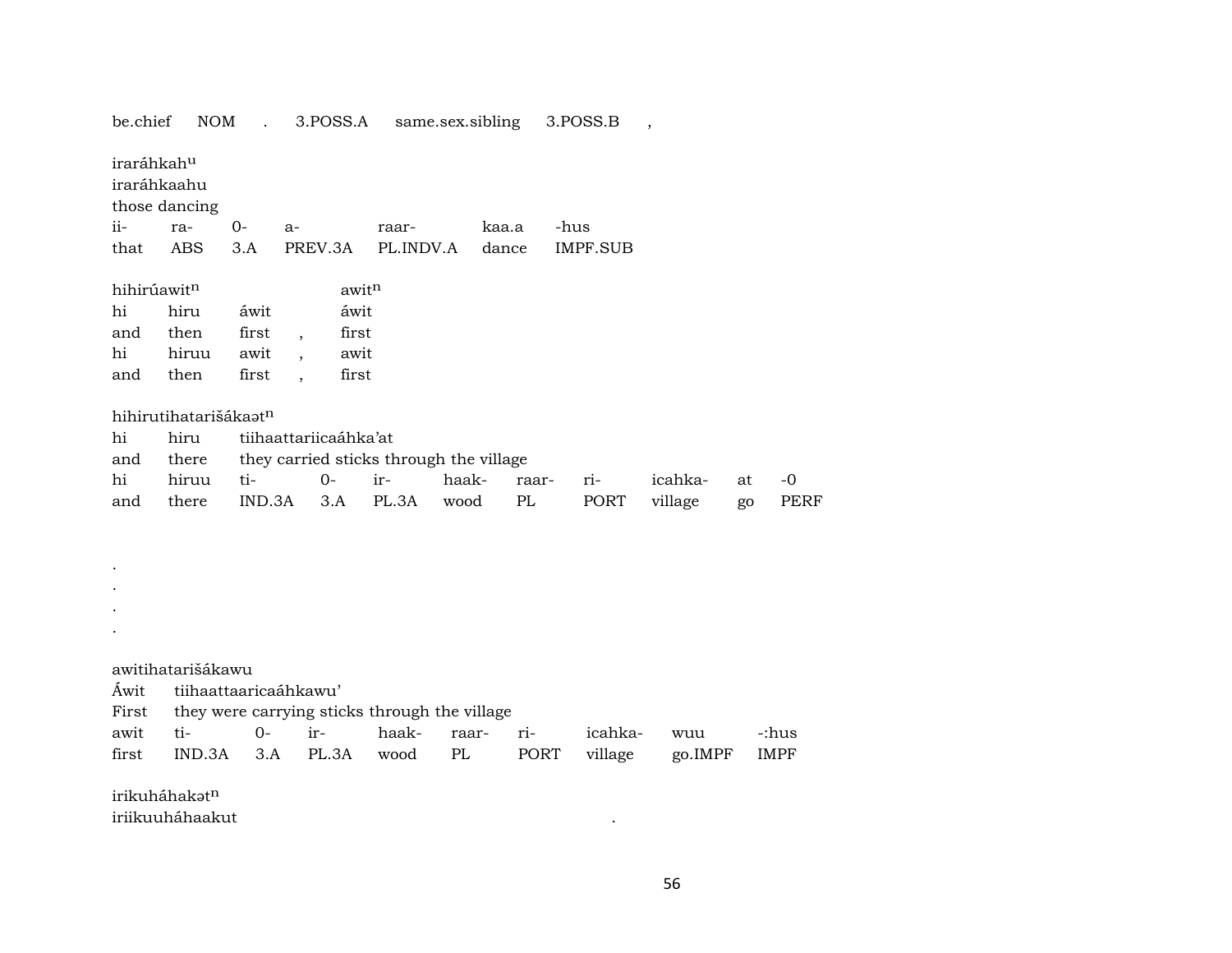|        | whatever the sticks were                          |            |           |               |                |             |             |             |             |       |
|--------|---------------------------------------------------|------------|-----------|---------------|----------------|-------------|-------------|-------------|-------------|-------|
| irii-  | kuur-                                             | ra-        | $0-$      | haak-         | $\overline{O}$ | -uk         | $-0$        |             |             |       |
| what   | <b>DUB</b>                                        | <b>ABS</b> | 3.A       | wood          | be             | <b>DIST</b> | <b>PERF</b> |             |             |       |
|        | kakatihakákit <sup>a</sup><br>Kaakaatíhaaktariita |            |           |               |                |             |             |             |             |       |
|        | I do not know the sticks                          |            |           |               |                |             |             |             |             |       |
| kaaka- |                                                   | $t-$       | ir-       |               | haak-          | raar-       | iita        | $-0$        |             |       |
|        | NEG.IND.1/2A                                      | 1.A        | PREV.1/2A |               | wood           | PL          | know        | <b>PERF</b> |             |       |
|        |                                                   |            |           |               |                |             |             |             |             |       |
|        |                                                   |            |           |               |                |             |             |             |             |       |
|        |                                                   |            |           |               |                |             |             |             |             |       |
|        |                                                   |            |           |               |                |             |             |             |             |       |
|        |                                                   |            |           |               |                |             |             |             |             |       |
|        |                                                   |            |           |               |                |             |             |             |             |       |
|        | tihatarišákaw <sup>u</sup>                        |            |           |               |                |             |             |             |             |       |
|        | Tiihaattaaricaáhkawu'                             |            |           |               |                |             |             |             |             |       |
|        | They were carrying the sticks through the village |            |           |               |                |             |             |             |             |       |
| ti-    | $0-$                                              | ir-        | haak-     | raar-         | ri-            |             | icahka-     | wuu         | -:hus       |       |
| IND.3A | 3.A                                               | PL.3A      | wood      | $\mathbf{PL}$ |                | PORT        | village     | go.IMPF     | <b>IMPF</b> |       |
|        |                                                   |            |           |               |                |             |             |             |             |       |
|        |                                                   |            |           |               |                |             |             |             |             |       |
|        |                                                   |            |           |               |                |             |             |             |             |       |
|        |                                                   |            |           |               |                |             |             |             |             |       |
|        |                                                   |            |           |               |                |             |             |             |             |       |
|        |                                                   |            |           |               |                |             |             |             |             |       |
|        | Hitirahatarišákaw <sup>u</sup>                    |            |           |               |                |             |             |             |             |       |
| Hi     | tiihaattaaricaáhkawu'                             |            |           |               |                |             |             |             |             |       |
| And    | they were carrying the sticks through the village |            |           |               |                |             |             |             |             |       |
| hi     | ti-                                               | $O -$      | ir-       | haak-         | raar-          |             | ri-         | icahka-     | wuu         | -:hus |
|        |                                                   | 3.A        |           |               |                |             |             |             |             |       |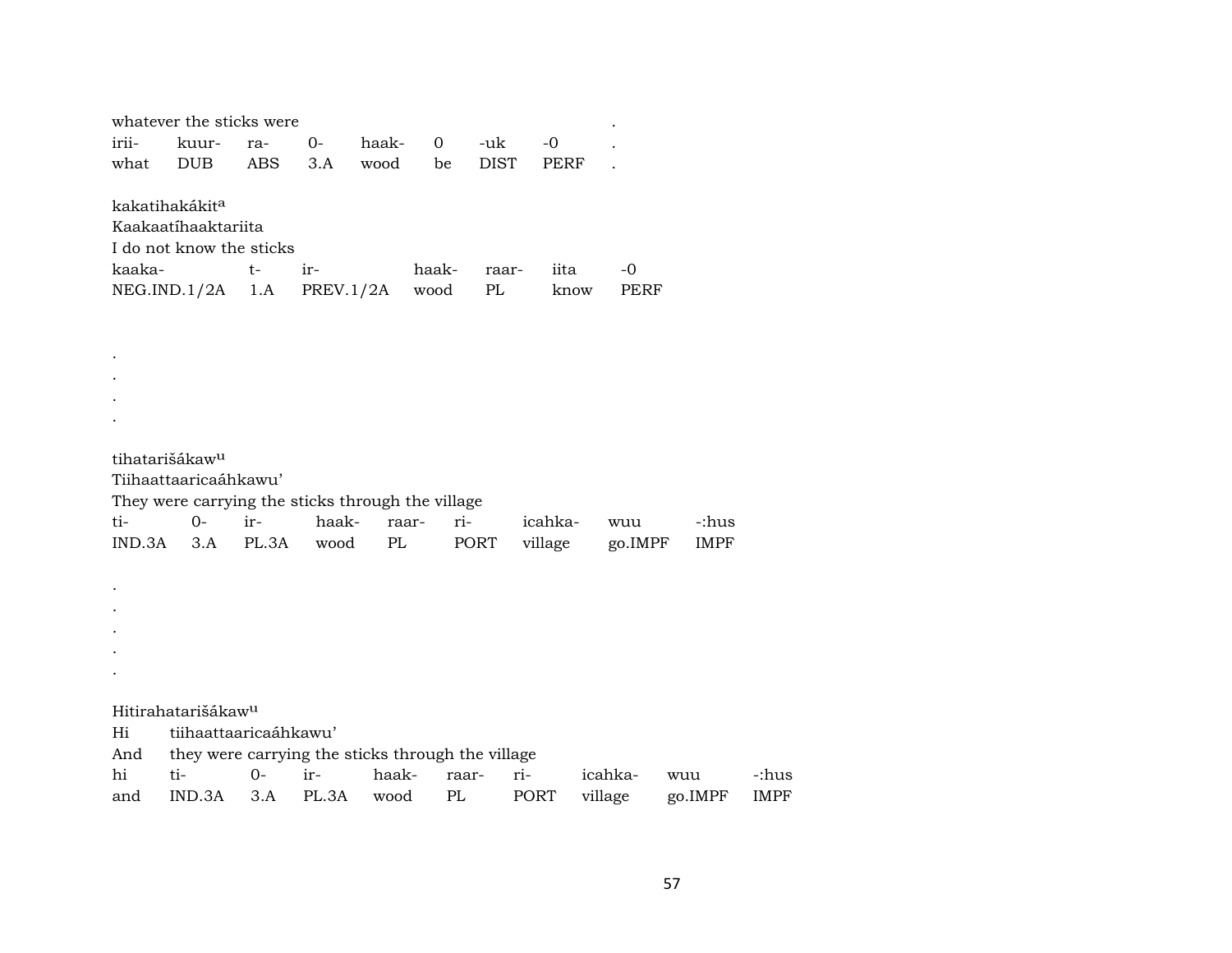| hiihikurúraihi |        |         |                  |      |      |                                    |      |      |
|----------------|--------|---------|------------------|------|------|------------------------------------|------|------|
| hi             | ihi    | kuruúra |                  |      |      |                                    |      | ihi  |
| and,           | uh .   |         | it was like that |      |      |                                    |      | uh   |
| hi             | ihii , | ku- ra- |                  | $O-$ | uur- | a                                  | $-0$ | ihii |
| and            | uh.    |         |                  |      |      | INDF ABS 3.A PREV be.an.image PERF |      | uh   |

| $^\mathrm{,}$                                            |        |                                                           |        |         |             |                     |             |                 |            |       |
|----------------------------------------------------------|--------|-----------------------------------------------------------|--------|---------|-------------|---------------------|-------------|-----------------|------------|-------|
| $\cdot$                                                  |        |                                                           |        |         |             |                     |             |                 |            |       |
| $\overline{\phantom{a}}$                                 |        |                                                           |        |         |             |                     |             |                 |            |       |
| nakuhahkuhkítak <sup>u</sup>                             |        | raakuuhaahkuhkitaku<br>his having a plume on top his head |        |         |             |                     |             |                 |            |       |
| ra-                                                      | $O -$  | $a-$                                                      | ku-    |         | ut-         | raar-               | kuh-        | kita-           | kus        | -0    |
| INF.A                                                    | 3.A    | PREV.3A                                                   |        | INF.B   | <b>PREV</b> | 3PL.INAN.P          | down        | on.top          | be.sitting | SUB.4 |
|                                                          |        |                                                           |        |         |             |                     |             |                 |            |       |
| šáhiks<br>cáhiks<br>a person                             |        | tirašíwari<br>tiracíhwari<br>these of us living           |        |         |             |                     |             |                 |            |       |
| icaahiks                                                 | tii-   | ra-                                                       | aciir- |         | warii       |                     | -hus        |                 |            |       |
| person                                                   |        | <b>ABS</b><br>this                                        |        | IN.DU.A |             | be.going.about.IMPF |             | <b>IMPF.SUB</b> |            |       |
|                                                          |        |                                                           |        |         |             |                     |             |                 |            |       |
| irisikuhiráwiruhk <sup>u</sup><br>they were imitating it |        | iriisikuuhiraawiruúku'                                    |        |         |             |                     |             |                 |            |       |
| irii-                                                    | $\sin$ | kuur-                                                     | ra-    | 0-      | ir-         | raa.awi.ra'uk       |             | -:hus           |            |       |
| that                                                     | DU     | <b>DUB</b>                                                | ABS    | 3.A     | PL.3A       | imagine             | <b>IMPF</b> |                 |            |       |
|                                                          |        |                                                           |        |         |             |                     |             |                 |            |       |
| Hirurakuhúriškat <sup>n</sup>                            |        |                                                           |        |         | hitihátaku  |                     |             |                 |            |       |
| Hiru                                                     |        | raakuhuúrickat                                            |        | hi      |             | tihaátaku           |             |                 |            |       |
| There                                                    |        | on the end of the pole                                    |        |         | here<br>and |                     |             |                 |            |       |

hiruu rak- uhuur.ic.kat hi tii- haa- -taku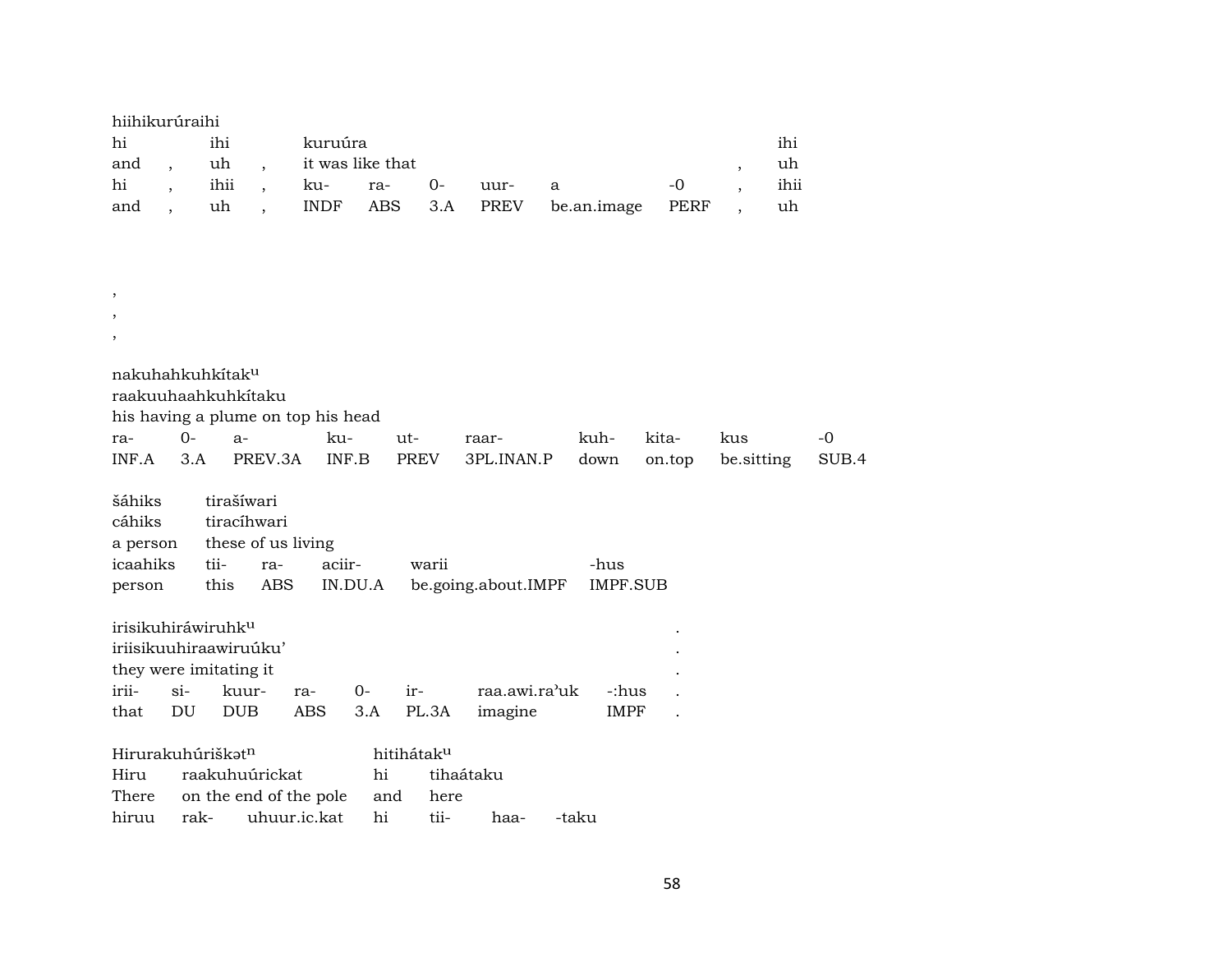| there              | wood                                | on.the.end                                         |                   | and                        | here       | here    | LOC                                |                 |                          |                     |             |
|--------------------|-------------------------------------|----------------------------------------------------|-------------------|----------------------------|------------|---------|------------------------------------|-----------------|--------------------------|---------------------|-------------|
| káukt <sup>u</sup> |                                     | táhtakus                                           |                   |                            |            |         |                                    |                 |                          |                     |             |
| ká'uktu'           |                                     | taáhtakus                                          |                   |                            |            |         |                                    |                 |                          |                     |             |
|                    | down feather                        |                                                    | he would place it |                            |            |         |                                    |                 |                          |                     |             |
| ka'uk.ru'          |                                     | ti-                                                | $0-$              | ar-                        | ta         |         | kus.k                              | $-0$            |                          |                     |             |
|                    | downy.feather                       | IND.3A                                             | 3.A               | $\mathop{\rm EV}\nolimits$ | be.hanging |         | put                                | <b>PERF</b>     |                          |                     |             |
|                    | tihairirahákiškāt <sup>a</sup>      |                                                    |                   |                            |            |         |                                    |                 |                          |                     |             |
|                    | tihaa'iriirahaákickaata             |                                                    |                   |                            |            |         |                                    |                 |                          |                     |             |
|                    |                                     | here where the end of the pole was                 |                   |                            |            |         |                                    |                 |                          |                     |             |
| tii-               | haa-                                | irii-                                              | ra-               | $0 -$                      | haak-      | icka.at |                                    | -a              |                          |                     |             |
| here               | here                                | where                                              | <b>ABS</b>        | 3.A                        | wood       |         | be.the.end                         | SUB.1           |                          |                     |             |
|                    | Nikutihatarišahkáwari               |                                                    |                   |                            |            |         |                                    |                 |                          |                     |             |
|                    |                                     | Rikutiihaattaaricaahkáwari'                        |                   |                            |            |         |                                    |                 |                          |                     |             |
|                    |                                     | Those were the poles they took through the village |                   |                            |            |         |                                    |                 |                          |                     |             |
| riku-              | ti-                                 | $0-$                                               | ir-               | haak-                      |            | raar-   | ri-                                | icahka-         | warii                    |                     | -:hus       |
| that.is            | IND.3A                              | 3.A                                                | PL.3A             | wood                       | PL         |         | PORT                               | village         |                          | be.going.about.IMPF | <b>IMPF</b> |
| áwitn              |                                     |                                                    |                   |                            |            |         |                                    |                 |                          |                     |             |
| áwit               |                                     |                                                    |                   |                            |            |         |                                    |                 |                          |                     |             |
| first              | $\overline{\phantom{a}}$            |                                                    |                   |                            |            |         |                                    |                 |                          |                     |             |
| awit               | $\ddot{\phantom{0}}$                |                                                    |                   |                            |            |         |                                    |                 |                          |                     |             |
| first              | $\overline{\phantom{a}}$            |                                                    |                   |                            |            |         |                                    |                 |                          |                     |             |
|                    | hihiruwitarašákipit <sup>i</sup> tn |                                                    |                   |                            |            |         |                                    |                 |                          |                     |             |
| hi                 | hiru                                | witaaracákipiitit                                  |                   |                            |            |         |                                    |                 |                          |                     |             |
| and                | then                                |                                                    | they would gather |                            |            |         |                                    |                 |                          |                     |             |
| hi                 | hiruu                               | wi-                                                | ti-               | $0-$                       | ar-        | raar-   |                                    | takipi.itik     |                          | $-0$                |             |
| and                | then                                | QUOT                                               | IND.3A            | 3.A                        | EV         |         | PL.INDV.A                          | gather.together |                          | <b>PERF</b>         |             |
| nihkuwákia         |                                     |                                                    |                   |                            |            |         | $\mathcal{C}\mathcal{C}$<br>$\, ,$ | Náwa            | $\overline{\phantom{a}}$ |                     |             |
| rihkuwáki'a        |                                     |                                                    |                   |                            |            |         | $\mathcal{C}$                      | Ráwa            |                          |                     |             |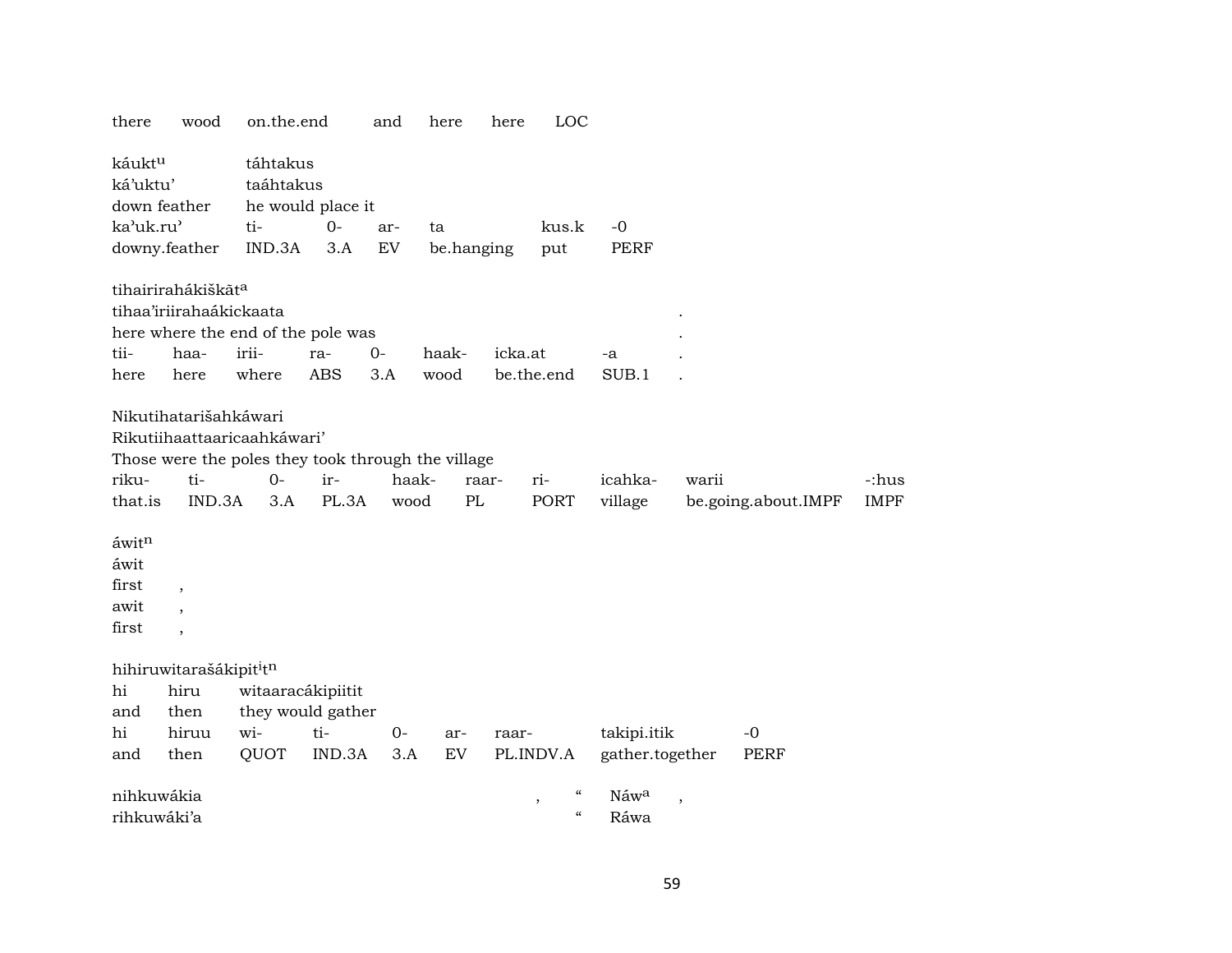|                     | when they said                |                          |                               |                     |                          |                          |                    | $\epsilon\epsilon$ | <b>Now</b> |
|---------------------|-------------------------------|--------------------------|-------------------------------|---------------------|--------------------------|--------------------------|--------------------|--------------------|------------|
| ra-                 | $O -$                         | ir-                      | ku-                           | waki                | -a                       | $\overline{\phantom{a}}$ |                    | "                  | rawa       |
| INF.A               | 3.A                           | 3.INDF                   | INF.B                         | say.PL              | SUB.1                    |                          |                    | Ħ                  | now        |
| wiskuš <sup>u</sup> |                               | $\overline{\phantom{a}}$ | náw <sup>a</sup>              | wiskuš <sup>u</sup> |                          |                          | П                  |                    |            |
| wiskucu'            |                               | $\ddot{\phantom{a}}$     | Ráwa                          | wiskucu'            |                          |                          | $\pmb{\mathsf{H}}$ |                    |            |
| hurry               |                               | Τ.                       | <b>Now</b>                    | hurry               |                          | 1                        | $\pmb{\mathsf{H}}$ |                    |            |
| wis                 | -kucuu                        | $\ddot{\phantom{a}}$     | rawa                          | wis                 | -kucuu                   |                          | $\pmb{\mathsf{H}}$ |                    |            |
| hurry               | AUG                           |                          | now                           | hurry               | <b>AUG</b>               |                          | 11                 |                    |            |
|                     | Hitišáhkawu                   |                          |                               |                     |                          |                          |                    |                    |            |
| Hi                  | tiicaáhkawu'                  |                          |                               |                     |                          |                          |                    |                    |            |
| And                 |                               |                          | they went through the village |                     |                          |                          |                    |                    |            |
| hi                  | ti-                           | $0-$                     | icahka-                       | wuu                 | -:hus                    |                          |                    |                    |            |
| and                 | IND.3A                        | 3.A                      | village                       | go.IMPF             | IMPF                     |                          |                    |                    |            |
| tišákawu            |                               |                          |                               |                     | ,                        |                          |                    |                    |            |
|                     | Tiicaáhkawu'                  |                          |                               |                     |                          |                          |                    |                    |            |
|                     | They went through the village |                          |                               |                     | $\overline{\phantom{a}}$ |                          |                    |                    |            |
| ti-                 | $0 -$                         | icahka-                  | wuu                           | -:hus               |                          |                          |                    |                    |            |
| IND.3A              | 3.A                           | village                  |                               | go.IMPF<br>IMPF     |                          |                          |                    |                    |            |
| irár <sup>i</sup>   |                               |                          |                               |                     | ,                        |                          |                    |                    |            |
| iraári'             |                               |                          |                               |                     |                          |                          |                    |                    |            |
| brother             |                               |                          |                               |                     | ,                        |                          |                    |                    |            |
| $i-$                |                               | -raar-                   |                               | -ri'                |                          |                          |                    |                    |            |
|                     | 3.POSS.A                      |                          | same.sex.sibling              | 3.POSS.B            |                          |                          |                    |                    |            |
|                     | atiwáuriritn                  |                          |                               |                     |                          |                          |                    |                    |            |
| a                   | tiwá'uuriirit                 |                          |                               |                     |                          |                          |                    |                    |            |
| and                 | they stopped                  |                          |                               |                     |                          |                          |                    |                    |            |
| a                   | ti-                           | 0-                       | wa-                           | uuri.arik           | -0                       |                          |                    |                    |            |
| and                 | IND.3A                        | 3.A                      | DIST                          | stop                | PERF                     |                          |                    |                    |            |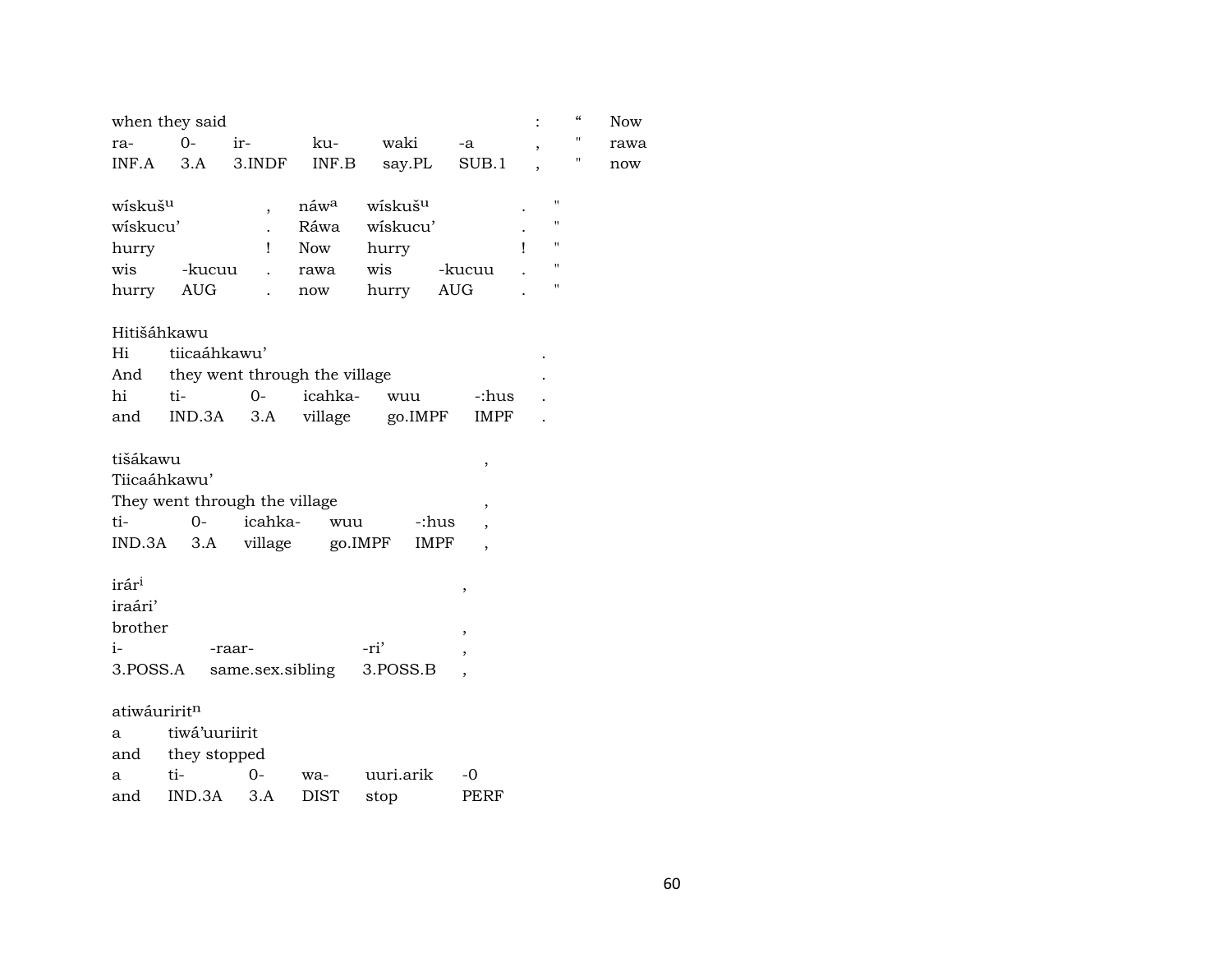| iriráhatah <sup>a</sup>                               | iriiráhaattaaha<br>where he carried the pole  |                                   |                  |           |                   |                                                           |             |                       |     |       |
|-------------------------------------------------------|-----------------------------------------------|-----------------------------------|------------------|-----------|-------------------|-----------------------------------------------------------|-------------|-----------------------|-----|-------|
| irii-                                                 | ra-                                           | $0-$                              | haak-            | raah      | -a                |                                                           |             |                       |     |       |
| where                                                 | <b>ABS</b>                                    | 3.A                               | wood             | have      | SUB.1             |                                                           |             |                       |     |       |
| tihírasa<br>Tihírasa<br>He led<br>ti-<br>IND.3A       | $0 -$<br>3.A                                  | hiras-                            | in.the.lead      | aah<br>be | -0<br><b>PERF</b> | ,<br>$\overline{\phantom{a}}$<br>$\overline{\phantom{a}}$ |             |                       |     |       |
|                                                       | hiírirakutətšírasaha                          |                                   |                  |           |                   |                                                           |             |                       |     |       |
| hi<br>and                                             | iriirakuutatcírasaaha<br>the one who led them |                                   |                  |           |                   |                                                           |             |                       |     |       |
| hi                                                    | irii-                                         | ra-                               | 0-               | ku-       | ut-               | ak-                                                       |             | ciras-                | aah | -a    |
| and                                                   | that                                          | INF.A                             | 3.A              | INF.B     | <b>PREV</b>       | PL.AN.3P                                                  |             | COM                   | be  | SUB.1 |
| šápat<br>cápaat<br>women<br>icapaak<br>woman          |                                               |                                   |                  |           |                   |                                                           |             |                       |     |       |
|                                                       | hitirahkatíhakspar <sup>itn</sup>             |                                   |                  |           |                   |                                                           |             |                       |     |       |
| hi                                                    | tirahkatiíhakspaarit                          |                                   |                  |           |                   |                                                           |             |                       |     |       |
| and                                                   | they stood abreast                            |                                   |                  |           |                   |                                                           |             |                       |     |       |
| hi                                                    | ti-                                           | $O -$                             | raar-            |           | katiihak.his-     |                                                           | wa-         | arik                  |     | $-0$  |
| and                                                   | IND.3A                                        | 3.A                               | PL.IDNV.A        |           | side.by.side      |                                                           | <b>DIST</b> | be.standing           |     | PERF  |
| $\mathsf{apft}^{\mathrm{\scriptstyle a}}$<br>а<br>and | piíta<br>men                                  | sirakúr <sup>i</sup><br>sirakuúri | there being (du) |           |                   |                                                           |             | pítku<br>pítku<br>two |     |       |
| a                                                     | wiita                                         | $\sin$                            | ra-              | $0-$      | ku-               | US                                                        |             | pitku                 |     |       |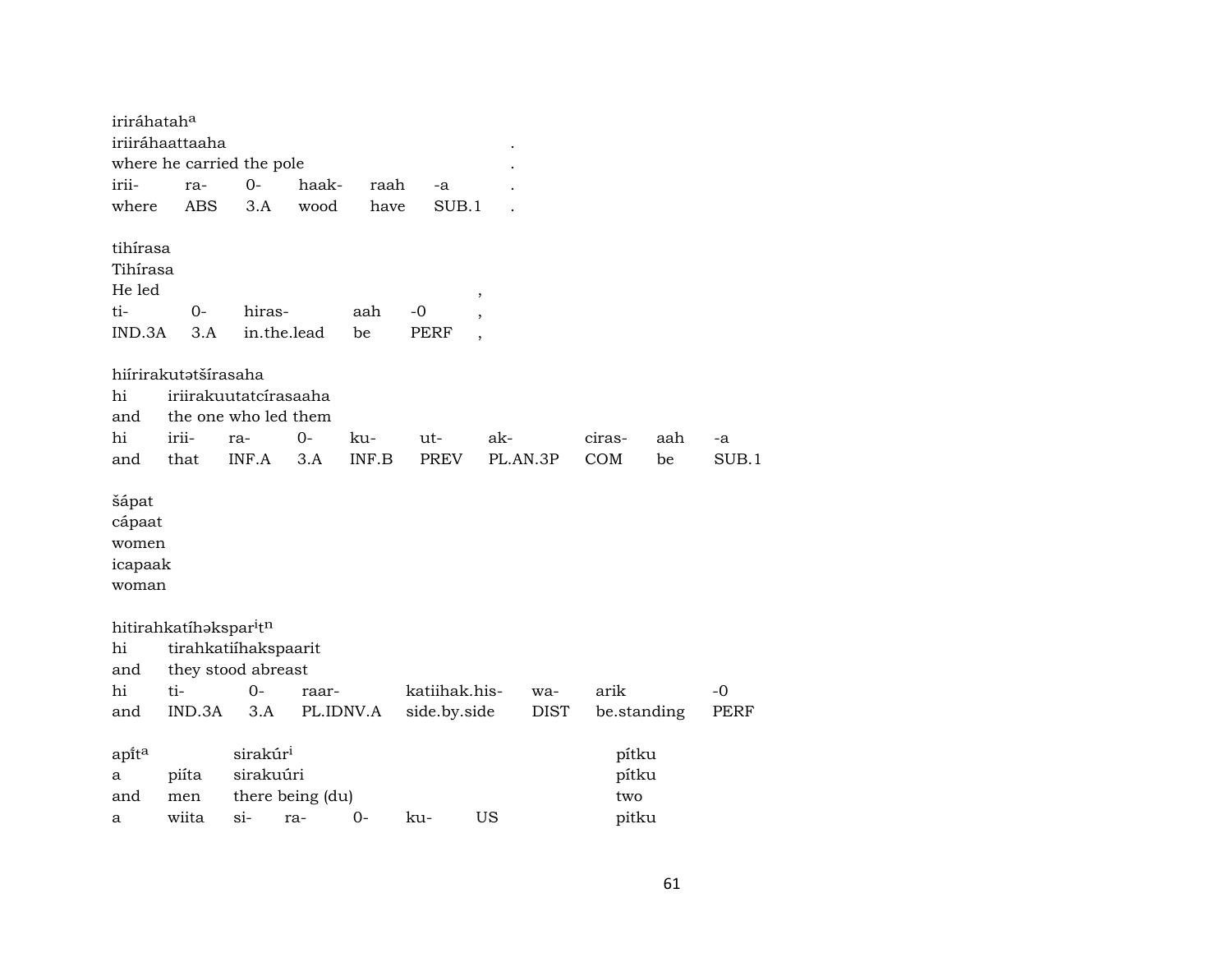and man DU INF.A 3.A INF.B unknown.stem two akiškurakuháru<sup>a</sup> a kícku' rakuuháruu'a and several their numbering a kicku ra- 0- ku- ut- raar.uu -a and several INF.A 3.A INF.B PREV be.a.number SUB.1 . Hihiruiráwihat<sup>n</sup> . Hi hiru iráwihat . And there those sitting . hi hiruu ii- ra- 0- wi.hak -0 . and there that ABS 3.A be.sitting.PL SUB.4 iririhakarárikµ iriirihaakaráriku the ones sitting with drums irii- ra- 0- ir- haaka- raar- ri- kus -0 that ABS 3.A PL.3A drum PL PORT be.sitting SUB.4 iririhkitáwi<sup>u</sup> iriirihkitáwi'u the ones who were leaders irii- ra- 0- ir- kita.wi -u that ABS 3.A PL.3A be.the.leader SUB.D Hisitirawikára hi sitiirawikaáraa' and they came out with a song hi si- ti- 0- a- ir- awi.kaa.ra.a -0 and DU IND.3A 3.A PREV.3A PL.3A sing.a.song PERF , náw<sup>a</sup> háw<sup>a</sup>

. Ráwa haáwa'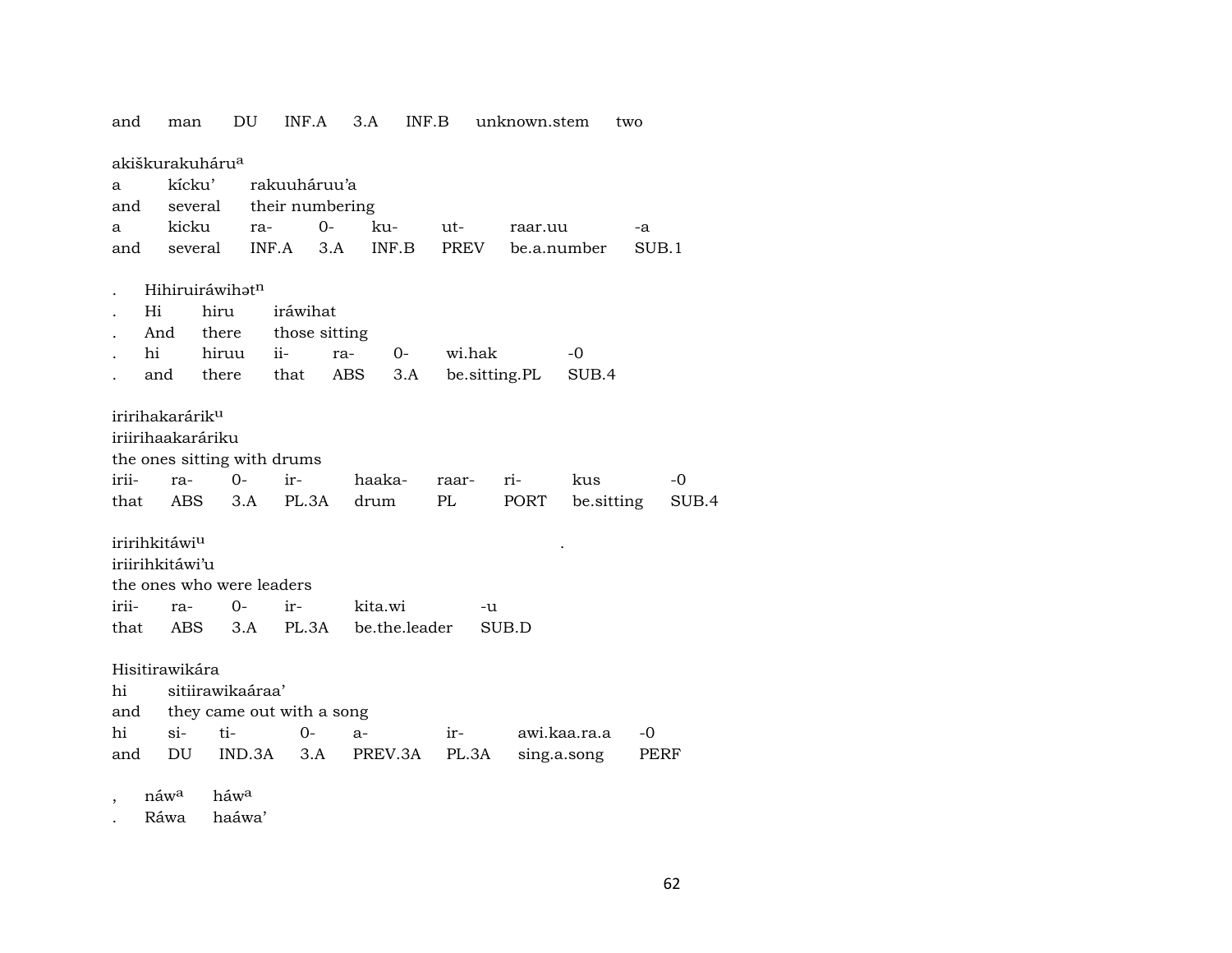|          | <b>Now</b><br>rawa<br>now        | also<br>haawa<br>also |                          |             |           |           |       |             |     |           |                  |       |      |  |
|----------|----------------------------------|-----------------------|--------------------------|-------------|-----------|-----------|-------|-------------|-----|-----------|------------------|-------|------|--|
|          | hiruiraukahkawárik <sup>i</sup>  |                       |                          |             |           |           |       |             |     |           |                  |       |      |  |
| hiru     |                                  |                       | ira'uukaahkawaáriki      |             |           |           |       |             |     |           |                  |       |      |  |
| there    |                                  |                       | those standing outside   |             |           |           |       |             |     |           |                  |       |      |  |
| hiruu    | ii-                              |                       | ra-                      | $0-$        |           | uukaahka- |       | wa-         |     | arik      |                  | $-i$  |      |  |
| there    | that                             |                       | <b>ABS</b>               | 3.A         |           | outside   |       | <b>DIST</b> |     |           | be.standing      | SUB.2 |      |  |
|          | hirikutíta                       |                       |                          |             |           |           |       |             |     |           |                  |       |      |  |
| hi       |                                  | rikutiíta             |                          |             |           |           |       |             |     |           |                  |       |      |  |
| and      |                                  | they did that         |                          |             |           |           |       |             |     |           |                  |       |      |  |
| hi       | riku-                            |                       | ti-                      |             | $0-$      | ir-       |       | ut-         | aar |           | -0               |       |      |  |
|          | and that.is                      |                       | IND.3A                   |             | 3.A       | PL.3A     |       | PREV        | do  |           | PERF             |       |      |  |
|          | hitirarikstárawitit <sup>n</sup> |                       |                          |             |           |           |       |             |     |           |                  |       |      |  |
| Hi       |                                  |                       | tiraarikstaárawiitit     |             |           |           |       |             |     |           |                  |       |      |  |
| And      |                                  |                       | they put their hands out |             |           |           |       |             |     |           |                  |       |      |  |
| hi       | ti-                              |                       | $0-$                     |             | raar-     |           | iks-  | raar-       |     | a.wi.itik |                  |       | -0   |  |
| and      | IND.3A                           |                       | 3.A                      |             | PL.IDNV.A |           | hand  | PL          |     |           | extend.in.a.line |       | PERF |  |
|          | askurúrit <sup>n</sup>           |                       |                          |             |           |           |       |             | ,   |           |                  |       |      |  |
|          | askuruúrit                       |                       |                          |             |           |           |       |             |     |           |                  |       |      |  |
| together |                                  |                       |                          |             |           |           |       |             |     |           |                  |       |      |  |
| asku     | ra-                              |                       | $0-$                     | uur-        |           | ik        |       | -0          |     |           |                  |       |      |  |
| one      | ABS                              |                       | 3.A                      | <b>PREV</b> |           | look.like |       | PERF        |     |           |                  |       |      |  |
|          | arikutitári                      |                       |                          |             |           |           |       |             |     |           |                  |       |      |  |
| A        |                                  | rikutiitári'          |                          |             |           |           |       |             |     |           |                  |       |      |  |
| And      |                                  |                       | they were doing that     |             |           |           |       |             |     |           |                  |       |      |  |
| a        | riku-                            |                       | ti-                      |             | $0-$      | ir-       |       | ut-         | aar |           | -i               |       |      |  |
| and      | that.is                          |                       | IND.3A                   |             | 3.A       |           | PL.3A | <b>PREV</b> | do  |           | <b>IMPF</b>      |       |      |  |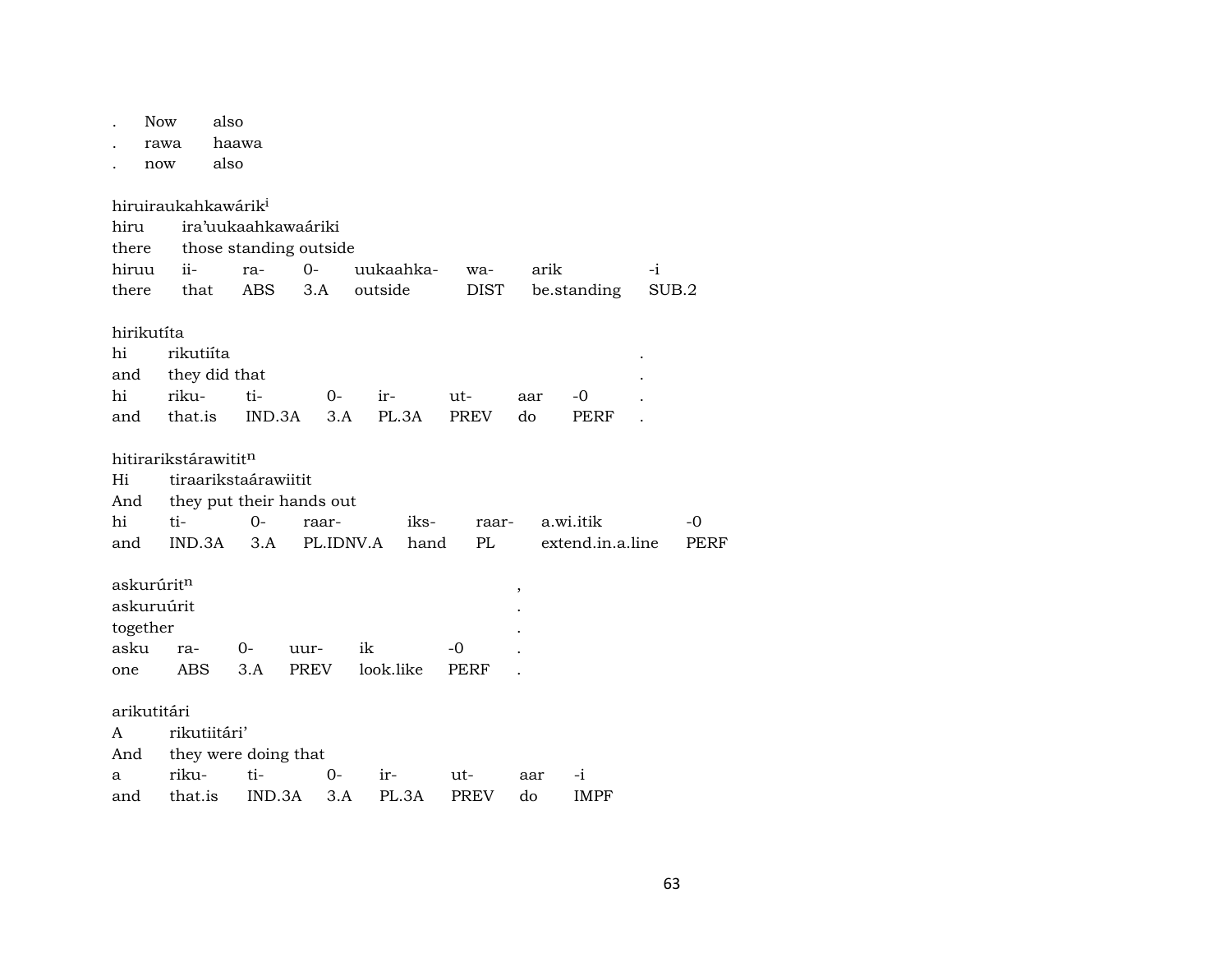|            |                           | hiruhawararukáhkawarik <sup>i</sup> |                           |      |               |      |             |                          |       |
|------------|---------------------------|-------------------------------------|---------------------------|------|---------------|------|-------------|--------------------------|-------|
| hiru       | hawá                      |                                     | raaruukaáhkawaariki       |      |               |      |             |                          |       |
| there      | also                      |                                     | the ones standing outside |      |               |      |             |                          |       |
| hiruu      | haawa                     | ra-                                 | $0-$                      | ar-  | uukaahka-     |      | wa-         | arik                     | -i    |
| there      | also                      | <b>ABS</b>                          | 3.A                       | EV   | outside       |      | <b>DIST</b> | be.standing              | SUB.2 |
|            |                           |                                     |                           |      |               |      |             |                          |       |
|            | atirakáwihat <sup>n</sup> |                                     |                           |      |               |      |             |                          |       |
| a          | tirakaáwihat              |                                     |                           |      |               |      |             |                          |       |
| and        |                           | these sitting inside                |                           |      |               |      |             |                          |       |
| a          | tii-                      | $0-$<br>ra-                         | kaa-                      |      | wi.hak        |      | $-0$        |                          |       |
| and        | this                      | ABS                                 | inside<br>3.A             |      | be.sitting.PL |      | SUB.4       |                          |       |
|            |                           |                                     |                           |      |               |      |             |                          |       |
|            | Hirútahukah <sup>u</sup>  |                                     |                           |      |               |      |             |                          |       |
| Hiru       |                           | taahuúkaahu'                        |                           |      |               |      |             |                          |       |
| Then       |                           | they were entering                  |                           |      |               |      |             |                          |       |
| hiruu      | ti-                       | $0-$                                | $a-$                      |      | huuk-         | a    | -:hus       |                          |       |
| then       | IND.3A                    | 3.A                                 | PREV.3A                   |      | into          | come | <b>IMPF</b> |                          |       |
|            |                           |                                     |                           |      |               |      |             |                          |       |
|            | hirútahukahu              |                                     |                           |      |               |      |             |                          |       |
| Hiru       |                           | taahuúkaahu'                        |                           |      |               |      |             |                          |       |
| Then       |                           | they were entering                  |                           |      |               |      |             |                          |       |
| hiruu      | ti-                       | $0-$                                | $a-$                      |      | huuk-         | a    | -:hus       |                          |       |
| then       | IND.3A                    | 3.A                                 | PREV.3A                   |      | into          | come | <b>IMPF</b> |                          |       |
|            |                           |                                     |                           |      |               |      |             |                          |       |
|            | hihawatiráwihatn          |                                     |                           |      |               |      |             |                          |       |
| Hi         | hawá                      | tiráwihat                           |                           |      |               |      |             |                          |       |
| And        | also                      | these                               |                           |      |               |      |             | $\, ,$                   |       |
| hi         | haawa                     | tii-                                | ra-                       | $0-$ | wi.hak        |      | -0          | ,                        |       |
| and        | also                      | this                                | ABS                       | 3.A  | be.sitting.PL |      | SUB.4       | $\overline{\phantom{a}}$ |       |
|            |                           |                                     |                           |      |               |      |             |                          |       |
| tiráwihatn |                           |                                     |                           |      |               |      |             |                          |       |
| tiráwihat  |                           |                                     |                           |      |               |      |             |                          |       |
| these      |                           |                                     |                           |      |               |      |             |                          |       |
| tii-       | ra-                       | $0-$                                | wi.hak                    |      | $-0$          |      |             |                          |       |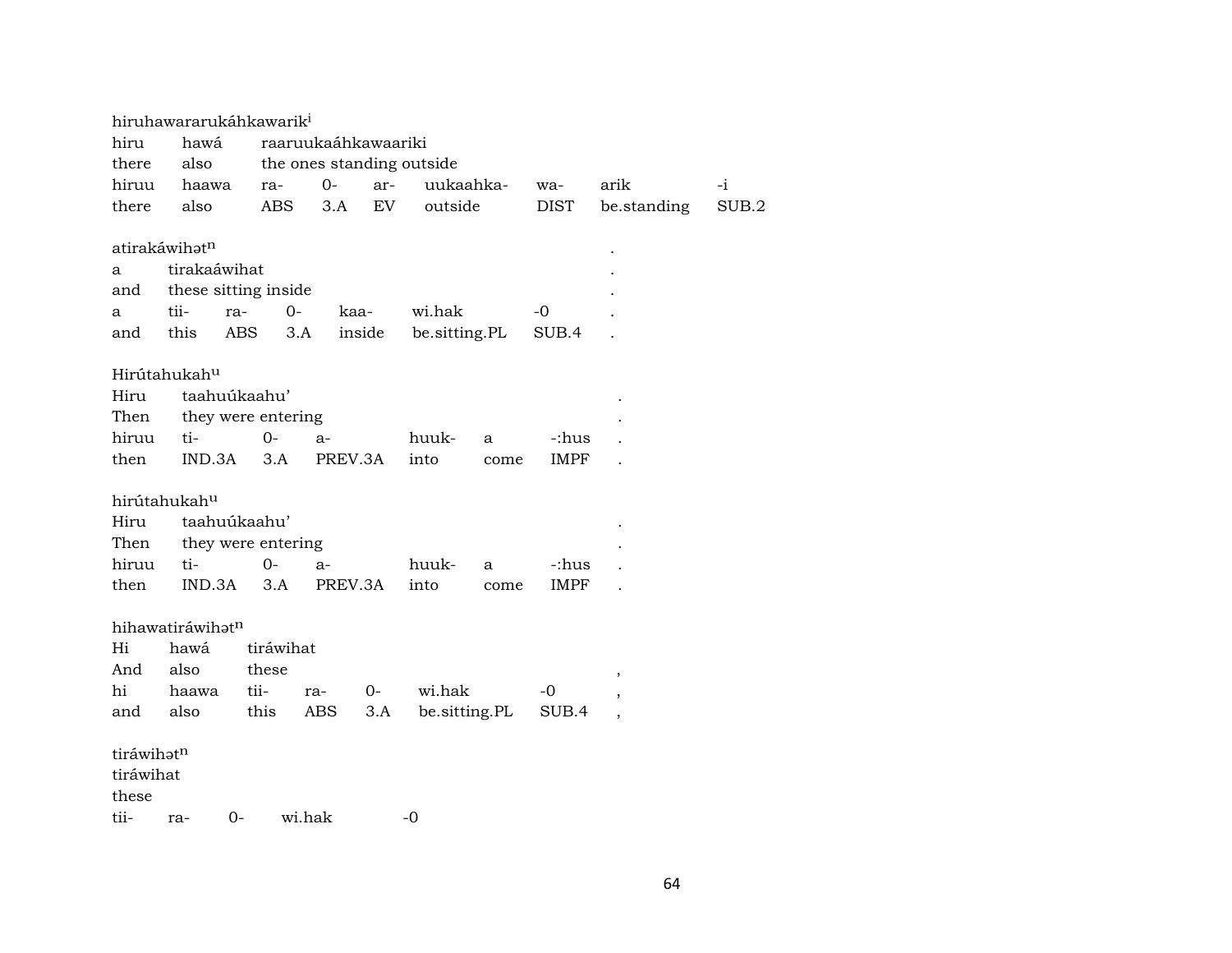| this                                                | <b>ABS</b>               |                                         | 3.A                        | be.sitting.PL      | SUB.4            |           |          |                          |       |              |             |
|-----------------------------------------------------|--------------------------|-----------------------------------------|----------------------------|--------------------|------------------|-----------|----------|--------------------------|-------|--------------|-------------|
|                                                     | hihawatiwáuriritn        |                                         |                            |                    |                  |           |          |                          |       |              |             |
| hi                                                  | hawá                     |                                         |                            | tiwá'uuriirit      |                  |           |          |                          |       |              |             |
| and                                                 | also                     |                                         |                            | they stood up      |                  |           |          |                          |       |              |             |
| hi                                                  | haawa                    |                                         | ti-                        | $0-$               | wa-              | uuri.arik |          | $-0$                     |       |              |             |
| and                                                 | also                     |                                         | IND.3A                     | 3.A                | <b>DIST</b>      | stop      |          | <b>PERF</b>              |       |              |             |
| kaháhiri<br>kaahaáhiri'<br>inside<br>kaa-<br>inside | -haar<br>LOC             |                                         | -hiri <sup>3</sup><br>LOC  |                    |                  |           |          |                          |       |              |             |
|                                                     | hihawásitirawikara       |                                         |                            |                    |                  |           |          |                          |       |              |             |
| hi                                                  | hawá                     |                                         |                            | siwitiirawikaáraa' |                  |           |          |                          |       |              |             |
| and                                                 | also                     |                                         |                            | they sang out      |                  |           |          |                          |       |              |             |
| hi                                                  | haawa                    |                                         | $si-$                      | wi-                | ti-              | $0-$      | a-       |                          | ir-   | awi.kaa.ra.a | $-0$        |
| and                                                 | also                     |                                         | $\mathop{\rm DU}\nolimits$ | QUOT               | IND.3A           | 3.A       |          | PREV.3A                  | PL.3A | sing.a.song  | <b>PERF</b> |
|                                                     |                          |                                         |                            |                    |                  |           |          |                          |       |              |             |
| A<br>A<br>And                                       | $\overline{\phantom{a}}$ | irár <sup>i</sup><br>iraári'<br>brother |                            |                    |                  |           |          | $\,$<br>$\,$             |       |              |             |
| a                                                   | $\overline{ }$           | $i-$                                    |                            | -raar-             |                  | -ri'      |          | ,                        |       |              |             |
| and                                                 |                          |                                         | 3.POSS.A                   |                    | same.sex.sibling |           | 3.POSS.B | $\overline{\phantom{a}}$ |       |              |             |
|                                                     |                          |                                         |                            |                    |                  |           |          |                          |       |              |             |

nikutitári rikutiitári'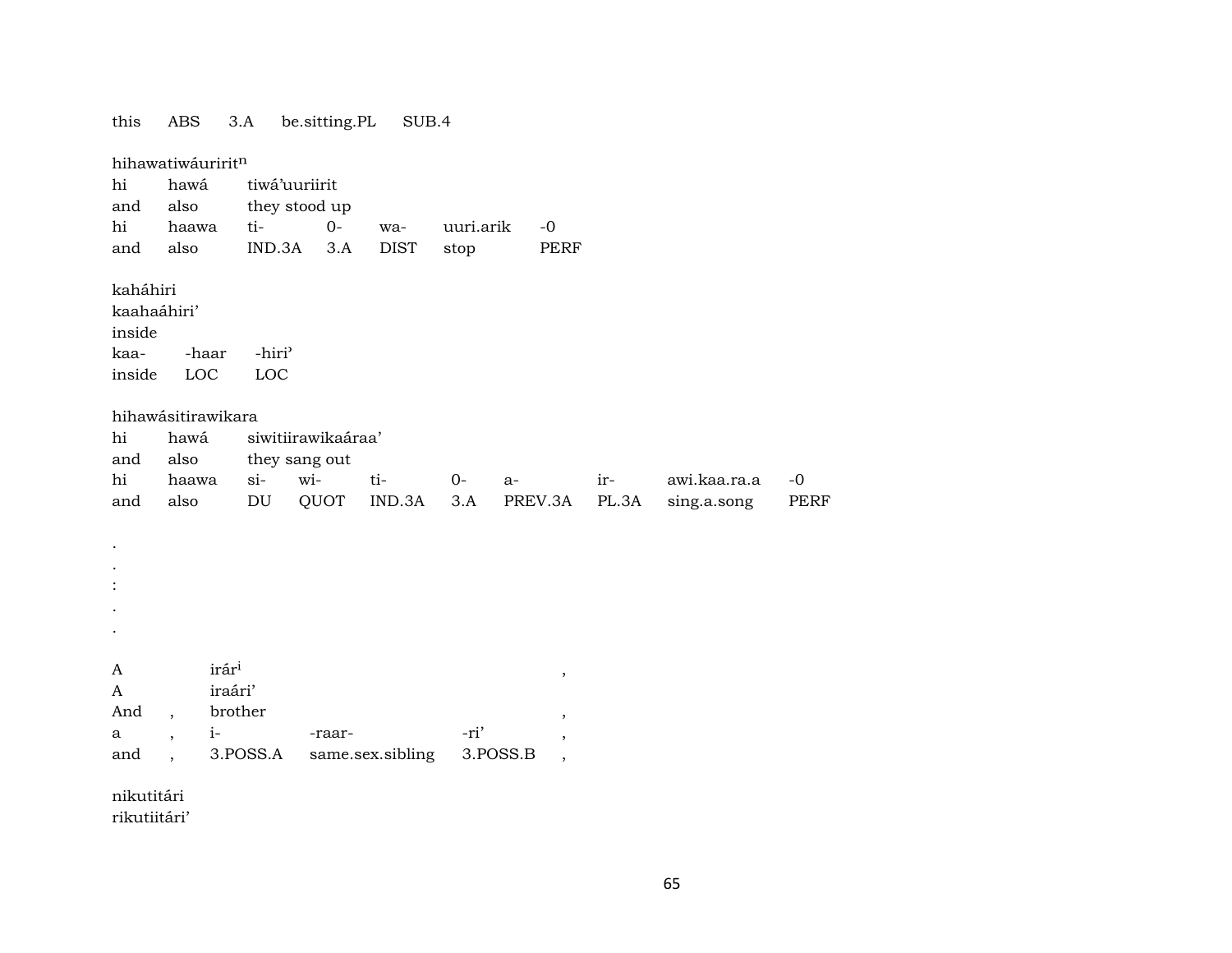|         | that is what they were doing                                                   |                   |                                  |             |                          |                            |             |          |           |       |
|---------|--------------------------------------------------------------------------------|-------------------|----------------------------------|-------------|--------------------------|----------------------------|-------------|----------|-----------|-------|
| riku-   | ti-                                                                            | $O -$             | ir-                              | ut-         | aar                      | $-i$                       |             |          |           |       |
| that.is | IND.3A                                                                         | 3.A               | PL.3A                            | <b>PREV</b> | do                       | <b>IMPF</b>                |             |          |           |       |
|         | iririkuruhkusar <sup>u</sup><br>iriirihkurúhkusaaru<br>where their station was |                   |                                  |             |                          |                            |             |          |           |       |
| irii-   | ra-                                                                            | $0-$              | a-                               | ir-         | ku-                      | ri-                        |             | uur-     | kus.haar  | $-u$  |
| where   | INF.A                                                                          | 3.A               | POSS.3A                          | PL.3A       | INF.B                    |                            | PHYS.POSS   | POSS.A   | be.a.seat | SUB.D |
|         |                                                                                |                   |                                  |             |                          |                            |             |          |           |       |
|         |                                                                                |                   |                                  |             |                          |                            |             |          |           |       |
|         |                                                                                |                   |                                  |             |                          |                            |             |          |           |       |
| $\cdot$ |                                                                                |                   |                                  |             |                          |                            |             |          |           |       |
|         |                                                                                |                   |                                  |             |                          |                            |             |          |           |       |
| $\,$    |                                                                                |                   |                                  |             |                          |                            |             |          |           |       |
|         | hirutirahkátaukatn                                                             |                   |                                  |             |                          |                            |             |          |           |       |
| hiru    | tirahkáta'uukut                                                                |                   |                                  |             |                          |                            |             |          |           |       |
| then    | they fell back                                                                 |                   |                                  |             |                          |                            |             |          |           |       |
| hiruu   | ti-                                                                            | $0-$              | raar-                            | kata-       |                          |                            |             | uukuk    | $-0$      |       |
| then    | IND.3A                                                                         | 3.A               | PL.INDV.A                        |             |                          | against.a.vertical.surface |             | get.into | PERF      |       |
|         |                                                                                |                   |                                  |             |                          |                            |             |          |           |       |
|         | hišíirirakuhaktaha                                                             |                   |                                  |             |                          |                            |             |          |           |       |
| Hici    |                                                                                | iriirakúhaaktaaha |                                  |             |                          |                            |             |          |           |       |
| But     | irii-<br>hi.ci                                                                 |                   | the one having the pole<br>$O -$ | ku-         | haak-                    | raah                       |             |          |           |       |
| and     | that                                                                           | ra-<br>INF.A      | 3.A                              | INF.B       | wood                     | have                       | -a<br>SUB.1 |          |           |       |
|         |                                                                                |                   |                                  |             |                          |                            |             |          |           |       |
| hirúta  |                                                                                |                   |                                  |             |                          |                            |             |          |           |       |
| hi      | ruúta                                                                          |                   |                                  |             |                          |                            |             |          |           |       |
| and     | he did it                                                                      |                   |                                  |             |                          |                            |             |          |           |       |
| hi      | $O -$<br>ra-                                                                   | ut-               | aar                              | $-0$        | $\overline{\phantom{a}}$ |                            |             |          |           |       |
| and     | <b>ABS</b>                                                                     | 3.A               | <b>PREV</b><br>do                | <b>PERF</b> | $\cdot$                  |                            |             |          |           |       |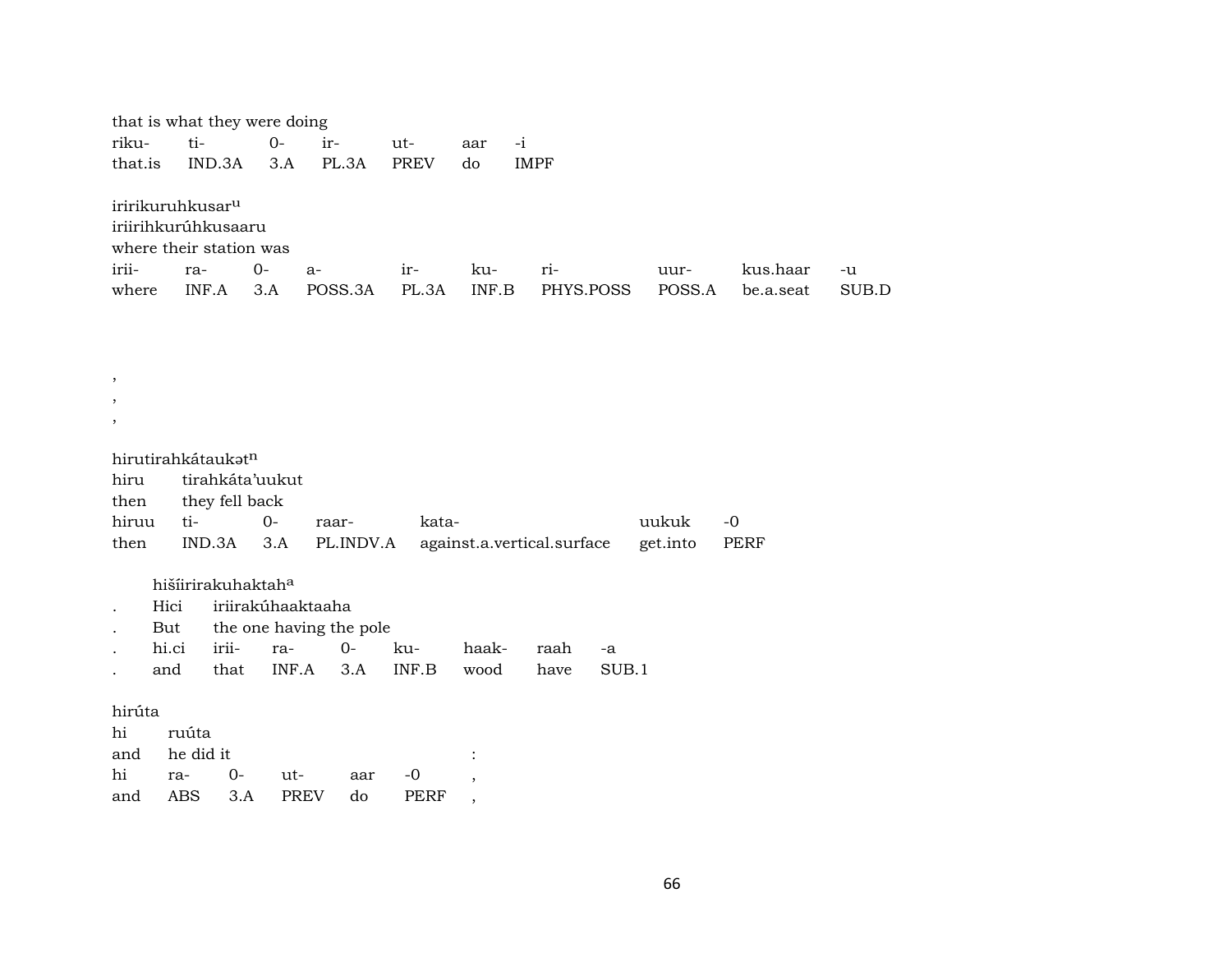atáka° a tákaa'a' and he danced a ti- 0- a- kaa.a -0 and IND.3A 3.A PREV.3A dance PERF tiharákiharuhatn tihaarákiihaaruhat this room extending tii- haa- ra- 0- kiihaar- u.hak -0 this here ABS 3.A be.a.room extend.in.a.line SUB.4 hírikuta<sup>a</sup> hi rikutaá' and that one came hi riku- ti- 0- a- a -0 and that.is IND.3A 3.A PREV.3A come PERF hiruiririhakarárik<sup>u</sup> hiru iriiriihaakaráriku there where they sat with the drums hiruu irii- ra- 0- ir- haaka- raar- ri- kus -0 there where ABS 3.A PL.3A drum PL PORT be.sitting SUB.4 irirakitáwiµ iriirakitáwi'u the one who was leader irii- ra- 0- kita.wi -u that ABS 3.A be.the.leader SUB.D hírikutihaku hi rikutíhaaku . and he gave the pole to that one hi riku- ti- 0- haak- uh -0 .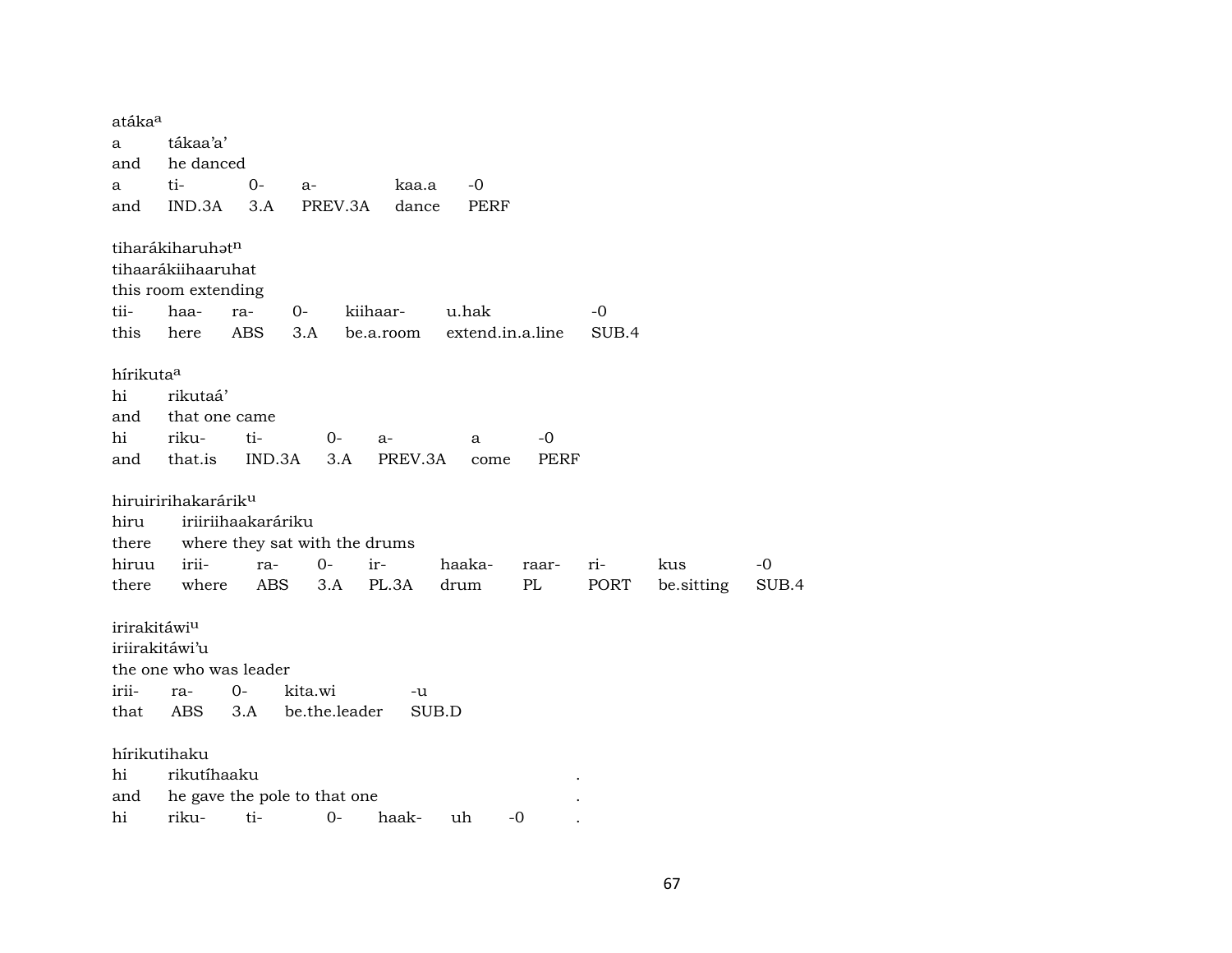and that.is IND.3A 3.A wood give PERF .

átihaku

| A                         | tíhaaku              |       |       |            |      |      |                          |  |
|---------------------------|----------------------|-------|-------|------------|------|------|--------------------------|--|
| And                       | he gave him the pole |       |       |            |      |      |                          |  |
| a                         | ti-                  | $O -$ | haak- | uh         | -0   |      |                          |  |
| and                       | IND.3A               | 3.A   | wood  | give       | PERF |      |                          |  |
| hirutuši <sup>a</sup>     |                      |       |       |            |      |      |                          |  |
| Hiru                      | túci'a               |       |       |            |      |      |                          |  |
| Then                      | he did it            |       |       |            |      |      |                          |  |
| hiruu                     | ti-                  | $0-$  | ut-   | $i-$       | aar  | -0   | ,                        |  |
| then                      | IND.3A               | 3.A   | PREV  | <b>SEQ</b> | do   | PERF | $\overline{\phantom{a}}$ |  |
| atutakuríkut <sup>n</sup> |                      |       |       |            |      |      |                          |  |
| a                         | tutaakuurikut        |       |       |            |      |      |                          |  |

| and he took hold of a pole |  |  |  |                                      |  |  |  |  |
|----------------------------|--|--|--|--------------------------------------|--|--|--|--|
|                            |  |  |  | a ti- 0- ut- haak- uurikuk -0        |  |  |  |  |
|                            |  |  |  | and IND.3A 3.A PREV wood hold PERF . |  |  |  |  |

hirurikusitihaktáruh<sup>u</sup>

rikusitiihaktáruuhu' Hiru

|  |  | Then they were giving poles to that one |                                          |  |
|--|--|-----------------------------------------|------------------------------------------|--|
|  |  |                                         | hiruu riku- si- ti-  0- ir-  haak- raar- |  |

|  | then that.is DU IND.3A 3.A PL.3A wood PL give IMPF |  |  |  |
|--|----------------------------------------------------|--|--|--|

| $N$ aw <sup>a</sup> | irár <sup>i</sup> |
|---------------------|-------------------|
| Ráwa                | iraári'           |

 $\mathcal{L}^{\pm}$  $\mathcal{A}^{\mathcal{A}}$  $\mathcal{A}^{\mathcal{A}}$  $\sim$  $\langle \cdot \rangle$ 

 $\overline{\phantom{a}}$ 

uh

-:hus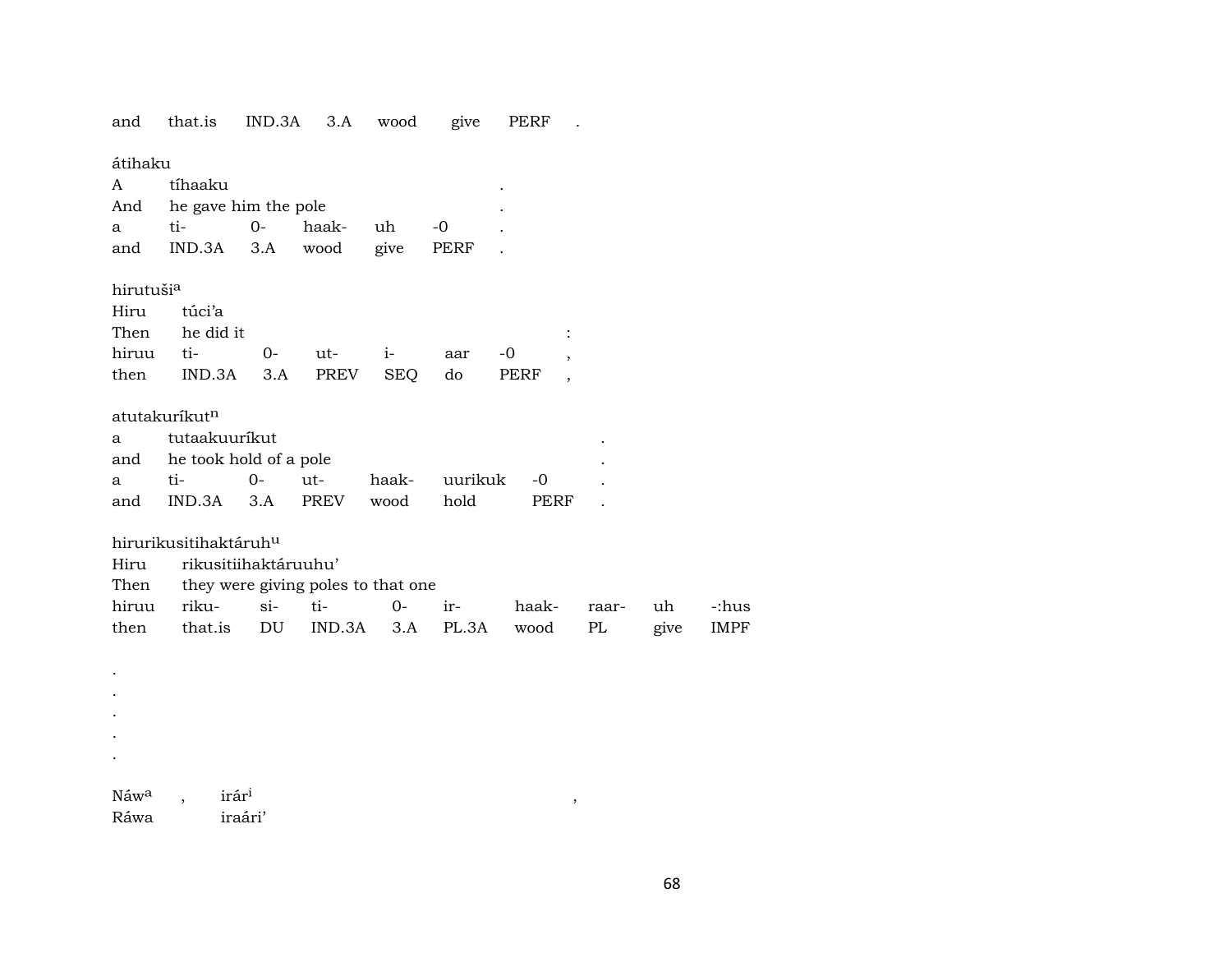| <b>Now</b>               |                      | brother                           |              |                  |                |              |             |    |      |
|--------------------------|----------------------|-----------------------------------|--------------|------------------|----------------|--------------|-------------|----|------|
| rawa                     | $\ddot{\phantom{0}}$ | $i-$                              | -raar-       |                  | -ri'           |              |             |    |      |
| now                      |                      | 3.POSS.A                          |              | same.sex.sibling |                | 3.POSS.B     |             |    |      |
|                          |                      |                                   |              |                  |                |              |             |    |      |
| kituatírahukatn          |                      |                                   |              |                  |                |              |             |    |      |
| kítuu'u'                 |                      | a                                 | tíraaruukat  |                  |                |              |             |    |      |
| all                      |                      | and                               | they entered |                  |                |              |             |    |      |
| kituu                    | $-u^{\prime}$        | a                                 | ti-          | $0-$             | raar-          |              | huuk-       | at | -0   |
| all                      | <b>NOM</b>           | and                               | IND.3A       | 3.A              | PL.INDV.A      |              | into        | go | PERF |
| ,                        | šahikstahkítu        |                                   |              |                  |                |              |             |    |      |
|                          |                      | cahikstaahkituu'u'                |              |                  |                |              |             |    |      |
|                          | every person         |                                   |              |                  | $\overline{ }$ |              |             |    |      |
|                          | icaahiks             | raar-                             | kituu        | $-u^{\prime}$    |                |              |             |    |      |
|                          | person               | PL                                | all          | <b>NOM</b>       |                |              |             |    |      |
| irikuruhuširáru          |                      |                                   |              |                  |                |              |             |    |      |
| iriikuruuhuciráru'       |                      |                                   |              |                  |                |              |             |    |      |
|                          |                      | however many there were           |              |                  |                |              |             |    |      |
| irii-                    | kuruur-              | ri-                               |              | 0-               | ut-            | $i-$         | raar.uu     |    | -0   |
| what                     | <b>DUB</b>           |                                   | CONT.3A      | 3.A              | PREV           | SEQ          | be.a.number |    | PERF |
|                          |                      |                                   |              |                  |                |              |             |    |      |
|                          |                      | Sirakuhakitkátaw <sup>i</sup>     |              |                  |                |              |             |    |      |
|                          |                      |                                   |              |                  |                |              |             |    |      |
|                          |                      | Sirakuhaakitkátawi                |              |                  |                |              |             |    |      |
|                          |                      | Where poles (du) were by the fire |              |                  |                |              |             |    |      |
| $si-$                    | ra-                  | $O -$                             | ku-          | haak-            | itkata         |              | -wi         |    |      |
| DU                       | INF.A                | 3.A                               | INF.B        | wood             |                | be.by.a.fire | SUB.L       |    |      |
|                          |                      |                                   |              |                  |                |              |             |    |      |
| hisitihákas <sup>a</sup> |                      |                                   |              |                  |                |              |             |    |      |
| hi                       | sitihaákasa          |                                   |              |                  |                |              |             |    |      |
| and<br>hi                | $\sin$               | they (du) were forked<br>ti-      | 0-           | haak-            | kasar          | -0           |             |    |      |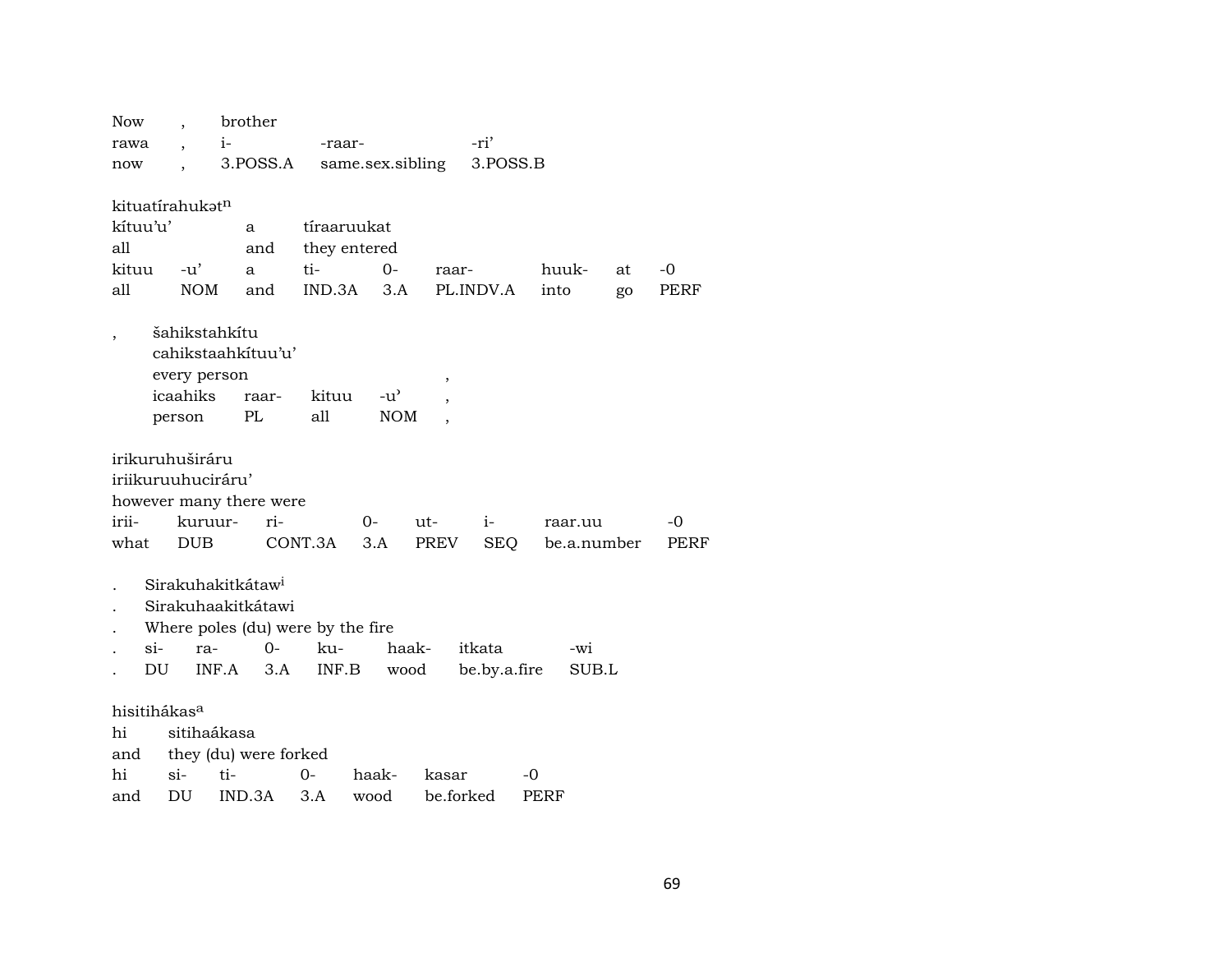| hi<br>and | hihirurikutihakišáuš<br>hiru<br>there | rikutihaakicá'uc                      | that is where they laid the pole across |       |           |            |          |                  |      |
|-----------|---------------------------------------|---------------------------------------|-----------------------------------------|-------|-----------|------------|----------|------------------|------|
| hi        | hiruu                                 | riku-                                 | ti-                                     | $O -$ | haak-     | ica-       | uc       | -0               |      |
| and       | there                                 | that.is                               | IND.3A                                  | 3.A   | wood      | on.the.end | lay.SG.P | PERF             |      |
|           |                                       |                                       |                                         |       |           |            |          |                  |      |
|           |                                       |                                       |                                         |       |           |            |          |                  |      |
|           |                                       |                                       |                                         |       |           |            |          |                  |      |
|           |                                       |                                       |                                         |       |           |            |          |                  |      |
|           |                                       |                                       |                                         |       |           |            |          |                  |      |
|           |                                       |                                       |                                         |       |           |            |          |                  |      |
|           |                                       | Hihirurikutirahkuštáruat <sup>n</sup> |                                         |       |           |            |          |                  |      |
| Hi        | hiru                                  |                                       | rikutirahkuctaáru'at                    |       |           |            |          |                  |      |
| And       | then                                  |                                       | that is where the kettles were in a row |       |           |            |          |                  |      |
| hi        | hiruu                                 | riku-                                 | ti-                                     | $O -$ | raar-     | kuc-       | raar-    | u.at             | $-0$ |
| and       | then                                  | that.is                               | IND.3A                                  | 3.A   | PL.INDV.A | kettle     | PL       | extend.in.a.line | PERF |
|           |                                       |                                       |                                         |       |           |            |          |                  |      |

 $\rightarrow$ 

| iriríhkurahahkarukutákask <sup>i</sup><br>iriirihkuraahaáhkaruku<br>what they were cooking |                                                           |        |       |       |                                     |                       |                        |                 |            |            |
|--------------------------------------------------------------------------------------------|-----------------------------------------------------------|--------|-------|-------|-------------------------------------|-----------------------|------------------------|-----------------|------------|------------|
| irii-                                                                                      | ra-                                                       | $O -$  | $ir-$ |       | ku-                                 | raahaar               | -ka.ra <sup>,</sup> uk | -hus            | taakas     | -kis       |
| what                                                                                       | INF.A                                                     |        | 3.A   | PL.3A | INF.B                               | be.cooking.by.boiling | CAUS.PL.P              | <b>IMPF.SUB</b> | dried.meat | <b>DIM</b> |
|                                                                                            | ráwarit <sup>u</sup><br>raáwariitu'<br>dried corn<br>raa- | wariit | -u'   |       | $\bullet$<br>$\bullet$<br>$\bullet$ |                       |                        |                 |            |            |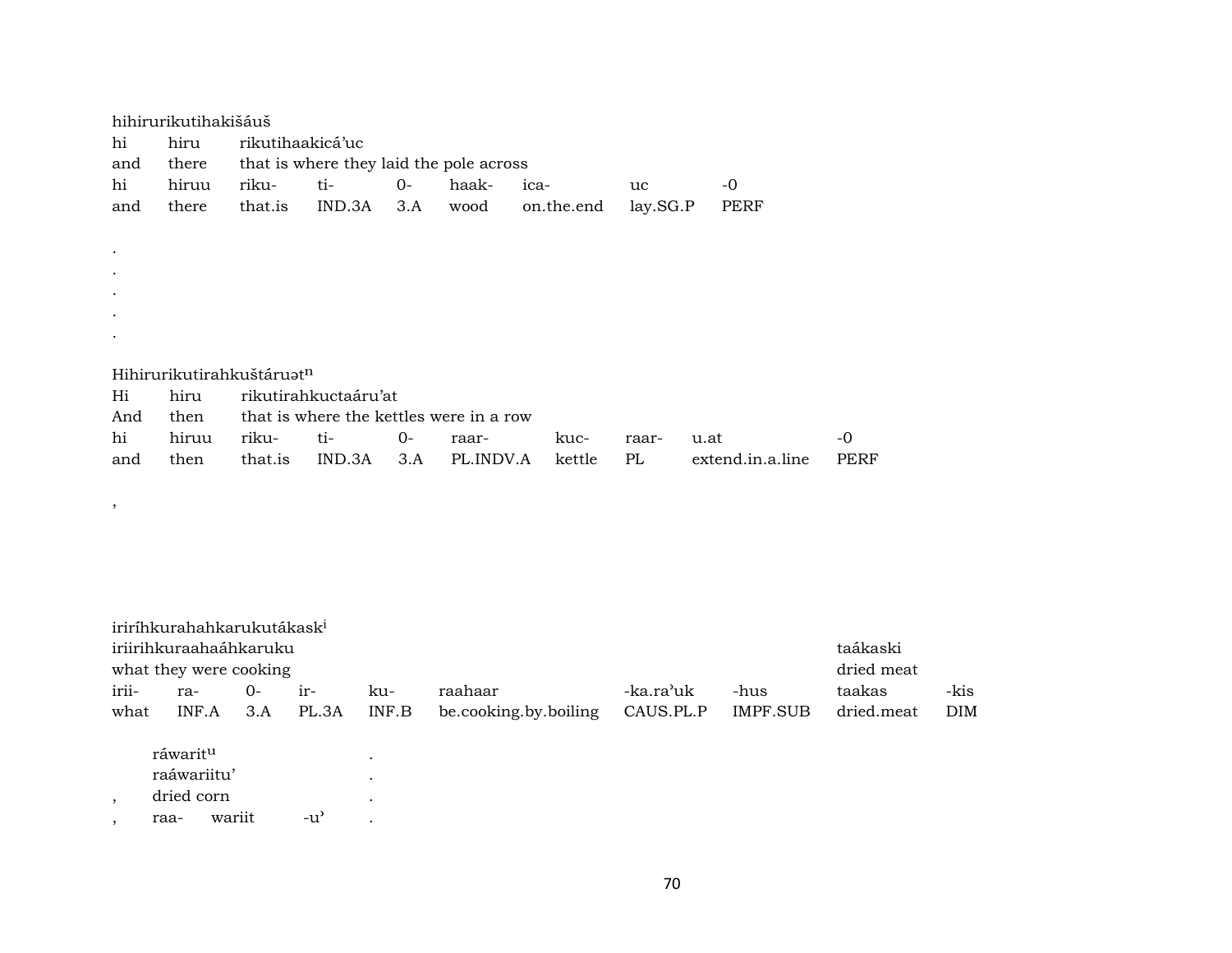, way be.warm NOM .

| Tiirirátaruš <sup>i</sup> hihirurikutirahkuštáruat <sup>n</sup> |                         |  |  |                               |       |  |     |  |  |  |
|-----------------------------------------------------------------|-------------------------|--|--|-------------------------------|-------|--|-----|--|--|--|
| Ti'iriirátaruuci                                                |                         |  |  |                               |       |  |     |  |  |  |
|                                                                 | Here where the fire was |  |  |                               |       |  |     |  |  |  |
|                                                                 |                         |  |  | tii- irii- ra- 0- ta.ra.uc -i |       |  | hi  |  |  |  |
| here                                                            | where ABS 3.A befire    |  |  |                               | SUB.2 |  | and |  |  |  |

|       | hirukuakutirahkuštarət <sup>n</sup> |                                          |  |  |      |            |                                                              |       |  |  |  |  |
|-------|-------------------------------------|------------------------------------------|--|--|------|------------|--------------------------------------------------------------|-------|--|--|--|--|
|       | hiru rikutirahkuctaáru'at           |                                          |  |  |      |            |                                                              |       |  |  |  |  |
|       |                                     | there that is where the kettles extended |  |  |      |            |                                                              |       |  |  |  |  |
|       |                                     | hiruu riku- ti-  0- raar-                |  |  | kuc- | raar- u.at |                                                              | $-()$ |  |  |  |  |
| there |                                     |                                          |  |  |      |            | that.is IND.3A 3.A PL.INDV.A kettle PL extend.in.a.line PERF |       |  |  |  |  |

| . A          |           | hiruku'a    | kutirahkuctaáru'at                           |      |                                     |      |       |                       |      |  |  |
|--------------|-----------|-------------|----------------------------------------------|------|-------------------------------------|------|-------|-----------------------|------|--|--|
|              |           |             | And there [false start] the kettles extended |      |                                     |      |       |                       |      |  |  |
| $\mathbf{a}$ | hiruu ku- |             | ku- ti-                                      | $O-$ | raar-                               | kuc- | raar- | u.at                  | $-0$ |  |  |
| and          | there     | <b>INDF</b> |                                              |      | INDF IND.3A 3.A PL.INDV.A kettle PL |      |       | extend.in.a.line PERF |      |  |  |
|              |           |             |                                              |      |                                     |      |       |                       |      |  |  |

| nakuhaharašárəs <sup>a</sup> |                                 |         |      |             |                                           |       |  |  |  |  |
|------------------------------|---------------------------------|---------|------|-------------|-------------------------------------------|-------|--|--|--|--|
| rakuuhaahaaricárasa          |                                 |         |      |             |                                           |       |  |  |  |  |
|                              | where they were hanging cooking |         |      |             |                                           |       |  |  |  |  |
| ra-                          | $()$ -                          | ku- ut- |      | raahaar.it- | tara.sa                                   | $-0$  |  |  |  |  |
| $INF.A$ 3.A                  |                                 | INF B   | PREV |             | bowl.of.cooked.food be.cooking.by.boiling | SUB.3 |  |  |  |  |

Nihkuhaktahkatawiríku rihkuhaaktahkatawiíriku

.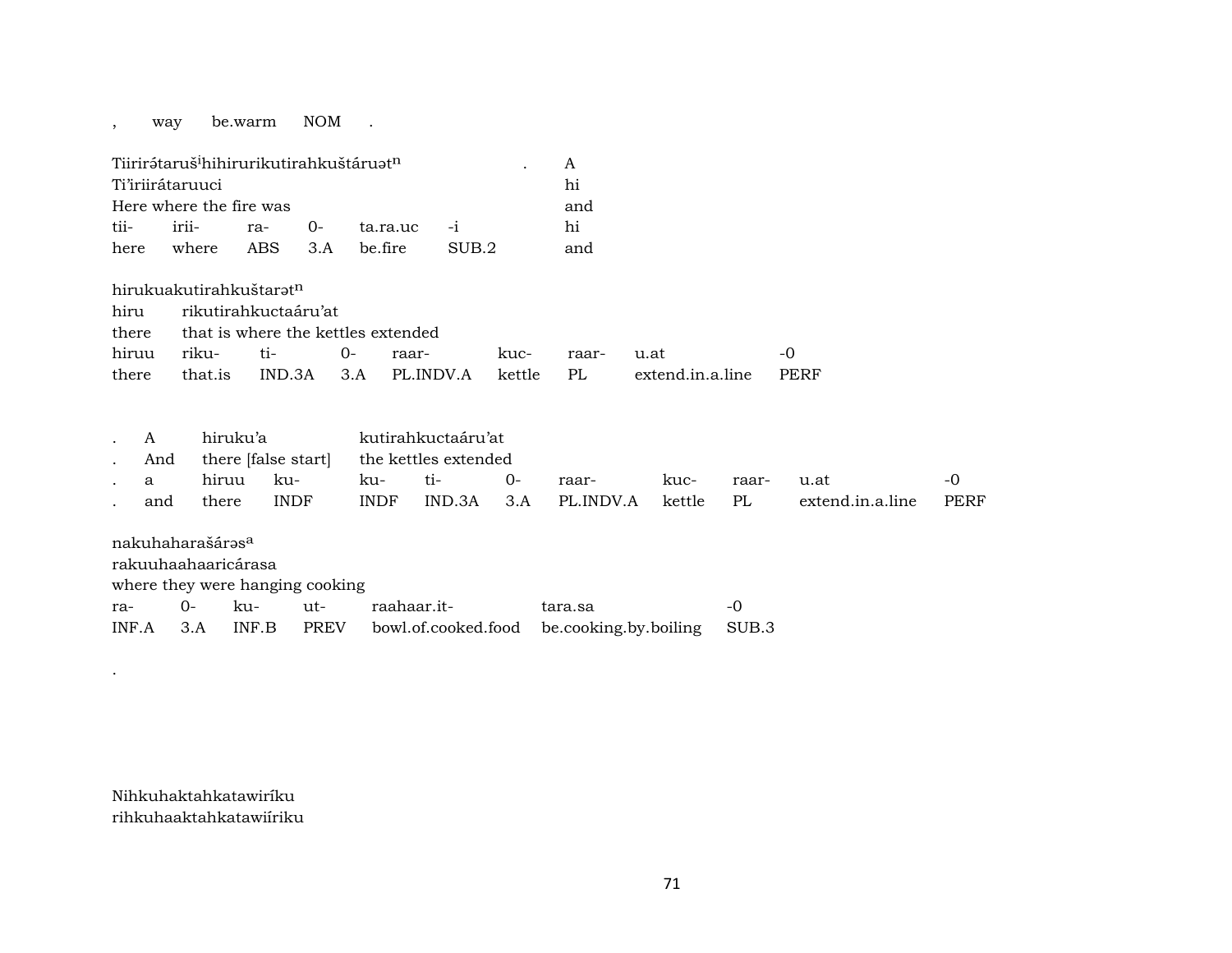|                                |                          |                              | where they leaned the sticks against them |       |                         |                     |              |                 |
|--------------------------------|--------------------------|------------------------------|-------------------------------------------|-------|-------------------------|---------------------|--------------|-----------------|
| ra-                            | $O -$                    | ir-                          | ku-                                       | haak- | raar-                   | kata.wii.rik        |              | -hus            |
| INF.A                          | 3.A                      | PL.3A                        | INF.B                                     | wood  | PL                      |                     | lean.against | <b>IMPF.SUB</b> |
|                                |                          |                              |                                           |       |                         |                     |              |                 |
| ihi                            | ,                        |                              |                                           |       |                         |                     |              |                 |
| ihi                            |                          |                              |                                           |       |                         |                     |              |                 |
| uh<br>$\overline{\phantom{a}}$ | $\overline{\phantom{a}}$ |                              |                                           |       |                         |                     |              |                 |
| ihii                           | $\overline{\phantom{a}}$ |                              |                                           |       |                         |                     |              |                 |
| uh                             | $\overline{\phantom{a}}$ |                              |                                           |       |                         |                     |              |                 |
|                                |                          |                              |                                           |       |                         |                     |              |                 |
|                                |                          | nikuhaktahkatawiriku         |                                           |       |                         |                     |              |                 |
|                                |                          | rihkuhaaktahkatawiiriku      |                                           |       |                         |                     |              |                 |
|                                |                          |                              | where they leaned the sticks against them |       |                         |                     |              |                 |
| ra-                            | $0-$                     | ir-                          | ku-                                       | haak- | raar-                   | kata.wii.rik        |              | -hus            |
| INF.A                          | 3.A                      | PL.3A                        | INF.B                                     | wood  | PL                      | lean.against        |              | <b>IMPF.SUB</b> |
|                                |                          |                              |                                           |       |                         |                     |              |                 |
| nahakitkátawi                  |                          |                              |                                           |       |                         | Híkušk <sup>i</sup> |              |                 |
| ráhaakitkatawi                 |                          |                              |                                           |       |                         | Hi                  | kúcki        |                 |
| the pole by the fire           |                          |                              |                                           |       |                         | And                 | a kettle     |                 |
| ra-                            | $0-$                     | haak-                        | itkata                                    |       | -wi                     | hi                  | kuc-         | -kis            |
| ABS                            | 3.A                      | wood                         | be.by.a.fire                              |       | SUB.L<br>$\overline{a}$ | and                 | kettle       | <b>DIM</b>      |
|                                |                          |                              |                                           |       |                         |                     |              |                 |
| hurahwihiri                    |                          |                              |                                           |       |                         |                     |              |                 |
| huraahwihiri'                  |                          |                              |                                           |       |                         |                     |              |                 |
| below                          |                          |                              |                                           |       |                         |                     |              |                 |
| hurah                          |                          |                              |                                           | -wi   | -hiri <sup>3</sup>      |                     |              |                 |
|                                |                          | hang.down.touching.the.earth |                                           | SUB.L | LOC                     |                     |              |                 |
| tuštáku                        |                          |                              |                                           |       |                         |                     |              |                 |
| tuctáku                        |                          |                              |                                           |       |                         |                     |              |                 |
|                                |                          |                              |                                           |       |                         |                     |              |                 |
| it was hanging                 |                          |                              |                                           |       |                         |                     |              |                 |
| ti-                            | $0 -$                    | ut-                          | ta                                        |       | kus                     | -0                  |              |                 |
| IND.3A                         | 3.A                      | <b>PREV</b>                  | be.hanging                                |       | be.sitting              | PERF                |              |                 |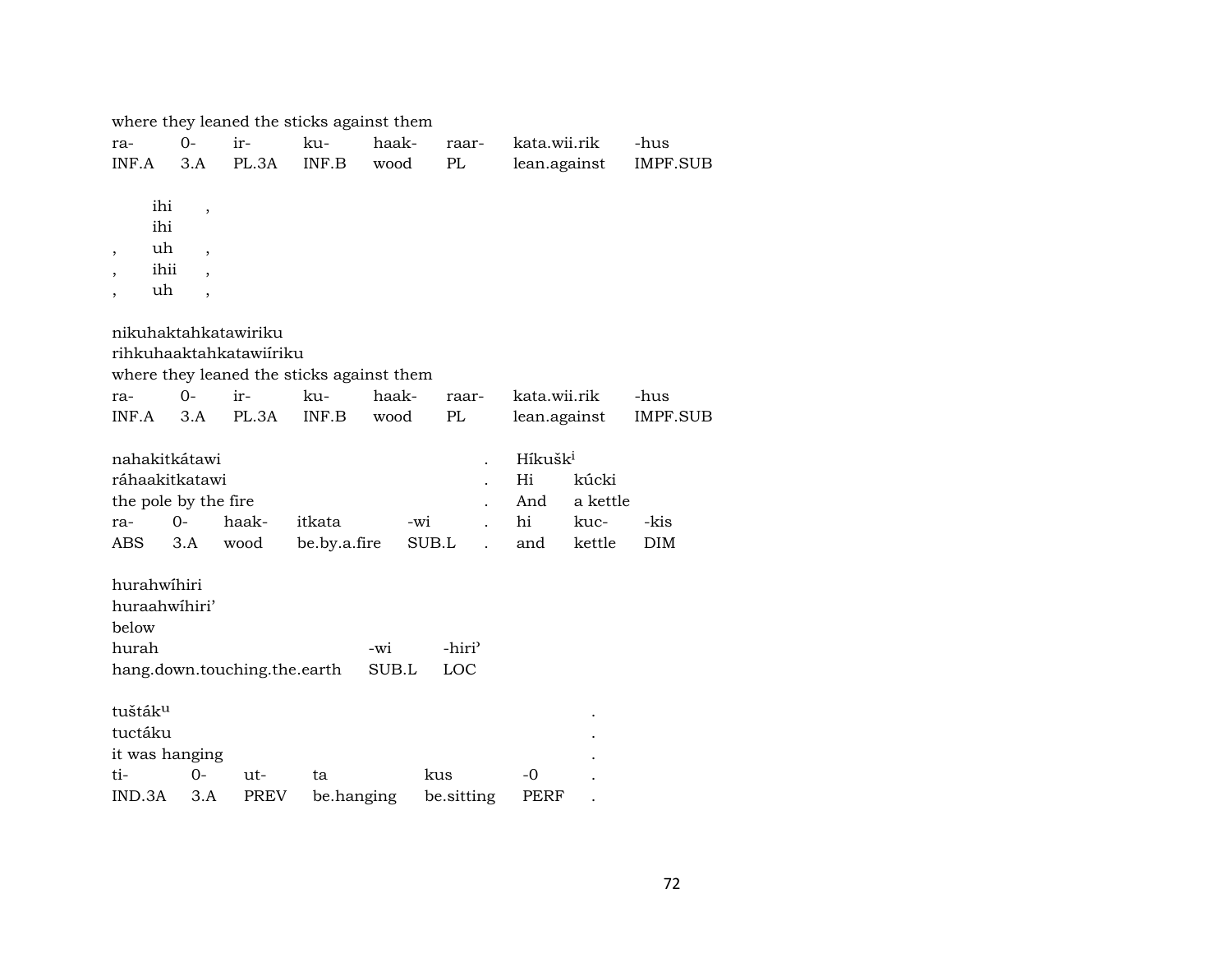| Nikutituhúru     |                                                                   |               |                       |             |            |                     |          |                     |      |
|------------------|-------------------------------------------------------------------|---------------|-----------------------|-------------|------------|---------------------|----------|---------------------|------|
| Rikutiituhúru'   |                                                                   |               |                       |             |            |                     |          |                     |      |
|                  | That was their way                                                |               |                       |             |            |                     |          |                     |      |
| riku-            | ti-                                                               | $0-$          | ir-                   | ut-         | uhuur.uu   |                     |          | $-0$                |      |
| that.is          | IND.3A                                                            | 3.A           | PL.3A                 | <b>PREV</b> |            | be.the.way.one.does |          | PERF                |      |
| kuraa-<br>doctor | Kurápatu<br>Kuraápaatu'<br><b>Blood Doctors</b><br>paat-<br>blood | $-u^{\prime}$ | $\cdot$<br><b>NOM</b> |             |            |                     |          |                     |      |
| nikutišíksuhúru  | Rikutiiciksuhuru'                                                 |               |                       |             |            |                     |          |                     |      |
|                  | That used to be their way                                         |               |                       |             |            |                     |          |                     |      |
| riku-            | ti-                                                               | $O -$         | ir-                   | ut-         | $i-$       | uks-                | uhuur.uu |                     | -0   |
| that.is          | IND.3A                                                            | 3.A           | PL.3A                 | <b>PREV</b> | <b>SEQ</b> | AOR                 |          | be.the.way.one.does | PERF |

| rukstáhkahusuk <sup>u</sup><br>rukstahkaáhusuku<br>when they used to dance |            |      |         |          |           |       |          |         |
|----------------------------------------------------------------------------|------------|------|---------|----------|-----------|-------|----------|---------|
| ra-                                                                        | $0-$       | $a-$ |         | uks-     | raar-     | kaa.a | -hus     | -uku    |
| ABS 3.A                                                                    |            |      | PREV.3A | AOR      | PL.INDV.A | dance | IMPF.SUB | HAB.SUB |
| šápət <sup>n</sup> .                                                       |            |      | Akítu   |          |           |       |          |         |
| cápaat . A                                                                 |            |      |         | kítuu'u' |           |       |          |         |
| the women                                                                  | $\sim 100$ |      | And     | all      |           |       |          |         |
| icapaak                                                                    |            |      | a       | kituu    | -u'       |       |          |         |

,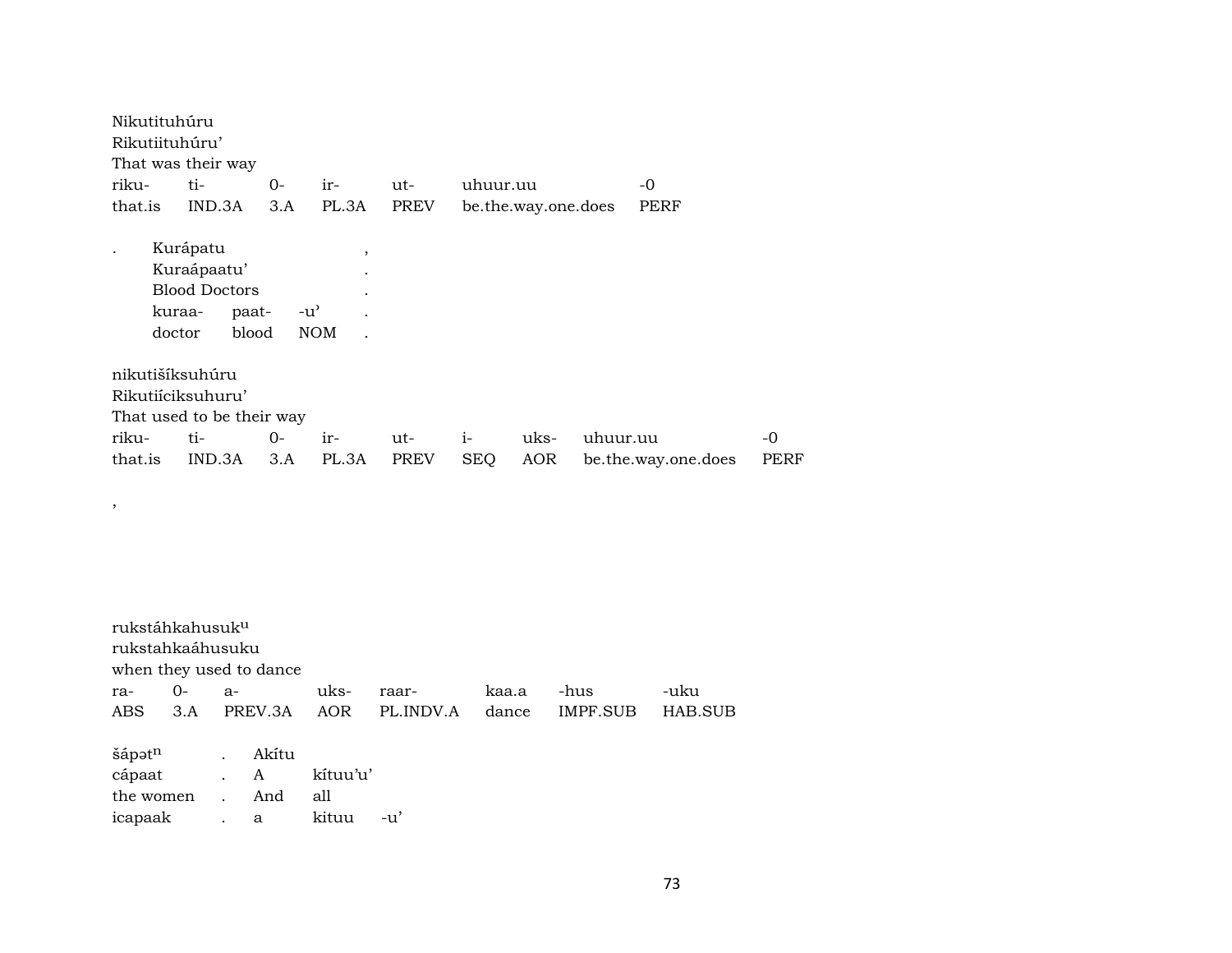## woman . and all NOM

| tárahukatn<br>taáraaruukat<br>ti-<br>IND.3A | they would enter<br>$0-$<br>3.A                                                 | ar-<br>EV   | raar-         | PL.INDV.A        | into              | huuk-                    | at<br>go                                                               | $-0$<br><b>PERF</b>              | $^\mathrm{,}$            |                                                                     |                |              |                   |
|---------------------------------------------|---------------------------------------------------------------------------------|-------------|---------------|------------------|-------------------|--------------------------|------------------------------------------------------------------------|----------------------------------|--------------------------|---------------------------------------------------------------------|----------------|--------------|-------------------|
| atiwáku<br>A<br>And                         | tiwáku'<br>he said                                                              |             |               |                  |                   |                          | $\boldsymbol{\mathcal{C}}$<br>$\epsilon\epsilon$<br>$\epsilon\epsilon$ | Náwa<br>Ráwa<br><b>Now</b>       | $\overline{\phantom{a}}$ | nawa<br>ráwa<br>now<br>$\overline{\phantom{a}}$                     |                |              |                   |
| a<br>and                                    | ti-<br>IND.3A                                                                   | $0-$<br>3.A | waka'u<br>say |                  | $-0$<br>PERF      | $\overline{\phantom{a}}$ | $\pmb{\cdot}$<br>Π.                                                    | rawa<br>$\operatorname{now}$     |                          | rawa<br>$\overline{\phantom{a}}$<br>now<br>$\overline{\phantom{a}}$ |                |              |                   |
| witútasta<br>wituútasta<br>wi-<br>QUOT      | it is going to be<br>ti-<br>IND.3A                                              | $0-$<br>3.A | ut-           | <b>PREV</b>      | $\mathbf 0$<br>be | $-as$                    | IMPF.IRR                                                               | -ta<br><b>INT</b>                | $\overline{a}$           | náwa<br>Ráwa<br><b>Now</b><br>rawa<br>now                           |                |              |                   |
|                                             | witataratakahist <sup>a</sup><br>witataraattahkaáhista<br>we are going to dance |             |               |                  |                   |                          |                                                                        |                                  |                          |                                                                     |                |              |                   |
| wi-<br>QUOT                                 | ta-<br>IND.1/2A                                                                 |             | $t-$<br>1.A   | $a-$<br>IN.PL.P  |                   | ir-                      | PREV.1/2A                                                              | rak-<br>$1/2$ .PL                |                          | raar-<br>PL.INDV.A                                                  | kaa.a<br>dance | -his<br>PERF | -ta<br><b>INT</b> |
| н                                           | Irár <sup>i</sup><br>Iraári'<br><b>Brother</b>                                  |             |               |                  |                   |                          |                                                                        | $^\mathrm{,}$<br>$\, ,$          |                          |                                                                     |                |              |                   |
|                                             | $i-$<br>3.POSS.A                                                                |             | -raar-        | same.sex.sibling |                   | -ri'                     | 3.POSS.B                                                               | $\,$<br>$\overline{\phantom{a}}$ |                          |                                                                     |                |              |                   |
|                                             | pítkuhakausítiriku                                                              |             |               |                  |                   |                          |                                                                        |                                  |                          |                                                                     |                |              |                   |

pítku haáka'u' sítiriku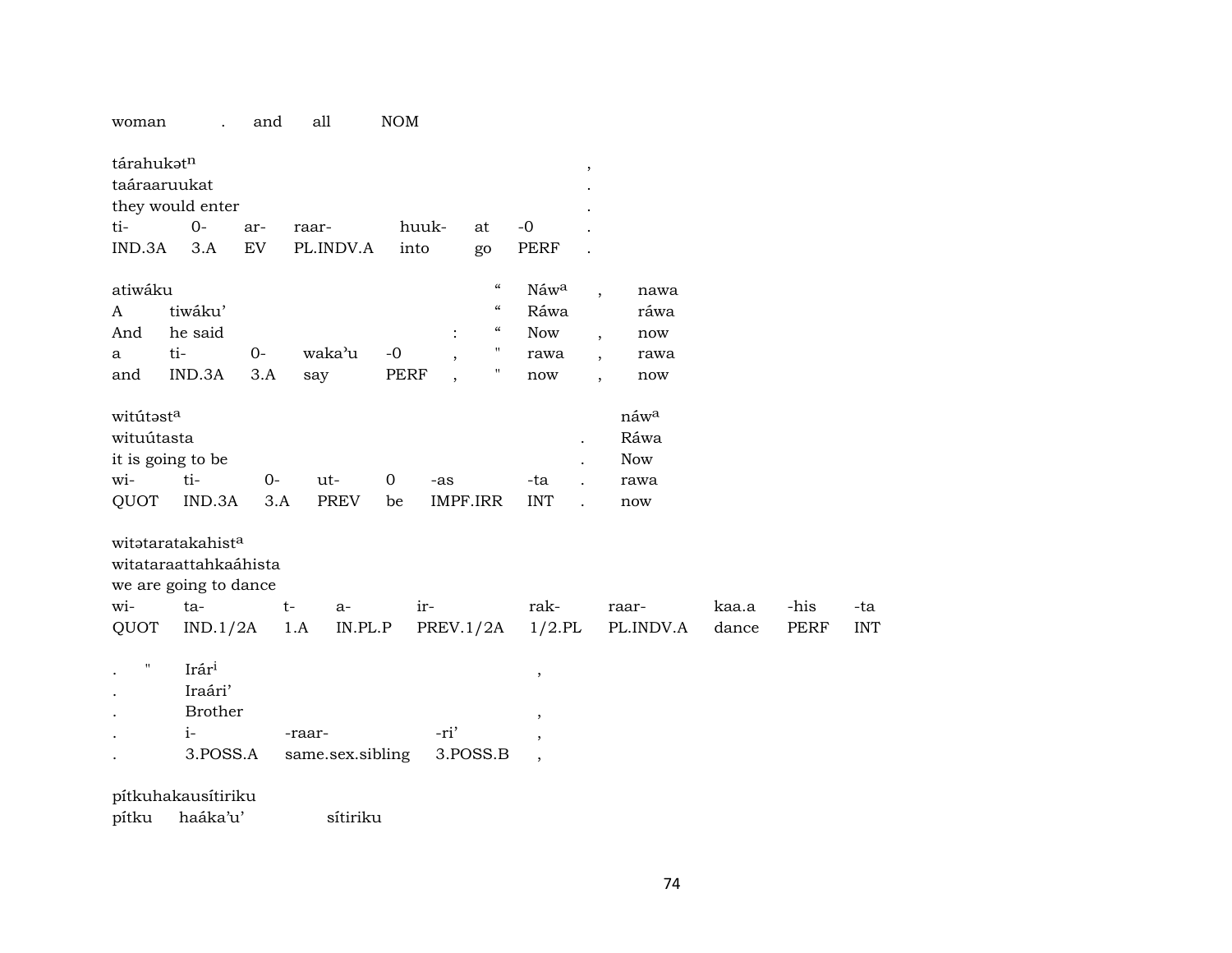| two<br>pitku<br>two                               | drums<br>haaka-<br>drum                                                      |                                                                    | $-u^2$<br><b>NOM</b> | $\sin$<br>$\mathop{\rm DU}\nolimits$ | they had them (du)<br>ti-<br>IND.3A | $0-$<br>3.A    | ir-<br>PL.3A   | ri-<br>PORT       | kus<br>be.sitting | $-0$<br><b>PERF</b> |
|---------------------------------------------------|------------------------------------------------------------------------------|--------------------------------------------------------------------|----------------------|--------------------------------------|-------------------------------------|----------------|----------------|-------------------|-------------------|---------------------|
| $\, ,$                                            |                                                                              |                                                                    |                      |                                      |                                     |                |                |                   |                   |                     |
| pitkusitihákariku<br>Pítku<br>Two<br>pitku<br>two | si- ti-<br>DU                                                                | sitihaákariku<br>they sat with the drums (du)<br>IND.3A            | $O -$                | 3.A                                  | ir-<br>PL.3A                        | haaka-<br>drum | ri-<br>PORT    | kus<br>be.sitting | $-0$<br>PERF      |                     |
| $\cdot$                                           |                                                                              |                                                                    |                      |                                      |                                     |                |                |                   |                   |                     |
| Hiisirihakáriku<br>Hi<br>And<br>hi<br>and         | $ii -$<br>that                                                               | isirihaakáriku<br>those sitting with the drums (du)<br>$si-$<br>DU | $0-$<br>3.A          | ra-<br>ABS                           | $O-$<br>3.A                         | ir-<br>PL.3A   | haaka-<br>drum | ri-<br>PORT       | kus<br>be.sitting | $-0$<br>SUB.4       |
| pítku<br>pítku<br>two<br>pitku<br>two             | $\overline{\phantom{a}}$<br>$\overline{\phantom{a}}$<br>$\ddot{\phantom{0}}$ | á<br>a<br>and<br>a<br>and                                          |                      |                                      |                                     |                |                |                   |                   |                     |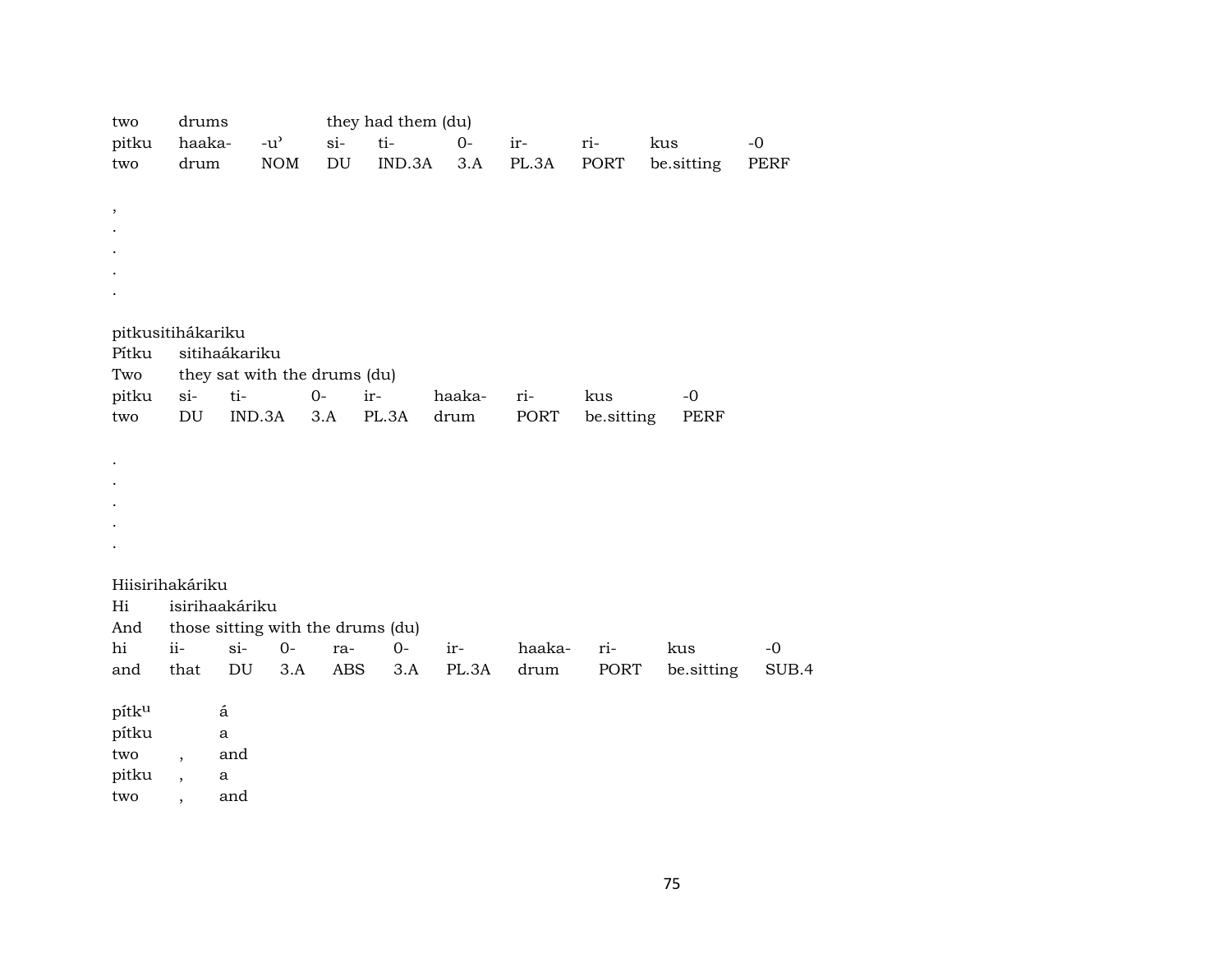| pákus<br>gourds         | pákusrírariku,             | riírariku | they sat with them |        |            |       |             |            |             |
|-------------------------|----------------------------|-----------|--------------------|--------|------------|-------|-------------|------------|-------------|
| pakuus                  | ra-                        | $0-$      | ir-                |        | raar-      |       | ri-         | kus        | -0          |
| gourd                   | <b>ABS</b>                 | 3.A       | PL.3A              |        | 3PL.INAN.P |       | <b>PORT</b> | be.sitting | <b>PERF</b> |
|                         |                            |           |                    |        |            |       |             |            |             |
|                         | hawápitkusíti <sup>a</sup> |           |                    |        |            |       |             | pákus      |             |
| hawá                    | pítku                      |           | síti'a             |        |            |       |             | pákus      |             |
| also                    | two                        |           | there were (du)    |        |            |       |             | gourds     |             |
| haawa                   | pitku                      | si-       | ti-                |        | 0-         | aah   | $-0$        | pakuus     |             |
| also                    | two                        | DU        |                    | IND.3A | 3.A        | be    | PERF        | gourd      |             |
|                         |                            |           |                    |        |            |       |             |            |             |
| Hiírak <sup>u</sup>     |                            |           |                    |        |            |       |             |            |             |
| Hi                      | íraaku                     |           |                    |        |            |       |             |            |             |
| And                     | that one                   |           |                    |        |            |       |             |            |             |
| hi                      | $ii -$                     | ra-       | 0-                 | kus    |            | -0    |             |            |             |
| and                     | that                       | ABS       | 3.A                |        | be.sitting | SUB.4 |             |            |             |
|                         |                            |           |                    |        |            |       |             |            |             |
| irahakakáw <sup>i</sup> |                            |           |                    |        |            |       |             |            |             |
|                         | irahaakakaáwi              |           |                    |        |            |       |             |            |             |
|                         | that drum inside           |           |                    |        |            |       |             |            |             |
| ii-                     | ra-                        | 0-        | haaka-             |        | kaa        | -wi   |             |            |             |
| that                    | ABS                        | 3.A       | drum               |        | be.inside  |       | SUB.L       |            |             |
|                         |                            |           |                    |        |            |       |             |            |             |
| hikáuktu,               |                            |           |                    |        |            |       |             |            |             |
| hi                      | ká'uktu'                   |           |                    |        |            |       |             |            |             |
| and                     | down feathers              |           |                    |        |            |       |             |            |             |
| hi                      | ka'uk.ru'                  |           |                    |        |            |       |             |            |             |
| and                     | downy.feather              |           |                    |        |            |       |             |            |             |
|                         |                            |           |                    |        |            |       |             |            |             |
| tahtarikit              |                            |           |                    |        |            |       |             |            |             |
| taahtaarikit            |                            |           |                    |        |            |       |             |            |             |
|                         | he placed them on it       |           |                    |        |            |       |             |            |             |
| ti-                     | 0-                         | ar-       | ta                 |        | arik       |       | -ihk        | -0         |             |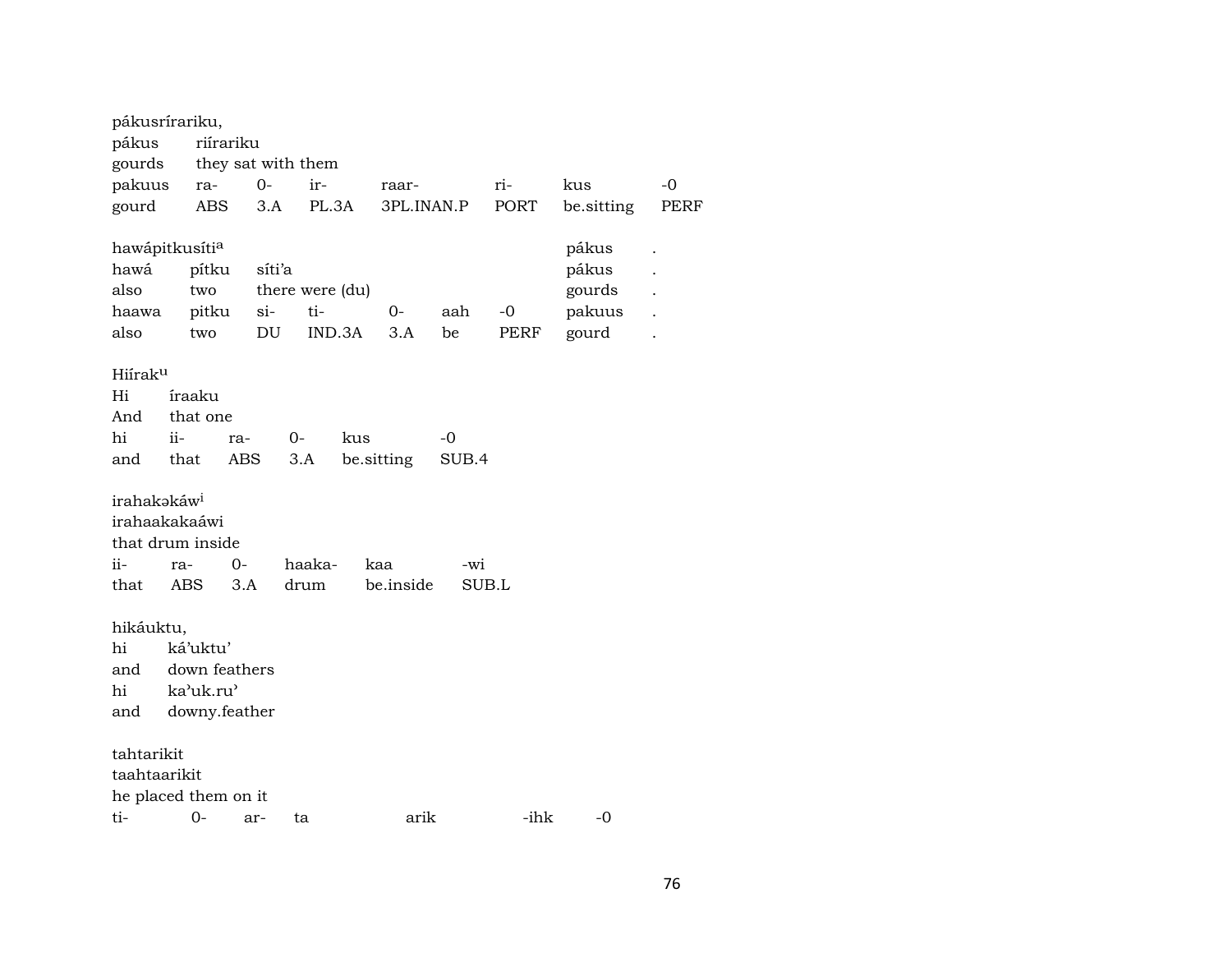| IND.3A                                                                    | 3.A                    | EV                                          |                                       | be.hanging   |           | be.standing  |                                    |                                                          | CAUS                        | PERF          |  |
|---------------------------------------------------------------------------|------------------------|---------------------------------------------|---------------------------------------|--------------|-----------|--------------|------------------------------------|----------------------------------------------------------|-----------------------------|---------------|--|
| škítiiks<br>ckiíti'iks<br>four<br>iks.kiiti'iks<br>four                   |                        |                                             |                                       |              |           |              |                                    |                                                          |                             |               |  |
| Káuktutítaritn<br>Ká'uktu'<br>Down feathers<br>ka'uk.ru'<br>downy.feather |                        | ti-                                         | títaarit<br>they hung on it<br>IND.3A | $O -$<br>3.A | ta        | be.hanging   |                                    | arik<br>be.standing                                      |                             | $-0$<br>PERF  |  |
| tirakuhákau<br>tíraaku<br>this<br>tii-<br>this                            | ra-<br>ABS             | $O -$<br>3.A                                | kus<br>be.sitting                     |              | $-0$      | SUB.4        | haáka'u'<br>drum<br>haaka-<br>drum |                                                          | $-u^{\prime}$<br><b>NOM</b> | $\,$          |  |
| isiríriku<br>isiriíriku<br>ii-<br>that                                    | $\sin$<br>DU           | that one they sat with<br>ra-<br><b>ABS</b> | $0-$<br>3.A                           | ir-<br>PL.3A |           | ri-<br>PORT  | kus                                | be.sitting                                               |                             | $-0$<br>SUB.4 |  |
| Pítkusitía<br>Pítku<br>Two<br>pitku<br>two                                | sití'a<br>$\sin$<br>DU | there were (du)<br>ti-<br>IND.3A            | $0-$                                  | 3.A          | aah<br>be | $-0$<br>PERF |                                    | haka <sup>u</sup><br>haáka'u'<br>drums<br>haaka-<br>drum | $-u^{\prime}$               | <b>NOM</b>    |  |

hírikutitarit $<sup>n</sup>$ </sup>

Hi rikutitaárit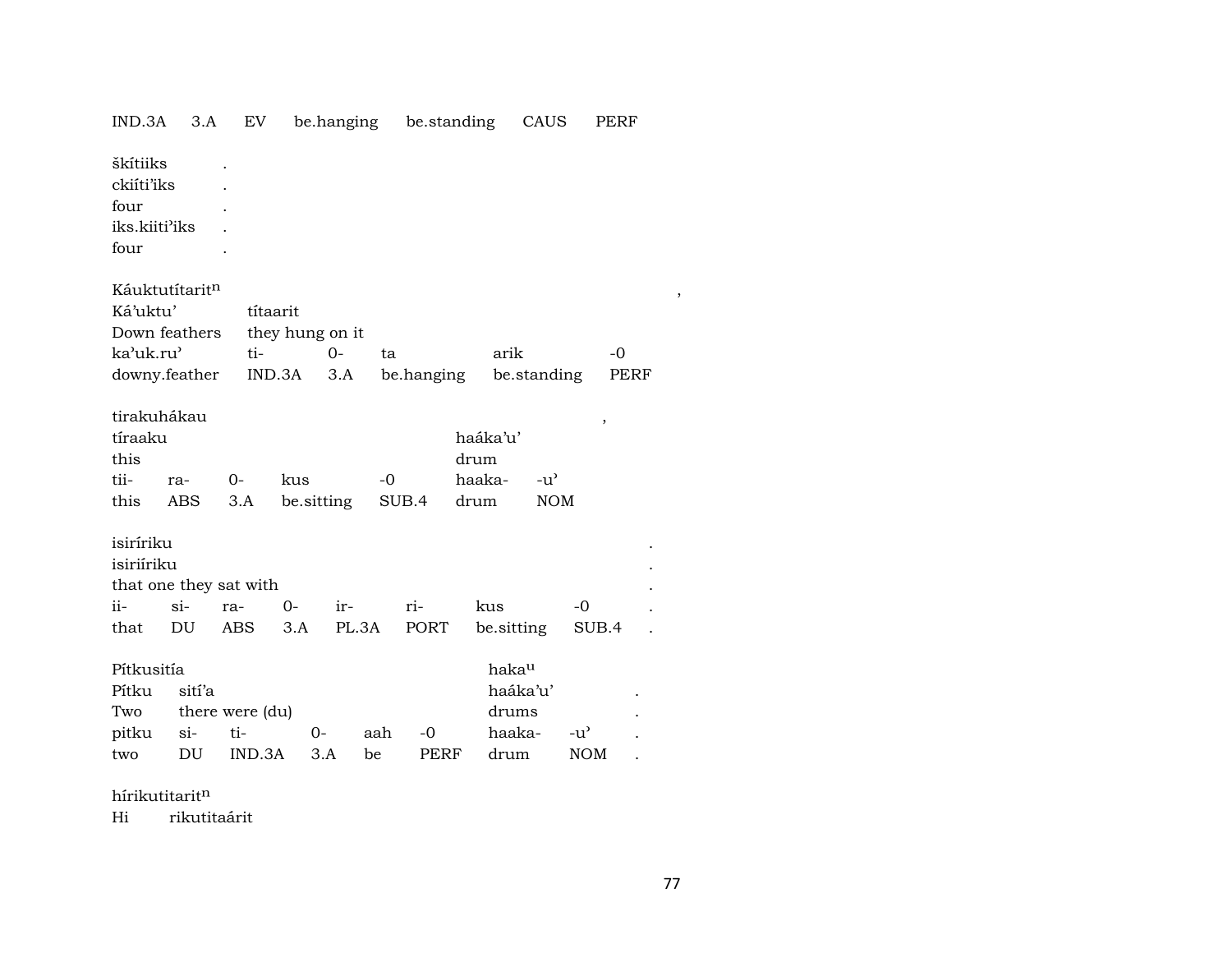| And                      |                          |                   | that is where they hung them |           |                  |    |                          |             |        |               |  |
|--------------------------|--------------------------|-------------------|------------------------------|-----------|------------------|----|--------------------------|-------------|--------|---------------|--|
| hi                       | riku-                    | ti-               |                              | $0-$      | ta               |    | arik                     |             |        | $-0$          |  |
| and                      | that.is                  |                   | IND.3A                       | 3.A       | be.hanging       |    |                          | be.standing |        | PERF          |  |
|                          |                          |                   |                              |           |                  |    |                          |             |        |               |  |
| nuritíwahatn             |                          |                   |                              |           |                  |    |                          |             |        | káuktu        |  |
|                          | ruuritiíwaahat           |                   |                              |           |                  |    |                          |             |        | ká'uktu'      |  |
|                          | there on the edge        |                   |                              |           |                  |    |                          |             |        | down feathers |  |
| ruu-                     | ri-                      |                   | $0-$                         | tiihak    |                  |    | -waa                     | $-0$        |        | ka'uk.ru'     |  |
| there                    |                          | CONT.3A           | 3.A                          |           | be.the.border    |    | <b>DIST</b>              | <b>SUB</b>  |        | downy.feather |  |
|                          |                          |                   |                              |           |                  |    |                          |             |        |               |  |
|                          |                          |                   |                              |           |                  |    |                          |             |        |               |  |
|                          |                          |                   |                              |           |                  |    |                          |             |        |               |  |
|                          |                          |                   |                              |           |                  |    |                          |             |        |               |  |
|                          |                          |                   |                              |           |                  |    |                          |             |        |               |  |
|                          |                          |                   |                              |           |                  |    |                          |             |        |               |  |
|                          |                          | irár <sup>i</sup> |                              |           |                  |    |                          |             |        |               |  |
| Náw <sup>a</sup><br>Ráwa |                          | iraári'           |                              |           |                  |    |                          |             | $\, ,$ |               |  |
| Now                      |                          | brother           |                              |           |                  |    |                          |             |        |               |  |
|                          |                          | $i-$              |                              |           |                  |    | -ri'                     |             | $\, ,$ |               |  |
| rawa                     | $\overline{\phantom{a}}$ | 3.POSS.A          |                              | -raar-    | same.sex.sibling |    | 3.POSS.B                 |             | $\,$   |               |  |
| now                      |                          |                   |                              |           |                  |    |                          |             |        |               |  |
| karatiráit <sup>a</sup>  |                          |                   |                              |           |                  |    |                          |             |        |               |  |
| karatiraá'iita           |                          |                   |                              |           |                  |    |                          |             |        |               |  |
|                          | I do not know            |                   |                              |           |                  |    |                          |             |        |               |  |
| ka-                      | ra-                      | $t-$              | ir-                          |           | raa.iita         |    | $-0$                     |             |        |               |  |
| NEG                      | ABS                      | 1.A               |                              | PREV.1/2A | know             |    | PERF                     |             |        |               |  |
|                          |                          |                   |                              |           |                  |    |                          |             |        |               |  |
| irikúhuatn               |                          |                   |                              |           |                  |    |                          |             |        |               |  |
| iriikúhuu'ut             |                          |                   |                              |           |                  |    |                          |             |        |               |  |
|                          | whatever the way is      |                   |                              |           |                  |    |                          |             |        |               |  |
| irii-                    | kuur-                    | ra-               | 0-                           |           | 0<br>ut-         |    | $\overline{\phantom{0}}$ |             |        |               |  |
| what                     | <b>DUB</b>               | <b>ABS</b>        |                              | 3.A       | <b>PREV</b>      | be | EX                       |             |        |               |  |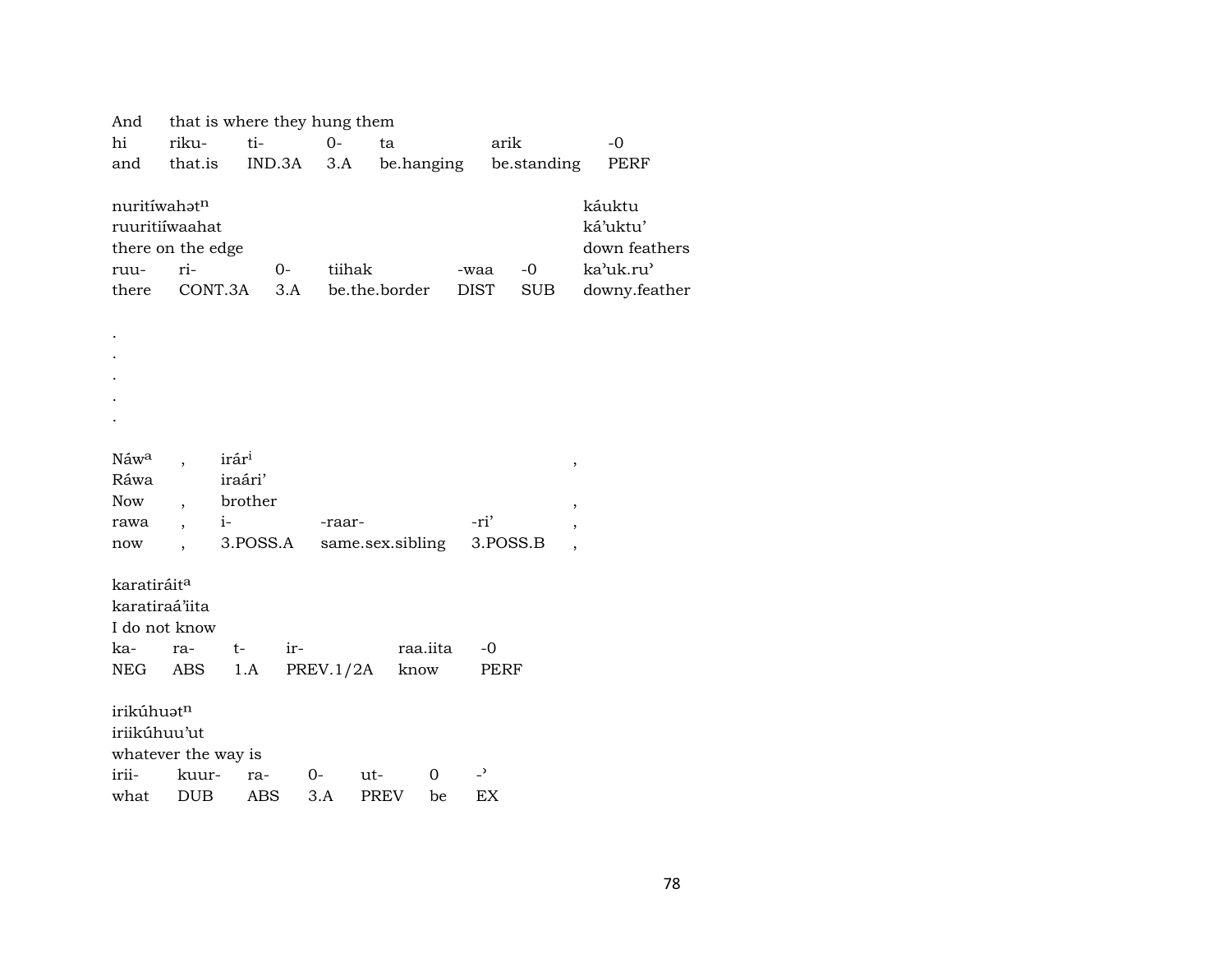|                         | kisiratkúriwatu                   |       |                                  |            |                 |            |      |       |      |       |
|-------------------------|-----------------------------------|-------|----------------------------------|------------|-----------------|------------|------|-------|------|-------|
| kici                    | ratkúriiwaatu                     |       |                                  |            |                 |            |      |       |      |       |
| but                     | my looking                        |       |                                  |            |                 |            |      |       |      |       |
| kici                    | ra-                               | $t-$  | ku-                              | riiwat     | -hus            |            |      |       |      |       |
| but                     | INF.A                             | 1.A   | INF.B                            | be.looking | <b>IMPF.SUB</b> |            |      |       |      |       |
|                         |                                   |       |                                  |            |                 |            |      |       |      |       |
|                         | wiwitirihkurárahukat <sup>a</sup> |       |                                  |            |                 |            |      |       |      |       |
|                         | wiwitirihkuraarahuúkata           |       |                                  |            |                 |            |      |       |      |       |
|                         |                                   |       | when they took themselves inside |            |                 |            |      |       |      |       |
| wii-                    | witi-                             | ra-   | $0-$                             | ir-        | ku-             | raar-      | ra-  | huuk- | at   | -a    |
| when                    | REFL                              | INF.A | 3.A                              | PL.3A      | INF.B           | 3PL.INAN.P | PORT | into  | go   | SUB.1 |
|                         |                                   |       |                                  |            |                 |            |      |       |      |       |
| ráriwatuks <sup>u</sup> |                                   |       |                                  | $\, ,$     |                 |            |      |       |      |       |
|                         | ráriiwaatuksu'                    |       |                                  |            |                 |            |      |       |      |       |
|                         | the spectators                    |       |                                  |            |                 |            |      |       |      |       |
| raar-                   | riiwaat.uk.his                    |       | $-u^{\prime}$                    |            |                 |            |      |       |      |       |
| PL                      | look                              |       | <b>NOM</b>                       |            |                 |            |      |       |      |       |
|                         |                                   |       |                                  |            |                 |            |      |       |      |       |
|                         | átatutakiriku                     |       |                                  |            |                 |            |      |       |      |       |
| A                       | tatuutakiriku                     |       |                                  |            |                 |            |      |       |      |       |
| And                     | I watched them                    |       |                                  |            |                 |            |      |       |      |       |
| a                       | ta-                               | $t-$  | ut-                              | ak-        |                 | kirik.kus  | $-0$ |       |      |       |
| and                     | IND.1/2A                          | 1.A   | PREV                             | PL.AN.3P   |                 | look.at    | PERF |       |      |       |
|                         |                                   |       |                                  |            |                 |            |      |       |      |       |
|                         | Hitihakáraruš <sup>a</sup>        |       |                                  |            |                 |            |      |       |      |       |
| Hi                      | tiihaakararuúcaa'                 |       |                                  |            |                 |            |      |       |      |       |
| And                     |                                   |       | they took the drums up           |            |                 |            |      |       |      |       |
| hi                      | ti-                               | $0-$  | $a-$                             | ir-        | haaka-          | raar-      | ra-  | uca.a | -0   |       |
| and                     | IND.3A                            | 3.A   | PREV.3A                          | PL.3A      | drum            | PL         | PORT | rise  | PERF |       |

, . . .

79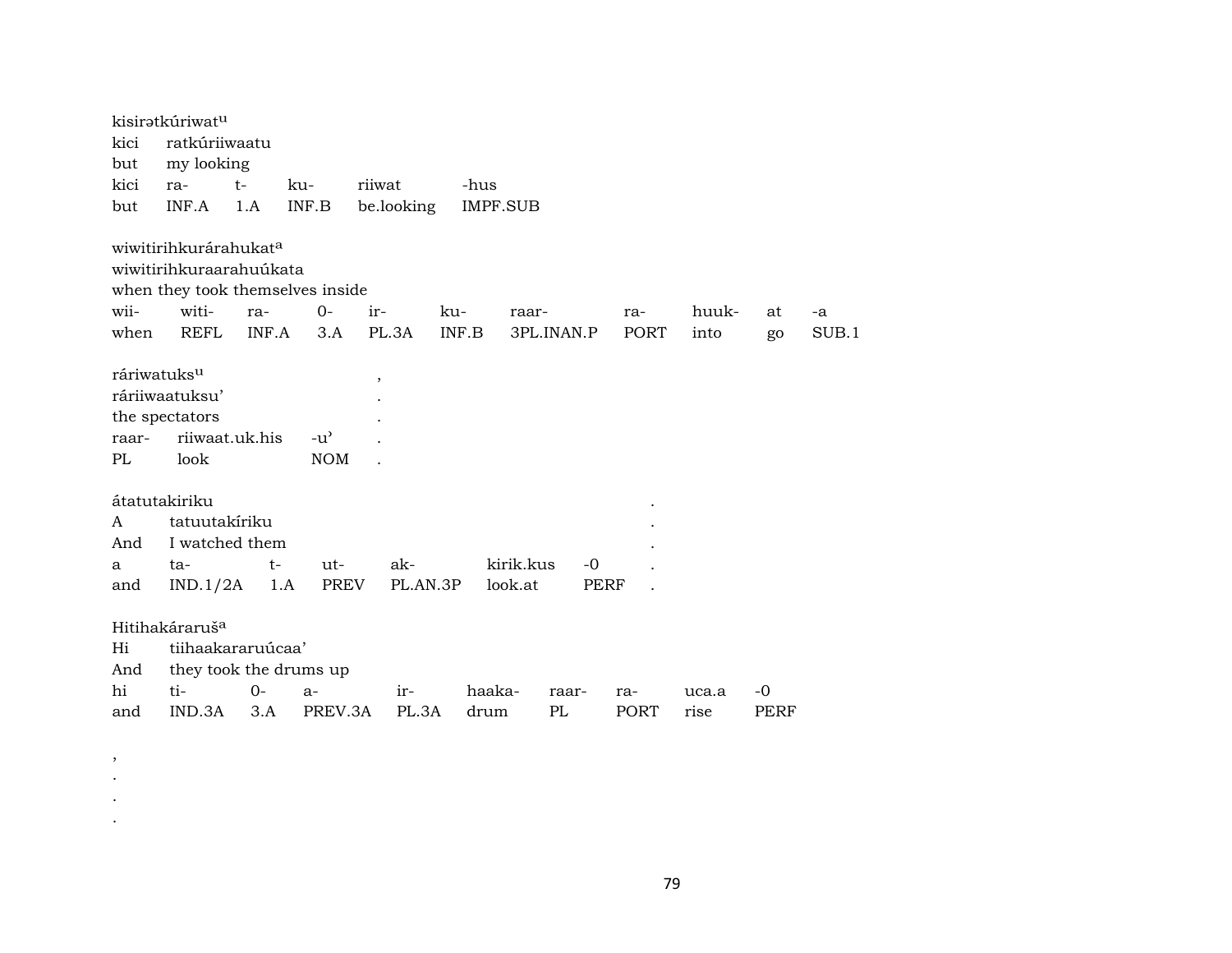|                                                         | atihakararuráhšət <sup>n</sup>                                            |                                                                        |                                          |                                                                                  |              |                                                      |               |         |                 |                    |           |              |                   |
|---------------------------------------------------------|---------------------------------------------------------------------------|------------------------------------------------------------------------|------------------------------------------|----------------------------------------------------------------------------------|--------------|------------------------------------------------------|---------------|---------|-----------------|--------------------|-----------|--------------|-------------------|
| A                                                       | tiihaakaracahuraáhcat                                                     |                                                                        |                                          |                                                                                  |              |                                                      |               |         |                 |                    |           |              |                   |
| And                                                     | they beat the drums                                                       |                                                                        |                                          |                                                                                  |              |                                                      |               |         |                 |                    |           |              |                   |
| a                                                       | ti-                                                                       | $0-$                                                                   |                                          | ir-                                                                              | haaka-       |                                                      | raar-         |         |                 | tahuur.raar.cak    | $-0$      |              |                   |
| and                                                     | IND.3A                                                                    | 3.A                                                                    |                                          | PL.3A                                                                            | drum         |                                                      | PL            |         | beat.a.drum     |                    | PERF      |              |                   |
| $\overline{ }$                                          | áwit<br>$\overline{\phantom{a}}$<br>Áwit<br>First                         |                                                                        | iririhkitáwi <sup>u</sup><br>the leaders | iriirihkitáwi'u                                                                  |              |                                                      |               |         |                 |                    |           |              |                   |
|                                                         | awit                                                                      | irii-                                                                  |                                          | ra-                                                                              | 0-           | ir-                                                  |               | kita.wi |                 | -u                 |           |              |                   |
|                                                         | first                                                                     | that                                                                   |                                          | ABS                                                                              | 3.A          | PL.3A                                                |               |         | be.the.leader   | SUB.D              |           |              |                   |
| hi<br>and<br>hi                                         | hitihakarárurašatn<br>tiihaakarácahuraahcat<br>they beat the drums<br>ti- | $O -$                                                                  |                                          | ir-                                                                              | haaka-       |                                                      | raar-         |         | tahuur.raar.cak |                    | -0        |              |                   |
| and                                                     | IND.3A                                                                    |                                                                        | 3.A                                      | PL.3A                                                                            | drum         |                                                      | PL            |         | beat.a.drum     |                    | PERF      |              |                   |
| kskiítiks<br>four<br>iks.kiiti <sup>3</sup> iks<br>four | škitiksíhitihatutáwari                                                    | $\overline{ }$<br>$\overline{\phantom{a}}$<br>$\overline{\phantom{a}}$ | ihi<br>uh<br>ihii<br>uh                  | $\overline{\phantom{a}}$<br>$\overline{\phantom{a}}$<br>$\overline{\phantom{a}}$ | tii-<br>this | tihatuutáwaari'<br>he was doing this<br>haa-<br>here | ti-<br>IND.3A |         | $0-$<br>3.A     | ut-<br><b>PREV</b> | aar<br>do | -waa<br>DIST | -i<br><b>IMPF</b> |

Hiirirusitirawikárahiirirutarahkášapat $^{\rm n}$ 

Hi iriruusitiírawikaaraa' hi iriruutaaraáhkaa' cápaat

.

. . . .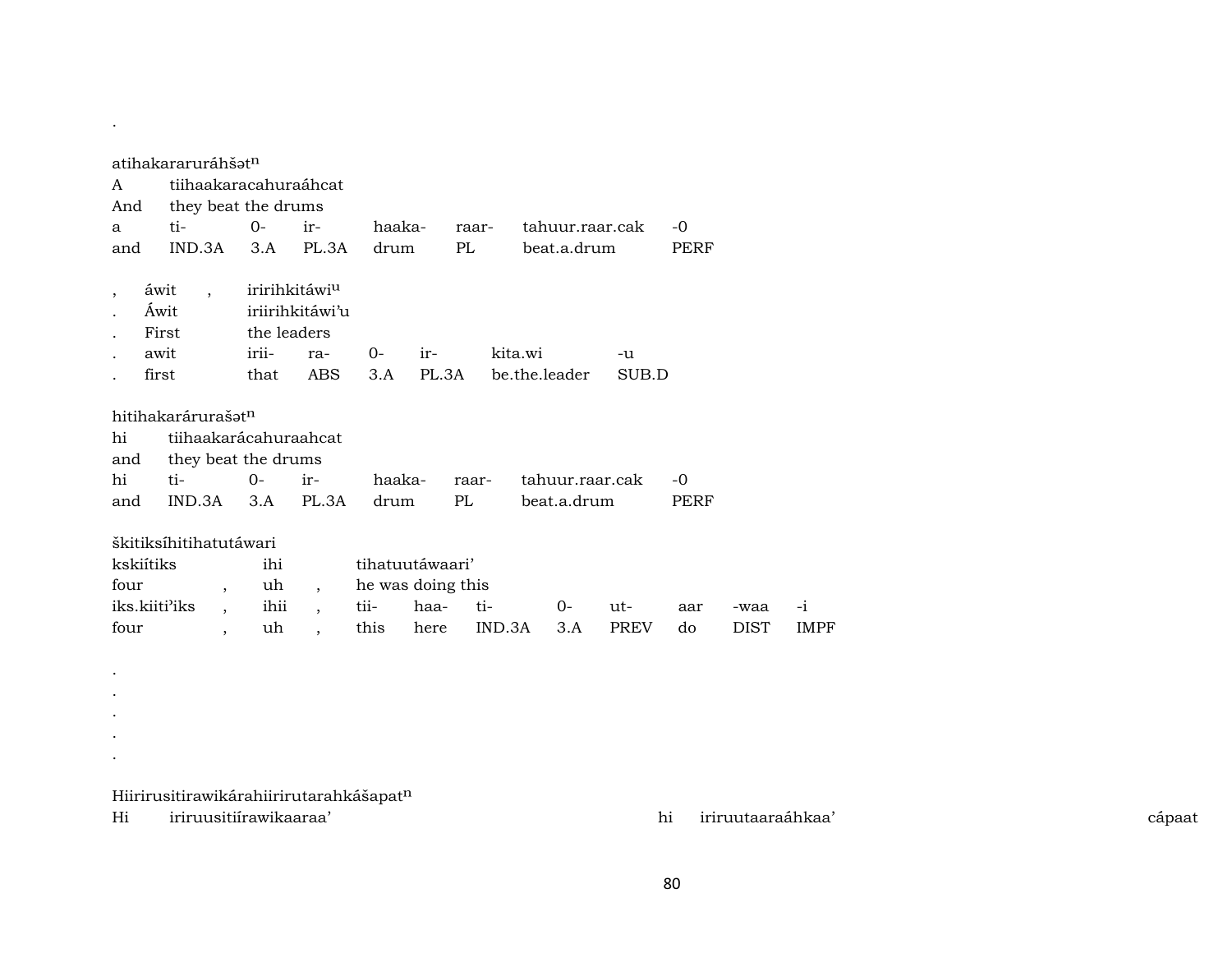| And       |                                    |                    |             | thereupon they sang out             |           |       |             |       |                 |                          |             | and thereupon they danced |           |       |                                                                                                                    |          | women   |
|-----------|------------------------------------|--------------------|-------------|-------------------------------------|-----------|-------|-------------|-------|-----------------|--------------------------|-------------|---------------------------|-----------|-------|--------------------------------------------------------------------------------------------------------------------|----------|---------|
| hi        |                                    | irii- ruu- si- ti- |             |                                     | $0 - a -$ |       | $ir-$       |       | awi.kaa.ra.a -0 |                          | hi          | irii- ruu- ti-            | $0 - a -$ |       | raar-                                                                                                              | kaa.a -0 | icapaak |
| and       |                                    |                    |             |                                     |           |       |             |       |                 |                          |             |                           |           |       | then then DU IND.3A 3.A PREV.3A PL.3A sing.a.song PERF and then then IND.3A 3.A PREV.3A PL.INDV.A dance PERF woman |          |         |
|           |                                    |                    |             |                                     |           |       |             |       |                 |                          |             |                           |           |       |                                                                                                                    |          |         |
| $\,$      |                                    |                    |             |                                     |           |       |             |       |                 |                          |             |                           |           |       |                                                                                                                    |          |         |
|           |                                    |                    |             |                                     |           |       |             |       |                 |                          |             |                           |           |       |                                                                                                                    |          |         |
| $\, ,$    |                                    |                    |             |                                     |           |       |             |       |                 |                          |             |                           |           |       |                                                                                                                    |          |         |
| $\cdot$   |                                    |                    |             |                                     |           |       |             |       |                 |                          |             |                           |           |       |                                                                                                                    |          |         |
| $\cdot$   |                                    |                    |             |                                     |           |       |             |       |                 |                          |             |                           |           |       |                                                                                                                    |          |         |
|           | åka <sup>a</sup> witirihkurarírika |                    |             |                                     |           |       |             |       |                 |                          |             |                           |           |       |                                                                                                                    |          |         |
| aáka'a    |                                    |                    |             | witirihkurariírika                  |           |       |             |       |                 |                          |             |                           |           |       |                                                                                                                    |          |         |
| oh my     | $\overline{\phantom{a}}$           |                    |             | after they fixed themselves up      |           |       |             |       |                 |                          |             |                           |           |       |                                                                                                                    |          |         |
| aaka'a    | $\overline{\phantom{a}}$           |                    | witi-       | ra-                                 | $0-$      | ir-   |             | ku-   | uur-            |                          | raar-       | hiir                      | -ik       | -a    |                                                                                                                    |          |         |
| oh.my     |                                    |                    | <b>REFL</b> | INF.A                               | 3.A       | PL.3A |             | INF.B | <b>PREV</b>     |                          | 3PL.INAN.P  | be.good                   | CAUS      | SUB.1 |                                                                                                                    |          |         |
| šápat     |                                    |                    |             |                                     |           |       |             |       |                 |                          |             |                           |           |       |                                                                                                                    |          |         |
| cápaat    |                                    |                    |             |                                     |           |       |             |       |                 |                          |             |                           |           |       |                                                                                                                    |          |         |
|           | the women                          |                    |             |                                     |           |       |             |       |                 |                          |             |                           |           |       |                                                                                                                    |          |         |
| icapaak   |                                    |                    |             |                                     |           |       |             |       |                 |                          |             |                           |           |       |                                                                                                                    |          |         |
| woman     |                                    |                    |             |                                     |           |       |             |       |                 |                          |             |                           |           |       |                                                                                                                    |          |         |
|           |                                    |                    |             |                                     |           |       |             |       |                 |                          |             |                           |           |       |                                                                                                                    |          |         |
|           | rawititiruhukítawu                 |                    |             |                                     |           |       |             |       |                 |                          |             |                           |           |       |                                                                                                                    |          |         |
|           | Raawititiiruhuhkítawu'             |                    |             |                                     |           |       |             |       |                 |                          |             |                           |           |       |                                                                                                                    |          |         |
|           |                                    |                    |             | They were just outdoing one another |           |       |             |       |                 |                          |             |                           |           |       |                                                                                                                    |          |         |
| raa-      | witi-                              |                    | ti-         | $O -$                               | ir-       |       | uur-        |       | uhuur.kita.wuu  |                          | -:hus       |                           |           |       |                                                                                                                    |          |         |
| just      | <b>REFL</b>                        |                    | IND.3A      | 3.A                                 |           | PL.3A | <b>PREV</b> |       | outdo.IMPF      |                          | <b>IMPF</b> |                           |           |       |                                                                                                                    |          |         |
| $\bullet$ | širurukstátawi                     |                    |             |                                     |           |       |             |       |                 | $\overline{\phantom{a}}$ |             |                           |           |       |                                                                                                                    |          |         |
| $\bullet$ | Ciru                               |                    | rukstaátawi |                                     |           |       |             |       |                 |                          |             |                           |           |       |                                                                                                                    |          |         |
|           | Yet                                |                    |             | its being the way among us          |           |       |             |       |                 | ,                        |             |                           |           |       |                                                                                                                    |          |         |
|           | ciruu                              | ra-                | $0-$        | uks-                                |           | raa-  | tawi        |       | $-0$            |                          |             |                           |           |       |                                                                                                                    |          |         |
|           | yet                                | <b>ABS</b>         |             | <b>AOR</b><br>3.A                   |           | way   | be.among    |       | SUB.3           | $\cdot$                  |             |                           |           |       |                                                                                                                    |          |         |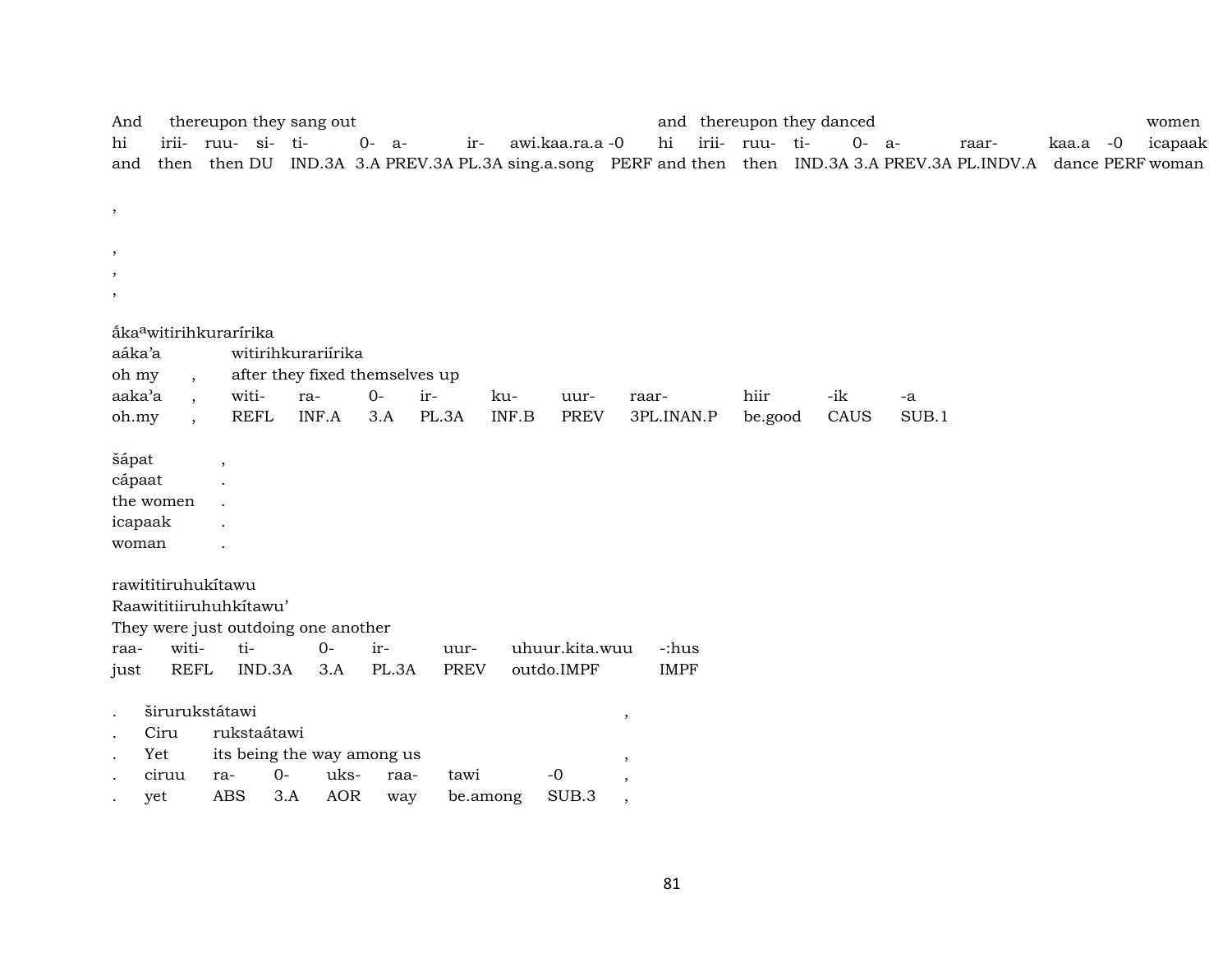| irár <sup>i</sup> |                  |          |  |
|-------------------|------------------|----------|--|
| iraári'           |                  |          |  |
| brother           |                  |          |  |
| $\mathbf{i}$      | -raar-           | -ri'     |  |
| 3.POSS.A          | same.sex.sibling | 3.POSS.B |  |

|                             | rawirurakutúkawirawiruiríhiruk <sup>i</sup>                                                      |           |                                                                                     |
|-----------------------------|--------------------------------------------------------------------------------------------------|-----------|-------------------------------------------------------------------------------------|
| raáwiiru'                   | raakuutuúkawi                                                                                    | raáwiiru' | irihiíruuki                                                                         |
| cloth                       | to wear it                                                                                       | cloth     | their being a different kind                                                        |
| raawiir- -u' ra-    0-   a- | ku-                                                                                              |           | ut- uuka       -wi    ,  raawiir- -u'    irii-   hii-    ra-   0-   0    -uk     -i |
| cloth                       | NOM INF.A 3.A PREV.3A INF.B PREV wear.a.dress SUB.L , cloth NOM that other ABS 3.A be DIST SUB.2 |           |                                                                                     |

- . Náwir<sup>u</sup> ,
- . Raáwiiru'
- . Cloth
- 
- . raawiir- -u" .  $\qquad$  cloth

nakurarahkásiµ

rakurarahkásii'u

to be shirts

| ra- | $\Omega$ | ku- | raar- | rahkasii                                       | $-11$ |
|-----|----------|-----|-------|------------------------------------------------|-------|
|     |          |     |       | INF.A 3.A INF.B PL.INDV.A wear.a.garment SUB.D |       |

| hípītu                 |               | hitiráhkasi |                     |      |                               |      |  |
|------------------------|---------------|-------------|---------------------|------|-------------------------------|------|--|
| hi                     |               |             | piíta hi tiráhkasi' |      |                               |      |  |
| and                    | a man         |             | and he wore it      |      |                               |      |  |
| hi                     | wiita         | hi          | ti-                 | $0-$ | rahkasii                      | -0   |  |
| and                    | man           |             |                     |      | and IND.3A 3.A wear.a.garment | PERF |  |
|                        |               |             |                     |      |                               |      |  |
| tihwakíah <sup>u</sup> |               |             |                     |      | $\overline{\phantom{a}}$      |      |  |
|                        | Tihwaki'aahu' |             |                     |      |                               |      |  |
|                        |               |             |                     |      |                               |      |  |

They say<br>ti-

0- ir- waki.a -:hus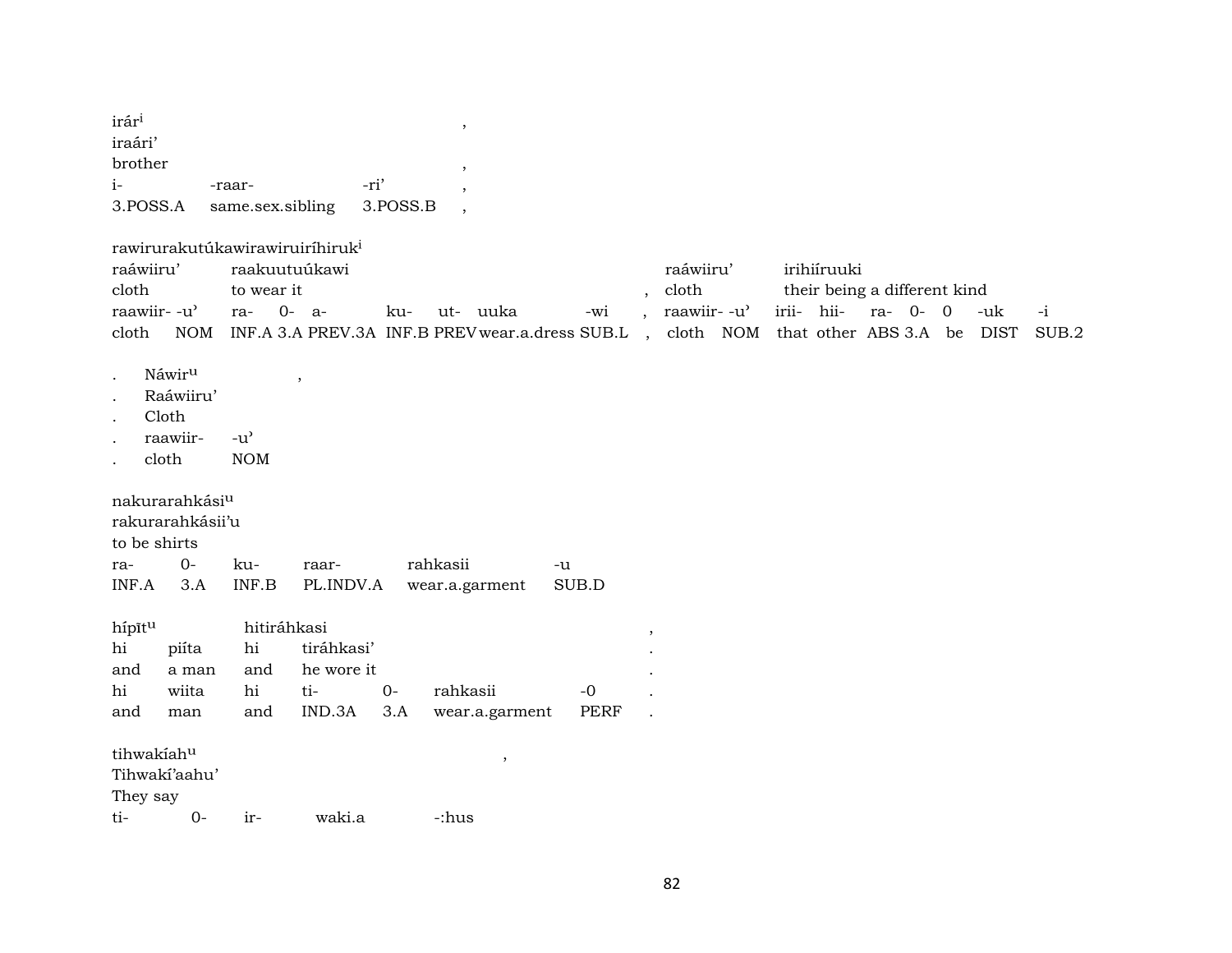## IND.3A 3.A PL.3A say.PL.IMPF IMPF

| Kisarawihúhtakisaš           |          |                        |             |                          |                |        |          |         |       |
|------------------------------|----------|------------------------|-------------|--------------------------|----------------|--------|----------|---------|-------|
|                              |          | kasiiraawiihuhtákisaac |             |                          |                |        |          |         |       |
| a deep red shirt             |          |                        |             |                          |                |        |          |         |       |
| kasii-                       | raawiir- | hur-                   | ta          |                          |                | kisaac |          |         |       |
| bag                          | cloth    | way                    |             | be.hanging               |                | meat   |          |         |       |
|                              |          |                        |             |                          |                |        |          |         |       |
| Iriruráku <sup>u</sup>       |          |                        |             |                          |                |        |          |         |       |
| Iriruurákuu'u                |          |                        |             |                          |                |        |          |         |       |
| Different ones               |          |                        |             |                          |                |        |          |         |       |
| irii-                        | ruu-     | ra-                    | $O -$       | ku-                      | $i-$           |        | $\Omega$ | -u      |       |
| that                         | then     | INF.A                  | 3.A         | INF.B                    |                | SEQ    | be       | SUB.D   |       |
|                              |          |                        |             |                          |                |        |          |         |       |
| nakukírarius <sup>u</sup>    |          |                        |             |                          |                |        | ,        | híuhuks |       |
| rakukírarii'uusu             |          |                        |             |                          |                |        |          | hi      | úhuks |
| its being green              |          |                        |             |                          |                |        |          | and     | half  |
| ra-                          | $O -$    | ku-                    | kirarii'uus |                          | -u             |        |          | hi      | uhuks |
| INF.A                        | 3.A      | INF.B                  | be.green    |                          | SUB.D          |        |          | and     | half  |
|                              |          |                        |             |                          |                |        |          |         |       |
| tiráhkata <sup>a</sup>       |          |                        |             |                          |                |        |          |         |       |
| tiráhkataa'a                 |          |                        |             |                          |                |        |          |         |       |
| it was yellow                |          |                        |             |                          |                |        |          |         |       |
| ti-                          | $0 -$    | rahkataar              |             | $\overline{\phantom{0}}$ |                |        |          |         |       |
| IND.3A                       | 3.A      | be.yellow              |             | EX                       |                |        |          |         |       |
|                              |          |                        |             |                          |                |        |          |         |       |
| pitarakurahkási <sup>u</sup> |          |                        |             |                          |                |        |          |         | ,     |
| piíta                        |          | rakurahkásii'u         |             |                          |                |        |          |         |       |
| a man                        |          | to wear a shirt        |             |                          |                |        |          |         |       |
| wiita                        | ra-      | 0-                     | ku-         |                          | rahkasii       |        |          | -u      |       |
| man                          | INF.A    | 3.A                    | INF.B       |                          | wear.a.garment |        |          | SUB.D   |       |
|                              |          |                        |             |                          |                |        |          |         |       |
| ráhira                       |          |                        |             |                          |                |        |          |         |       |
| ráhiira'                     |          |                        |             |                          |                |        |          |         |       |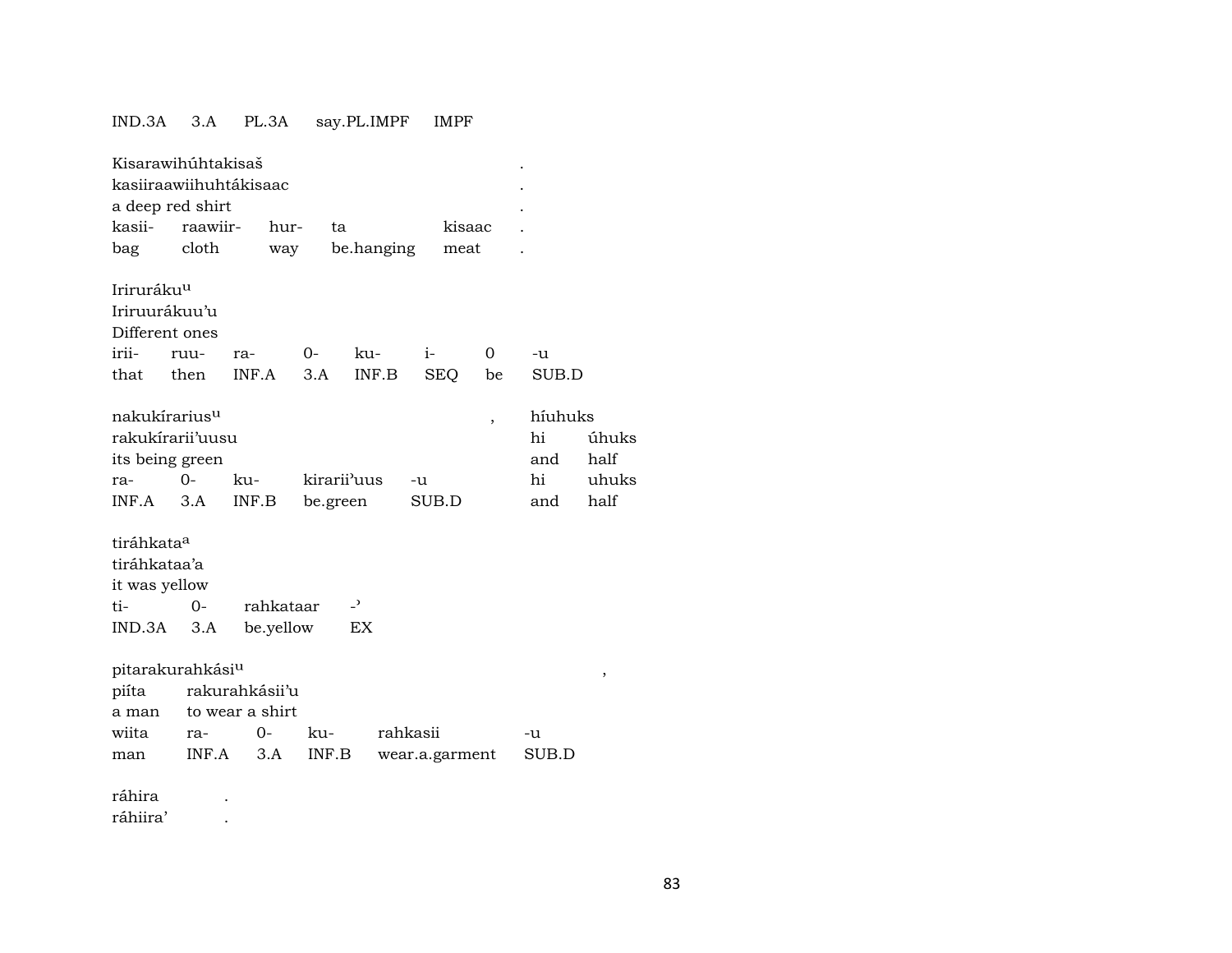| some times              |                          |                      |                    |      |         |                  |           |           |                          |      |
|-------------------------|--------------------------|----------------------|--------------------|------|---------|------------------|-----------|-----------|--------------------------|------|
| rahiira                 |                          |                      |                    |      |         |                  |           |           |                          |      |
| further                 |                          |                      |                    |      |         |                  |           |           |                          |      |
| Náw <sup>a</sup>        |                          | irár <sup>i</sup>    |                    |      |         |                  |           |           | $\, ,$                   |      |
| Ráwa                    |                          | iraári'              |                    |      |         |                  |           |           |                          |      |
| <b>Now</b>              |                          | brother              |                    |      |         |                  |           |           | ,                        |      |
| rawa                    |                          | $i-$                 |                    |      | -raar-  |                  | -ri'      |           |                          |      |
| now                     |                          | 3.POSS.A             |                    |      |         | same.sex.sibling |           | 3.POSS.B  | $\overline{\phantom{a}}$ |      |
| atarahkáah <sup>u</sup> |                          |                      |                    |      |         |                  |           |           |                          |      |
| a                       |                          | taraahkaá'aahu'      |                    |      |         |                  |           |           |                          |      |
| and                     |                          | they were dancing    |                    |      |         |                  |           |           |                          |      |
| a                       | ti-                      | 0-                   |                    | $a-$ |         | raar-            |           | kaa.a     | -:hus                    |      |
| and                     | IND.3A                   | 3.A                  |                    |      | PREV.3A | PL.INDV.A        |           | dance     | <b>IMPF</b>              |      |
| šápat                   | ,                        |                      |                    |      |         |                  |           |           |                          |      |
| cápaat                  |                          |                      |                    |      |         |                  |           |           |                          |      |
| women                   | ,                        |                      |                    |      |         |                  |           |           |                          |      |
| icapaak                 |                          |                      |                    |      |         |                  |           |           |                          |      |
| woman                   | $\overline{\phantom{a}}$ |                      |                    |      |         |                  |           |           |                          |      |
| hikakuháhwiu            |                          |                      |                    |      |         |                  |           |           |                          |      |
| hi                      |                          | kaakuhaáhwi'u'       |                    |      |         |                  |           |           |                          |      |
| and                     |                          | they did not face it |                    |      |         |                  |           |           |                          |      |
| hi                      | kaaki-                   |                      | 0-                 |      | ut-     | raar-            |           | wi.uu     |                          | $-0$ |
| and                     |                          | NEG.IND.3A           | 3.A                |      | PREV    |                  | PL.INDV.A | be.facing |                          | PERF |
| itkataháhiri            |                          |                      |                    |      | ,       |                  |           |           |                          |      |
| itkatahaáhiri'          |                          |                      |                    |      |         |                  |           |           |                          |      |
| on the fireplace        |                          |                      |                    |      |         |                  |           |           |                          |      |
| itkata-                 |                          | -haar                | -hiri <sup>3</sup> |      |         |                  |           |           |                          |      |
| by.a.fire               |                          | LOC                  | LOC                |      |         |                  |           |           |                          |      |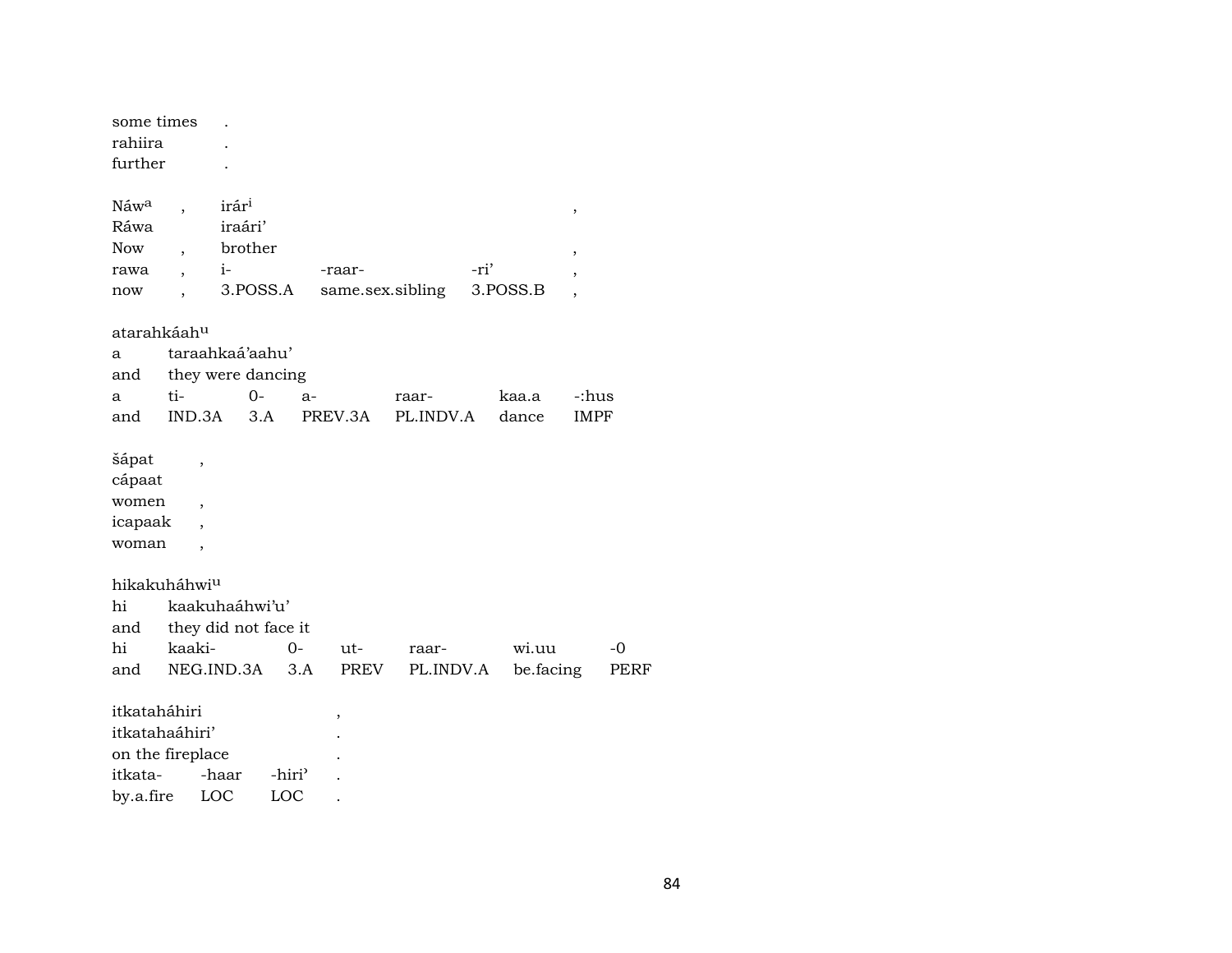|          | tuháhkatirawi <sup>u</sup>   |                          |                               |       |                    |            |             | $\overline{\phantom{a}}$ |          |           |      |       |
|----------|------------------------------|--------------------------|-------------------------------|-------|--------------------|------------|-------------|--------------------------|----------|-----------|------|-------|
|          | Tuuhaáhkaatiraawi'u'         |                          |                               |       |                    |            |             |                          |          |           |      |       |
|          | They faced the wall          |                          |                               |       |                    |            |             |                          |          |           |      |       |
| ti-      | $0-$                         | ut-                      | raar-                         |       | kaatiraa.wi.uu     |            | $-0$        |                          |          |           |      |       |
| IND.3A   | 3.A                          | <b>PREV</b>              | PL.INDV.A                     |       | be.facing.the.wall |            | <b>PERF</b> |                          |          |           |      |       |
|          | tuháhkatirawi <sup>u</sup>   |                          |                               |       |                    |            |             | $^\mathrm{^\mathrm{o}}$  |          |           |      |       |
|          | Tuuhaáhkaatiraawi'u'         |                          |                               |       |                    |            |             |                          |          |           |      |       |
|          | They faced the wall          |                          |                               |       |                    |            |             |                          |          |           |      |       |
| ti-      | $O -$                        | $ut-$                    | raar-                         |       | kaatiraa.wi.uu     |            | $-0$        |                          |          |           |      |       |
| IND.3A   | 3.A                          | <b>PREV</b>              | PL.INDV.A                     |       | be.facing.the.wall |            | <b>PERF</b> |                          |          |           |      |       |
| ki̇̃tu   |                              | $\overline{\phantom{a}}$ |                               |       |                    |            |             |                          |          |           |      |       |
| kítuu'u' |                              |                          |                               |       |                    |            |             |                          |          |           |      |       |
| all      |                              |                          |                               |       |                    |            |             |                          |          |           |      |       |
| kituu    | $-u'$                        |                          |                               |       |                    |            |             |                          |          |           |      |       |
| all      | <b>NOM</b>                   |                          |                               |       |                    |            |             |                          |          |           |      |       |
|          | hihirurutiratihatn           |                          |                               |       |                    |            |             |                          |          |           |      |       |
| hi       | hiru                         | ruutiraátiihat           |                               |       |                    |            |             |                          |          |           |      |       |
| and      | there                        |                          | there at the end              |       |                    |            |             |                          |          |           |      |       |
| hi       | hiruu                        | ruu-                     | ti-                           | $0-$  | raa-               | tiihak     | $-0$        |                          |          |           |      |       |
| and      | there                        | there                    | IND.3A                        | 3.A   | way                | be.the.end | <b>PERF</b> |                          |          |           |      |       |
|          | irírahaturarukašaskitihátaku |                          |                               |       |                    |            |             |                          |          |           |      |       |
|          | iriiraháturaaruuka           |                          |                               |       |                    |            |             |                          | caskiít  | tihaátaku |      |       |
|          | where the entry passage was  |                          |                               |       |                    |            |             |                          | a little | here      |      |       |
| irii-    | ra-                          | 0-                       | $a-$                          |       | hatuuraar-         | huuk-      | a           | $-0$                     | caski'it | tii-      | haa- | -taku |
| where    | <b>ABS</b>                   | 3.A                      | PREV.3A                       | trail |                    | into       | come        | SUB.4                    | a.little | here      | here | LOC   |
| šápatu   |                              | nakútasuhatn             |                               |       |                    |            |             |                          |          |           |      |       |
| cápaat   |                              | rakuútasuúhat            |                               |       |                    |            |             |                          |          |           |      |       |
| women    |                              |                          | for them to be sitting around |       |                    |            |             |                          |          |           |      |       |
| icapaak  | ra-                          | $0-$                     | ku-                           | ut-   |                    | as.uu.hak  | $-0$        |                          |          |           |      |       |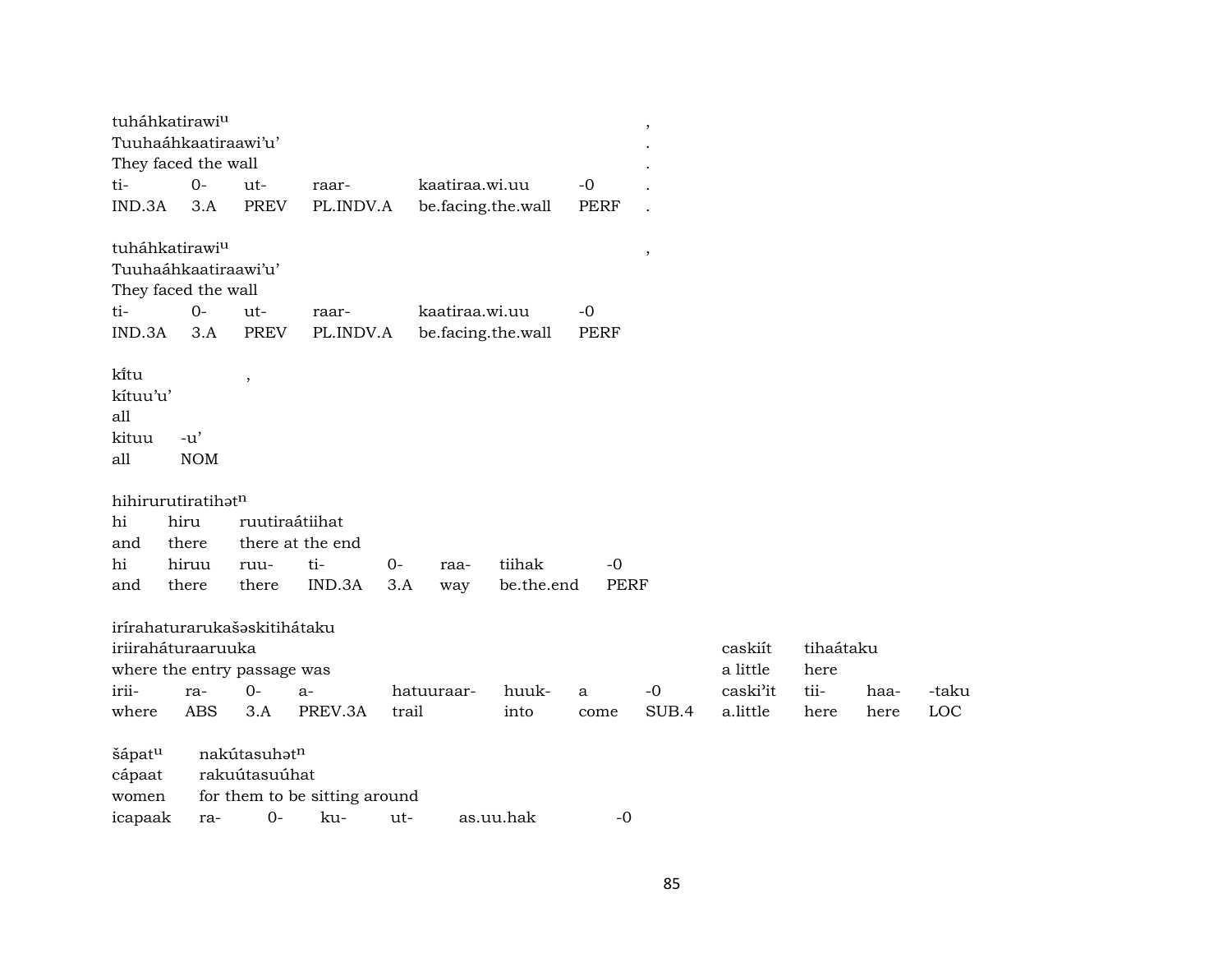|                             | Hiruatutasúhət <sup>n</sup> |                  |                          |          |                          |      |      |
|-----------------------------|-----------------------------|------------------|--------------------------|----------|--------------------------|------|------|
| Hiru                        | a                           | tuútasuuhat      |                          |          |                          |      |      |
| There                       | and                         | they sat around  |                          |          |                          |      |      |
| hiruu                       | a                           | ti-              | $0-$                     | $ut-$    | as.uu.hak                |      | $-0$ |
| there                       | and                         | IND.3A           | 3.A                      | PREV     | be.sitting.around        |      | PERF |
|                             |                             |                  |                          |          |                          |      |      |
|                             | hawáhitaku                  |                  | ,                        |          |                          |      |      |
| hawá                        | hiítaku                     |                  |                          |          |                          |      |      |
| also                        |                             | the other way    | $\overline{\phantom{a}}$ |          |                          |      |      |
| haawa                       | hii-                        | -taku            |                          |          |                          |      |      |
| also                        | other                       | LOC              |                          |          |                          |      |      |
|                             |                             |                  |                          |          |                          |      |      |
| irar <sup>i</sup>           |                             |                  |                          |          |                          |      |      |
| iraári'                     |                             |                  |                          |          | $\,$                     |      |      |
| brother                     |                             |                  |                          |          |                          |      |      |
|                             |                             |                  |                          |          | $\, ,$                   |      |      |
| $i-$                        | -raar-                      |                  | -ri'                     |          | $\overline{\phantom{a}}$ |      |      |
| 3.POSS.A                    |                             | same.sex.sibling |                          | 3.POSS.B | $\overline{ }$           |      |      |
|                             |                             |                  |                          |          |                          |      |      |
| tuhahkatiráwi <sup>u</sup>  |                             |                  |                          |          |                          |      |      |
|                             | tuuhaáhkaatiraawi'u'        |                  |                          |          |                          |      |      |
| they faced the wall         |                             |                  |                          |          |                          |      |      |
| ti-                         | $0 -$<br>$ut -$             | raar-            |                          |          | kaatiraa.wi.uu           | $-0$ |      |
| IND.3A                      | 3.A                         | PREV             | PL.INDV.A                |          | be.facing.the.wall       | PERF |      |
|                             |                             |                  |                          |          |                          |      |      |
| Irári                       |                             |                  |                          |          | $\,$                     |      |      |
| Iraári'                     |                             |                  |                          |          |                          |      |      |
| <b>Brother</b>              |                             |                  |                          |          | ,                        |      |      |
| $i-$                        | -raar-                      |                  | -ri'                     |          |                          |      |      |
| 3.POSS.A                    |                             | same.sex.sibling |                          | 3.POSS.B | $\overline{ }$           |      |      |
|                             |                             |                  |                          |          |                          |      |      |
| nikuwituharáik <sup>u</sup> |                             |                  |                          |          |                          |      |      |

woman INF.A 3.A INF.B PREV be.sitting.around SUB.4

rikuwituuhaará'ihku'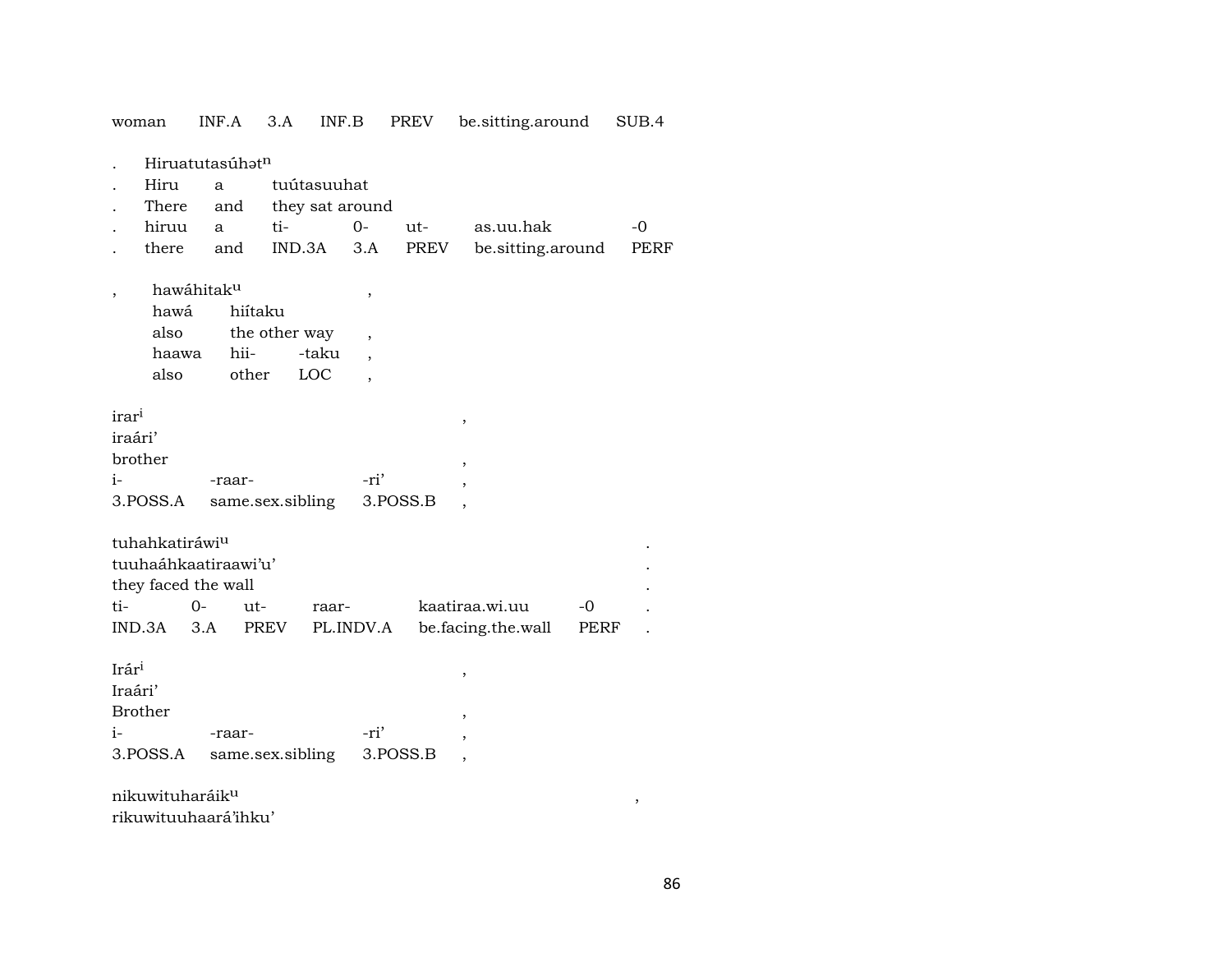|                                     | that is what he means                                                                |       |                             |           |                     |                    |                                    |
|-------------------------------------|--------------------------------------------------------------------------------------|-------|-----------------------------|-----------|---------------------|--------------------|------------------------------------|
| riku-                               | wi-                                                                                  |       | ti-                         | $0-$      | ut-                 | raa.ra'ihk         | -:hus                              |
| that.is                             |                                                                                      | QUOT  | IND.3A                      | 3.A       | <b>PREV</b>         | mean               | <b>IMPF</b>                        |
| nawirakúr <sup>u</sup><br>war.party | raawiirakuúru'<br>(on) the warpath<br>raawiiraak.huur                                |       | $-u^{\prime}$<br><b>NOM</b> |           |                     |                    |                                    |
| rakúwari                            |                                                                                      |       |                             |           |                     |                    |                                    |
| rakúwari                            |                                                                                      |       |                             |           |                     |                    |                                    |
| to go about                         |                                                                                      |       |                             |           |                     |                    |                                    |
| ra-                                 | $0-$                                                                                 | ku-   | warii                       |           |                     | -hus               |                                    |
| INF.A                               | 3.A                                                                                  | INF.B |                             |           | be.going.about.IMPF | IMPF.SUB           |                                    |
| írawakahu<br>írawaakahu             | that one talking                                                                     |       |                             |           |                     |                    |                                    |
| ii-                                 | ra-                                                                                  | 0-    | waaka                       |           | -hus                |                    |                                    |
| that                                | ABS                                                                                  | 3.A   | say.IMPF                    |           | IMPF.SUB            |                    |                                    |
| riku-<br>that.is                    | nikuwituharáihk <sup>u</sup><br>Rikuwituuhaará'ihku'<br>That is what he means<br>wi- | QUOT  | ti-<br>IND.3A               | 0-<br>3.A | ut-<br>PREV         | raa.ra'ihk<br>mean | $\epsilon$<br>-:hus<br><b>IMPF</b> |
| sirataitu                           |                                                                                      |       |                             |           |                     | $\pmb{\mathsf{H}}$ |                                    |
| siráta'iitu                         |                                                                                      |       |                             |           |                     |                    |                                    |
|                                     | their (du) being joyful                                                              |       |                             |           |                     |                    |                                    |
| $\sin$                              | ra-                                                                                  | 0-    | ta'it                       |           | -u                  |                    |                                    |
| DU                                  | ABS                                                                                  | $3.A$ | be.joyful                   |           | SUB.D               |                    |                                    |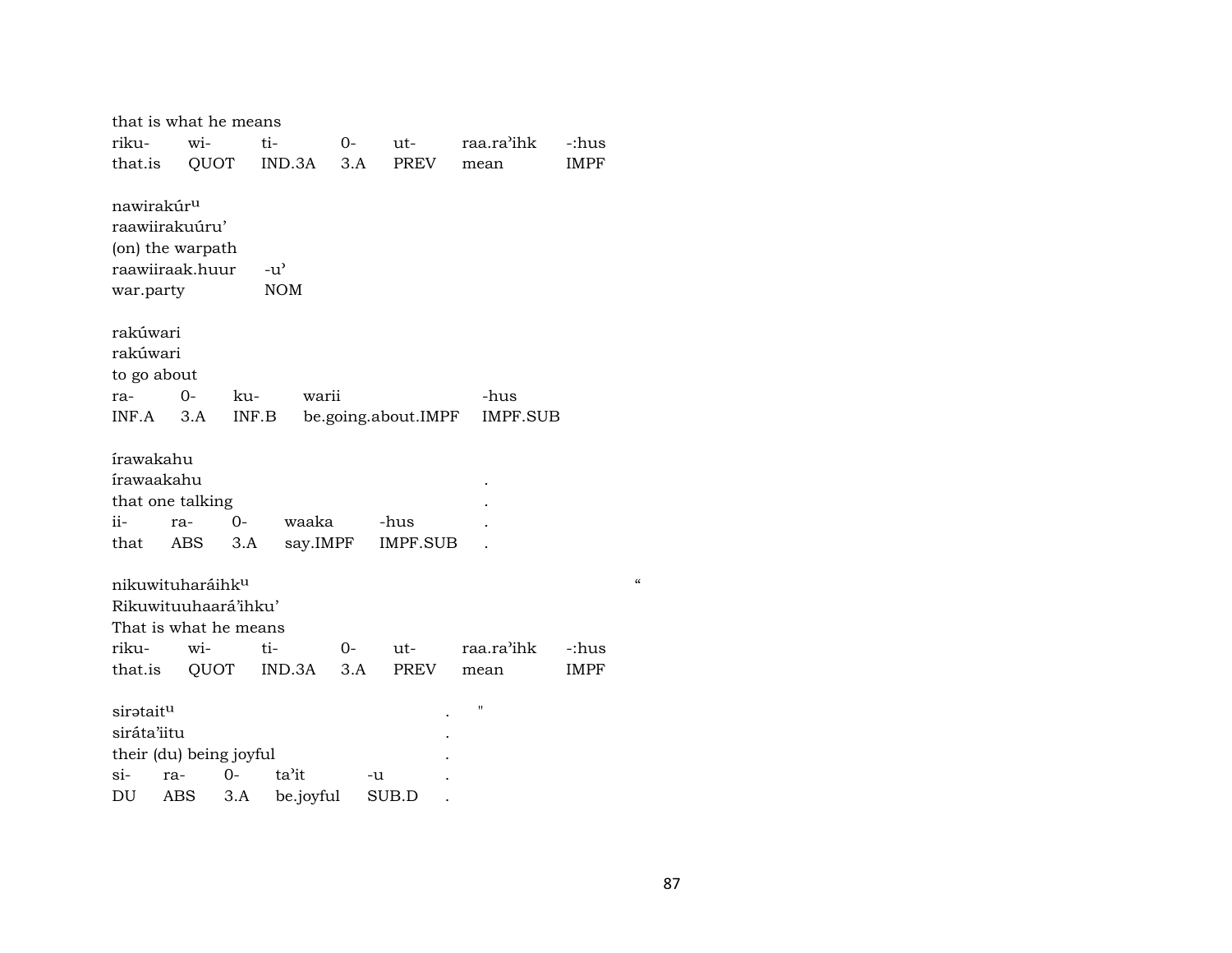|                         | Wisiwitinikíta                              |                                                                                                                   |              |                             |            |                         |                                                                   | $\,$    |       |
|-------------------------|---------------------------------------------|-------------------------------------------------------------------------------------------------------------------|--------------|-----------------------------|------------|-------------------------|-------------------------------------------------------------------|---------|-------|
|                         | Wisiwitiirikíta                             |                                                                                                                   |              |                             |            |                         |                                                                   |         |       |
|                         |                                             | They (du) were riding them                                                                                        |              |                             |            |                         |                                                                   |         |       |
| wii-                    | $si$ -                                      | wi-                                                                                                               | ti-          | 0-                          | ir-        | ikita                   | $-0$                                                              |         |       |
| now                     | DU                                          | QUOT                                                                                                              | IND.3A       | 3.A                         | PL.3A      | ride                    | PERF                                                              |         |       |
| Witiráru<br>wi-<br>QUOT | witirarúarus <sup>a</sup><br>ti-<br>IND.3A  | He gave them to him<br>0-<br>3.A                                                                                  | raar-        | 3PL.INAN.P                  | uh<br>give | $-0$<br>PERF            | aruúsa'<br>horses<br>aruusaa<br>horse                             | ,       |       |
|                         |                                             | iwisiwitirutiksurikət <sup>n</sup><br>Iwisiwitiruutiksuuríkut<br>After they (du) had shaken hands with each other |              |                             |            |                         |                                                                   |         |       |
| ii-                     | wii-                                        | $\sin$                                                                                                            | witi-        | ra-                         | $0-$       | ut-                     | iks-                                                              | uurikuk | -0    |
| when                    | when                                        | DU                                                                                                                | <b>REFL</b>  | ABS                         | 3.A        | <b>PREV</b>             | hand                                                              | hold    | SUB.4 |
|                         | witišikstihú <sup>u</sup><br>wi-<br>QUOT    | witiicikstiihú'u<br>he was thankful<br>ti-<br>IND.3A                                                              | $0 -$<br>3.A | aciks.tiihur<br>be.thankful |            | $-$ <sup>2</sup><br>EX. | níhkit <sup>a</sup><br>ríhkita<br>the leader<br>rihkita<br>leader |         |       |
| riku-<br>that.is        | Nikuwituharáihk <sup>u</sup><br>wi-<br>QUOT | Rikuwituuhaará'ihku'<br>That is what he meant<br>ti-                                                              | 0-<br>IND.3A | ut-<br>3.A<br>PREV          |            | raa.ra'ihk<br>mean      | -:hus<br><b>IMPF</b>                                              |         |       |
| irawãkahu<br>irawaákahu | when he said                                |                                                                                                                   |              |                             |            | $\, ,$                  |                                                                   |         |       |
| ii-                     | ra-                                         | $0-$                                                                                                              | waaka        | -hus                        |            |                         |                                                                   |         |       |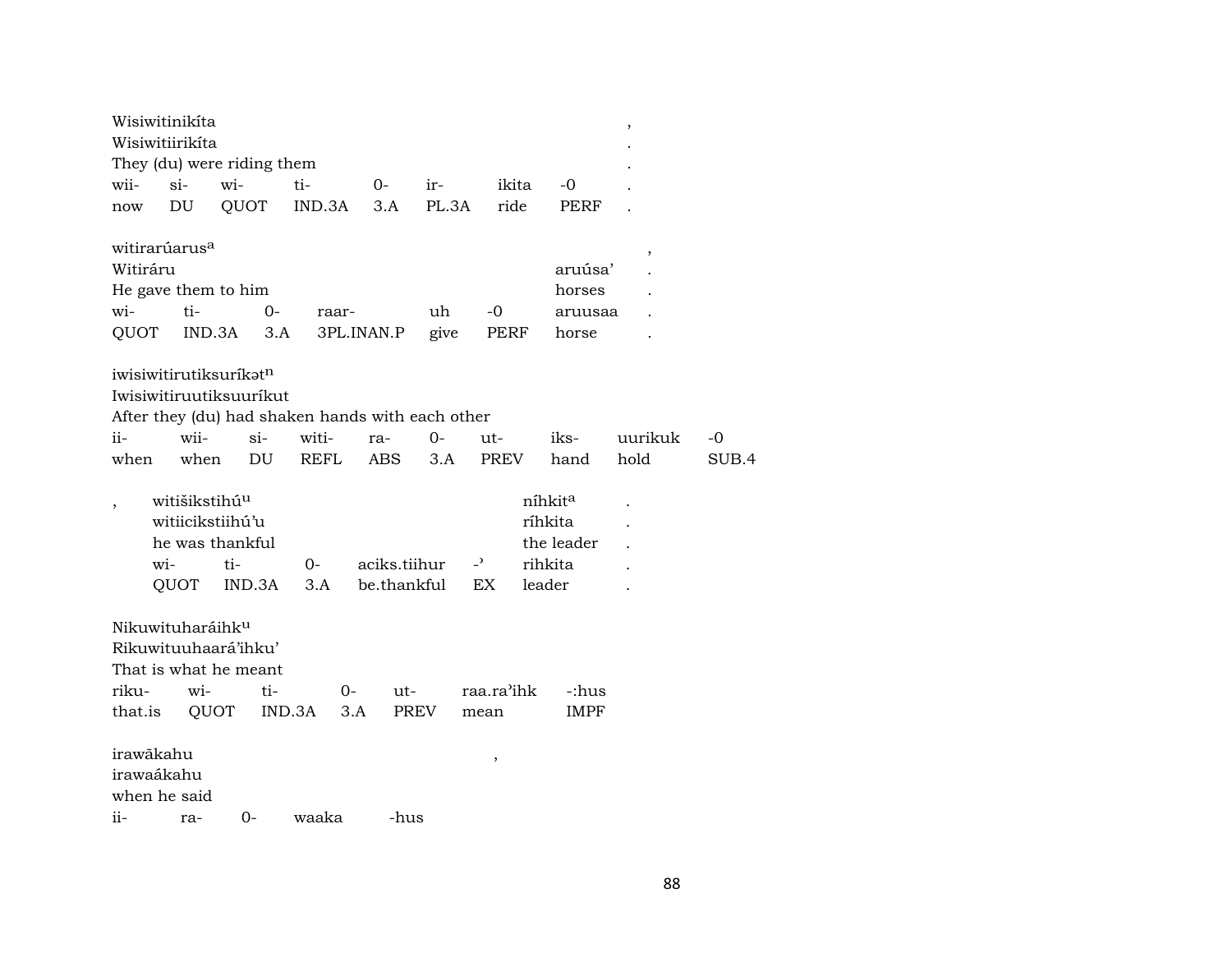## when ABS 3.A say.IMPF IMPF.SUB

| tísirararuku<br>tisiraraaruku<br>tii-<br>when                                    | $si-$<br>DU  | when they (du) were singing<br>ra-<br>ABS       | $0 -$<br>3.A | sing                 | raa.ra'uk                   | -hus<br><b>IMPF.SUB</b>     |             | $\mathcal{C}\mathcal{C}$<br>$\mathcal{C}\mathcal{C}$<br>$\mathcal{C}\mathcal{C}$<br>$\overline{\phantom{a}}$<br>п |        |                         |
|----------------------------------------------------------------------------------|--------------|-------------------------------------------------|--------------|----------------------|-----------------------------|-----------------------------|-------------|-------------------------------------------------------------------------------------------------------------------|--------|-------------------------|
| Kirətakisirá <sup>a</sup><br>Kira takiísíra'a<br>Who are they<br>kira<br>perhaps |              | taku<br>someone                                 | ii-<br>that  | $\sin$<br>DU         | ra-<br>ABS                  | $0-$<br>3.A                 | 0<br>be     | -a<br>SUB.1                                                                                                       | ,<br>Ç | П<br>11<br>11<br>Ħ<br>Ħ |
| wisitišikstihú <sup>u</sup><br>Wisitiicikstiihú'u<br>wii-<br>now                 | $\sin$<br>DU | Now they (du) were thankful<br>ti-<br>IND.3A    | $0-$<br>3.A  |                      | aciks.tiihur<br>be.thankful | $\overline{a}$<br>EX        |             |                                                                                                                   |        |                         |
| Awitratirawikára <sup>a</sup><br>Awit<br>First<br>awit<br>first                  | ra-<br>ABS   | ratiiráwikaara'a<br>my singing out<br>t-<br>1.A | ir-          | PREV.1/2A            |                             | awi.kaa.ra.a<br>sing.a.song | -0<br>SUB.4 |                                                                                                                   |        |                         |
| tikurahuráhaš <sup>u</sup><br>tikuraahuráhaacu'<br>ti-<br>IND.3A                 | ku-<br>1.P   | I am forgetting the way<br>raa-<br>way          |              | hurahac<br>disappear | -:hus<br>IMPF               |                             |             |                                                                                                                   |        |                         |

Irár³ , Iraári'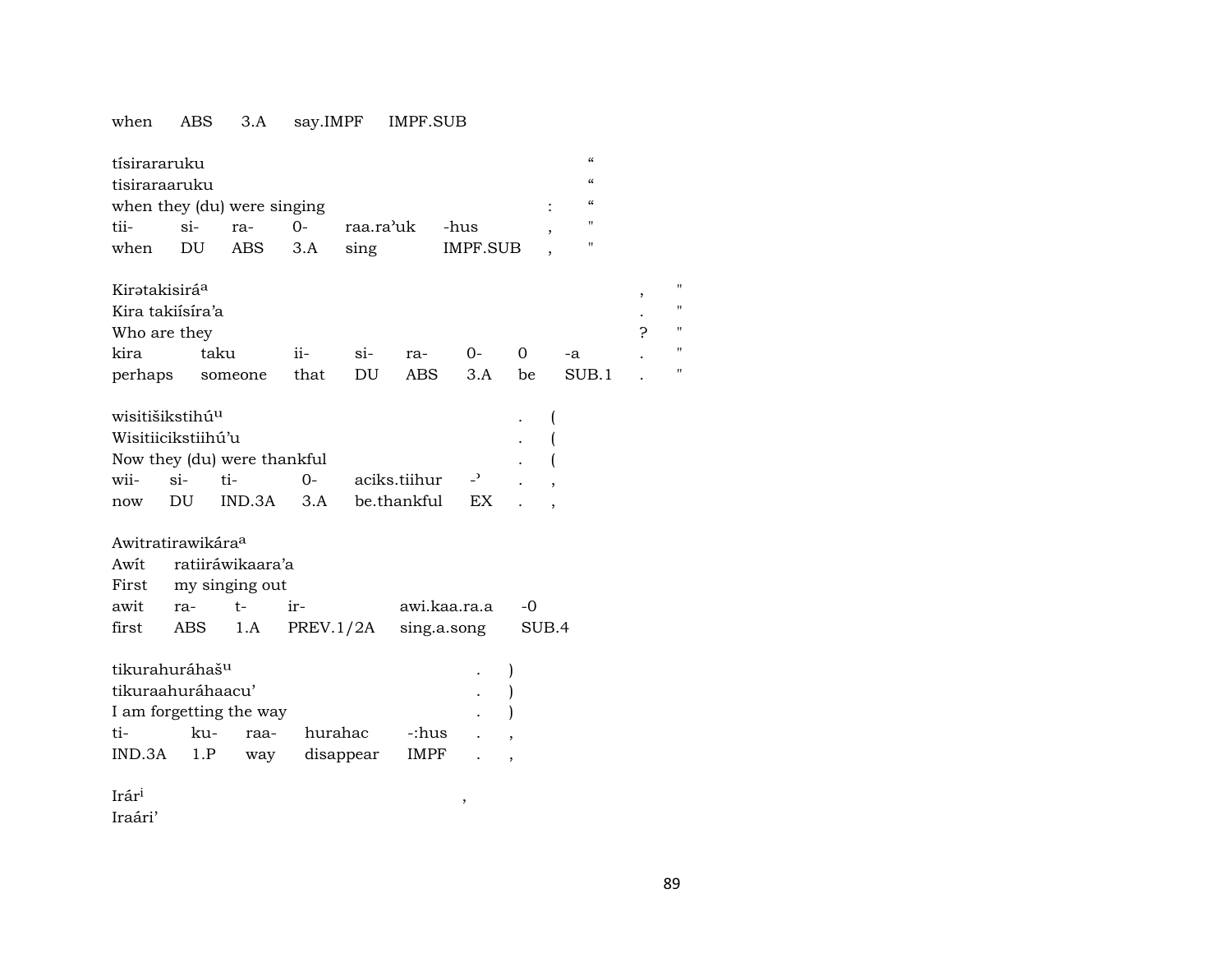| <b>Brother</b>                                                                      |                            |                                                                  |                            |                                  | $\overline{\phantom{a}}$                                                  |                 |                   |            |
|-------------------------------------------------------------------------------------|----------------------------|------------------------------------------------------------------|----------------------------|----------------------------------|---------------------------------------------------------------------------|-----------------|-------------------|------------|
| $i-$                                                                                |                            | -raar-                                                           |                            | -ri'                             | ,                                                                         |                 |                   |            |
| 3.POSS.A                                                                            |                            | same.sex.sibling                                                 |                            | 3.POSS.B                         |                                                                           |                 |                   |            |
| wirakukatitkítawaw <sup>i</sup><br>wirakukatitkítawaawi<br>when it got dark<br>wii- | ra-                        | $0-$                                                             | ku-                        | katiit                           | kita                                                                      | -waa            | -wi               |            |
| when                                                                                |                            | $INF.A$ 3.A                                                      | INF.B                      | be.black                         | be.on.top                                                                 | DIST            | SUB.L             |            |
| nakutúruta<br>rakuutúruuta<br>ra-<br>$INF.A$ 3.A                                    | $O-$                       | where the village extended<br>ku-<br>INF.B                       | ituur-                     | u.at<br>village extend.in.a.line | -a                                                                        | SUB.1           |                   |            |
| akararáta <sup>u</sup><br>akaraarátaa'u'<br>earth lodges<br>akaar-<br>dwelling PL   |                            | ataa<br>raar-<br>sod                                             | $-u^{\flat}$<br><b>NOM</b> | $\, ,$                           |                                                                           |                 |                   |            |
| hi<br>and<br>hi<br>and                                                              | kici<br>but<br>kici<br>but | hikiširikutəštawikitaku<br>rikutactawikitaku<br>riku-<br>that.is | ta-                        | $t-$                             | that was where I sat on top among them<br>tawi<br>$IND.1/2A$ 1.A be.among | kita-<br>on.top | kus<br>be sitting | -0<br>PERF |
|                                                                                     |                            |                                                                  |                            |                                  |                                                                           |                 |                   |            |

, . . . .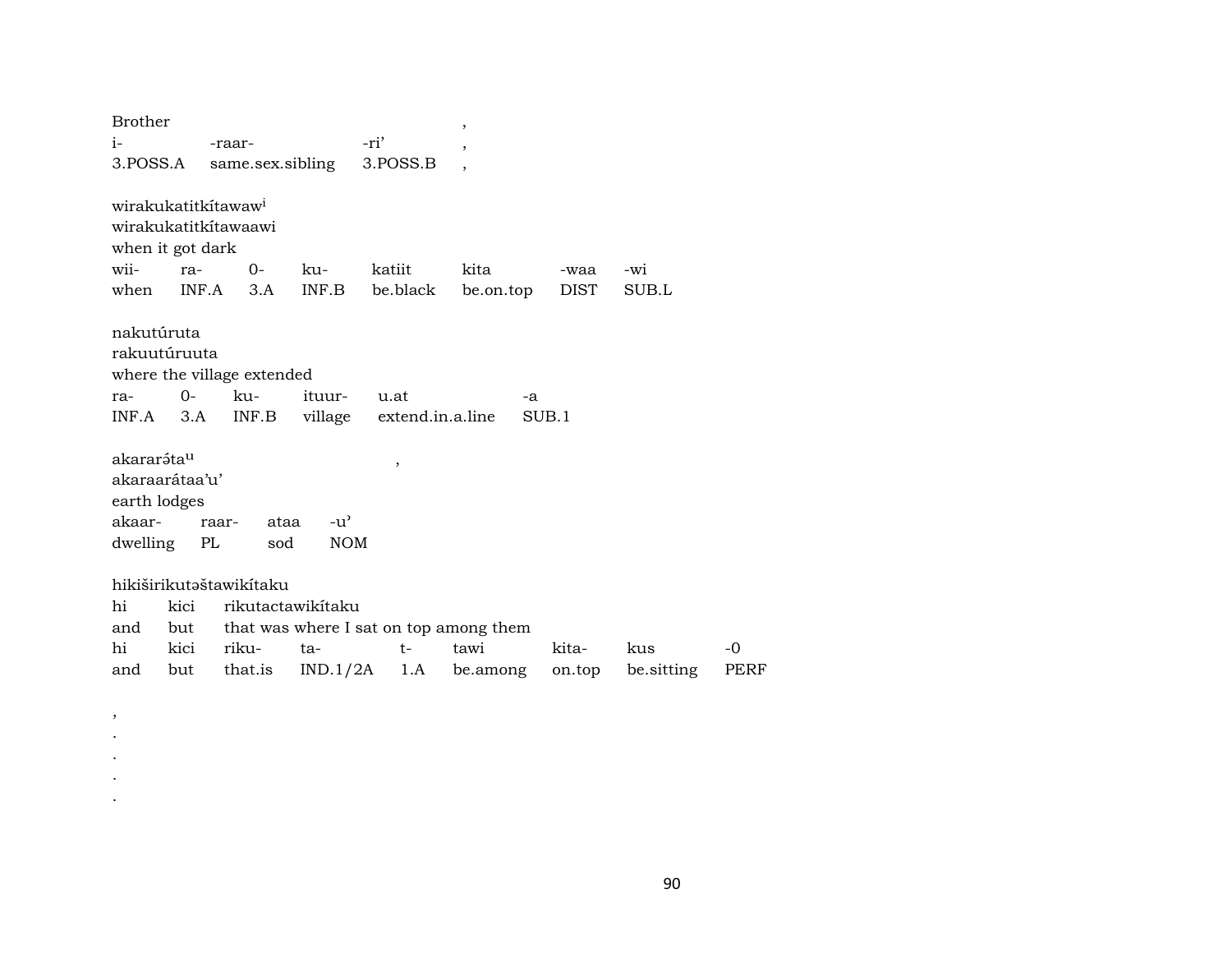| Hiru<br>Then<br>hiruu<br>then              | hiruwitikiiharašakipítik <sup>u</sup><br>wi-<br>QUOT                              | witikiihaaracakipiitiku'<br>the dancers gathered together<br>ti-<br>IND.3A | $0-$<br>3.A                      | kiihaar-<br>dancer    | raar-<br>PL        | takipi.itik<br>gather.together                                                             | -:hus<br><b>IMPF</b> |                |                         |      |
|--------------------------------------------|-----------------------------------------------------------------------------------|----------------------------------------------------------------------------|----------------------------------|-----------------------|--------------------|--------------------------------------------------------------------------------------------|----------------------|----------------|-------------------------|------|
| iríaharakaw <sup>i</sup><br>irii-<br>where | irii'ahaarákaawi<br>where a lodge was yonder<br>ar-<br>EV                         | $O -$<br>ra-<br><b>ABS</b><br>3.A                                          | ar-<br>${\rm EV}$                | akaa<br>be.a.dwelling |                    | -wi<br>SUB.L                                                                               |                      |                |                         |      |
| hiru<br>there<br>hiruu<br>there            | hiruwirahkukiharáhupu<br>wii-<br>when                                             | wiraahkukiihaaráhuupu<br>when the dancers were entering<br>ra-<br>INF.A    | $0-$<br>ar-<br>${\rm EV}$<br>3.A | ku-<br>INF.B          | kiihaar-<br>dancer | raar-<br>$\rm PL$                                                                          | huuk-<br>into        | wuu<br>go.IMPF | -hus<br><b>IMPF.SUB</b> |      |
|                                            |                                                                                   |                                                                            |                                  |                       |                    |                                                                                            |                      |                |                         |      |
| Náwa<br>Ráwa<br><b>Now</b><br>rawa<br>now  | irár <sup>i</sup><br>$\overline{\phantom{a}}$<br>$i-$                             | iraári'<br>brother<br>3.POSS.A                                             | -raar-<br>same.sex.sibling       |                       | -ri'<br>3.POSS.B   | $\, ,$<br>$\overline{\phantom{a}}$<br>$\overline{\phantom{a}}$<br>$\overline{\phantom{a}}$ |                      |                |                         |      |
| irii-                                      | irikusirikuríraiwatn<br>irikusirikuriíraa'iiwat<br>they told me that story<br>ku- | $si-$<br>ri-                                                               |                                  | $0-$<br>$a-$          |                    | ir-<br>ku-                                                                                 | ri-                  | uur-           | raa.iiwaat              | $-0$ |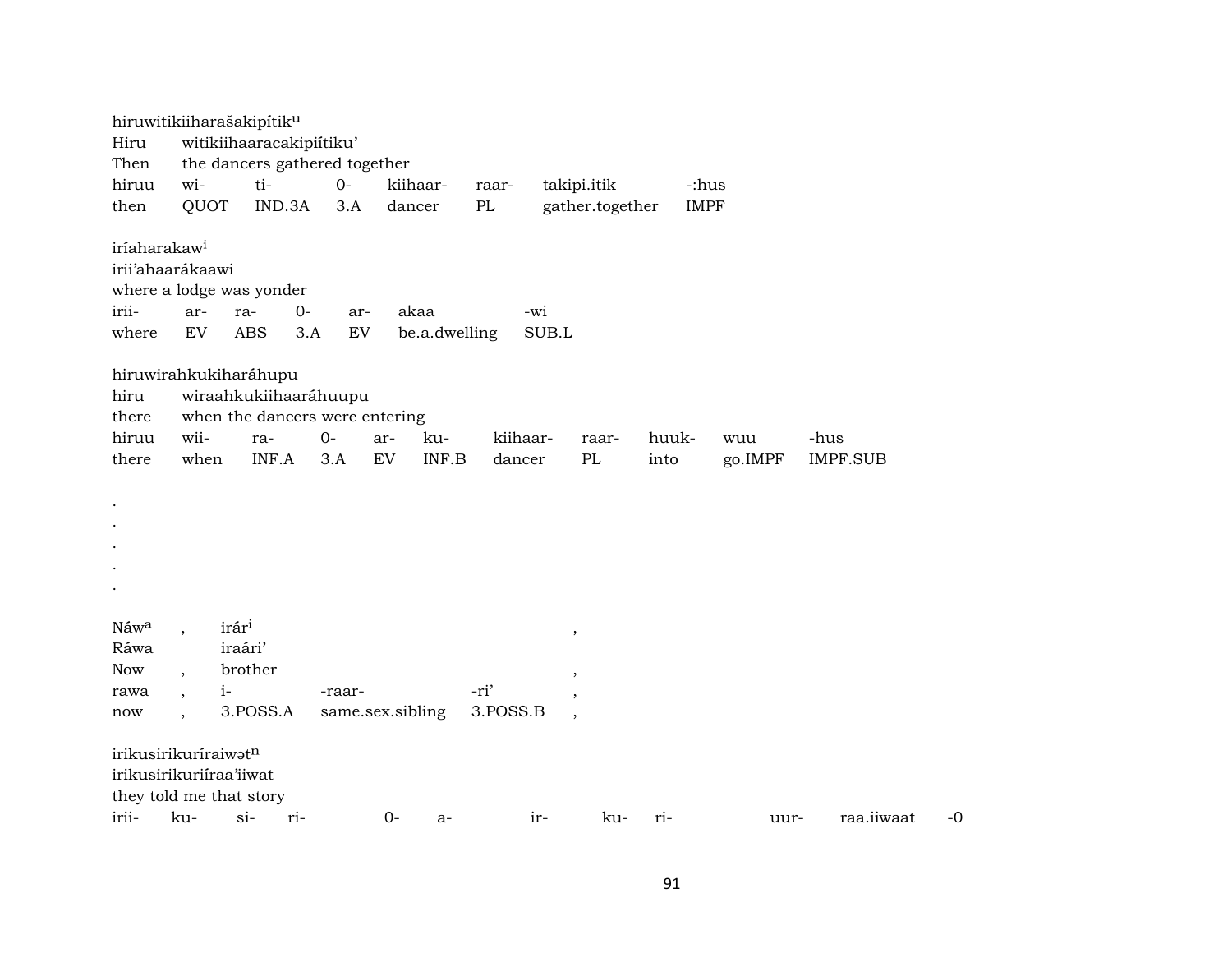that INDF DU CONT.3A 3.A PREV.3A PL.3A 1.P PHYS.POSS PREV tell.a.story PERF . . . . . Asitatuhákirikµ A sitatuuhaákiriku And we watched them a si- ta- t- a- ut- rak- kirik.kus -0 and DU IND.1/2A 1.A IN.PL.P PREV 1/2.PL look.at PERF . Hítutəsirahaksitit<sup>n</sup> . Hi tuutásirahaksitit . And they began to sit around . hi ti- 0- ut- asirahak -his -itik . and IND.3A 3.A PREV sit.all.around PERF INCH  $ukáhk$ ət $n$ , uukaáhkat . outside . uukaahkat . outside . hihirurikutirarikstarawítit Hi hiru rikutiraarikstaarawiítit And then they were the ones who put their hands out hi hiruu riku- ti- 0- raar- iks- raar- a.wi.itik -0 and then that.is IND.3A 3.A PL.INDV.A hand PL extend.in.a.line PERF , akihíhiruhawa . Aki hi hiru hawá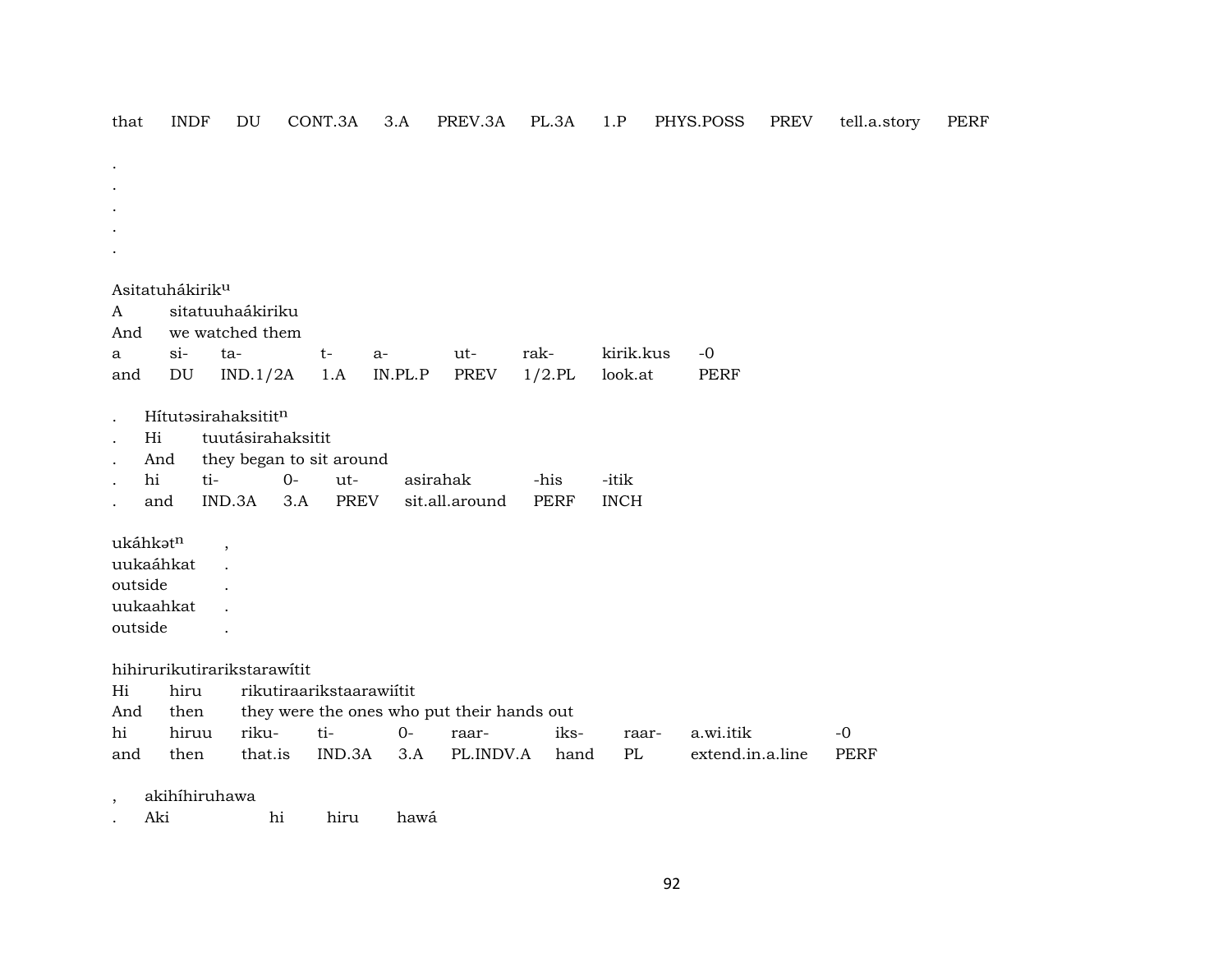|                                                     | And here<br>$a-$<br>and | ki<br>there                                                                                                 |                   | and<br>hi<br>and                 |                    | then<br>hiruu<br>then                                  | also<br>also           | haawa              |                                |                   |                    |                     |                     |                 |
|-----------------------------------------------------|-------------------------|-------------------------------------------------------------------------------------------------------------|-------------------|----------------------------------|--------------------|--------------------------------------------------------|------------------------|--------------------|--------------------------------|-------------------|--------------------|---------------------|---------------------|-----------------|
| rikuahitári<br>riku'ahiitári'<br>riku-<br>that.is   |                         | that is what they do<br>ar-<br><b>EV</b>                                                                    | ra-<br><b>ABS</b> |                                  | 0-<br>3.A          | ir-<br>PL.3A                                           |                        | ut-<br><b>PREV</b> | aar<br>do                      | $-i$              | <b>IMPF</b>        |                     |                     |                 |
| kaháhiri<br>kaahaáhiri'<br>inside<br>kaa-<br>inside |                         | -haar<br>LOC                                                                                                |                   | -hiri <sup>3</sup><br><b>LOC</b> |                    | Irár <sup>i</sup><br>Iraári'<br><b>Brother</b><br>$i-$ | 3.POSS.A               |                    | -raar-<br>same.sex.sibling     |                   |                    | -ri'                | 3.POSS.B            |                 |
| ,<br>,<br>,<br>$\overline{\phantom{a}}$             |                         |                                                                                                             |                   |                                  |                    |                                                        |                        |                    |                                |                   |                    |                     |                     |                 |
| ii-<br>that                                         |                         | irakiharašakipirútiku<br>irakiihaaracakipiiruútiku<br>those dancers who were gathering<br>ra-<br><b>ABS</b> | $O -$<br>3.A      |                                  | kiihaar-<br>dancer | PL                                                     | raar-                  |                    | takipi.itik<br>gather.together |                   |                    | -ruu<br><b>DIST</b> | -hus                | <b>IMPF.SUB</b> |
| šápat<br>cápaat<br>women<br>icapaak<br>woman        |                         | $\overline{\phantom{a}}$                                                                                    | only<br>only      | rihúksu'<br>rihuks-              | nihuksútiitn       | $-u^{\prime}$<br><b>NOM</b>                            | tí'it<br>ti-<br>IND.3A | they were          | $O -$<br>3.A                   | $\mathbf 0$<br>be | -ik<br><b>DIST</b> |                     | $-0$<br><b>PERF</b> |                 |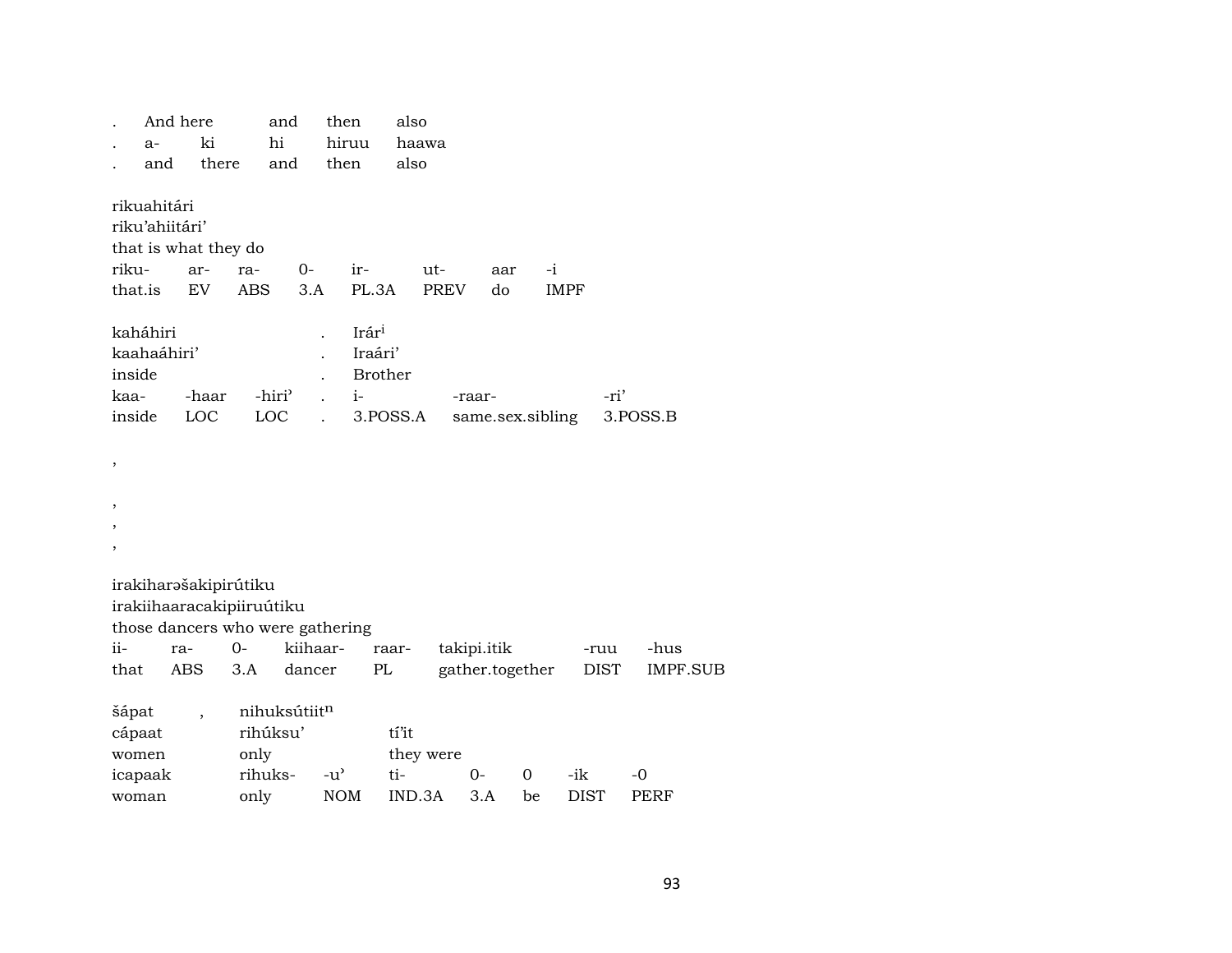| hi                       | hípitairírihkutaširasaha<br>piíta              |                                  | iriirihkuutaccírasaaha                       |                    |                                  |             |                    |                                                 |      |        |       |            |                 |       |
|--------------------------|------------------------------------------------|----------------------------------|----------------------------------------------|--------------------|----------------------------------|-------------|--------------------|-------------------------------------------------|------|--------|-------|------------|-----------------|-------|
| and                      | men                                            |                                  |                                              |                    | those were the ones leading them |             |                    |                                                 |      |        |       |            |                 |       |
| hi                       | wiita                                          | irii-                            | ra-                                          | $0-$               | ir-                              | ku-         | ut-                | ak-                                             |      | ciras- | aah   | $-a$       |                 |       |
| and                      | man                                            | that                             | INF.A                                        | 3.A                | PL.3A                            | INF.B       | <b>PREV</b>        | PL.AN.3P                                        |      | COM    | be    | SUB.1      |                 |       |
| aku<br>either            | akutuháruškitiiks<br>tuuháru'                  | they number                      |                                              |                    |                                  |             | ckiíti'iks<br>four |                                                 |      |        |       |            |                 |       |
| aku                      | ti-                                            | 0-                               | ut-                                          |                    | raar.uu                          | $-0$        |                    | iks.kiiti'iks                                   |      |        |       |            |                 |       |
| or                       | IND.3A                                         | 3.A                              | <b>PREV</b>                                  |                    | be.a.number                      | <b>PERF</b> | four               |                                                 |      |        |       |            |                 |       |
| $\overline{\phantom{a}}$ | ákusuhuks<br>aku<br>or maybe<br>aku<br>or      | súhuks<br>five<br>suhuks<br>five |                                              |                    |                                  |             |                    |                                                 |      |        |       |            |                 |       |
| Náw <sup>a</sup>         |                                                | irár <sup>i</sup>                |                                              |                    |                                  |             | ,                  |                                                 |      |        |       |            |                 |       |
| Ráwa                     |                                                | iraári'                          |                                              |                    |                                  |             |                    |                                                 |      |        |       |            |                 |       |
| <b>Now</b>               | $\overline{\phantom{a}}$                       | brother                          |                                              |                    |                                  |             | ,                  |                                                 |      |        |       |            |                 |       |
| rawa                     | $\ddot{\phantom{1}}$                           | $i-$                             | -raar-                                       |                    |                                  | -ri'        |                    |                                                 |      |        |       |            |                 |       |
| now                      |                                                | 3.POSS.A                         |                                              | same.sex.sibling   |                                  | 3.POSS.B    | $\cdot$            |                                                 |      |        |       |            |                 |       |
|                          | ruutiraakítawi'<br>then it was the leading way |                                  | rutirakítaw <sup>i</sup> wirihkurašahúrasatn |                    |                                  |             |                    | wirihkuracahúraahcat<br>when they beat the drum |      |        |       |            |                 |       |
| ruu-                     | ti-                                            | $0-$                             | raa.kita.wi                                  |                    |                                  | $-0$        | wii-               | ra-                                             | $0-$ | ir-    | ku-   | raar-      | tahuur.raar.cak | $-0$  |
| that                     | IND.3A                                         | 3.A                              |                                              | be.the.primary.way |                                  | <b>PERF</b> | when               | INF.A                                           | 3.A  | PL.3A  | INF.B | 3PL.INAN.P | beat.a.drum     | SUB.4 |

,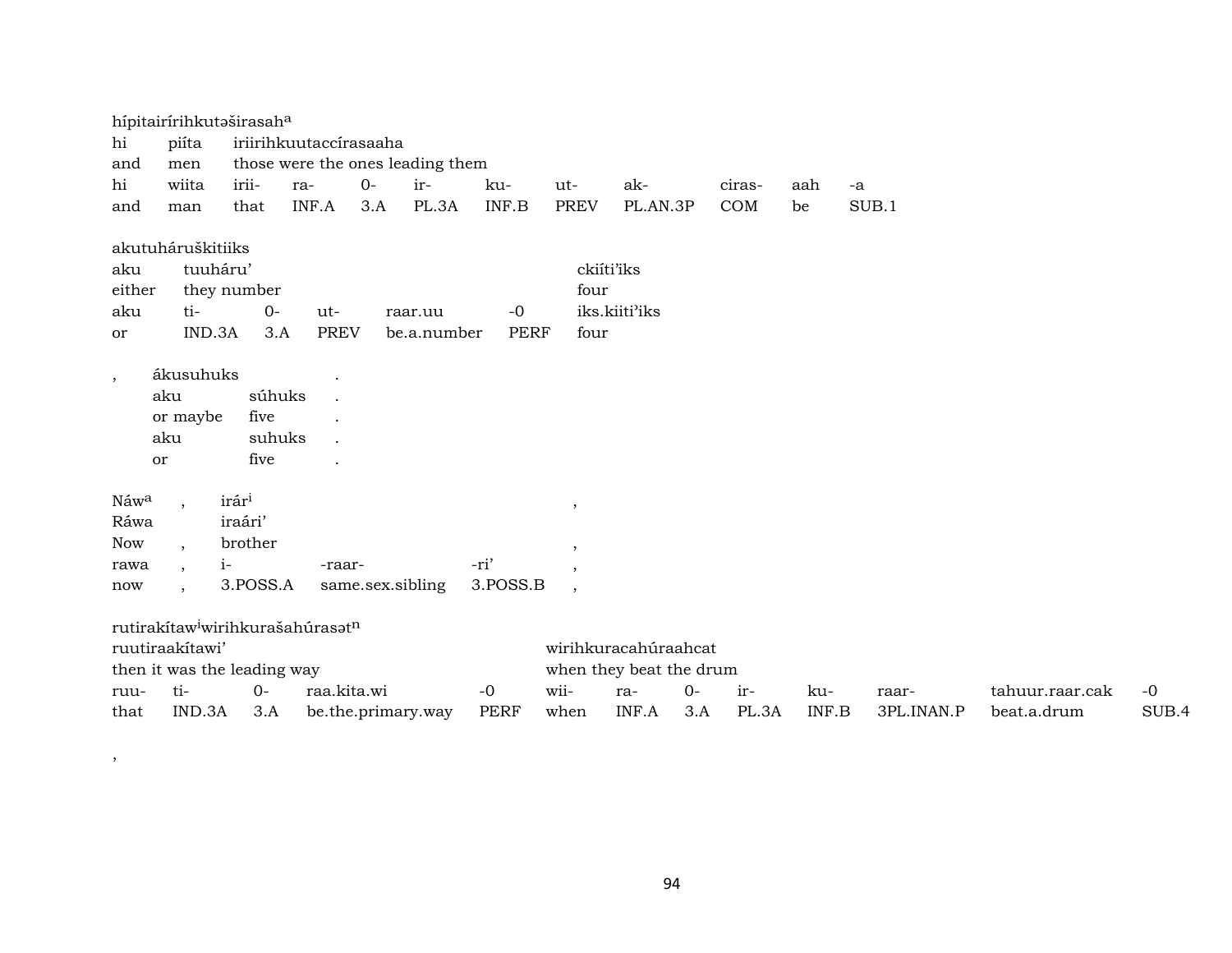|                        |                         | hiwititahatárahukat <sup>n</sup> |               |                  |       |           |           |           |      |           |             |
|------------------------|-------------------------|----------------------------------|---------------|------------------|-------|-----------|-----------|-----------|------|-----------|-------------|
| hi                     |                         | wititahattárahuukat              |               |                  |       |           |           |           |      |           |             |
| and                    |                         | we took ourselves inside         |               |                  |       |           |           |           |      |           |             |
| hi                     | witi-                   | ta-                              | $t-$          | rak-             | raar- |           | ra-       | huuk-     | at   | $-0$      |             |
| and                    | <b>REFL</b>             | IND.1/2A                         | 1.A           | $1/2$ .PL        |       | PL.INDV.A | PORT      | into      | go   | PERF      |             |
|                        | náriwatuks <sup>u</sup> |                                  |               |                  |       |           |           |           |      |           |             |
|                        | ráriiwaatuksu'          |                                  |               |                  |       |           |           |           |      |           |             |
|                        | the spectators          |                                  |               |                  |       |           |           |           |      |           |             |
| raar-                  |                         | riiwaat.uk.his                   | $-u^{\prime}$ |                  |       |           |           |           |      |           |             |
| PL                     | look                    |                                  | <b>NOM</b>    |                  |       |           |           |           |      |           |             |
|                        |                         |                                  |               |                  |       |           |           |           |      |           |             |
|                        | Asitatuhákiriku         |                                  |               |                  |       |           |           |           |      |           |             |
| A                      |                         | sitatuuhaakiriku                 |               |                  |       |           |           |           |      |           |             |
| And                    |                         | we watched them                  |               |                  |       |           |           |           |      |           |             |
| a                      | $\sin$                  | ta-                              | $t-$          | $a-$             | ut-   | rak-      | kirik.kus |           | $-0$ |           |             |
| and                    | DU                      | IND.1/2A                         | 1.A           | IN.PL.P          | PREV  | $1/2$ .PL | look.at   |           | PERF |           |             |
|                        |                         |                                  |               |                  |       |           |           |           |      |           |             |
| níhuksu                |                         | $\overline{ }$                   |               |                  |       |           |           |           |      |           |             |
| ríhuksu'               |                         |                                  |               |                  |       |           |           |           |      |           |             |
| only                   |                         |                                  |               |                  |       |           |           |           |      |           |             |
| rihuks                 | $-u^{\prime}$           |                                  |               |                  |       |           |           |           |      |           |             |
| alone                  | <b>NOM</b>              |                                  |               |                  |       |           |           |           |      |           |             |
|                        |                         |                                  |               |                  |       |           |           |           |      |           |             |
|                        |                         | nihuksuasitatuhákiriku           |               |                  |       |           |           |           |      |           |             |
| Ríhuksu'               |                         | $\mathbf{a}$                     |               | sitatuuhaákiriku |       |           |           |           |      |           |             |
| Only                   |                         | and                              |               | we watched them  |       |           |           |           |      |           |             |
| rihuks                 | $-u^{\prime}$           | $\mathbf{a}$                     | $si-$         | ta-              | $t-$  | $a-$      | ut-       | rak-      |      | kirik.kus | $-0$        |
| alone                  | <b>NOM</b>              | and                              | DU            | IND.1/2A         | 1.A   | IN.PL.P   | PREV      | $1/2$ .PL |      | look.at   | <b>PERF</b> |
|                        |                         |                                  |               |                  |       |           |           |           |      |           |             |
| tirutakúk <sup>u</sup> |                         |                                  |               |                  |       |           | $\, ,$    |           |      |           |             |
|                        | tiruutakuúki            |                                  |               |                  |       |           |           |           |      |           |             |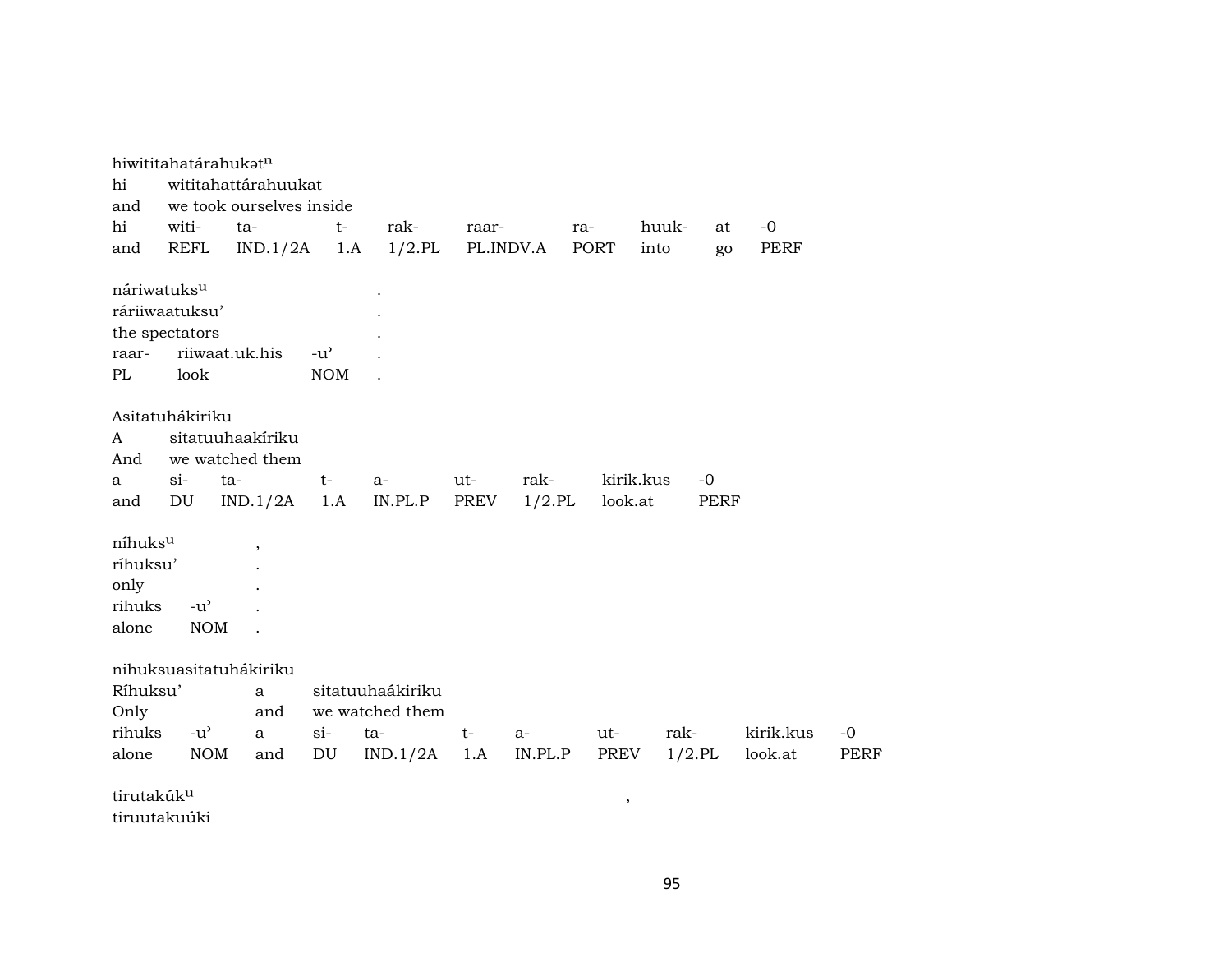|                      |                      |               | these things they were wearing         |           |                   |             |             |       |                                  |                 |             |
|----------------------|----------------------|---------------|----------------------------------------|-----------|-------------------|-------------|-------------|-------|----------------------------------|-----------------|-------------|
| tii-                 | ra-                  | $0-$          | ut-                                    | 0         | -a                | -ka'uk      |             | $-i$  |                                  |                 |             |
| this                 | <b>ABS</b>           | 3.A           | <b>PREV</b>                            | be        | SUB.1             | <b>DIST</b> |             | SUB.2 |                                  |                 |             |
|                      |                      |               |                                        |           |                   |             |             |       |                                  |                 |             |
| tirutasúhatn         |                      |               |                                        |           |                   |             |             |       | pita<br>$\overline{\phantom{a}}$ |                 |             |
|                      | tiruutasuúhat        |               |                                        |           |                   |             |             |       | piíta                            |                 |             |
|                      | these sitting around |               |                                        |           |                   |             |             |       | men                              |                 |             |
| tii-                 | ra-                  | $0-$          | ut-                                    | as.uu.hak |                   |             | $-0$        |       | wiita                            |                 |             |
| this                 | <b>ABS</b>           | 3.A           | PREV                                   |           | be.sitting.around |             | SUB.4       |       | man                              |                 |             |
|                      |                      |               |                                        |           |                   |             |             |       |                                  |                 |             |
| hikáukt <sup>u</sup> |                      |               |                                        |           |                   |             |             |       |                                  |                 |             |
| hi                   | ká'uktu'             |               |                                        |           |                   |             |             |       |                                  |                 |             |
| and                  |                      | down feathers |                                        |           |                   |             |             |       |                                  |                 |             |
| hi                   | ka'uk.ru'            |               |                                        |           |                   |             |             |       |                                  |                 |             |
| and                  |                      | downy.feather |                                        |           |                   |             |             |       |                                  |                 |             |
|                      |                      |               |                                        |           |                   |             |             |       |                                  |                 |             |
|                      | kīturutapákstaris    |               |                                        |           |                   |             |             |       |                                  |                 |             |
| kítuu'u'             |                      |               | ruutaapákstaris                        |           |                   |             |             |       |                                  |                 |             |
| all                  |                      |               | the ones they had covering their heads |           |                   |             |             |       |                                  |                 |             |
| kituu                | $-u'$                | ruu-          | ti-                                    |           | $O -$             | $a-$        |             | paks- | taris                            |                 | -0          |
| all                  | <b>NOM</b>           | that          | IND.3A                                 |           | 3.A               | POSS.3A     |             | head  |                                  | be.covered.with | <b>PERF</b> |
|                      |                      |               |                                        |           |                   |             |             |       |                                  |                 |             |
| $\, ,$               |                      |               |                                        |           |                   |             |             |       |                                  |                 |             |
|                      |                      |               |                                        |           |                   |             |             |       |                                  |                 |             |
|                      |                      |               |                                        |           |                   |             |             |       |                                  |                 |             |
|                      |                      |               |                                        |           |                   |             |             |       |                                  |                 |             |
|                      |                      |               |                                        |           |                   |             |             |       |                                  |                 |             |
|                      | rahirarakutítkawi    |               |                                        |           |                   |             |             |       |                                  |                 |             |
| Rahiíra'             |                      | raakuutítkawi |                                        |           |                   |             |             |       |                                  |                 |             |
| Sometimes            |                      |               | his having a feather on his head       |           |                   |             |             |       |                                  |                 |             |
| rahiira              |                      | ra-           | $O -$                                  | $a-$      |                   | ku-         | ut-         |       | hiit-                            | ka              | -wi         |
| further              |                      | INF.A         | 3.A                                    | POSS.3A   |                   | INF.B       | <b>PREV</b> |       | feather                          | be.in           | SUB.L       |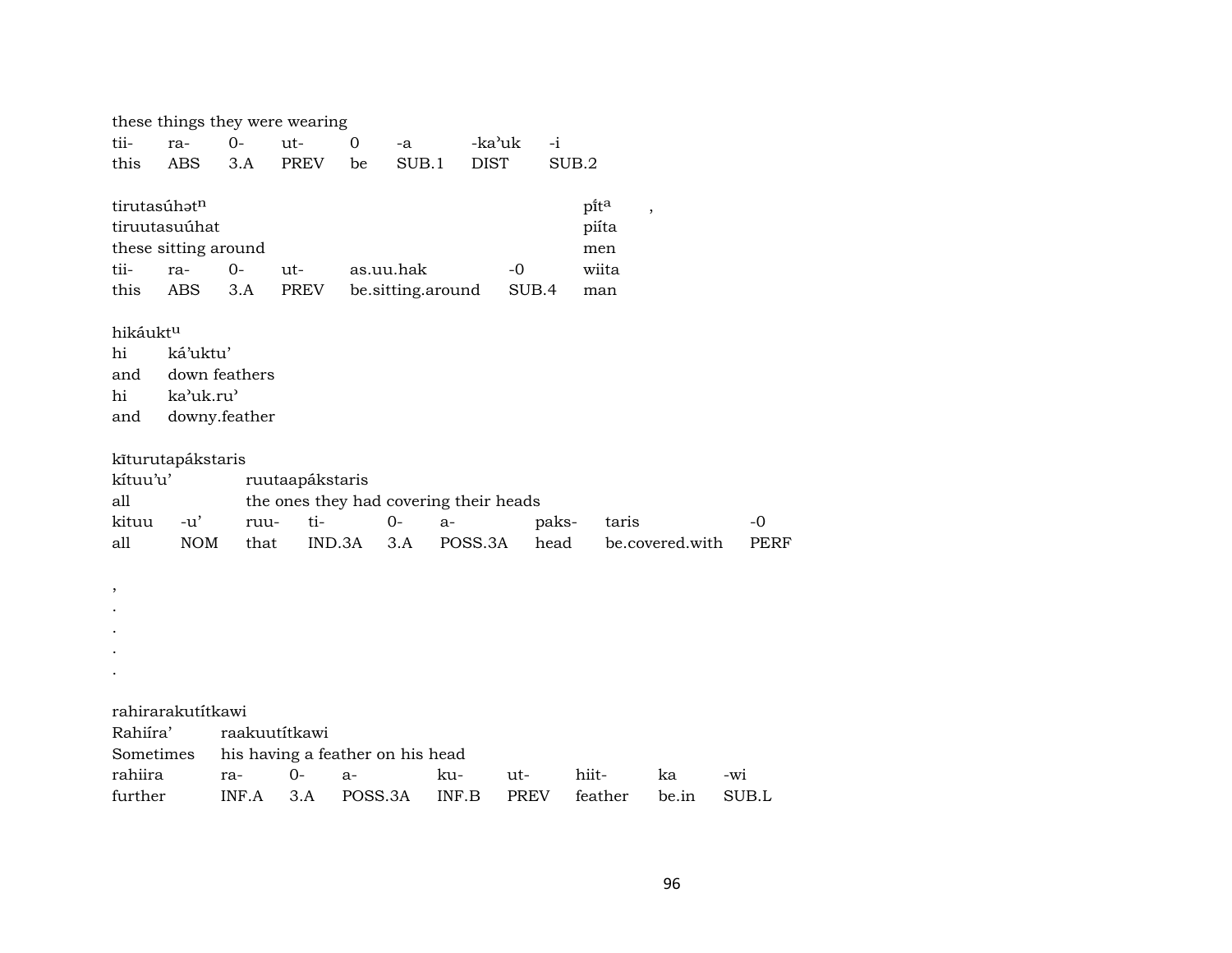| nitáhkaš<br>riitáhkac<br>eagle<br>riitaar.kaac<br>golden.eagle |                                  |                                                       |              |                          |                  |             |              |             |
|----------------------------------------------------------------|----------------------------------|-------------------------------------------------------|--------------|--------------------------|------------------|-------------|--------------|-------------|
| а                                                              | árakuhitiriwis<br>rakuhiitíriwis |                                                       |              |                          |                  |             |              |             |
| and                                                            |                                  | his having a feather across                           |              |                          |                  |             |              |             |
| a                                                              | ra-                              | $0-$<br>ku-                                           |              | hiit-                    | iriwis           | -0          |              |             |
| and                                                            | INF.A                            | 3.A<br>INF.B                                          |              | feather                  | be.across        | SUB.4       |              |             |
| nakutítkaw <sup>i</sup><br>ra-<br>INF.A                        | raakuutítkawi<br>0-<br>3.A       | when he wore a feather on the head<br>$a-$<br>POSS.3A | ku-<br>INF.B | ut-<br><b>PREV</b>       | hiit-<br>feather | ka<br>be.in | -wi<br>SUB.L |             |
|                                                                |                                  |                                                       |              |                          |                  |             |              |             |
| Kĩtutiráhiwa<br>Kítuu'u'<br>All                                |                                  | tiiraáhiwa                                            |              | they were dressed nicely |                  |             |              |             |
| kituu                                                          | $-u'$                            | ti-                                                   | $O -$        | ir-                      | uur-             | raa-        | hi.wa.ar     | $-0$        |
| all                                                            | <b>NOM</b>                       | IND.3A                                                | 3.A          | PL.3A                    | PREV             | way         | be.good.DIST | <b>PERF</b> |
| ,                                                              |                                  |                                                       |              |                          |                  |             |              |             |
|                                                                |                                  |                                                       |              |                          |                  |             |              |             |
|                                                                |                                  |                                                       |              |                          |                  |             |              |             |
|                                                                |                                  |                                                       |              |                          |                  |             |              |             |
|                                                                |                                  |                                                       |              |                          |                  |             |              |             |
| kītutiráhiwa                                                   |                                  |                                                       |              |                          |                  |             |              |             |
| Kítuu'u'                                                       |                                  | tiiraáhiwa                                            |              |                          |                  |             |              |             |
| All                                                            |                                  |                                                       |              | they were dressed nicely |                  |             |              |             |
| kituu                                                          | $-u'$                            | ti-                                                   | $0-$         | ir-                      | uur-             | raa-        | hi.wa.ar     | -0          |

97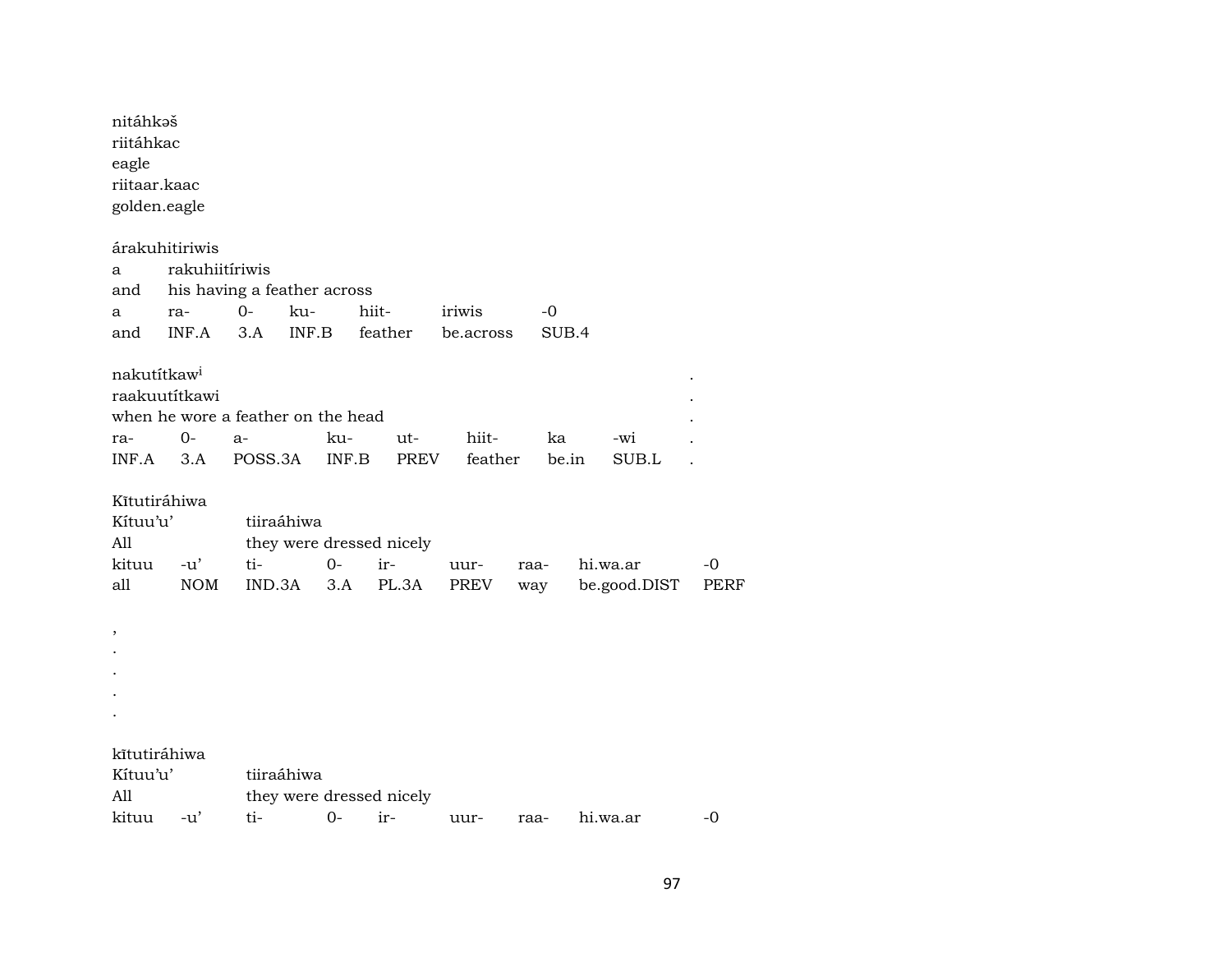sirətku takíriku siratkuutaktahkíriku when we watched them si- ra- t- ku- ut- ak- raar- kirik.kus -0 DU INF.A 1.A INF.B PREV PL.AN.3P 3PL.INAN.P look.at SUB.4 wirakúrahkahµ wiraakúraahkaahu when they were dancing wii- ra- 0- a- ku- raar- kaa.a -hus when INF.A 3.A PREV.3A INF.B PL.INDV.A dance IMPF.SUB šápat , cápaat women , icapaak , woman , wirakúrahkahu wiraakúraahkaahu when they were dancing wii- ra- 0- a- ku- raar- kaa.a -hus when INF.A 3.A PREV.3A INF.B PL.INDV.A dance IMPF.SUB

.

,

.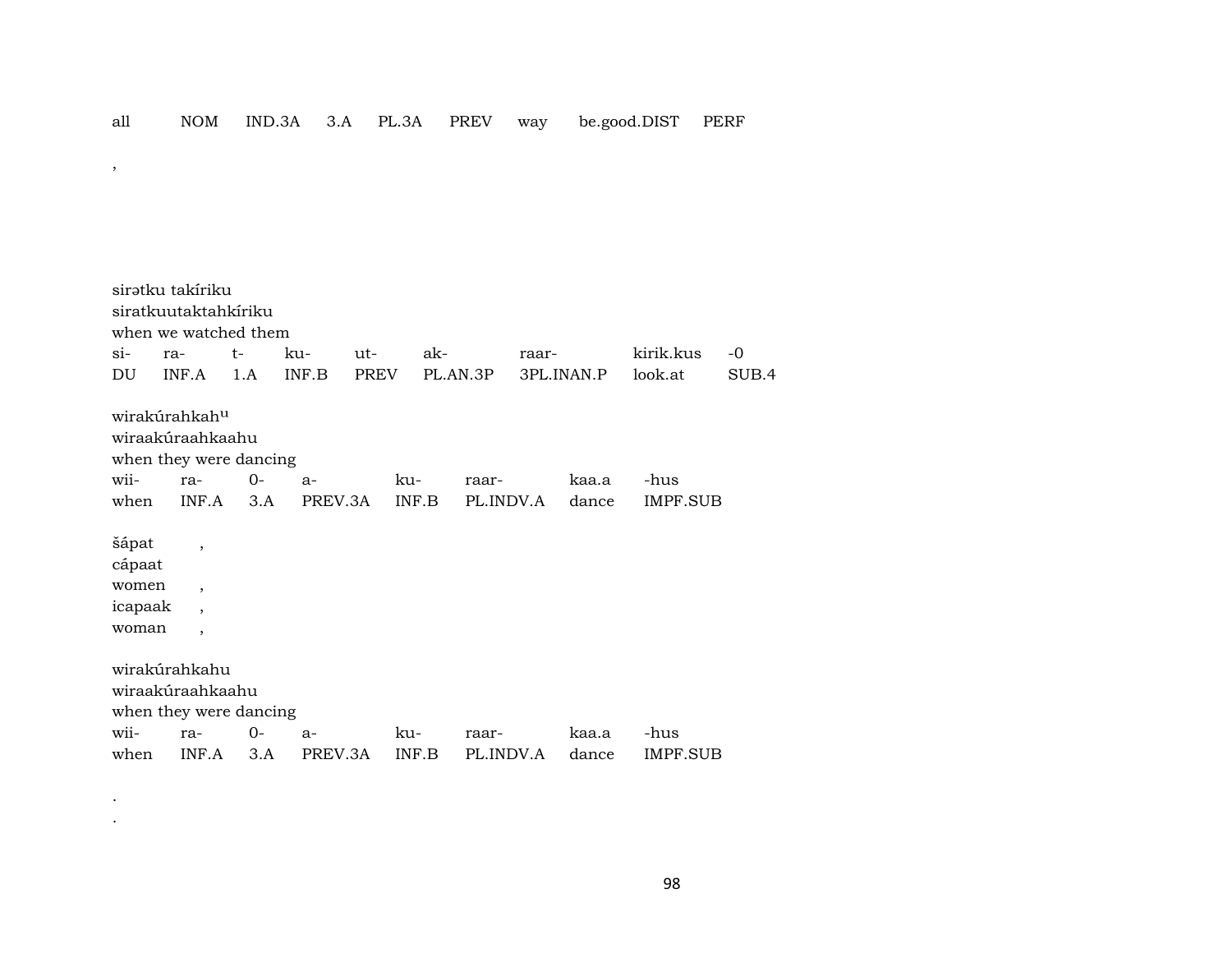| $si-$<br>DU                                              | Siwitirawikaruwáahu<br>Siwitiirawikaaruuwaá'aahu'<br>They were singing songs<br>wi-<br>QUOT | ti-<br>IND.3A            | $0 -$<br>3.A                 | $a-$<br>PREV.3A  | $ir-$<br>PL.3A      |                                                                   | awi.kaa.ra.a<br>sing.a.song       | -waa<br><b>DIST</b> | -:hus<br><b>IMPF</b> |
|----------------------------------------------------------|---------------------------------------------------------------------------------------------|--------------------------|------------------------------|------------------|---------------------|-------------------------------------------------------------------|-----------------------------------|---------------------|----------------------|
| škítiiks<br>kskiíti'iks<br>four<br>iks.kiiti'iks<br>four | $\ddot{\phantom{0}}$<br>$\overline{\phantom{a}}$<br>$\cdot$                                 | škítiiks<br>four<br>four | kskiíti'iks<br>iks.kiiti'iks |                  |                     |                                                                   |                                   |                     |                      |
| A<br>A<br>And<br>a<br>and                                | tíhwakináw <sup>a</sup><br>tihwáki'<br>they said<br>$ti-$<br>IND.3A                         | $0 -$<br>3.A             | ir-<br>PL.3A                 | waki<br>say.PL   | $-0$<br>PERF        | $\pmb{\mathsf{H}}$<br>11<br>$\ddot{\cdot}$<br>$\overline{ }$<br>н | Ráwa<br><b>Now</b><br>rawa<br>now |                     |                      |
| ruu-<br>then<br>$\pmb{\mathsf{H}}$                       | rurušuhuráru<br>ruurucuhuuráru'<br>let it end at last<br>ri-<br>CONT.3A                     | $0-$<br>3.A              | $ut-$<br>PREV                | uhur-<br>finally | raar-<br>3PL.INAN.P |                                                                   | uu<br>be                          | $-0$<br>PERF        |                      |
| 11<br>$\pmb{\mathsf{H}}$<br>$\pmb{\mathsf{H}}$           |                                                                                             |                          |                              |                  |                     |                                                                   |                                   |                     |                      |

.

. "

99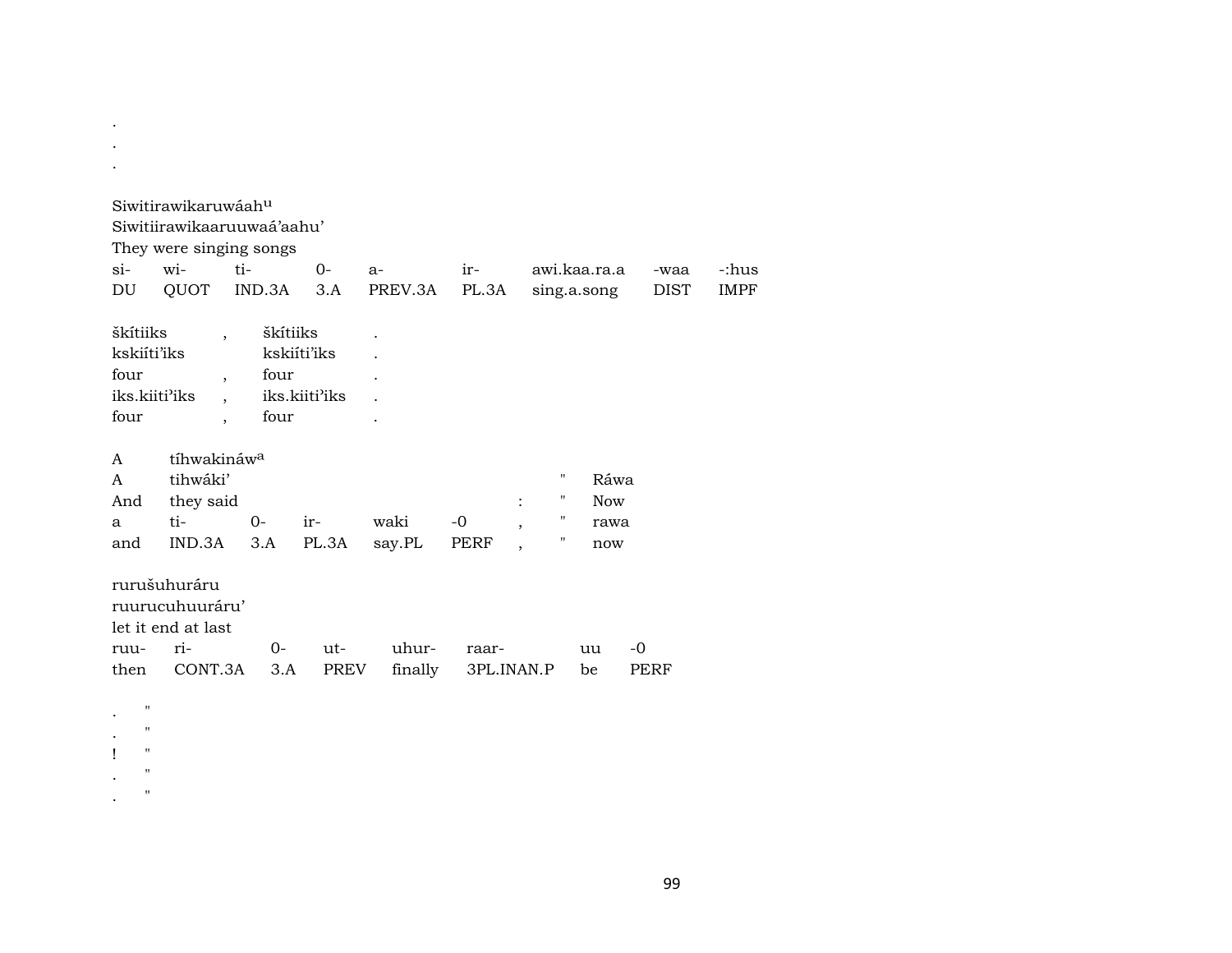Hiruhírutuša Hiru hi ruutuúcaa' Then and then he rose hiruu hi ruu- ti- 0- a- uca.a -0 then and then IND.3A 3.A PREV.3A rise PERF irirakitáwiµ , iriirakitáwi'u the one who was leader irii- ra- 0- kita.wi -u that ABS 3.A be.the.leader SUB.D hirútuša . hi ruutuúcaa' and then he rose hi ruu- ti- 0- a- uca.a -0 . and then IND.3A 3.A PREV.3A rise PERF .  $\text{Triahəktə}\tilde{\mathbf{s}}^{\text{i}}$  , Tirahaaktuúci These poles tii- ra- 0- haak- ra.uc -i this ABS 3.A wood be.lying.PL SUB.2 tirihaktaráhupu tirihaaktaráhuupu when they were taking the poles in tii- ra- 0- ir- haak- raar- ra- huuk- wuu -hus when ABS 3.A PL.3A wood PL PORT into go.IMPF IMPF.SUB , sirihaktáruhu sirihaaktaáruhu their giving him the poles si- ra- 0- ir- haak- raar- uh -hus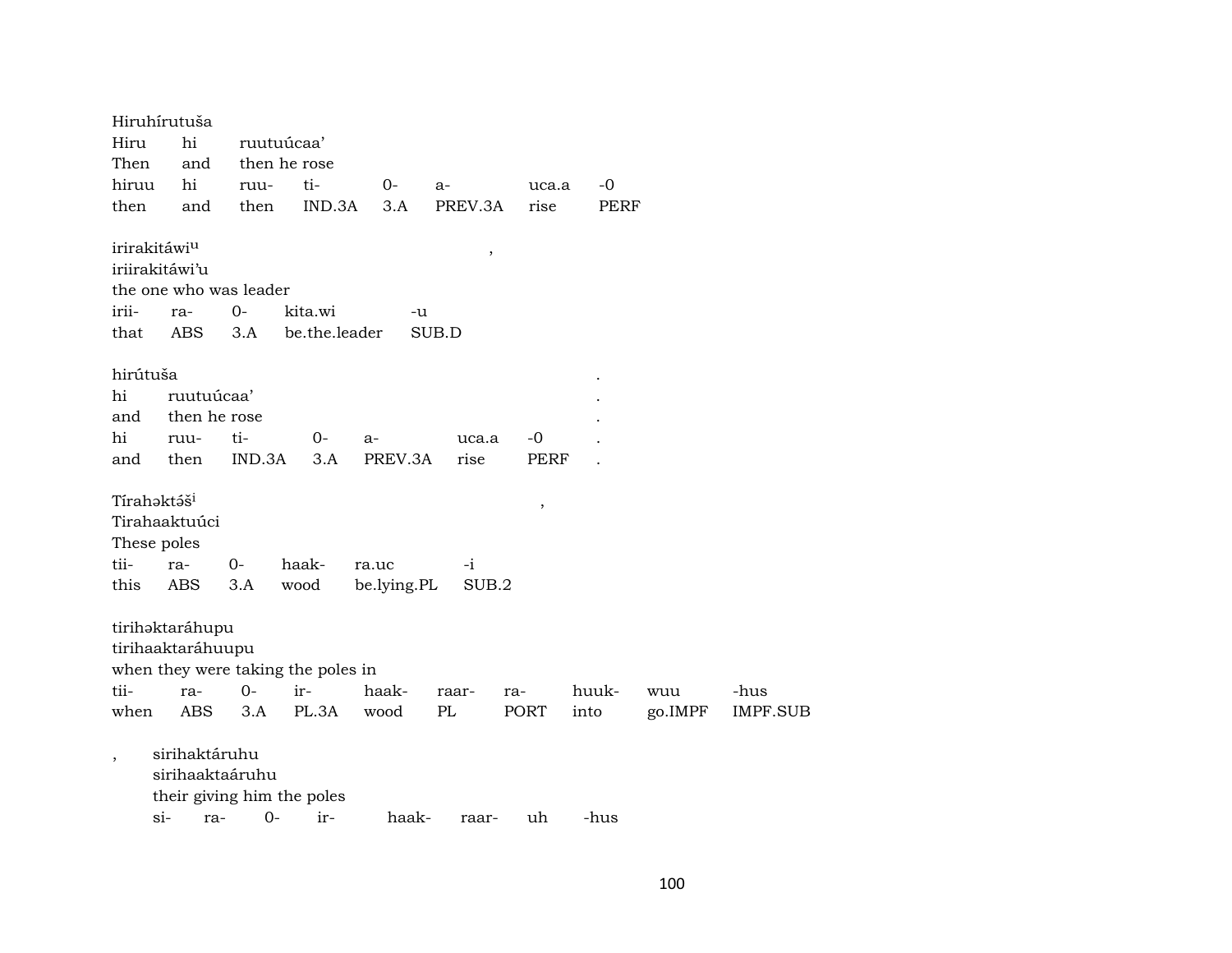| káukturakútkaku                       |           |     |        |     |            |       |
|---------------------------------------|-----------|-----|--------|-----|------------|-------|
| ká'uktu'                              | rakútkaku |     |        |     |            |       |
| downy feathers its being on it        |           |     |        |     |            |       |
| ka'uk.ru'                             |           | ku- | $11t-$ | ka- | kus        | -0    |
| downy.feather INF.A 3.A INF.B PREV in |           |     |        |     | be.sitting | SUB.4 |

|     | hirikutihaktáranakúša <sup>a</sup> |                             |       |       |       |              |      |            |      |         |       |       |       |
|-----|------------------------------------|-----------------------------|-------|-------|-------|--------------|------|------------|------|---------|-------|-------|-------|
| hi  | rikutihaáktara                     |                             |       |       |       |              |      | raakuúca'a |      |         |       |       |       |
| and |                                    | those are the sticks he had |       |       |       | when he rose |      |            |      |         |       |       |       |
| hi  | riku-<br>ti-                       |                             | $-0-$ | haak- | raar- | raah -0      |      | ra-        | $O-$ | $ a-$   | ku-   | uca.a | $-()$ |
| and | that.is                            | $IND.3A$ $3.A$              |       | wood  | PL    | have         | PERF | INF.A      | 3.A  | PREV.3A | INF.B | rise  | SUB.4 |

Arikututatahkáripíru,

,

,

. . . . .

A rikutuutaattahkáriipiiru'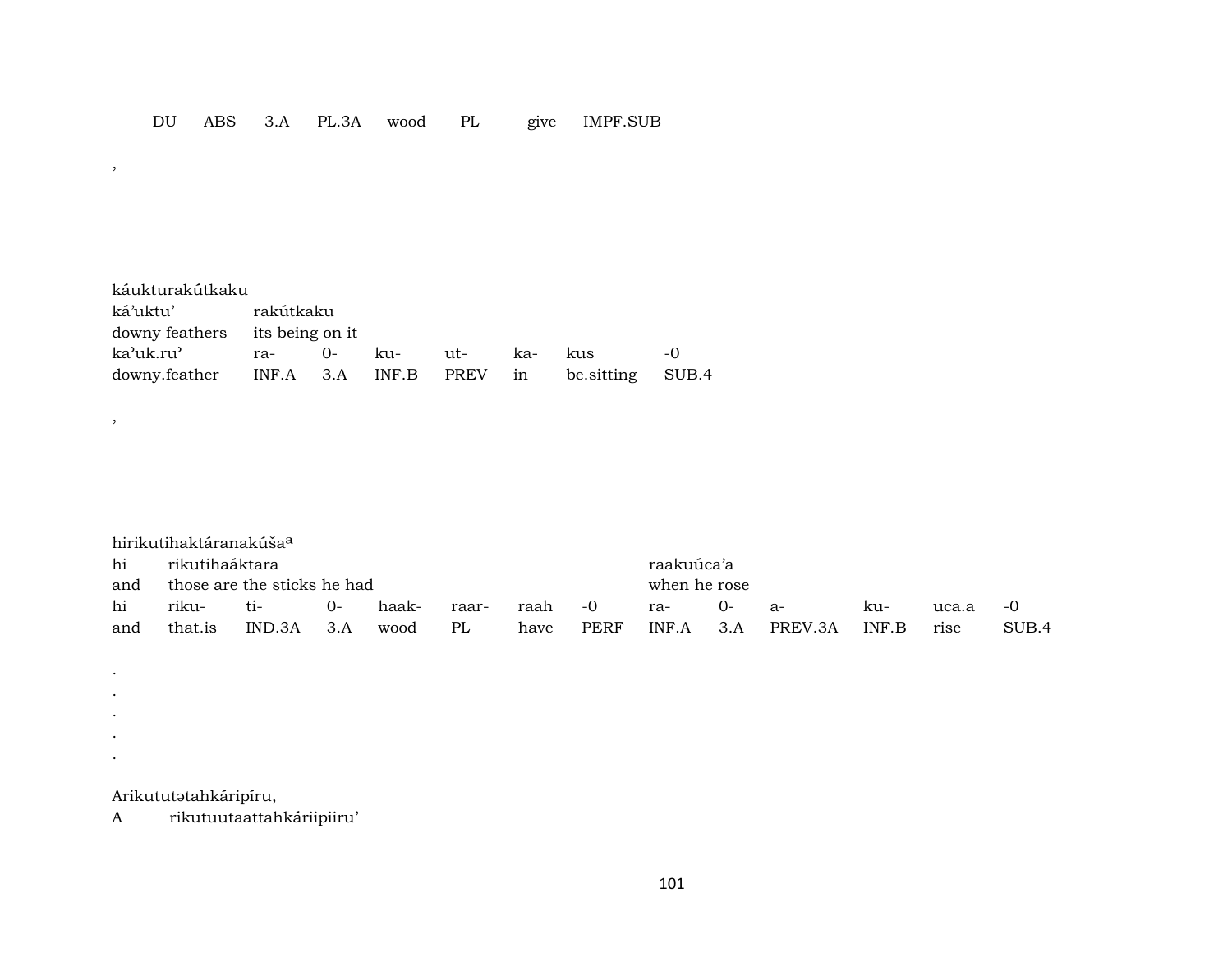| And       | those were the sticks he tied together |        |       |             |       |       |                     |       |       |     |             |
|-----------|----------------------------------------|--------|-------|-------------|-------|-------|---------------------|-------|-------|-----|-------------|
| a         | riku-                                  | ti-    | $O -$ | ut-         | haak- | raar- | kariik              |       | -wi   | iir | -:hus       |
| and       | that.is                                | IND.3A | 3.A   | <b>PREV</b> | wood  | PL    | be.tied.in.a.bundle |       | SUB.L | put | <b>IMPF</b> |
|           |                                        |        |       |             |       |       |                     |       |       |     |             |
| kĩtu      |                                        |        |       |             |       |       |                     |       |       |     |             |
| kítuu'u'  |                                        |        |       |             |       |       |                     |       |       |     |             |
| all       |                                        |        |       |             |       |       |                     |       |       |     |             |
| kituu     | $-u'$                                  |        |       |             |       |       |                     |       |       |     |             |
| all       | <b>NOM</b>                             |        |       |             |       |       |                     |       |       |     |             |
|           |                                        |        |       |             |       |       |                     |       |       |     |             |
|           | wirihkuhaktašakípuha                   |        |       |             |       |       |                     |       |       |     |             |
|           | wirihkuhaaktacakípuha                  |        |       |             |       |       |                     |       |       |     |             |
|           | when they gathered them together       |        |       |             |       |       |                     |       |       |     |             |
| wii-      | ra-                                    | $0-$   | ir-   | ku-         | haak- | raar- | takik.wuh           | -a    |       |     |             |
| when      | INF.A                                  | 3.A    | PL.3A | INF.B       | wood  | PL    | gather              | SUB.1 |       |     |             |
|           |                                        |        |       |             |       |       |                     |       |       |     |             |
| $\bullet$ |                                        |        |       |             |       |       |                     |       |       |     |             |
|           |                                        |        |       |             |       |       |                     |       |       |     |             |
|           |                                        |        |       |             |       |       |                     |       |       |     |             |
|           |                                        |        |       |             |       |       |                     |       |       |     |             |
|           |                                        |        |       |             |       |       |                     |       |       |     |             |
|           |                                        |        |       |             |       |       |                     |       |       |     |             |
|           | Arikututaktahkáripiru                  |        |       |             |       |       |                     |       |       |     |             |
| A         | rikutuutaaktahkáriipiiru'              |        |       |             |       |       |                     |       |       |     |             |
| And       | those were the sticks he tied together |        |       |             |       |       |                     |       |       |     |             |
| a         | riku-                                  | ti-    | $O -$ | ut-         | haak- | raar- | kariik              |       | -wi   | iir | -:hus       |
| and       | that.is                                | IND.3A | 3.A   | PREV        | wood  | PL    | be.tied.in.a.bundle |       | SUB.L | put | <b>IMPF</b> |
|           |                                        |        |       |             |       |       |                     |       |       |     |             |
|           |                                        |        |       |             |       |       |                     |       |       |     |             |

. . . .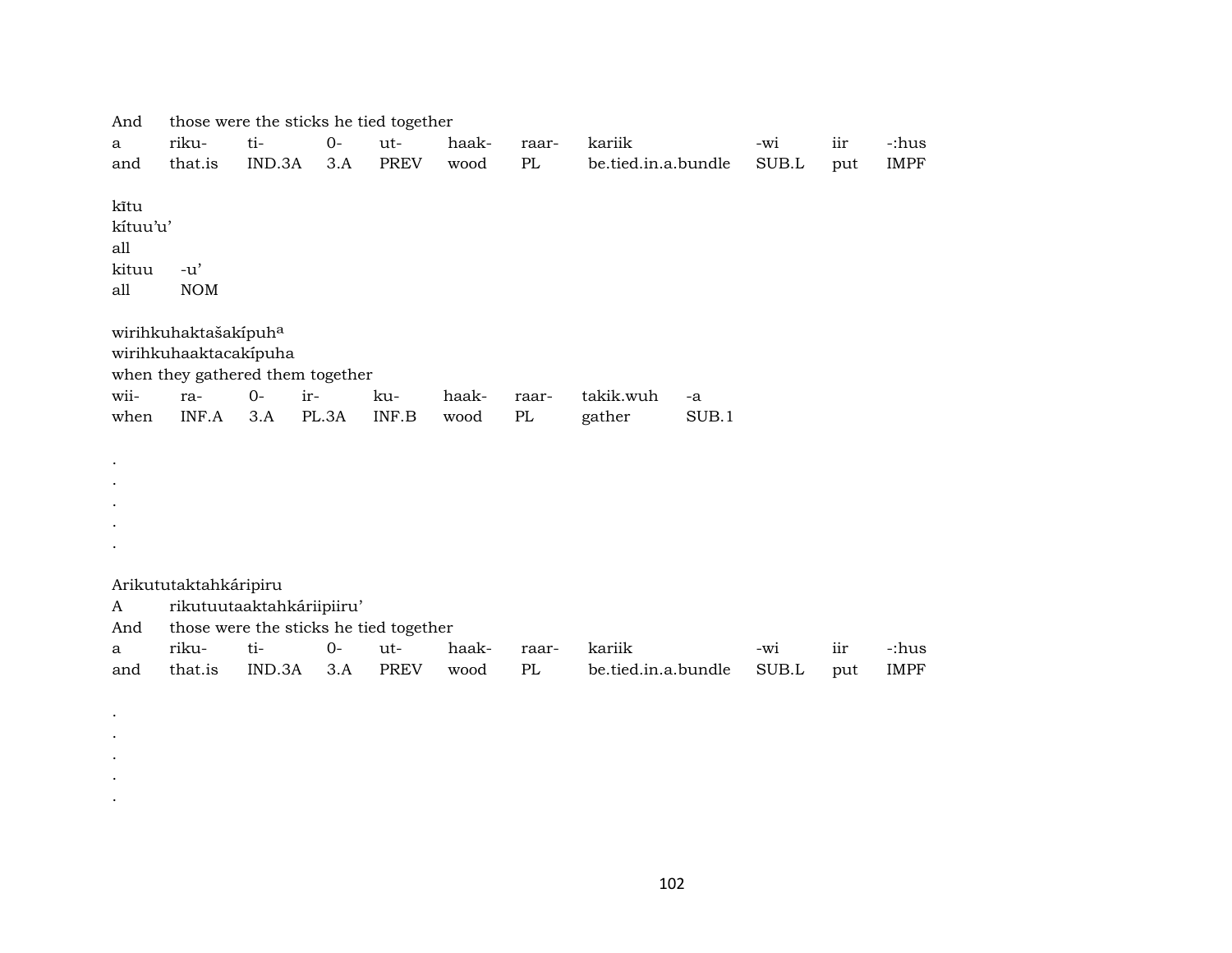| Hi<br>And                  | Hitirutaktáhkarip <sup>u</sup><br>tiruutaaktaáhkariipu       |            |                       | he tied the sticks together |                                            |        |               |           |               |             |            |         |
|----------------------------|--------------------------------------------------------------|------------|-----------------------|-----------------------------|--------------------------------------------|--------|---------------|-----------|---------------|-------------|------------|---------|
| hi                         | tii-                                                         | ra-        | $0-$                  | ut-                         |                                            | haak-  | raar-         |           | kariik.wuh    | -0          |            |         |
| and                        | this                                                         | <b>ABS</b> | 3.A                   |                             | <b>PREV</b>                                | wood   | PL            |           | tie.up        | <b>PERF</b> |            |         |
| háskatitn                  |                                                              |            | $^\mathrm{^{^\circ}}$ |                             |                                            |        |               |           |               |             |            |         |
| háskaatit                  |                                                              |            |                       |                             |                                            |        |               |           |               |             |            |         |
| a black rope               |                                                              |            |                       |                             |                                            |        |               |           |               |             |            |         |
| haas-                      | kaatiit                                                      |            |                       |                             |                                            |        |               |           |               |             |            |         |
| rope                       |                                                              | be.black   |                       |                             |                                            |        |               |           |               |             |            |         |
|                            | sitatuhákirik <sup>u</sup>                                   |            |                       |                             |                                            |        |               |           |               |             |            |         |
|                            | Sitatuuhaákiriku                                             |            |                       |                             |                                            |        |               |           |               |             |            |         |
|                            | We watched them                                              |            |                       |                             |                                            |        |               |           |               |             |            |         |
| $si-$                      | ta-                                                          |            | $t-$                  | $a-$                        | ut-                                        |        | rak-          |           | kirik.kus     | -0          |            |         |
| DU                         | IND.1/2A                                                     |            | 1.A                   | IN.PL.P                     | PREV                                       |        | $1/2$ .PL     |           | look.at       | <b>PERF</b> |            |         |
|                            | wirakutkihahtakáhakustaritn<br>wirakutkiihaahtaakáhakustarit |            |                       |                             |                                            |        |               |           |               |             |            |         |
|                            |                                                              |            |                       |                             | when the dancers were going to pass around |        |               |           |               |             |            |         |
| wii-                       | ra-                                                          | 0-         |                       | ku-                         | ut-                                        |        | kiihaar-      | taaka.hak |               | -hus        | -ta        | -rit    |
| when                       | INF.A                                                        |            | 3.A                   | INF.B                       | PREV                                       | dancer |               | go.around |               | IMPF.SUB    | <b>INT</b> | INT.SUB |
|                            | Hiirirakukitáwi <sup>u</sup>                                 |            |                       |                             |                                            |        |               |           |               | $\, ,$      |            |         |
| Hi<br>$\ddot{\phantom{0}}$ |                                                              |            | iriirakukitáwi'u      |                             |                                            |        |               |           |               |             |            |         |
|                            | And                                                          |            | the leading one       |                             |                                            |        |               |           |               |             |            |         |
| hi                         |                                                              | irii-      | ra-                   | $O -$                       | ku-                                        |        | kita.wi       |           | -u            |             |            |         |
|                            | and                                                          | that       | INF.A                 | 3.A                         | INF.B                                      |        | be.the.leader |           | SUB.D         |             |            |         |
|                            | Nisaruráku <sup>u</sup>                                      |            |                       |                             |                                            |        |               |           | $\, ,$        |             |            |         |
| riisaáru'                  |                                                              |            | ráku'u                |                             |                                            |        |               |           |               |             |            |         |
| chief                      |                                                              |            | his being             |                             |                                            |        |               |           | $^\mathrm{,}$ |             |            |         |
| riisaar                    | $-u^{\prime}$                                                |            | ra-                   | $0-$                        | ku-                                        | 0      | -u            |           |               |             |            |         |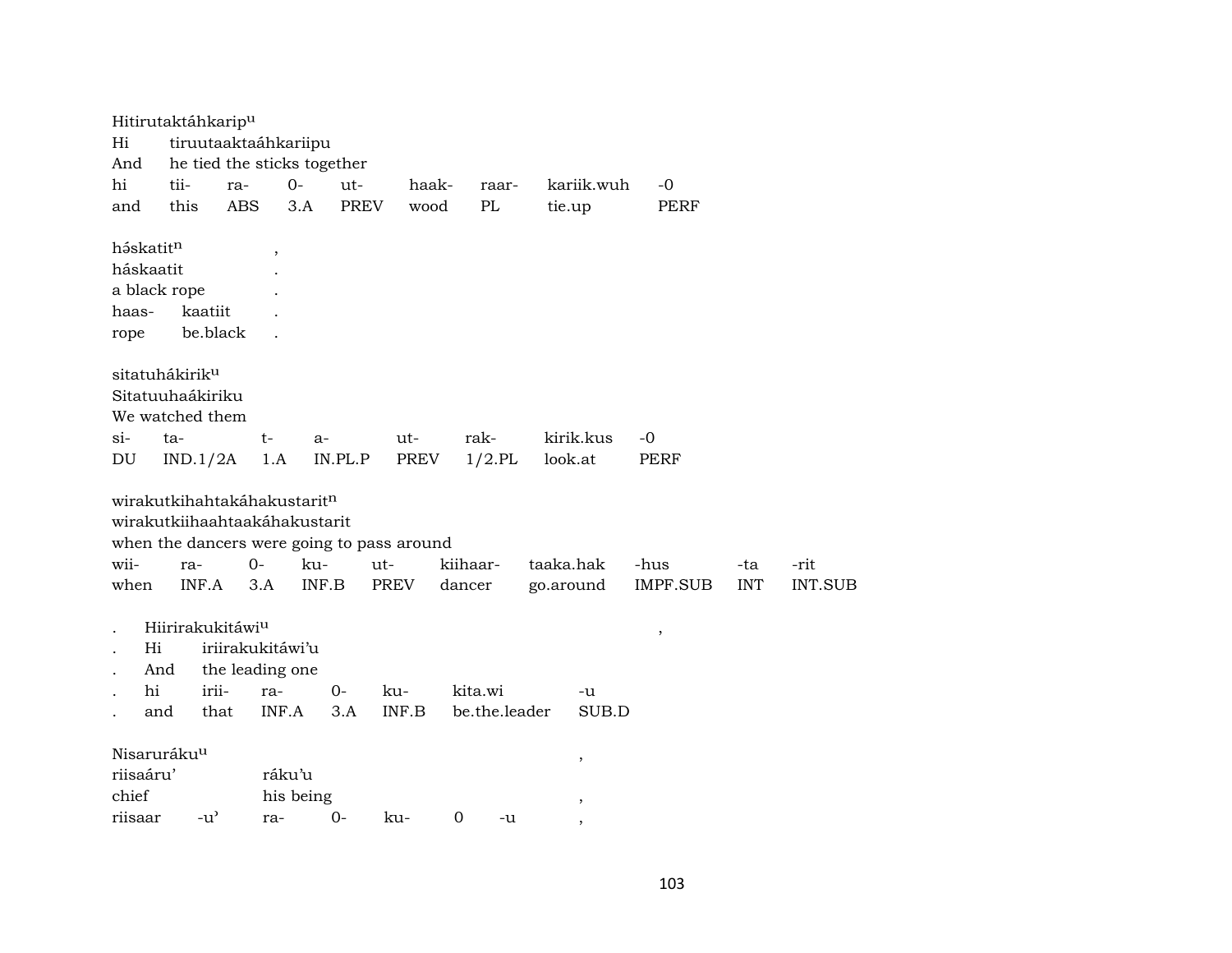## be.chief NOM INF.A 3.A INF.B be SUB.D ,

| hirikutihirasa               |                  |  |                                       |  |      |  |  |  |  |  |
|------------------------------|------------------|--|---------------------------------------|--|------|--|--|--|--|--|
| hi rikutihírasa              |                  |  |                                       |  |      |  |  |  |  |  |
| and that one was in the lead |                  |  |                                       |  |      |  |  |  |  |  |
|                              | hi riku- ti-  0- |  | hiras- aah -0                         |  |      |  |  |  |  |  |
|                              |                  |  | and that.is IND.3A 3.A in.the.lead be |  | PERF |  |  |  |  |  |

#### hirikutiháktara .

| Hi rikutihaáktara                     |                                            |  |  |  |  |  |  |  |  |  |  |  |
|---------------------------------------|--------------------------------------------|--|--|--|--|--|--|--|--|--|--|--|
| And he was the one who had the sticks |                                            |  |  |  |  |  |  |  |  |  |  |  |
|                                       | hi riku- ti-  0- haak- raar- raah -0       |  |  |  |  |  |  |  |  |  |  |  |
|                                       | and that.is IND.3A 3.A wood PL have PERF . |  |  |  |  |  |  |  |  |  |  |  |

## HitutkihahtakáhŸt¶ ,

| Hi tutkiihaahtaakáhat |                               |  |  |                                           |  |  |  |  |  |  |  |  |
|-----------------------|-------------------------------|--|--|-------------------------------------------|--|--|--|--|--|--|--|--|
|                       | And the dancers passed around |  |  |                                           |  |  |  |  |  |  |  |  |
|                       |                               |  |  |                                           |  |  |  |  |  |  |  |  |
|                       |                               |  |  | and IND.3A 3.A PREV dancer go.around PERF |  |  |  |  |  |  |  |  |

#### šahikstakítu

| cahikstaahkituu'u' |       |       |            |  |  |  |  |  |
|--------------------|-------|-------|------------|--|--|--|--|--|
| everyone           |       |       |            |  |  |  |  |  |
| icaahiks           | raar- | kituu | $-11'$     |  |  |  |  |  |
| person             | PI.   | all   | <b>NOM</b> |  |  |  |  |  |

## witararušáahu

Witaraaruucá'aahu'

### Now they were rising

| wii- ti- | $0 - a$ | raar-                                      | uca.a -:hus |  |
|----------|---------|--------------------------------------------|-------------|--|
|          |         | now IND.3A 3.A PREV.3A PL.INDV.A rise IMPF |             |  |

## irárahkahu . iráraahkaahu .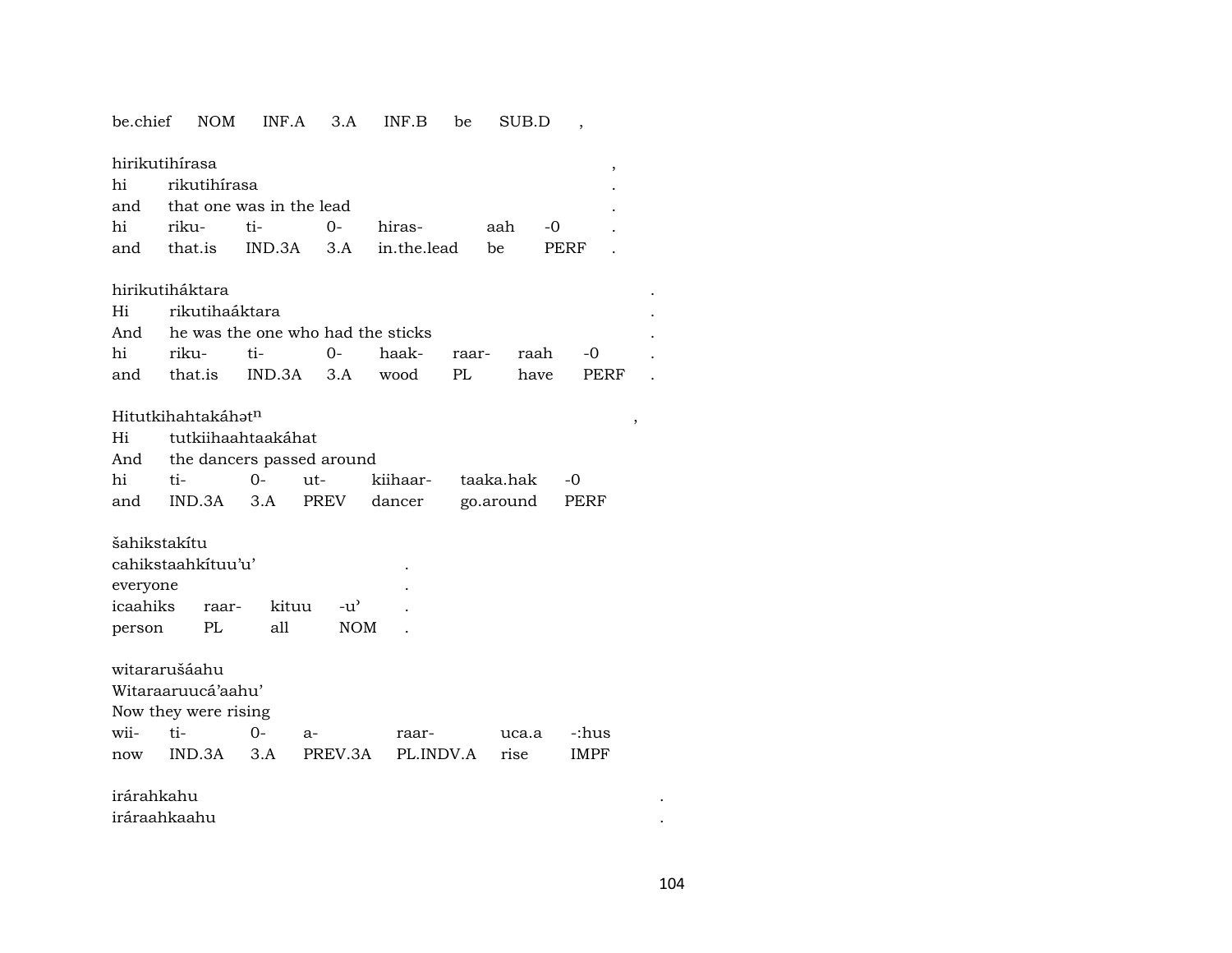|                |     | those dancing          |                       |       |                               |                                                     |       |           |                 |         |                 |      |
|----------------|-----|------------------------|-----------------------|-------|-------------------------------|-----------------------------------------------------|-------|-----------|-----------------|---------|-----------------|------|
| ii-            |     | ra-                    | $0-$                  | a-    |                               | raar-                                               |       | kaa.a     | -hus            |         |                 |      |
| that           |     | <b>ABS</b>             | 3.A                   |       | PREV.3A                       | PL.INDV.A                                           |       | dance     | <b>IMPF.SUB</b> |         |                 |      |
|                |     |                        |                       |       |                               |                                                     |       |           |                 |         |                 |      |
|                |     | <b>ásitatuhákiriku</b> |                       |       |                               |                                                     |       |           |                 |         |                 |      |
| A              |     |                        | sitatuuhaákiriku      |       |                               |                                                     |       |           |                 |         |                 |      |
| And            |     |                        | we watched them       |       |                               |                                                     |       |           |                 |         |                 |      |
| a              |     | $\sin$                 | ta-                   |       | $t-$                          | $a-$                                                | $ut-$ | rak-      |                 |         | kirik.kus       | $-0$ |
| and            |     | DU                     | IND.1/2A              |       | 1.A                           | IN.PL.P                                             | PREV  |           | $1/2$ .PL       | look.at |                 | PERF |
|                |     |                        | nakutkihahtákahaku    |       |                               |                                                     |       |           |                 |         |                 |      |
|                |     |                        | rakutkiihaahtaakáhaku |       |                               |                                                     |       |           |                 |         |                 |      |
|                |     |                        |                       |       | while the dancers went around |                                                     |       |           |                 |         |                 |      |
|                | ra- |                        | $0-$                  | ku-   | ut-                           | kiihaar-                                            |       | taaka.hak |                 | -hus    |                 |      |
|                |     | INF.A                  | 3.A                   | INF.B | PREV                          | dancer                                              |       | go.around |                 |         | <b>IMPF.SUB</b> |      |
|                |     |                        |                       |       |                               |                                                     |       |           |                 |         |                 |      |
| ,              |     |                        |                       |       |                               |                                                     |       |           |                 |         |                 |      |
|                |     |                        |                       |       |                               |                                                     |       |           |                 |         |                 |      |
|                |     |                        |                       |       |                               |                                                     |       |           |                 |         |                 |      |
|                |     |                        |                       |       |                               |                                                     |       |           |                 |         |                 |      |
|                |     |                        |                       |       |                               |                                                     |       |           |                 |         |                 |      |
|                |     |                        |                       |       |                               |                                                     |       |           |                 |         |                 |      |
| Piíta          |     | pītatuštawiikawa       | tuctawi'iikawa        |       |                               |                                                     |       |           |                 |         |                 |      |
|                |     |                        |                       |       |                               |                                                     |       |           |                 |         |                 |      |
| A man<br>wiita |     | ti-                    |                       | $0-$  | ut-                           | here and there he was among a group of them<br>tawi |       | iika      |                 |         | -waa            | -0   |
| man            |     | IND.3A                 |                       | 3.A   | PREV                          | be.among be.in.the.middle                           |       |           |                 |         | DIST            | PERF |
|                |     |                        |                       |       |                               |                                                     |       |           |                 |         |                 |      |
| ašápat         |     |                        |                       |       |                               |                                                     |       |           |                 |         |                 |      |
| a              |     | cápaat                 |                       |       |                               |                                                     |       |           |                 |         |                 |      |
| and            |     | women                  |                       |       |                               |                                                     |       |           |                 |         |                 |      |
| а              |     | icapaak                |                       |       |                               |                                                     |       |           |                 |         |                 |      |

and woman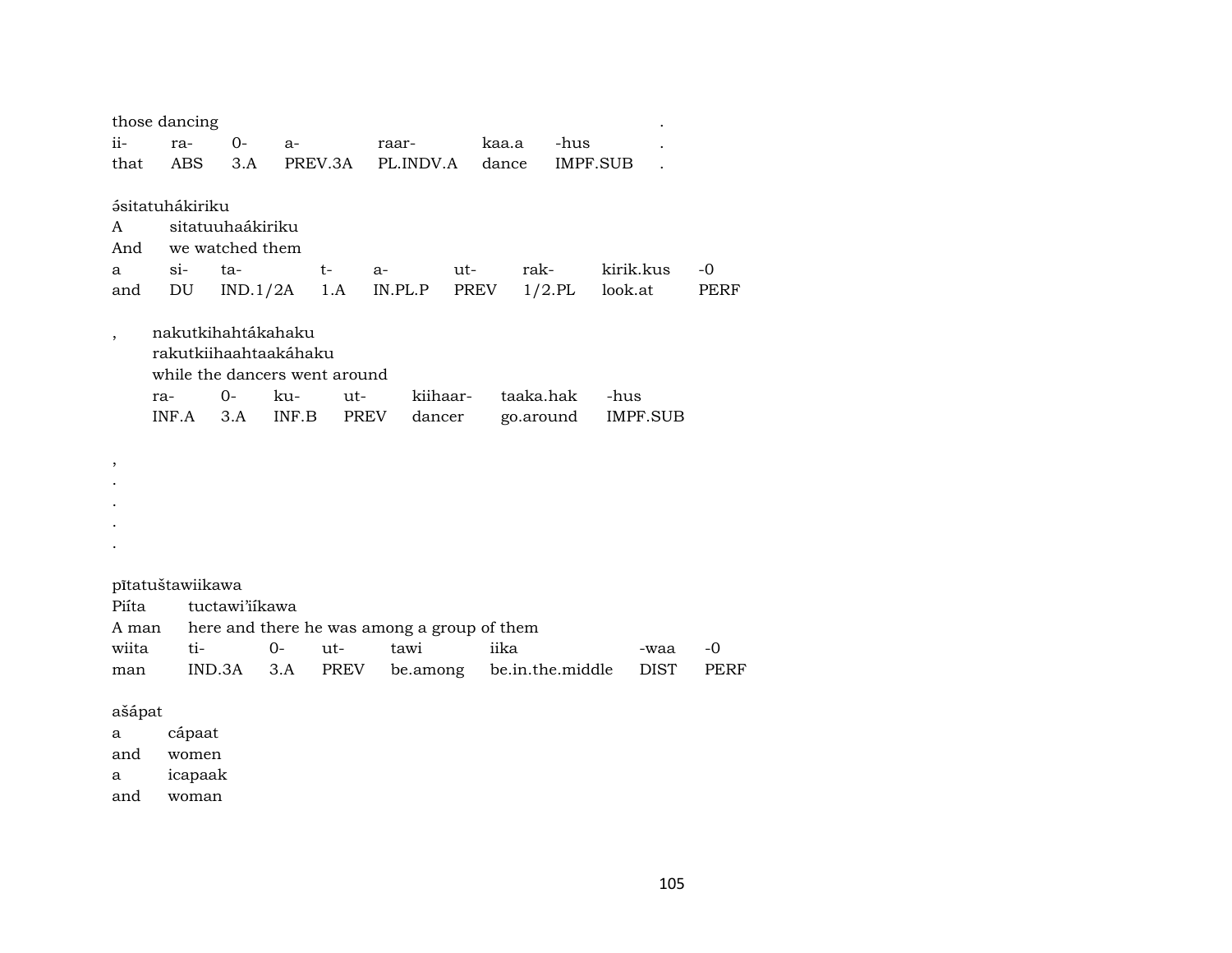| tuhárikaritn                             |              |       |                |      |          |             |          |  |  |  |  |  |
|------------------------------------------|--------------|-------|----------------|------|----------|-------------|----------|--|--|--|--|--|
| tuuhaáriikaarit                          |              |       |                |      |          |             |          |  |  |  |  |  |
| he danced among them                     |              |       |                |      |          |             |          |  |  |  |  |  |
| ti-                                      | $0-$         | ut-   | raar-          |      | iika-    | arik        | $-0$     |  |  |  |  |  |
| IND.3A                                   | 3.A          | PREV  | 3PL.INAN.P     |      | center   | be.standing | PERF     |  |  |  |  |  |
|                                          |              |       |                |      |          |             |          |  |  |  |  |  |
| šápat                                    | a            | pita  | $\overline{ }$ |      |          |             |          |  |  |  |  |  |
| cápaat                                   | $\mathbf{a}$ | piíta |                |      |          |             |          |  |  |  |  |  |
| women                                    | and          | a man |                |      |          |             |          |  |  |  |  |  |
| icapaak                                  | a            | wiita |                |      |          |             |          |  |  |  |  |  |
| woman                                    | and          | man   |                |      |          |             |          |  |  |  |  |  |
|                                          |              |       |                |      |          |             |          |  |  |  |  |  |
| wirakutkihahtakáhaku                     |              |       |                |      |          |             |          |  |  |  |  |  |
| wirakutkiihaahtaakáhaku                  |              |       |                |      |          |             |          |  |  |  |  |  |
| when the dancers went around in a circle |              |       |                |      |          |             |          |  |  |  |  |  |
| wii-                                     | ra-          | $O -$ | ku-            | ut-  | kiihaar- | taaka.hak   | -hus     |  |  |  |  |  |
| when                                     | INF.A        | 3.A   | INF.B          | PREV | dancer   | go.around   | IMPF.SUB |  |  |  |  |  |
|                                          |              |       |                |      |          |             |          |  |  |  |  |  |
| $\vdots$                                 |              |       |                |      |          |             |          |  |  |  |  |  |
|                                          |              |       |                |      |          |             |          |  |  |  |  |  |
|                                          |              |       |                |      |          |             |          |  |  |  |  |  |
|                                          |              |       |                |      |          |             |          |  |  |  |  |  |
|                                          |              |       |                |      |          |             |          |  |  |  |  |  |
| wirurakusirarukstarit <sup>n</sup>       |              |       |                |      |          |             |          |  |  |  |  |  |

wirurakusírarukstarit<sup>n</sup> wiruurakucirárukstarit there when it was going to be the end (of the dance)<br>wii- ruu- ra- 0- ku- ut- iwii- ruu- ra- 0- ku- ut- i- raar- uk -his -ta -rit when there INF.A 3.A INF.B PREV SEQ 3PL.INAN.P be PERF INT INT.SUB . Atarišawišat¶ , . A taariícawicat

. And they would finish it

. a ti- 0- ar- ica- wic.at -0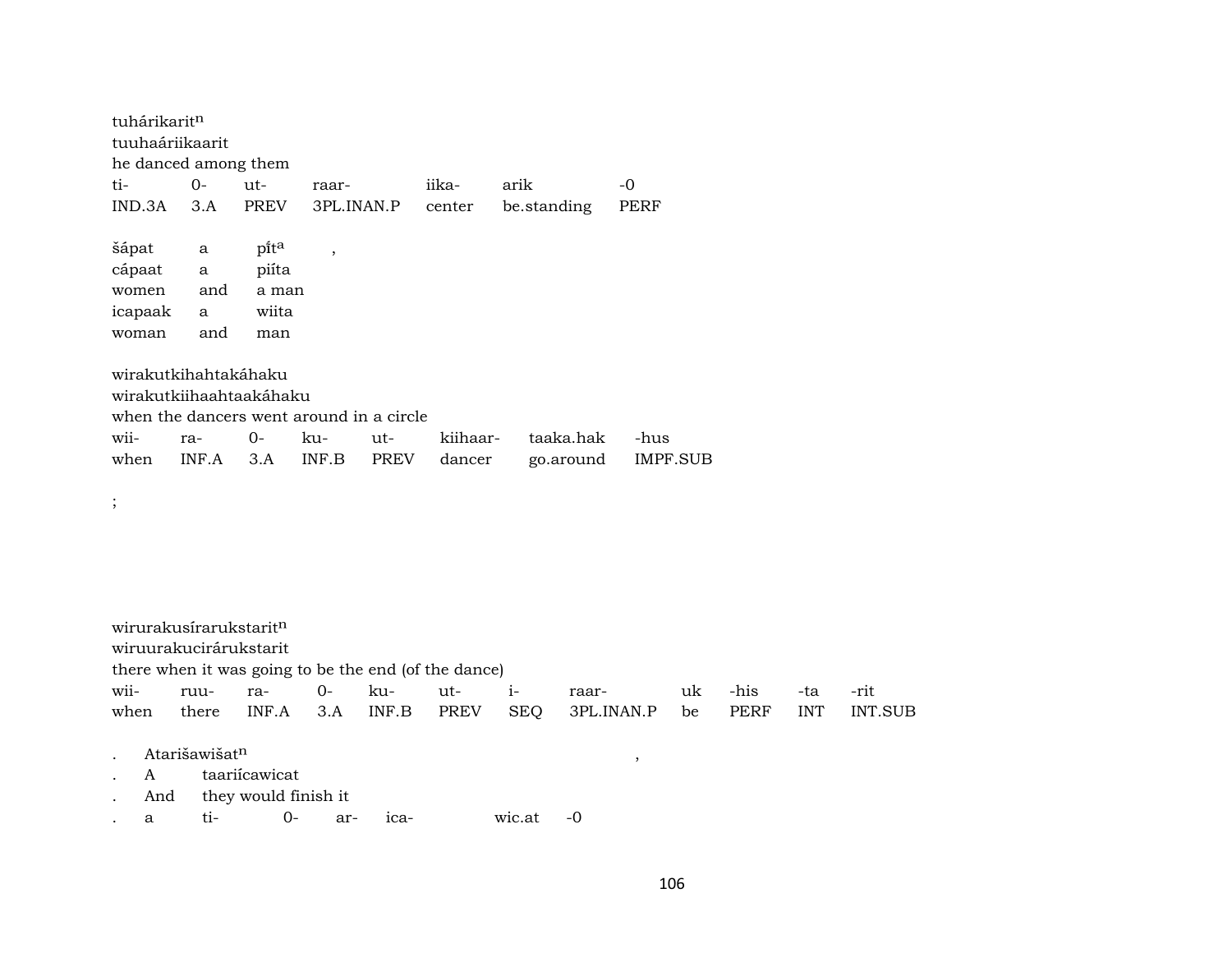# . and IND.3A 3.A EV on.the.end arrive PERF

tuhašakawáhakµ , tuuhacaakawaáhaaku' they were going round and round  $\qquad \qquad ,$ ti- 0- ut- raar- taaka.hak -waa -:hus , IND.3A 3.A PREV PL.INDV.A go.around DIST IMPF , tiraráwuhu . tiraaráwuuhu' . they were still going fast . ti- 0- raar- a.wuu -:hus . IND.3A 3.A PL.INDV.A go.in.a.line.IMPF IMPF . Tiraráwuhu Tiraaráwuuhu' They were still going fast  $\qquad \qquad$ ti- 0- raar- a.wuu -:hus . IND.3A 3.A PL.INDV.A go.in.a.line.IMPF IMPF . hawápīt<sup>a</sup> . Skítiiks hawá piíta . Ckiíti'iks also men . Four haawa wiita . iks.kiiti"iks also man . four witirišáwišpu witiriícawicpu' it was completed wi- ti- 0- ir- ica- wic.wuu -:hus QUOT IND.3A 3.A 3.INDF on.the.end arrive.IMPF IMPF hitíhwãk<sup>i</sup> "

hi tíhwaki' "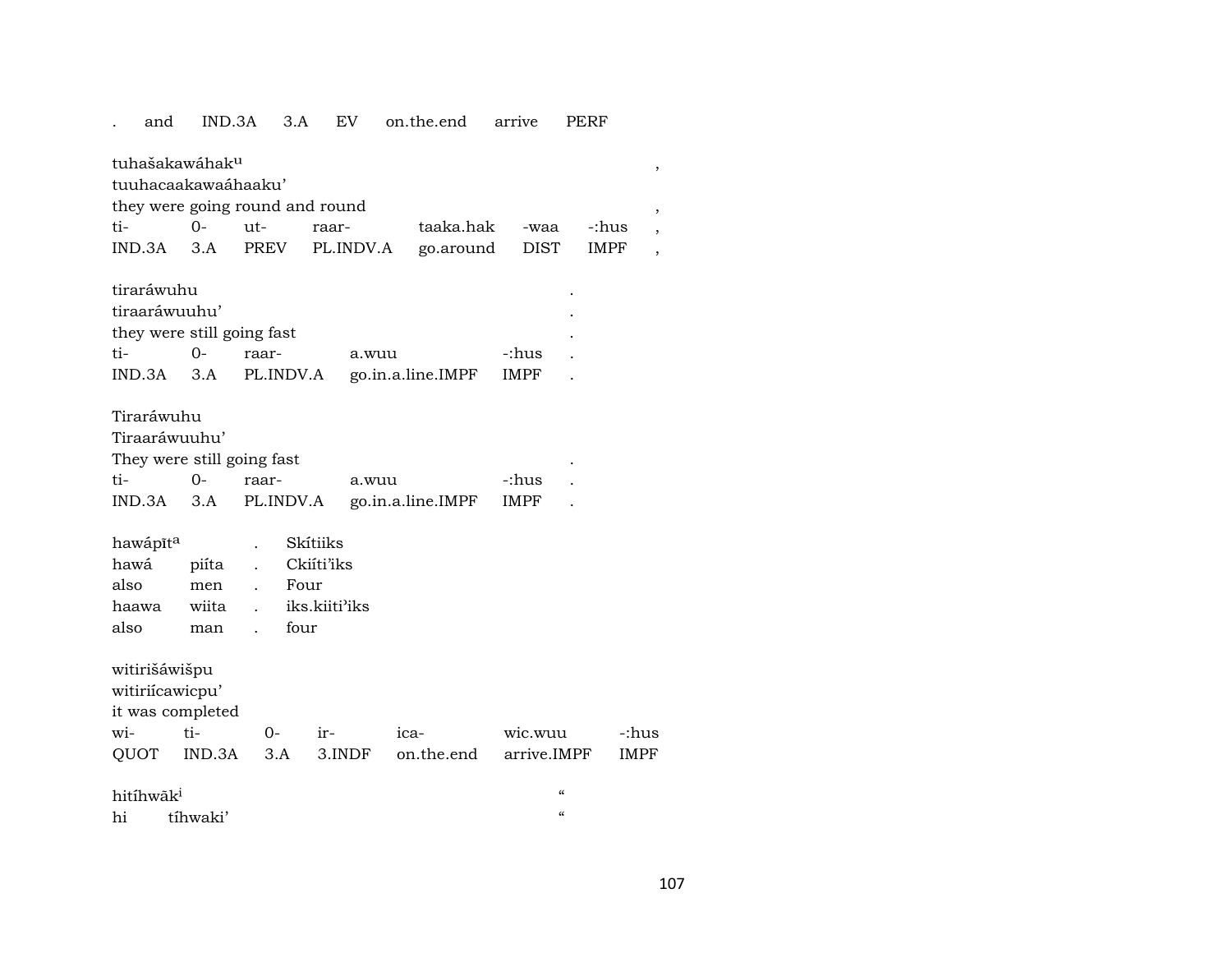| and                      | they said                |                                |          |                  |                          |            | $\boldsymbol{\mathcal{C}}$ |                    |                       |             |
|--------------------------|--------------------------|--------------------------------|----------|------------------|--------------------------|------------|----------------------------|--------------------|-----------------------|-------------|
| hi                       | ti-                      | $0-$                           | ir-      | waki             | $-0$                     |            | $\mathbf{H}$               |                    |                       |             |
| and                      | IND.3A                   | 3.A                            | PL.3A    | say.PL           | <b>PERF</b>              |            | $\mathbf{H}$               |                    |                       |             |
|                          |                          |                                |          |                  |                          |            |                            |                    |                       |             |
|                          | wirutúširaru             |                                |          |                  |                          |            |                            | $\pmb{\mathsf{H}}$ |                       |             |
|                          | Wiruutúciraru'           |                                |          |                  |                          |            |                            | $\pmb{\mathsf{H}}$ |                       |             |
|                          | Now that is all          |                                |          |                  |                          |            |                            | $\mathbf{H}$       |                       |             |
| wii-                     | ruu-                     | ti-                            | $0-$     | ut-              | $i-$                     | rar-       |                            | $\pmb{\mathsf{H}}$ |                       |             |
| now                      | then                     | IND.3A                         | 3.A      | <b>PREV</b>      | <b>SEQ</b>               | 3PL.INAN.P |                            | $\pmb{\mathsf{H}}$ |                       |             |
|                          |                          |                                |          |                  |                          |            |                            |                    |                       |             |
| Irári                    |                          |                                |          |                  | $\,$                     |            |                            |                    |                       |             |
| Iraári'                  |                          |                                |          |                  |                          |            |                            |                    |                       |             |
| <b>Brother</b>           |                          |                                |          |                  | $\overline{\phantom{a}}$ |            |                            |                    |                       |             |
| $i-$                     |                          | -raar-                         |          | -ri'             | $\cdot$                  |            |                            |                    |                       |             |
| 3.POSS.A                 |                          | same.sex.sibling               |          | 3.POSS.B         |                          |            |                            |                    |                       |             |
|                          | akutikuraktá šahit       |                                |          |                  |                          |            |                            |                    |                       |             |
| a                        |                          | kutikuuraaktácahit             |          |                  |                          |            |                            |                    |                       |             |
| and                      |                          | it seemed they whipped us      |          |                  |                          |            |                            |                    |                       |             |
| a                        | ku-                      | ti-                            | $0-$     | ir-              | ku-                      | uur-       | rak-                       | raar-              | tahik                 | $-0$        |
| and                      | <b>INDF</b>              | IND.3A                         | 3.A      | PL.3A            | 1.P                      | PREV       | $1/2$ .PL                  | PL.INDV.P          | strike.with.an.object | <b>PERF</b> |
|                          |                          |                                |          |                  |                          |            |                            |                    |                       |             |
| $\overline{\phantom{a}}$ | nahiwatúrut <sup>a</sup> |                                |          |                  |                          |            |                            |                    |                       |             |
|                          | rahiwatúruuta            |                                |          |                  |                          |            |                            |                    |                       |             |
|                          |                          | the entry passageway           |          |                  |                          |            |                            |                    |                       |             |
|                          | ra-                      | $0-$                           | hiwatur- | u.at             |                          | -a         |                            |                    |                       |             |
|                          | ABS                      | 3.A                            | doorway  | extend.in.a.line |                          | SUB.1      |                            |                    |                       |             |
|                          |                          |                                |          |                  |                          |            |                            |                    |                       |             |
|                          | hiwititahatašákipu       |                                |          |                  |                          |            |                            |                    |                       |             |
| hi                       |                          | wititahattacákipu              |          |                  |                          |            |                            |                    |                       |             |
| and                      |                          | they were gathering themselves |          |                  |                          |            |                            |                    |                       |             |
| hi                       | witi-                    | ta-                            | $t-$     | rak-             |                          | raar-      | takik.wuh                  | $-0$               |                       |             |
| and                      | <b>REFL</b>              | IND.1/2A                       | 1.A      | $1/2$ .PL        |                          | PL.INDV.A  | gather                     | PERF               |                       |             |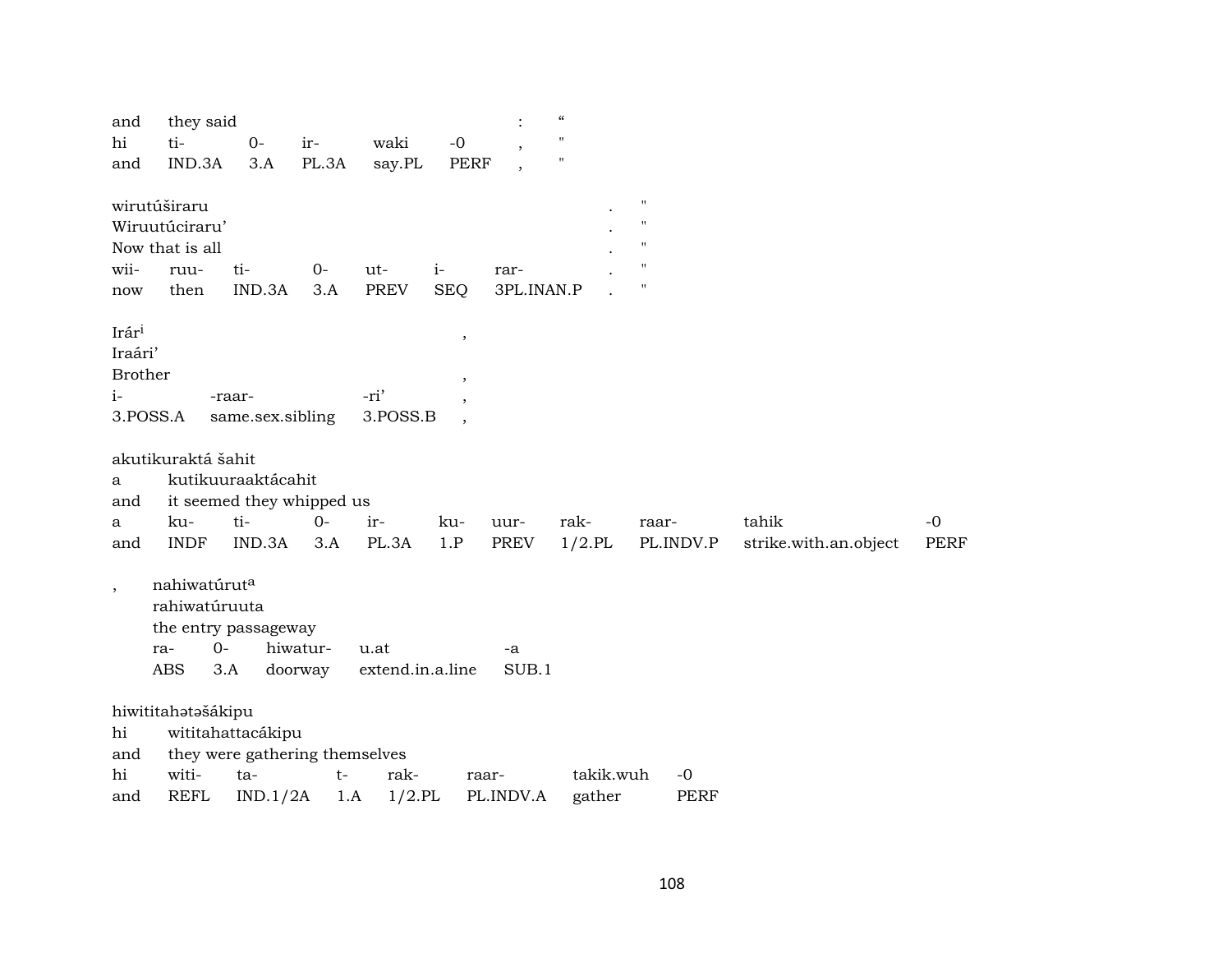|       | Irár <sup>i</sup>                  |             |                  |                            |             | $\, ,$          |            |                                        |      |
|-------|------------------------------------|-------------|------------------|----------------------------|-------------|-----------------|------------|----------------------------------------|------|
|       | Iraári'                            |             |                  |                            |             |                 |            |                                        |      |
|       | <b>Brother</b>                     |             |                  |                            |             | $\overline{ }$  |            |                                        |      |
|       | $i-$                               | -raar-      |                  | -ri'                       |             |                 |            |                                        |      |
|       | 3.POSS.A                           |             | same.sex.sibling |                            | 3.POSS.B    |                 |            |                                        |      |
|       | kukakatúhišis                      |             |                  |                            |             |                 | $\,$       |                                        |      |
|       | kukaakátuuhiicis                   |             |                  |                            |             |                 |            |                                        |      |
|       | I did not comprehend               |             |                  |                            |             |                 |            |                                        |      |
| ku-   | kaaka-                             |             | t-               | ut-                        | riicis      |                 | -0         |                                        |      |
| INDF  |                                    | NEG.ID.1/2A | 1.A              | PREV                       |             | learn.about     | PERF       |                                        |      |
|       | tikurasáhatn                       |             |                  |                            | Paháku      |                 |            |                                        |      |
|       | Tikurásahat                        |             |                  |                            | Paaháku     |                 |            |                                        |      |
|       | I grew up                          |             |                  |                            |             | Mound On Water  |            |                                        |      |
| ti-   | ku-                                | rasahat     | $-0$             |                            | waa-        | ha-             | kus        |                                        |      |
|       | IND.3A<br>1.P                      | grow.up     |                  | PERF<br>hill               |             | in.water        | be.sitting |                                        |      |
|       | hiwihiruriraitustáwik <sup>u</sup> |             |                  |                            |             |                 |            |                                        |      |
| hi    | wihiru                             |             |                  | riraa'iitustáwiku          |             |                 |            |                                        |      |
| and   | there                              |             |                  | there was a story among us |             |                 |            |                                        |      |
| hi    | wii-                               | hiruu       | ri-              | $0-$                       |             | raa.iit.us-     | tawi       | kus                                    | $-0$ |
| and   | now                                | there       | CONT.3A          | 3.A                        | story       |                 | be.among   | be sitting                             | PERF |
|       | nihkúwakihu                        |             |                  |                            |             |                 |            | $\pmb{\zeta}\pmb{\zeta}$               |      |
|       | rihkúwakihu                        |             |                  |                            |             |                 |            | $\boldsymbol{\zeta}\boldsymbol{\zeta}$ |      |
|       | what they say                      |             |                  |                            |             |                 |            | $\boldsymbol{\zeta}\boldsymbol{\zeta}$ |      |
| ra-   | $O-$                               | ir-         | ku-              | waki.a                     |             | -hus            |            | $\pmb{\mathsf{H}}$                     |      |
| INF.A | 3.A                                | PL.3A       | INF.B            |                            | say.PL.IMPF | <b>IMPF.SUB</b> |            | $\pmb{\mathsf{H}}$                     |      |
|       | Tihárahatn                         |             |                  |                            |             | ,               |            |                                        |      |
|       | Tiháraahat                         |             |                  |                            |             |                 |            |                                        |      |
|       | This one passing by                |             |                  |                            |             |                 |            |                                        |      |
| tii-  | haa-                               | ra-         | $O -$            | hak                        | -0          |                 |            |                                        |      |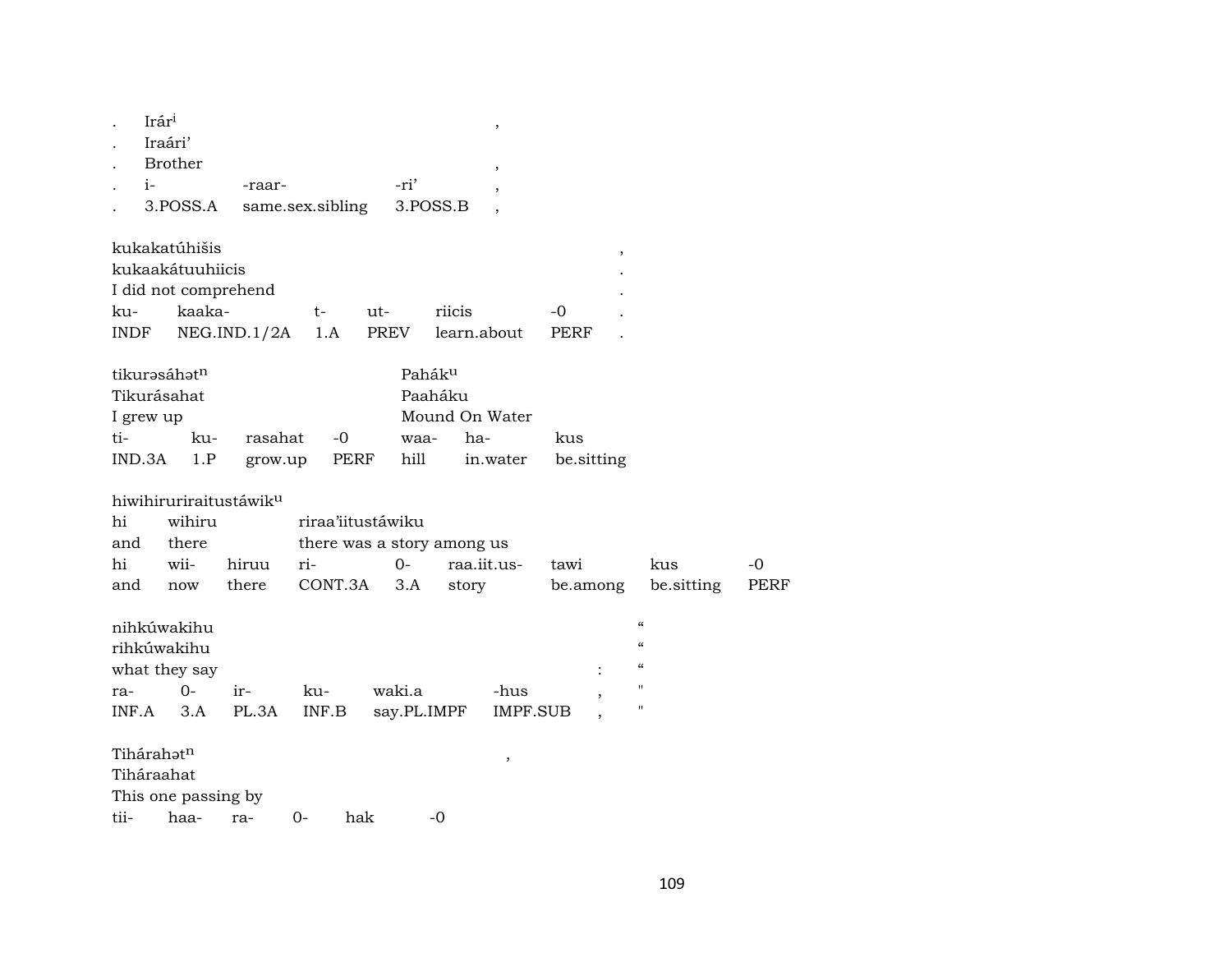here ABS 3.A pass.by SUB.4 this tihawirəsutírit<sup>n</sup> tihawirasuutiírit this one whom you see tiihaawiira- $S$  $ut$ iirik  $-0$ here  $2.A$ **PREV** SUB.4 this ABS see now tiríturis  $\mathbf{u}$ tiriíturis  $\overline{\mathbf{u}}$ he is a witch  $\boldsymbol{\mathsf{H}}$  $t_{i-}$  $0 -0$  $\boldsymbol{\mathsf{H}}$ riitur.his be.a.witch PERF IND.3A  $3.A$ irári Akí  $\overline{\phantom{a}}$  $\overline{\phantom{a}}$ Akí iraári' brother And here  $\cdot$  $\cdot$ ki  $i-$ -ri'  $\mathbf{a}$ -raar- $\cdot$ 3.POSS.A same.sex.sibling 3.POSS.B and there  $\ddot{\phantom{a}}$  $\cdot$ kukariritúširišis kukariiriitúciriicis I did not comprehend anything rii- $-0$ kukarii $t$  $ut$  $i$ riicis **PREV** learn.about **INDF** EMPH.NEG ASSR  $1.A$ **SEO PERF** Irári  $\ddot{\phantom{a}}$  $\cdot$ Iraári' Brother  $\cdot$  $i-$ -ri' -raar-3.POSS.A same.sex.sibling 3.POSS.B  $\overline{\phantom{a}}$ kišiwihirutiširaráihku

tiiciraará'ihku' kici wihiru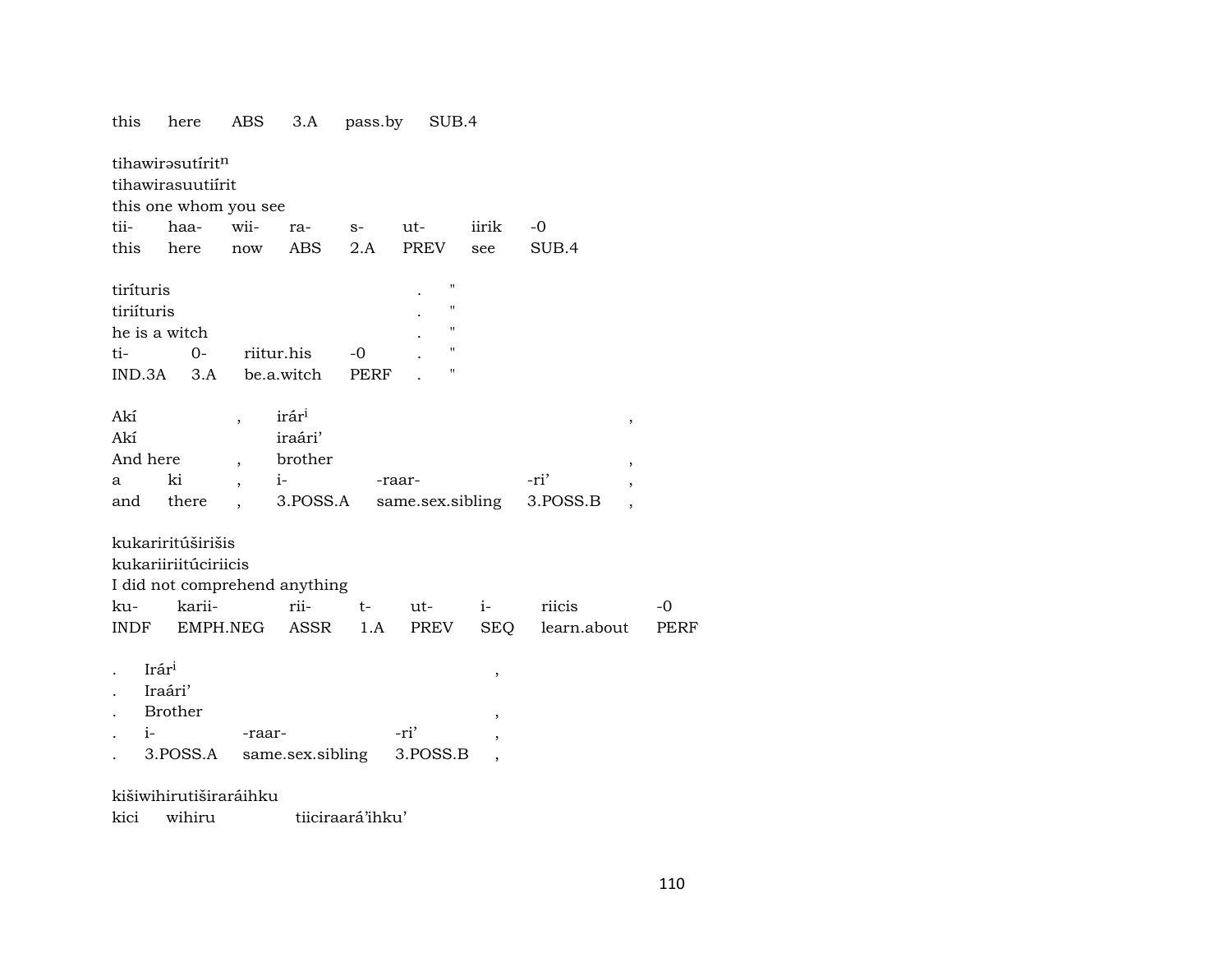| but                      | now                   |                          |                             | they were meaning                           |           |             |             |                 |             |                 |             |         |
|--------------------------|-----------------------|--------------------------|-----------------------------|---------------------------------------------|-----------|-------------|-------------|-----------------|-------------|-----------------|-------------|---------|
| kici                     | wii-                  |                          | hiruu                       | ti-                                         | $O-$      | ir-         | ut-         | $i-$            |             | raa.ra'ihk      | -:hus       |         |
| but                      | now                   |                          | then                        | IND.3A                                      | 3.A       | PL.3A       | <b>PREV</b> | <b>SEQ</b>      | mean        |                 | <b>IMPF</b> |         |
|                          |                       |                          |                             |                                             |           |             |             |                 |             |                 |             |         |
|                          | ihi                   |                          | kúrau                       |                                             |           |             |             |                 |             |                 |             |         |
|                          | ihi                   |                          | kúraa'u'                    |                                             |           |             |             |                 |             |                 |             |         |
| $\overline{\phantom{a}}$ | uh                    | $\overline{\phantom{a}}$ | doctors                     |                                             |           |             |             |                 |             |                 |             |         |
|                          | ihii                  | $\ddot{\phantom{0}}$     | kuraa                       | $-u^{\prime}$                               |           |             |             |                 |             |                 |             |         |
|                          | uh                    |                          | doctor                      | <b>NOM</b>                                  |           |             |             |                 |             |                 |             |         |
|                          |                       |                          |                             |                                             |           |             |             |                 |             |                 |             |         |
|                          | wirakuráhkawi         |                          |                             |                                             |           |             |             |                 |             |                 |             |         |
|                          | wirakuraáhkaawi       |                          |                             |                                             |           |             |             |                 |             |                 |             |         |
|                          | when they were inside |                          |                             |                                             |           |             |             |                 |             |                 |             |         |
| wii-                     | ra-                   |                          | $O -$                       | ku-                                         | raar-     | kaa         |             | -wi             |             |                 |             |         |
| when                     |                       | INF.A                    | 3.A                         | INF.B                                       | PL.IDNV.A |             | be.inside   | SUB.L           |             |                 |             |         |
|                          |                       |                          |                             |                                             |           |             |             |                 |             |                 |             |         |
|                          |                       |                          | wirikutawarukarihústaritn   |                                             |           |             |             |                 |             |                 |             |         |
|                          |                       |                          | wirihkutawarukaariihústarit |                                             |           |             |             |                 |             |                 |             |         |
|                          |                       |                          |                             | when they were going to perform legerdemain |           |             |             |                 |             |                 |             |         |
| wii-                     | ra-                   |                          | $0-$                        | ir-                                         | ku-       | tawaruk.aar |             | $-i$            |             | -hus            | -ta         | -rit    |
| when                     |                       | INF.A                    | 3.A                         | PL.3A                                       | INF.B     | perform     |             | <b>IMPF.SUB</b> |             | <b>IMPF.SUB</b> | <b>INT</b>  | INT.SUB |
|                          |                       |                          |                             |                                             |           |             |             |                 |             |                 |             |         |
|                          | Hisitítkiriku         |                          |                             |                                             |           |             |             |                 |             |                 |             |         |
|                          | Hi                    | sitítkiriku              |                             |                                             |           |             |             |                 |             |                 |             |         |
|                          | And                   |                          | they watched                |                                             |           |             |             |                 |             |                 |             |         |
|                          | hi                    | $si-$                    | ti-                         | $0-$                                        | ir-       | ut-         |             | kirik.kus       | $-0$        |                 |             |         |
|                          | and                   | DU                       | IND.3A                      | 3.A                                         | PL.3A     | <b>PREV</b> | look.at     |                 | <b>PERF</b> |                 |             |         |
|                          |                       |                          |                             |                                             |           |             |             |                 |             |                 |             |         |
| šáhiks                   |                       | $\overline{\phantom{a}}$ |                             |                                             |           |             |             |                 |             |                 |             |         |
| cáhiks                   |                       |                          |                             |                                             |           |             |             |                 |             |                 |             |         |
| people                   |                       |                          |                             |                                             |           |             |             |                 |             |                 |             |         |
| icaahiks                 |                       |                          |                             |                                             |           |             |             |                 |             |                 |             |         |
| person                   |                       |                          |                             |                                             |           |             |             |                 |             |                 |             |         |

111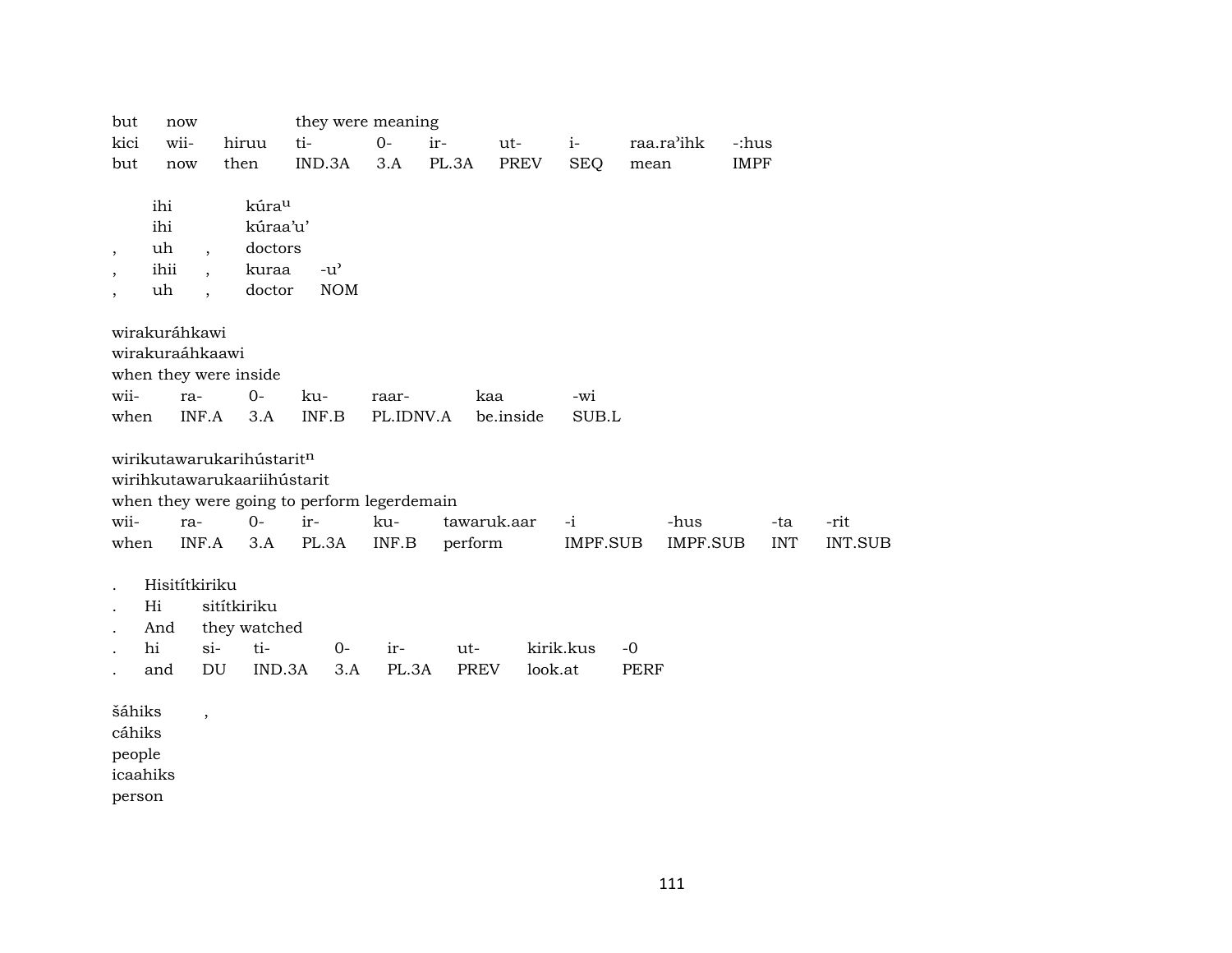| šahíksnakutawarukári                                                                                  |                                                                         |                                                     |                        |                                             |               | $\overline{\phantom{a}}$ |           |             |
|-------------------------------------------------------------------------------------------------------|-------------------------------------------------------------------------|-----------------------------------------------------|------------------------|---------------------------------------------|---------------|--------------------------|-----------|-------------|
| cáhiks                                                                                                |                                                                         | rakutawarúkaari                                     |                        |                                             |               |                          |           |             |
| a person                                                                                              |                                                                         | when he was performing                              |                        |                                             |               |                          |           |             |
| icaahiks                                                                                              | ra-                                                                     | $0-$                                                | ku-                    | tawaruk.aar                                 | $-i$          |                          |           |             |
| person                                                                                                | INF.A                                                                   | 3.A                                                 | INF.B                  | perform                                     |               | IMPF.SUB                 |           |             |
| irirurišuksáwašar <sup>a</sup><br>iriruuricuksáwahcaara<br>whatever he might even do<br>irii-<br>what | ruu-<br>ra-<br>then<br><b>ABS</b>                                       | $0-$<br>3.A                                         | $ir-$<br><b>OBV</b>    | ut-<br>PREV                                 | uks-<br>JUSS  | awahc-<br>even           | aar<br>do | -a<br>SUB.1 |
| ri-                                                                                                   | ririkskataiwárik <sup>a</sup><br>riirikskata'iwárika<br>$O-$<br>CONT.3A | if it was swallowing an arrow<br>$i-$<br>3.A<br>SEQ | riiks-<br>arrow        | swallow                                     | kata.wi.warik | $-a$<br>SUB.1            |           |             |
| hísituriríkskawatn<br>hi<br>and                                                                       | sitiiriríkskawat                                                        | they took the arrow out                             |                        |                                             |               |                          |           |             |
| hi<br>si-                                                                                             | ti-                                                                     | 0-                                                  | ir-                    | $i-$                                        | riiks-        | kawat                    | -0        |             |
| DU<br>and                                                                                             | IND.3A                                                                  | 3.A                                                 | PL.3A                  | SEQ                                         | arrow         | take.out                 | PERF      |             |
| Hiruririksu<br>Hiru<br>Then<br>hiruu<br>then<br>sahiksíšahiks <sup>u</sup>                            | riíriksu<br>ri-                                                         | he gave him the arrow<br>$0-$<br>CONT.3A<br>3.A     | ir-<br><b>OBV</b><br>A | riiks-<br>arrow<br>$\overline{\phantom{a}}$ | uh<br>give    | $-0$<br>PERF             |           |             |
| cahiksícahiksu'                                                                                       |                                                                         |                                                     | A                      |                                             |               |                          |           |             |
| an Indian                                                                                             |                                                                         |                                                     |                        | And<br>$\overline{\phantom{a}}$             |               |                          |           |             |
| icaahiks                                                                                              | icaahiks                                                                | $-u^{\prime}$                                       | a                      | $\overline{\phantom{a}}$                    |               |                          |           |             |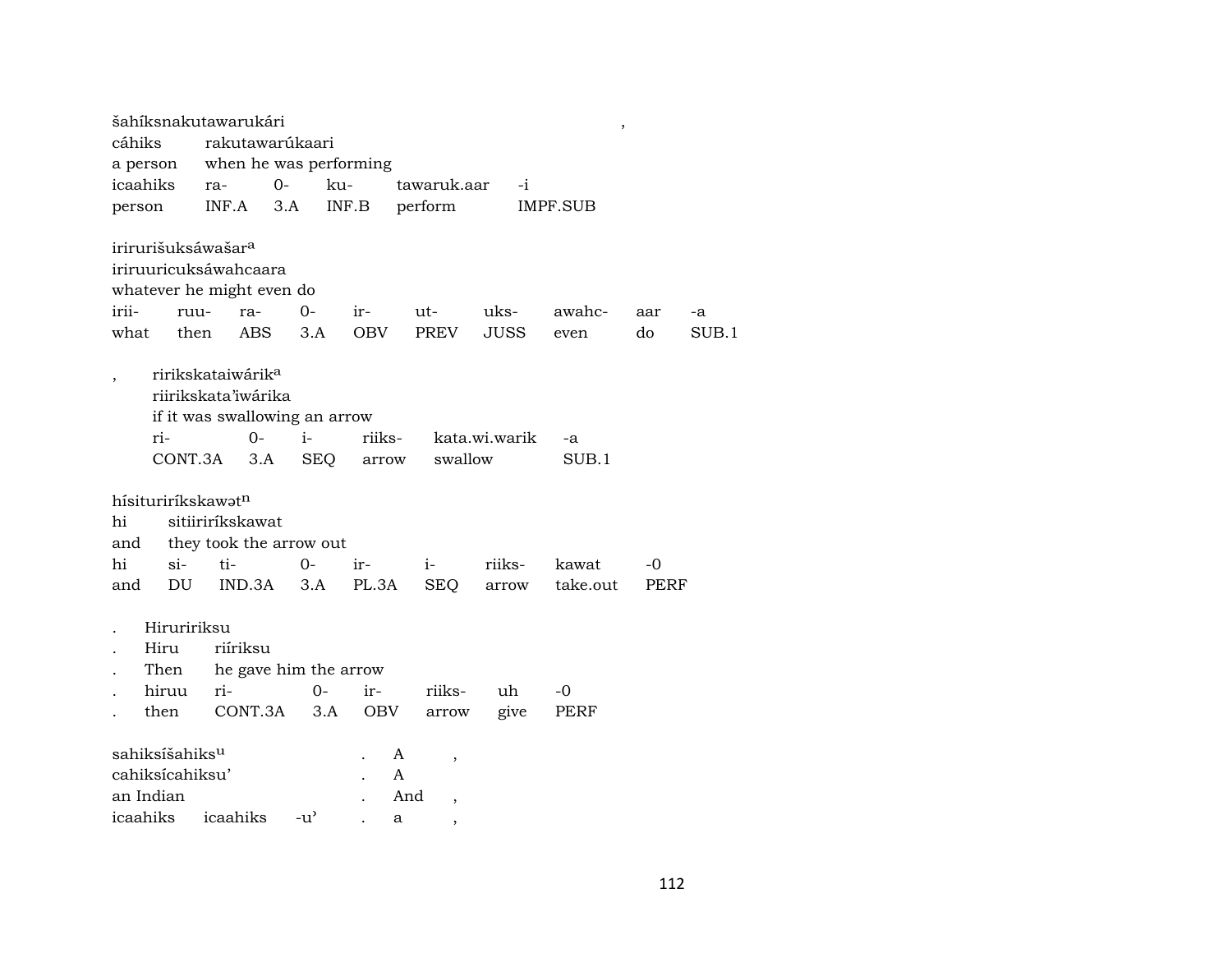|                                                           | person                      | person          | <b>NOM</b>       | $\ddot{\phantom{a}}$ | and           |                                                           |                                                            |                    |   |
|-----------------------------------------------------------|-----------------------------|-----------------|------------------|----------------------|---------------|-----------------------------------------------------------|------------------------------------------------------------|--------------------|---|
| irár <sup>i</sup><br>iraári'<br>brother<br>i-<br>3.POSS.A |                             | -raar-          | same.sex.sibling | -ri'                 | 3.POSS.B      | ,<br>$\overline{\phantom{a}}$<br>$\overline{\phantom{a}}$ | níšik <sup>i</sup><br>riíciki<br>a knife<br>riici<br>knife | -kis<br><b>DIM</b> |   |
| rarurúsiar <sup>a</sup>                                   |                             |                 |                  |                      |               |                                                           |                                                            | ,                  |   |
|                                                           | raaruurúci'aara             |                 |                  |                      |               |                                                           |                                                            |                    |   |
|                                                           | when he just did it         |                 |                  |                      |               |                                                           |                                                            |                    |   |
| raa-                                                      | ruu-                        | ra-             | $0-$             | ut-                  | $i-$          | aar                                                       | -a                                                         |                    |   |
| just                                                      | then                        | ABS             | 3.A              | PREV                 | <b>SEQ</b>    | do                                                        | SUB.1                                                      |                    |   |
|                                                           | hirikataíwaritn             |                 |                  |                      |               |                                                           |                                                            | $\,$               |   |
| hi                                                        | <i>riikata'iwarit</i>       |                 |                  |                      |               |                                                           |                                                            |                    |   |
| and                                                       |                             | he swallowed it |                  |                      |               |                                                           |                                                            |                    |   |
| hi                                                        | ri-                         | $0 -$           | i-               |                      | kata.wi.warik |                                                           | -0                                                         |                    |   |
|                                                           |                             |                 |                  |                      |               |                                                           |                                                            |                    |   |
| and                                                       | CONT.3A                     |                 | 3.A              | SEQ                  | swallow       |                                                           | PERF                                                       |                    |   |
|                                                           |                             |                 |                  |                      |               |                                                           |                                                            |                    |   |
| Hi                                                        | hirutauhúritpiraaš<br>ruúta |                 |                  |                      |               |                                                           |                                                            |                    | , |
| And                                                       | he did it                   |                 |                  |                      |               |                                                           | uhuúritpiira'ac<br>a somersault                            |                    |   |
| hi                                                        | ra-                         | $0-$            | ut-              | aar                  | -0            |                                                           | uhuur-                                                     | itpiirahc          |   |
| and                                                       | ABS                         | 3.A             | PREV             | do                   | <b>PERF</b>   | way                                                       |                                                            | somersault         |   |
|                                                           |                             |                 |                  |                      |               |                                                           |                                                            |                    |   |
| Hitakaráhis <sup>u</sup><br>Hi                            |                             |                 |                  |                      |               |                                                           |                                                            |                    |   |
| And                                                       |                             | takaaraáhisu'   |                  |                      |               |                                                           |                                                            |                    |   |
| hi                                                        | suddenly<br>takaaraahis     |                 | $-u^{\prime}$    |                      |               |                                                           |                                                            |                    |   |
| and                                                       | all.at.once                 |                 | <b>NOM</b>       |                      |               |                                                           |                                                            |                    |   |
|                                                           |                             |                 |                  |                      |               |                                                           |                                                            |                    |   |
| wihiru                                                    | wihirurarawirakúat          |                 | ráraawiraaku'at  |                      |               |                                                           |                                                            |                    |   |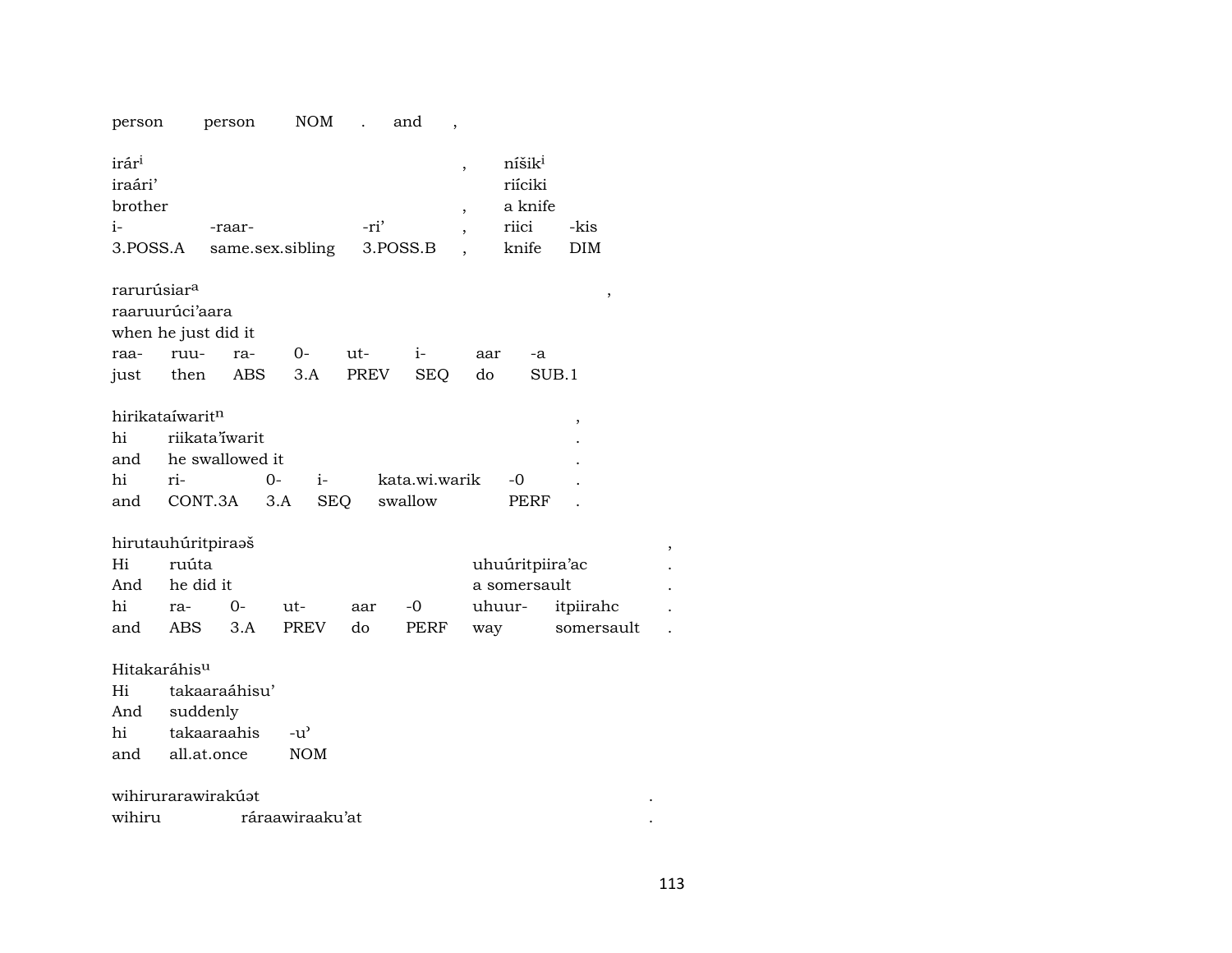| then                     |                           |               | the handle did fly off |             |           |          |         |                 |            |
|--------------------------|---------------------------|---------------|------------------------|-------------|-----------|----------|---------|-----------------|------------|
| wii-                     | hiruu                     | ra-           | $0-$                   | raawiir-    |           | haak-    | u.at    | $-0$            |            |
| now                      | then                      | ABS           | 3.A                    | angrily     |           | wood     | fly.off | PERF            |            |
|                          |                           |               |                        |             |           |          |         |                 |            |
|                          | Hirutahawauhúritpiraaš    |               |                        |             |           |          |         |                 |            |
| Hi                       | ruúta                     |               |                        |             |           | hawá     |         | uhuúritpiira'ac |            |
| And                      | he did it                 |               |                        |             |           | also     |         | somersault      |            |
| hi                       | ra-                       | $O -$         | $ut-$                  | aar         | $-0$      | haawa    |         | uhuur-          | itpiirahc  |
| and                      | ABS                       | 3.A           | PREV                   | do          | PERF      | also     |         | way             | somersault |
|                          |                           |               |                        |             |           |          |         |                 |            |
|                          | hiwihirúrahš <sup>a</sup> |               |                        |             |           |          |         |                 |            |
| hi                       | wihiru                    |               | raáhca                 |             |           |          |         |                 |            |
| and                      | there                     |               | it lay                 |             |           |          |         |                 |            |
| hi                       | wii-                      | hiruu         | ra-                    | 0-          | ar-       | sa       |         | $-0$            |            |
| and                      | now                       | there         | ABS                    | 3.A         | <b>EV</b> | be.lying |         | PERF            |            |
| Nišitárikuš <sup>u</sup> |                           |               |                        |             |           |          |         |                 |            |
|                          | riicitaríkucu'            |               | $\, ,$                 |             |           |          |         |                 |            |
|                          | a broken off knife        |               |                        |             |           |          |         |                 |            |
| riici-                   | tarikuc                   | $-u^{\prime}$ |                        |             |           |          |         |                 |            |
| knife                    | short                     |               | <b>NOM</b>             |             |           |          |         |                 |            |
|                          |                           |               |                        |             |           |          |         |                 |            |
| híhawaruta               |                           |               |                        |             |           |          |         |                 |            |
| Hi                       | hawá                      | ruúta         |                        |             |           |          |         |                 |            |
| And                      | also                      |               | he did it              |             |           |          |         |                 |            |
| hi                       | haawa                     | ra-           | $0-$                   | ut-         | aar       | $-0$     |         |                 |            |
| and                      | also                      | <b>ABS</b>    | 3.A                    | <b>PREV</b> | do        |          | PERF    |                 |            |
|                          |                           |               |                        |             |           |          |         |                 |            |
| uhuritpiráaš             |                           |               | $\, ,$                 |             |           |          |         |                 |            |
|                          | uhuúritpiira'ac           |               |                        |             |           |          |         |                 |            |
|                          | a somersault              |               |                        |             |           |          |         |                 |            |
| uhuur-                   |                           | itpiirahc     |                        |             |           |          |         |                 |            |

somersault way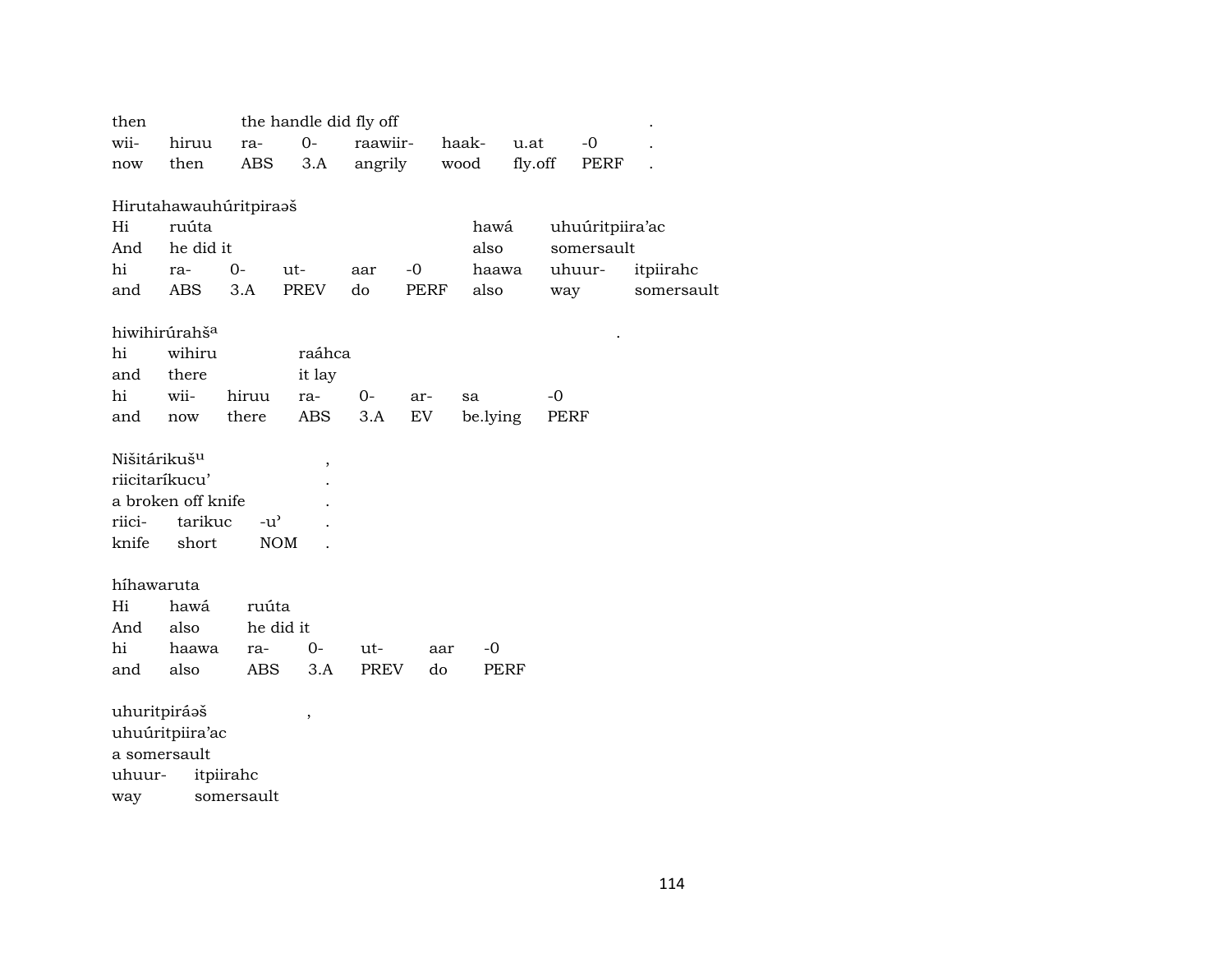| kituhitáhkawatat                                                                                       |                |                            |                   |                   |          |                    |                           |                                                                                                              |                          |                                                              |  |  |  |
|--------------------------------------------------------------------------------------------------------|----------------|----------------------------|-------------------|-------------------|----------|--------------------|---------------------------|--------------------------------------------------------------------------------------------------------------|--------------------------|--------------------------------------------------------------|--|--|--|
| kítuu'u'                                                                                               |                | hi                         |                   | taáhkawatat       |          |                    |                           |                                                                                                              |                          |                                                              |  |  |  |
| everything                                                                                             |                | and                        | it would come out |                   |          |                    |                           |                                                                                                              |                          |                                                              |  |  |  |
| kituu                                                                                                  | $-u'$          | hi                         | ti-               |                   | $0-$     | ar-                | kawatak                   |                                                                                                              | $-0$                     |                                                              |  |  |  |
| all                                                                                                    | NOM            | and                        | IND.3A            |                   | 3.A      | EV                 | get.out                   |                                                                                                              | PERF                     |                                                              |  |  |  |
| Nikuisiruharáihk <sup>u</sup><br>Riku'isiruuhaará'ihku'<br>That is what they meant<br>riku-<br>that.is | $ii -$<br>that | si-<br>DU                  | ra-<br>ABS        | $O-$<br>3.A       | ut-      | PREV               | raa.ra'ihk<br>mean        |                                                                                                              | -:hus<br><b>IMPF</b>     |                                                              |  |  |  |
| iríwakihu<br>iríhwakihu<br>when they said:                                                             |                |                            |                   |                   |          |                    |                           |                                                                                                              |                          | $\boldsymbol{\zeta}\boldsymbol{\zeta}$<br>$\epsilon\epsilon$ |  |  |  |
| $ii -$                                                                                                 | ra-            | 0-                         | ir-               |                   | waki.a   |                    | -hus                      |                                                                                                              | $\overline{\phantom{a}}$ | 11                                                           |  |  |  |
| when                                                                                                   | ABS            | 3.A                        | PL.3A             |                   |          | say.PL.IMPF        | IMPF.SUB                  |                                                                                                              |                          | н                                                            |  |  |  |
| tiríturis<br>Tiriíturis<br>He is a witch<br>ti-<br>$IND.3A$ $3.A$                                      | $0 -$          | riitur.his<br>be.a.witch   |                   | -0<br><b>PERF</b> |          | П<br>11<br>н<br>11 | A<br>A<br>And<br>a<br>and | $\overline{\phantom{a}}$<br>$\overline{\phantom{a}}$<br>$\overline{\phantom{a}}$<br>$\overline{\phantom{a}}$ |                          |                                                              |  |  |  |
| irár <sup>i</sup><br>iraári'<br>brother<br>i-<br>3.POSS.A                                              | -raar-         |                            | same.sex.sibling  | -ri'              | 3.POSS.B | $\, ,$<br>,        |                           |                                                                                                              |                          |                                                              |  |  |  |
| tirakuráku <sup>u</sup><br>tíraaku'<br>a gun<br>tiraak                                                 | $-u^{\prime}$  | ráku'u<br>its being<br>ra- | $0-$              | ku-               |          | 0                  | -u                        |                                                                                                              |                          |                                                              |  |  |  |

 $\ddot{\phantom{a}}$  $\cdot$ 

 $\ddot{\phantom{a}}$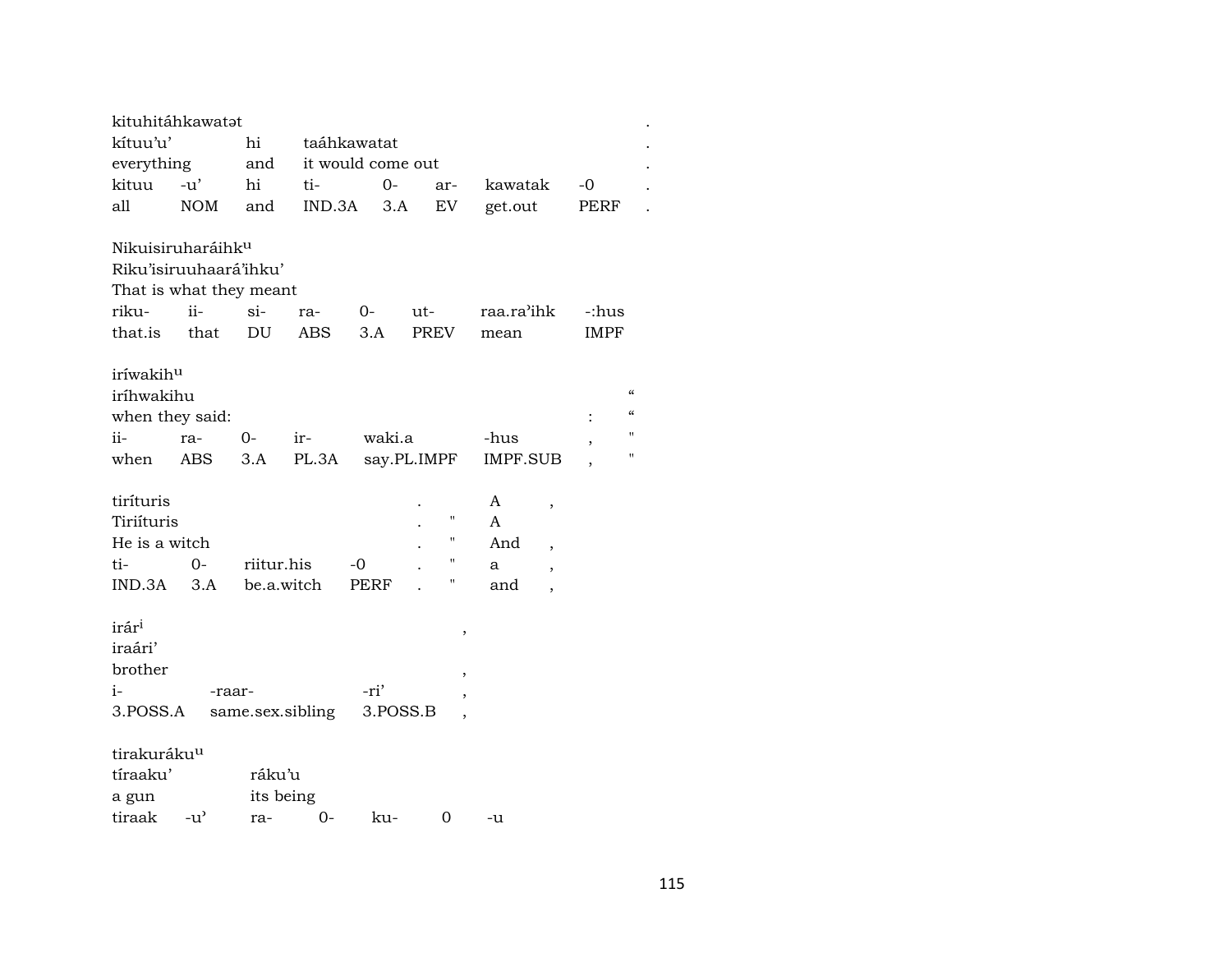NOM INF.A 3.A INF.B be SUB.D gun

| hítuta   |                             |  |  |  |
|----------|-----------------------------|--|--|--|
| hi tuúta |                             |  |  |  |
|          | and he did it               |  |  |  |
|          | hi ti- 0- ut- aar -0        |  |  |  |
|          | and IND.3A 3.A PREV do PERF |  |  |  |
|          |                             |  |  |  |

 $\,$ 

hitirírausitn

| nitirirausit <sup>11</sup> |                  |  |                                              |  |
|----------------------------|------------------|--|----------------------------------------------|--|
|                            | hi tiriira'uusit |  |                                              |  |
|                            | and he aimed it  |  |                                              |  |
|                            |                  |  |                                              |  |
|                            |                  |  | and IND.3A 3.A OBV SEO take.careful.aim PERF |  |

 $\ddot{\phantom{a}}$ 

tihátaku Tihaátaku Right here tiihaa--taku

here LOC here

rarutukstahkukatákus<sup>u</sup>

raarutukstahkukatákuusu' the down feathers used to be on it

|     | the down reathers used to be on it |  |  |         |  |            |                                                                     |       |  |  |  |  |  |  |
|-----|------------------------------------|--|--|---------|--|------------|---------------------------------------------------------------------|-------|--|--|--|--|--|--|
| ra- | 0-а-                               |  |  | ar- ut- |  | uks- raar- | kukata.kus                                                          | -:hus |  |  |  |  |  |  |
|     |                                    |  |  |         |  |            | ABS 3.A POSS.3A EV PREV AOR 3PL.INAN.P wear.on.top.of.the.head IMPF |       |  |  |  |  |  |  |

kisikitikárikət<sup>n</sup>  $\cdot$ kísikiitikárikat  $\sim$ in the center of the body kisikit iika.ri -kat  $\sim$ be.alive center LOC  $\sim$  .

Arutiritarárir<sup>u</sup>

ruutiriitaráriiru'  $\mathbf{A}$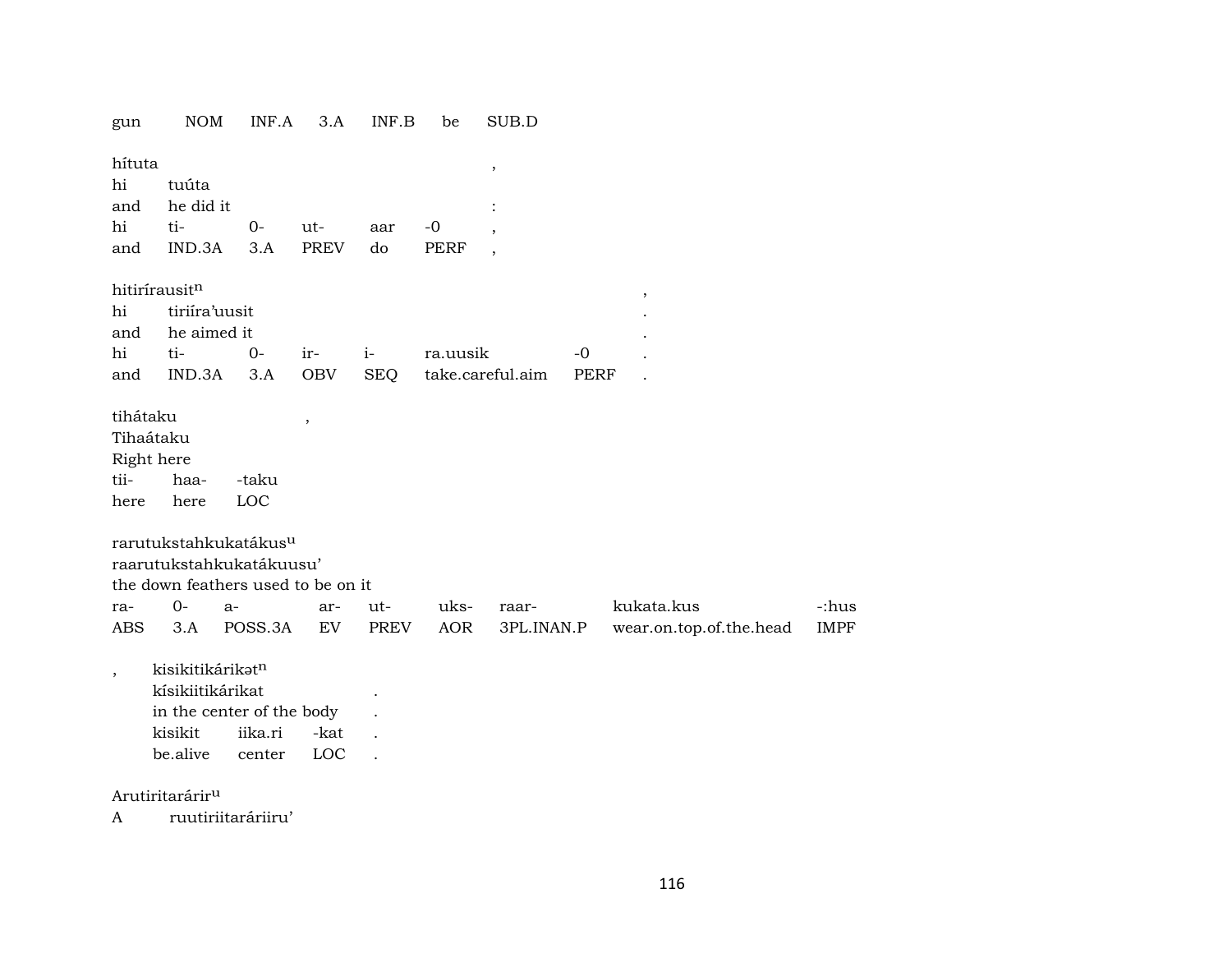| And      |                              | then it burned him        |                  |                     |            |                          |             |                     |             |
|----------|------------------------------|---------------------------|------------------|---------------------|------------|--------------------------|-------------|---------------------|-------------|
| a        | ruu-                         | ti-                       | $0-$             | ir-                 | $i-$       | tararit                  | -ra'uk      | $-0$                |             |
| and      | then                         | IND.3A                    | 3.A              | OBV                 | <b>SEQ</b> | be.burned                | CAUS        | PERF                |             |
|          |                              |                           |                  |                     |            |                          |             |                     |             |
|          | Irár <sup>i</sup><br>Iraári' |                           |                  |                     |            | ,                        |             |                     |             |
|          | <b>Brother</b>               |                           |                  |                     |            |                          |             |                     |             |
| $i-$     |                              | -raar-                    |                  | -ri'                |            | ,                        |             |                     |             |
|          | 3.POSS.A                     |                           | same.sex.sibling |                     | 3.POSS.B   | $\overline{\phantom{a}}$ |             |                     |             |
|          |                              |                           |                  |                     |            |                          |             |                     |             |
|          | hisitihkáwikusitn            |                           |                  |                     |            |                          |             |                     |             |
| hi       |                              | sitihkáwikusit            |                  |                     |            |                          |             |                     |             |
| and      |                              | they picked up the bullet |                  |                     |            |                          |             |                     |             |
| hi       | $si$ -                       | ti-                       | $0-$             | ir-                 | kawi-      | kusik                    | $-0$        |                     |             |
| and      | DU                           | IND.3A                    | 3.A              | PL.3A               | cartridge  | pick.up                  | PERF        |                     |             |
|          |                              |                           |                  |                     |            |                          |             |                     |             |
| hiwihiru |                              |                           |                  | tikawikíškahu       |            |                          |             |                     |             |
| hi       | wihiru                       |                           |                  | tikawikickatus      |            |                          |             |                     |             |
| and      | then                         |                           |                  | the bullet was flat |            |                          |             |                     |             |
| hi       | wii-                         | hiruu                     | ti-              | $0-$                | kawi-      |                          | kiic.katuus | -0                  |             |
| and      | now                          | then                      | IND.3A           | 3.A                 | cartridge  | be.flat                  |             | PERF                |             |
|          | hikišiwitikutirikispari      |                           |                  |                     |            |                          |             |                     |             |
| hi       | kici                         | witikuutirikispari'       |                  |                     |            |                          |             |                     |             |
| and      | but                          | he was crawling, dying    |                  |                     |            |                          |             |                     |             |
| hi       | kici                         | wi-                       | ti-              | $0-$                | kuut       | irikis-                  | warii       |                     | -:hus       |
| and      | but                          | QUOT                      | IND.3A           | 3.A                 | die        | crawl                    |             | be.going.about.IMPF | <b>IMPF</b> |
|          |                              |                           |                  |                     |            |                          |             |                     |             |
|          | irisiríhkušatn               |                           |                  |                     |            |                          |             |                     |             |
|          | iriisiríhkuucat              |                           |                  |                     |            |                          |             |                     |             |
|          | where they shot him          |                           |                  |                     |            |                          |             |                     |             |
| irii-    | si-                          | ra-                       | 0-               | ir-                 | ku-        | cak                      | -0          |                     |             |
| where    | DU                           | INF.A                     | 3.A              | PL.3A               | INF.B      | shoot                    | SUB.4       |                     |             |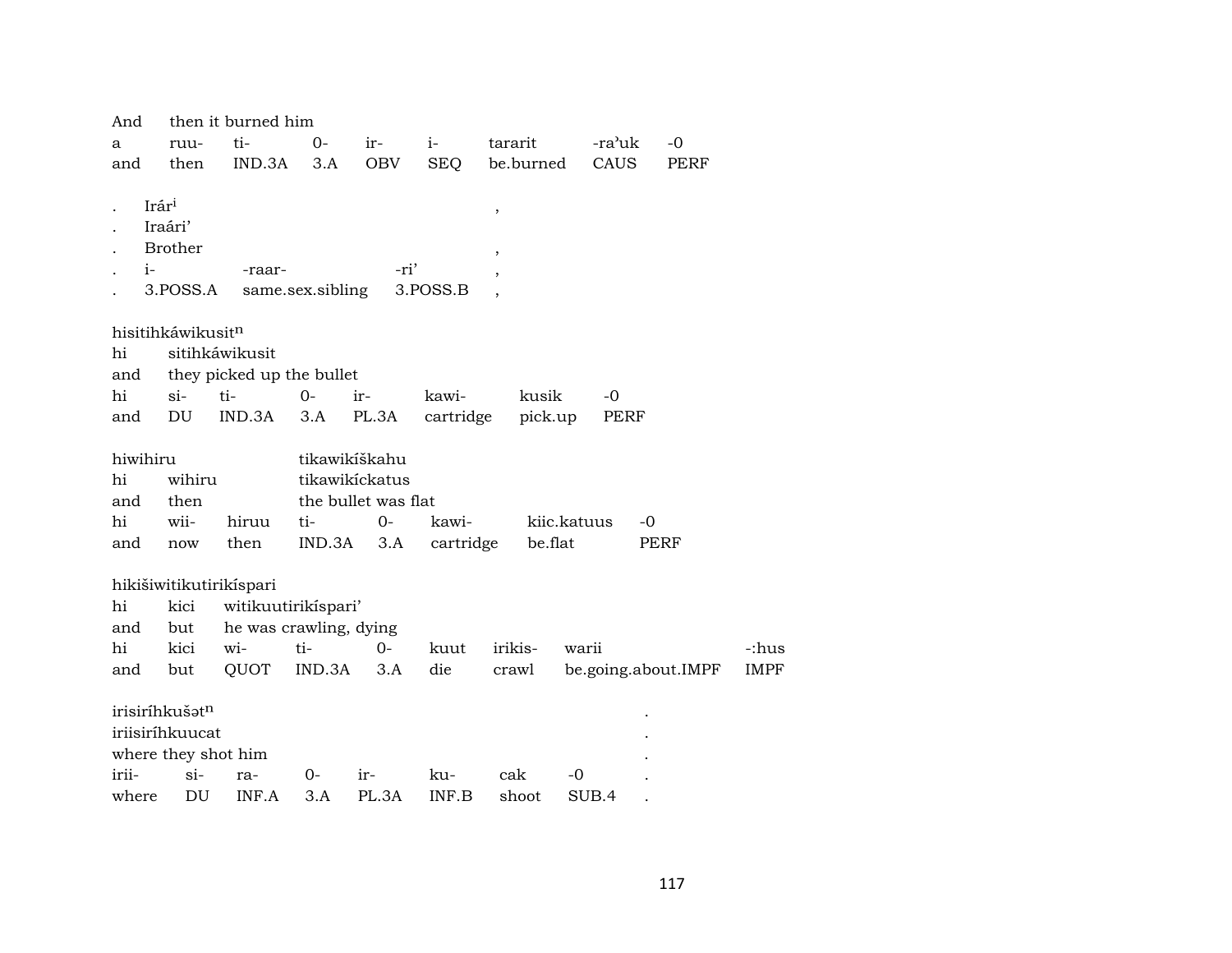| Irár <sup>i</sup>       |                   |                           |            |                                     | $\,$                       |            |             |           |
|-------------------------|-------------------|---------------------------|------------|-------------------------------------|----------------------------|------------|-------------|-----------|
| Iraári'                 |                   |                           |            |                                     |                            |            |             |           |
| <b>Brother</b>          |                   |                           |            |                                     | $\,$                       |            |             |           |
| $i-$                    |                   | -raar-                    |            | -ri'                                |                            |            |             |           |
| 3.POSS.A                |                   | same.sex.sibling          |            | 3.POSS.B                            |                            |            |             |           |
|                         | nikuisiruharáihku |                           |            |                                     |                            |            |             |           |
|                         |                   | riku'isiruuhaará'ihku'    |            |                                     |                            |            |             |           |
|                         |                   | that is what they mean    |            |                                     |                            |            |             |           |
| riku-                   | $ii -$            | $si-$                     | ra-        | 0-                                  | ut-                        | raa.ra'ihk | -:hus       |           |
| that.is                 | that              | DU                        | ABS        | 3.A                                 | <b>PREV</b>                | mean       | <b>IMPF</b> |           |
|                         |                   |                           |            |                                     |                            |            |             |           |
| nawákahu                |                   |                           |            |                                     | ,                          |            |             |           |
| rawaákahu               |                   |                           |            |                                     | $\boldsymbol{\mathcal{C}}$ |            |             |           |
|                         | when one says     |                           |            |                                     | $\pmb{\zeta}\pmb{\zeta}$   |            |             |           |
| ra-                     | $0-$              | waaka                     |            | -hus                                | $\blacksquare$             |            |             |           |
| ABS                     | 3.A               | say.IMPF                  |            | IMPF.SUB                            | $\blacksquare$             |            |             |           |
|                         |                   |                           |            |                                     |                            |            |             |           |
| tiríturis               |                   |                           |            |                                     |                            |            |             |           |
| Tiriíturis              |                   |                           |            |                                     | $\pmb{\mathsf{H}}$         |            |             |           |
|                         | He was a witch    |                           |            |                                     | $\pmb{\mathsf{H}}$         |            |             |           |
| ti-                     | $0-$              |                           | riitur.his | -0                                  | $\pmb{\mathsf{H}}$         |            |             |           |
|                         | $IND.3A$ $3.A$    |                           | be.a.witch | PERF                                | н                          |            |             |           |
|                         |                   |                           |            |                                     |                            |            |             |           |
| Atirátaruš <sup>i</sup> |                   |                           |            |                                     |                            |            |             |           |
| A                       |                   | tirátaruuci               |            |                                     |                            |            |             |           |
| And                     |                   | this fire place           |            |                                     |                            |            |             |           |
| a                       | tii-              | ra-                       | $O -$      | ta.ra.uc                            | $-i$                       |            |             |           |
| and                     | this              | <b>ABS</b>                | 3.A        | be.fire                             | SUB.2                      |            |             |           |
|                         |                   | hirarutitkahkaurírit      |            |                                     |                            |            |             |           |
| hi                      |                   | raaruutiitkaahka'uuriirit |            |                                     |                            |            |             |           |
| and                     |                   |                           |            | then he just stood in the fireplace |                            |            |             |           |
| hi                      | raa-              | ruu-                      | ti-        |                                     | itkaar-                    |            |             |           |
|                         |                   |                           |            | $O -$                               |                            |            | ka-         | uuri.arik |

 $\mbox{-}0$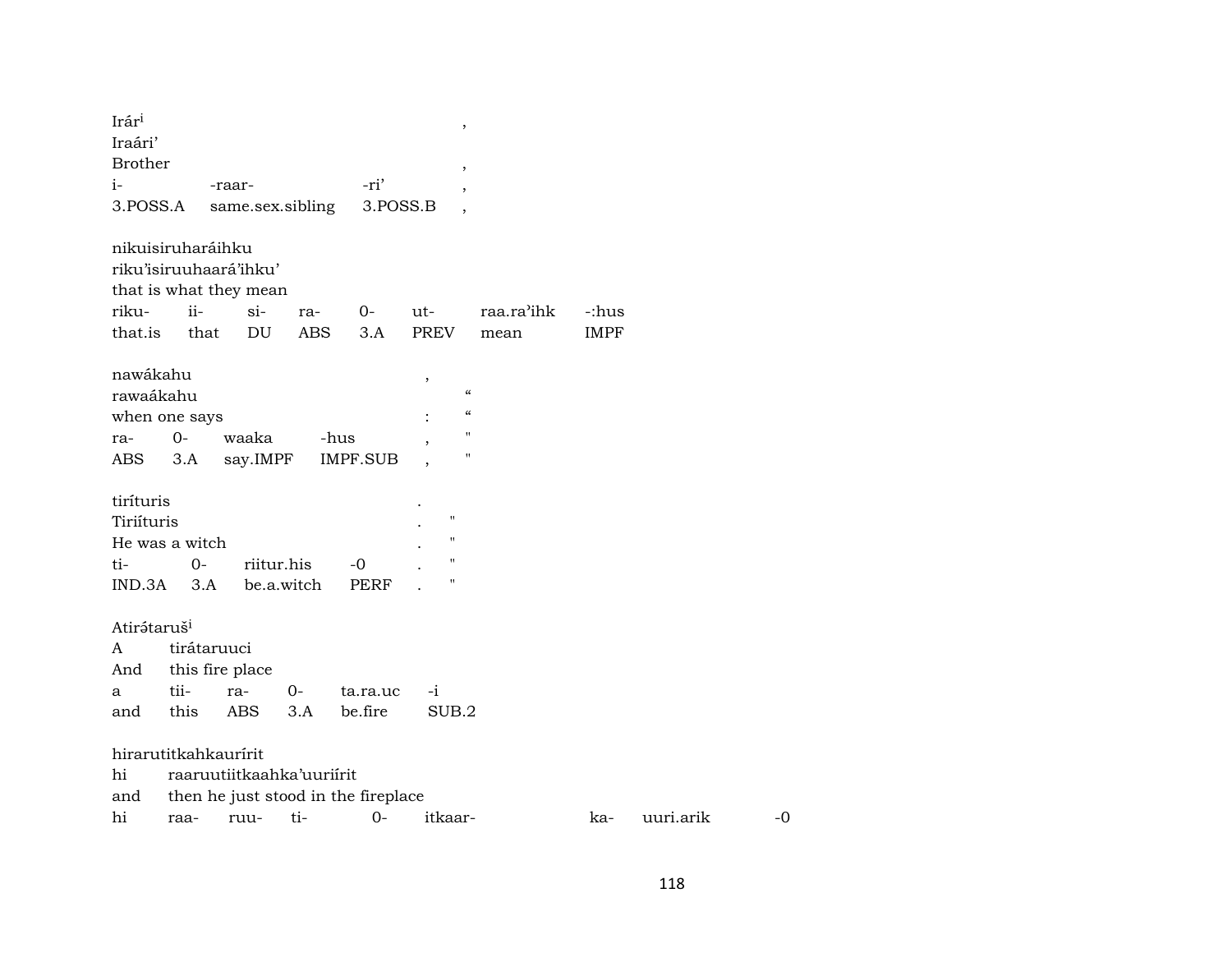| and | 1ust | then | IND.3A |  | - particulate.matter | ın | stand.upright | PERF |
|-----|------|------|--------|--|----------------------|----|---------------|------|
|-----|------|------|--------|--|----------------------|----|---------------|------|

- , šáhiks
	- cáhiks
	- a person
	- icaahiks
	- person

hitikatáhətasititəstahwírik<sup>u</sup>

| hi                       | tíkatahat               |                          |        |               |                      | a           |            | sitiitastahwiiriku' |                       |     |       |      |      |       |             |       |             |
|--------------------------|-------------------------|--------------------------|--------|---------------|----------------------|-------------|------------|---------------------|-----------------------|-----|-------|------|------|-------|-------------|-------|-------------|
| and                      | he got off              |                          |        |               |                      | and         |            |                     | they watched his feet |     |       |      |      |       |             |       |             |
| hi                       | ti-                     | $O -$                    |        | kata.hak      | $-0$                 | a           | si         | ti-                 | $0-$                  | ir- |       | ut-  | as-  | raar- | wa-         | iirik | -:hus       |
| and                      | IND.3A                  | 3.A                      |        | get.away      | PERF                 | and         | DU         | IND.3A              | 3.A                   |     | PL.3A | PREV | foot | PL    | <b>DIST</b> | see   | <b>IMPF</b> |
|                          |                         |                          |        |               |                      |             |            |                     |                       |     |       |      |      |       |             |       |             |
| $\overline{\phantom{a}}$ | náriwatuks <sup>u</sup> |                          |        |               | $\cdot$              |             |            |                     |                       |     |       |      |      |       |             |       |             |
|                          | ráriiwaatuksu'          |                          |        |               |                      |             |            |                     |                       |     |       |      |      |       |             |       |             |
|                          | the spectators          |                          |        |               |                      |             |            |                     |                       |     |       |      |      |       |             |       |             |
|                          | raar-                   | riiwaat.uk.his           |        | $-u^{\prime}$ | $\ddot{\phantom{a}}$ |             |            |                     |                       |     |       |      |      |       |             |       |             |
|                          | PL                      | look                     |        | <b>NOM</b>    | $\ddot{\phantom{a}}$ |             |            |                     |                       |     |       |      |      |       |             |       |             |
|                          |                         |                          |        |               |                      |             |            |                     |                       |     |       |      |      |       |             |       |             |
|                          | Akakistašárarita        |                          |        |               |                      |             |            |                     |                       |     |       |      |      |       |             |       |             |
| $\mathbf{A}$             |                         | kaakistacararíta         |        |               |                      |             |            |                     |                       |     |       |      |      |       |             |       |             |
| And                      |                         | his feet were not burned |        |               |                      |             |            |                     |                       |     |       |      |      |       |             |       |             |
| a                        | kaaki-                  |                          | $0 -$  | as-           | raar-                | tararit     |            | -aar                | $-0$                  |     |       |      |      |       |             |       |             |
| and                      |                         | NEG.IND.3A               | 3.A    | foot          | PL                   | be.burned   |            | <b>INCH</b>         | <b>PERF</b>           |     |       |      |      |       |             |       |             |
|                          |                         |                          |        |               |                      |             |            |                     |                       |     |       |      |      |       |             |       |             |
| $\bullet$                | Nikuisiruharáihku       |                          |        |               |                      |             |            |                     |                       |     |       |      |      |       |             |       |             |
| $\bullet$                | Riku'isiruuhaará'ihku'  |                          |        |               |                      |             |            |                     |                       |     |       |      |      |       |             |       |             |
| $\bullet$                | That is what they mean  |                          |        |               |                      |             |            |                     |                       |     |       |      |      |       |             |       |             |
| $\bullet$                | riku-                   | $ii-$                    | $\sin$ | ra-           | $0-$                 | ut-         | raa.ra'ihk |                     | -:hus                 |     |       |      |      |       |             |       |             |
|                          | that.is                 | that                     | DU     | ABS           | 3.A                  | <b>PREV</b> | mean       |                     | <b>IMPF</b>           |     |       |      |      |       |             |       |             |
|                          |                         |                          |        |               |                      |             |            |                     |                       |     |       |      |      |       |             |       |             |

irawákahu

irawaákahu "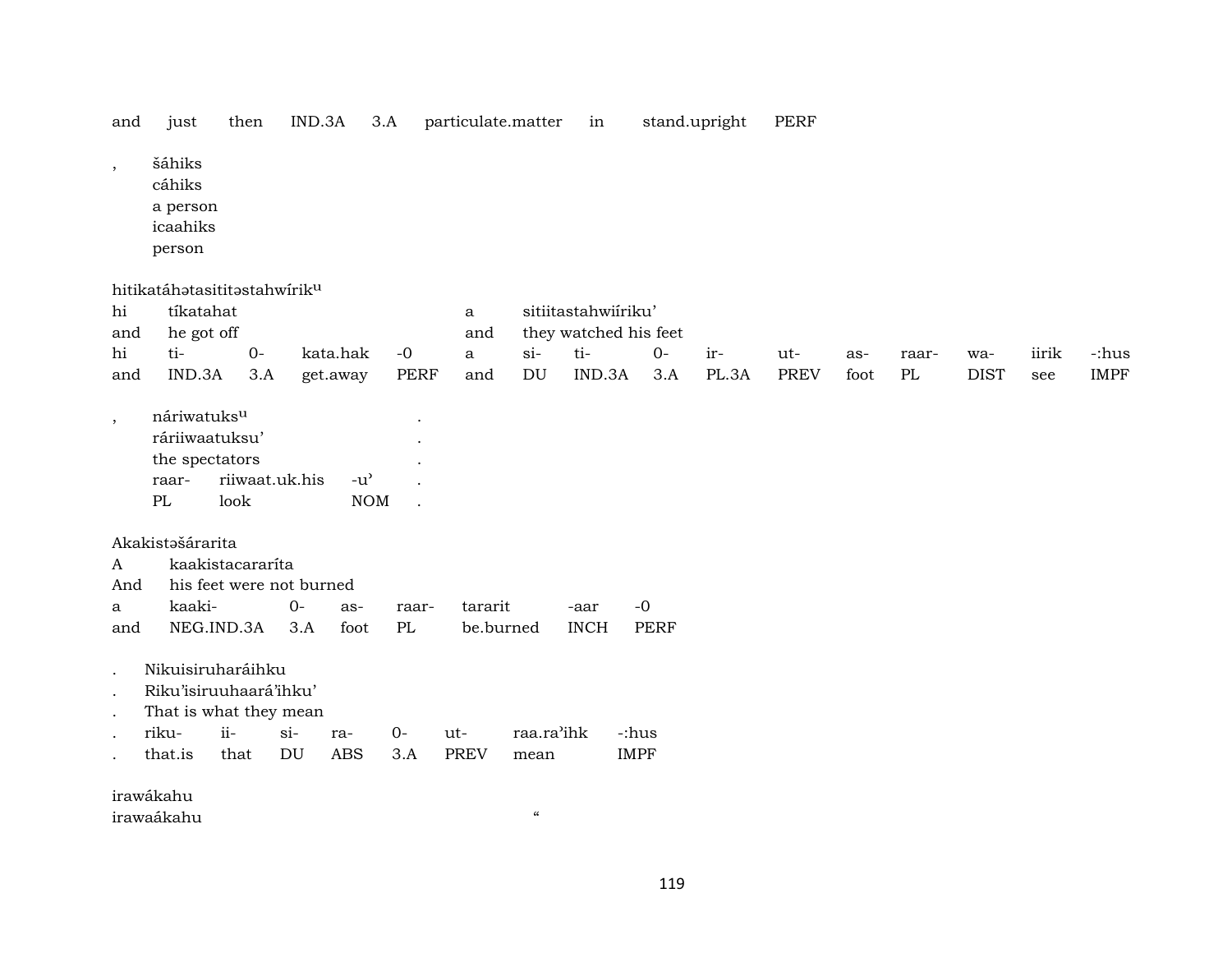| when one says                                                                                                                                                                                                     |  |
|-------------------------------------------------------------------------------------------------------------------------------------------------------------------------------------------------------------------|--|
| Ħ<br>$O-$<br>waaka<br>-hus<br>ra-<br>$\overline{\phantom{a}}$                                                                                                                                                     |  |
| "<br>say.IMPF<br>ABS<br>3.A<br><b>IMPF.SUB</b>                                                                                                                                                                    |  |
|                                                                                                                                                                                                                   |  |
|                                                                                                                                                                                                                   |  |
| $\blacksquare$<br>Tiriíturis<br>"                                                                                                                                                                                 |  |
| He is a witch<br>$\pmb{\mathsf{H}}$                                                                                                                                                                               |  |
| $0-$<br>riitur.his<br>-0<br>11                                                                                                                                                                                    |  |
| be.a.witch<br>$IND.3A$ $3.A$<br>PERF                                                                                                                                                                              |  |
|                                                                                                                                                                                                                   |  |
|                                                                                                                                                                                                                   |  |
|                                                                                                                                                                                                                   |  |
| ka-<br>t-<br>ir-<br>-0<br>ra-                                                                                                                                                                                     |  |
| 1.A<br>NEG<br>ABS<br>know<br>PERF                                                                                                                                                                                 |  |
|                                                                                                                                                                                                                   |  |
| irikúhuət <sup>n</sup><br>A                                                                                                                                                                                       |  |
| iriikúhuu'ut<br>A                                                                                                                                                                                                 |  |
| whatever it was<br>And                                                                                                                                                                                            |  |
| $\overline{a}$<br>$O-$<br>ut-<br>0<br>kuur-<br>ra-<br>a                                                                                                                                                           |  |
| <b>DUB</b><br>3.A<br>EX<br>ABS<br>PREV<br>be<br>and                                                                                                                                                               |  |
|                                                                                                                                                                                                                   |  |
| ,                                                                                                                                                                                                                 |  |
|                                                                                                                                                                                                                   |  |
| ,                                                                                                                                                                                                                 |  |
| -ri'<br>-raar-                                                                                                                                                                                                    |  |
| 3.POSS.A<br>same.sex.sibling<br>3.POSS.B                                                                                                                                                                          |  |
|                                                                                                                                                                                                                   |  |
|                                                                                                                                                                                                                   |  |
|                                                                                                                                                                                                                   |  |
|                                                                                                                                                                                                                   |  |
|                                                                                                                                                                                                                   |  |
| Hikarətiráita,<br>karatiraá'iita<br>And I do not know<br>raa.iita<br>PREV.1/2A<br>rakutára<br>,<br>rakuutaára<br>when he did it<br>$O -$<br>ku-<br>ut-<br>aar<br>-a<br>3.A<br>INF.B<br><b>PREV</b><br>do<br>SUB.1 |  |

 $\,$  ,

 $\overline{\phantom{a}}$  $\, ,$ 

 $\overline{\phantom{a}}$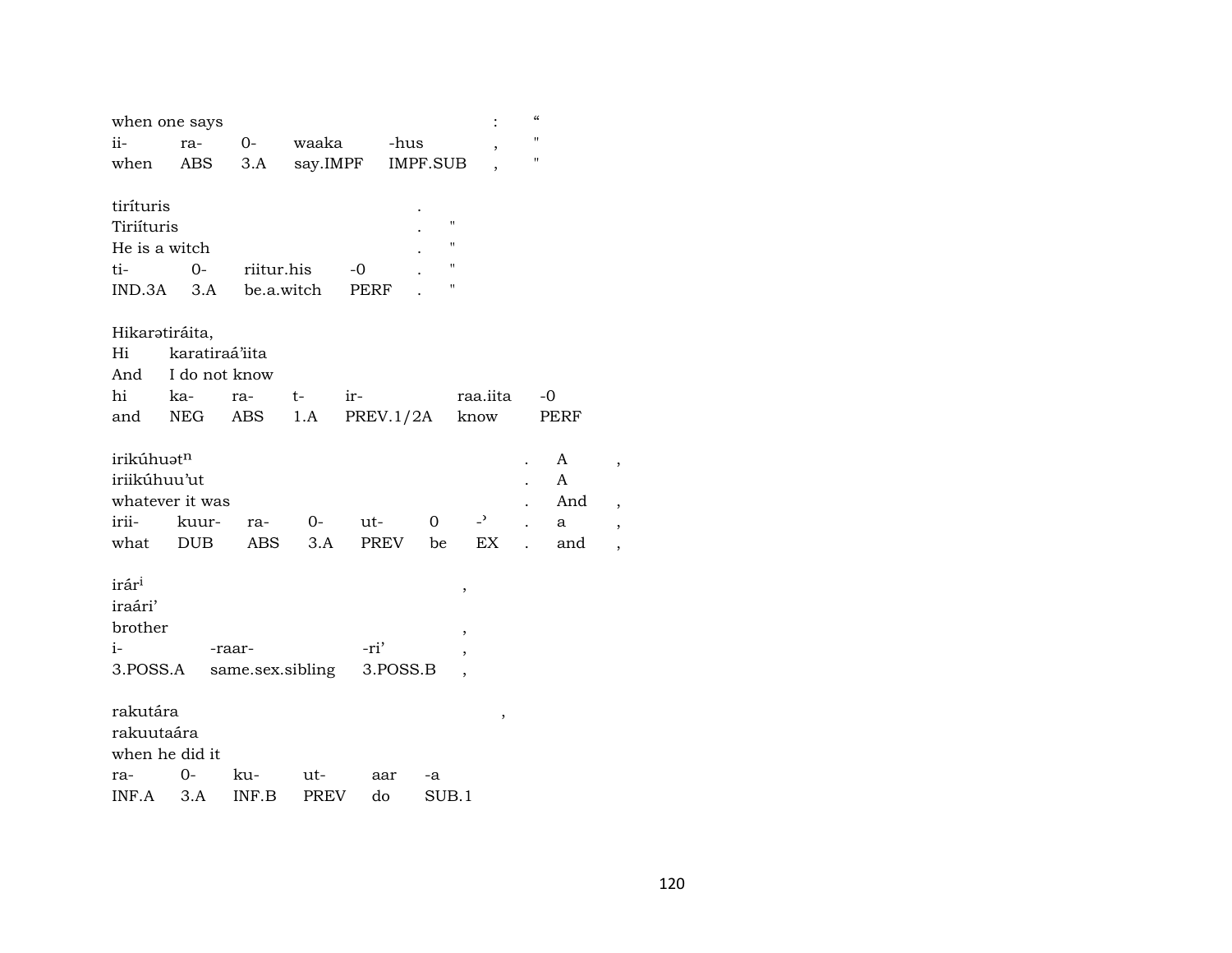|                          | rakuhakataiwárik <sup>a</sup>                   |                             |                        |               |                 |                                        | $\overline{\phantom{a}}$ |      |     |             |    |
|--------------------------|-------------------------------------------------|-----------------------------|------------------------|---------------|-----------------|----------------------------------------|--------------------------|------|-----|-------------|----|
|                          | rakuhaákata'iwárika                             |                             |                        |               |                 |                                        |                          |      |     |             |    |
|                          |                                                 | when he swallowed the stick |                        |               |                 |                                        |                          |      |     |             |    |
| ra-                      | $0-$                                            | ku-                         | haak-                  | kata.wi.warik |                 | -a                                     |                          |      |     |             |    |
| INF.A                    | 3.A                                             | INF.B                       | wood                   | swallow       |                 | SUB.1                                  |                          |      |     |             |    |
| tihwakíah <sup>u</sup> , |                                                 |                             |                        |               |                 | $\boldsymbol{\mathcal{C}}$             |                          |      |     |             |    |
|                          | tihwakí'aahu'                                   |                             |                        |               |                 |                                        |                          |      |     |             |    |
| they say                 |                                                 |                             |                        |               |                 | $\boldsymbol{\zeta}\boldsymbol{\zeta}$ |                          |      |     |             |    |
| ti-                      | $0-$                                            | ir-                         | waki.a                 |               | -:hus           | $\pmb{\mathsf{H}}$                     |                          |      |     |             |    |
| IND.3A                   | 3.A                                             | PL.3A                       |                        | say.PL.IMPF   | <b>IMPF</b>     | $\pmb{\mathsf{H}}$                     |                          |      |     |             |    |
|                          | Nakawiriwúhus                                   |                             |                        |               |                 | $\blacksquare$                         |                          |      |     |             |    |
|                          | raakawiriwuuhus                                 |                             |                        |               |                 |                                        |                          |      |     |             |    |
|                          | a throwing stick                                |                             |                        |               |                 | $\pmb{\mathsf{H}}$                     |                          |      |     |             |    |
| rak-                     | awi-                                            | ri-                         | wuu                    | -hus          |                 | п                                      |                          |      |     |             |    |
| wood                     | image                                           | PORT                        | go.IMPF                |               | <b>IMPF.SUB</b> | н                                      |                          |      |     |             |    |
|                          |                                                 |                             |                        |               |                 |                                        |                          |      |     |             |    |
|                          | Nakuhakítawaw <sup>i</sup><br>Rakuhaakítawaawi  |                             |                        |               |                 |                                        |                          |      |     |             |    |
|                          |                                                 |                             |                        |               |                 |                                        |                          |      |     |             |    |
|                          | Their being limbs<br>$0-$                       |                             |                        |               |                 |                                        |                          |      |     |             |    |
| ra-                      |                                                 | ku-                         | haak-                  | kita          |                 | -waa                                   | -wi                      |      |     |             |    |
| INF.A                    | 3.A                                             | INF.B                       | wood                   | be.a.branch   |                 | <b>DIST</b>                            | SUB.L                    |      |     |             |    |
|                          | šúsk <sup>i</sup> hitihakataíwarit <sup>n</sup> |                             |                        |               |                 |                                        |                          |      |     |             |    |
| cáski                    | hi                                              |                             | tihaakata'iwarit       |               |                 |                                        |                          |      |     |             |    |
| a little                 | and                                             |                             | he swallowed the stick |               |                 |                                        |                          |      |     |             |    |
| caskii                   | hi                                              | ti-                         | $0-$                   | haak-         |                 | kata.wi.warik                          | $-0$                     |      |     |             |    |
| a.little                 | and                                             | IND.3A                      | 3.A                    | wood          | swallow         |                                        | <b>PERF</b>              |      |     |             |    |
|                          |                                                 | Hiháwatutarakutahwiráata    |                        |               |                 |                                        |                          |      |     |             |    |
| Hi                       | haáwa'                                          | tuúta                       |                        |               |                 |                                        | rakutaawiraá'ata         |      |     |             |    |
| And                      | also                                            | he did it                   |                        |               |                 |                                        | when he rolled           |      |     |             |    |
| hi                       | haawa                                           | ti-                         | $O -$                  | ut-           | aar             | $-0$                                   | ra-                      | $0-$ | ku- | taawiraa.at | -a |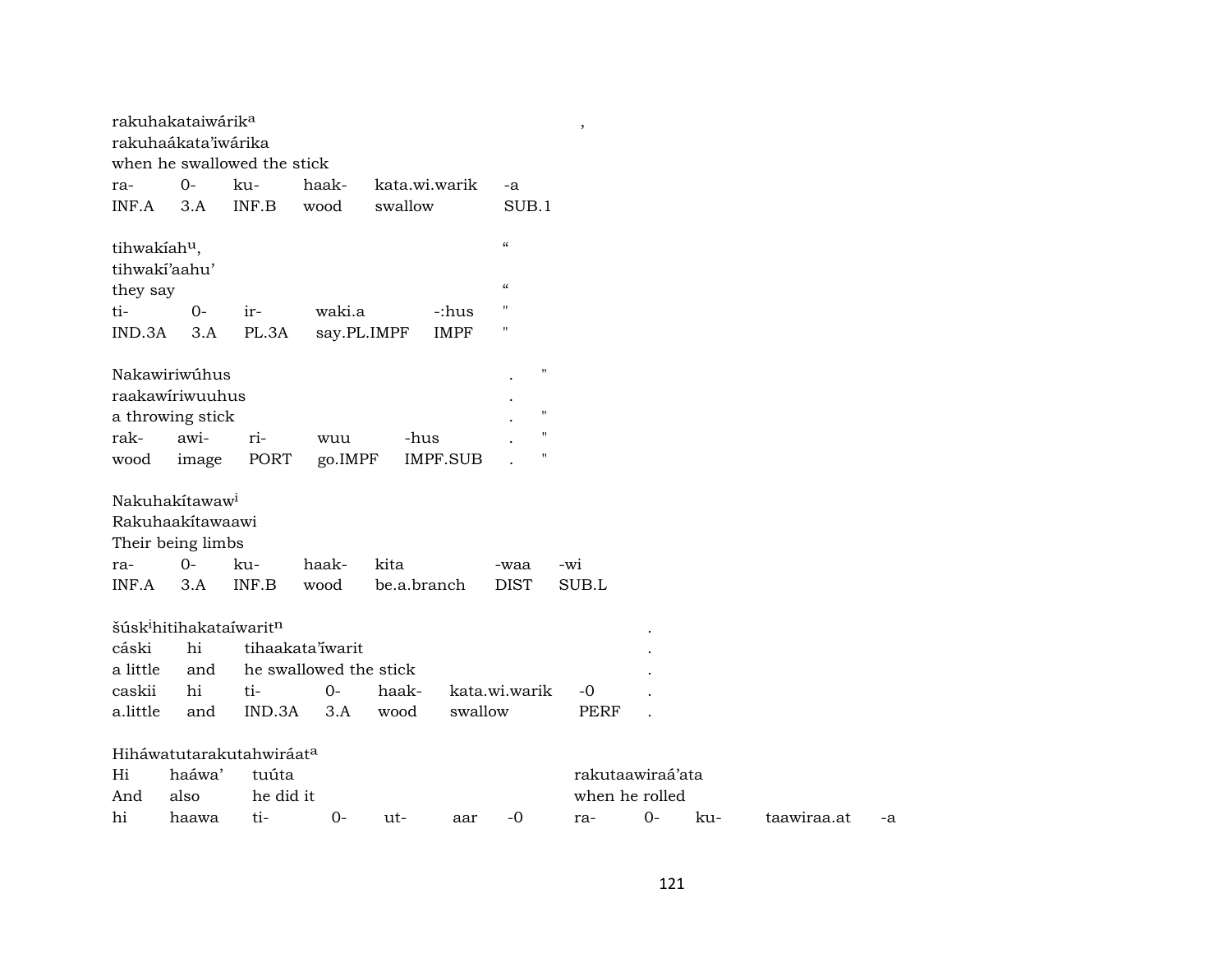$\,$  ,

|                                | hiwihurútahakuat                       |                                                   |                 |                             |             |                     |       |          |                          |                  |      |
|--------------------------------|----------------------------------------|---------------------------------------------------|-----------------|-----------------------------|-------------|---------------------|-------|----------|--------------------------|------------------|------|
| hi                             | wihiru                                 |                                                   |                 |                             | taahaáku'at |                     |       |          |                          |                  |      |
| and                            | there                                  |                                                   |                 |                             |             | the stick would fly |       |          |                          |                  |      |
| hi                             | wii-                                   |                                                   | hiruu           | ti-                         |             | $0-$                | ar-   | haak-    | u.at                     |                  | $-0$ |
| and                            | now                                    |                                                   | there           | IND.3A                      |             | 3.A                 | EV    | wood     |                          | extend.in.a.line | PERF |
| $\overline{ }$                 | rətárikuš <sup>u</sup><br>rak-<br>wood | rattárikucu'<br>a short stick<br>tarikuc<br>short |                 | $-u^{\prime}$<br><b>NOM</b> | $\,$        |                     |       |          |                          |                  |      |
|                                | hawairikúhuat <sup>n</sup>             |                                                   |                 |                             |             |                     |       |          |                          |                  |      |
| hawá                           |                                        | iriikúhuu'ut                                      |                 |                             |             |                     |       |          |                          |                  |      |
| also                           |                                        |                                                   | whatever it was |                             |             |                     |       |          |                          |                  |      |
| haawa                          |                                        | irii-                                             | kuur-           |                             | ra-         | $0-$                | $ut-$ | $\Omega$ | $\overline{\phantom{0}}$ |                  |      |
| also                           |                                        | what                                              | DUB             |                             | ABS         | 3.A                 | PREV  | be       | ΕX                       |                  |      |
| Škítiiks<br>Ckiíti'iks<br>Four |                                        |                                                   |                 |                             |             |                     |       |          |                          |                  |      |
|                                | iks.kiiti'iks                          |                                                   |                 |                             |             |                     |       |          |                          |                  |      |
| four                           |                                        |                                                   |                 |                             |             |                     |       |          |                          |                  |      |

hihawatahakawikakatn

hawá taahaakaawikakat hi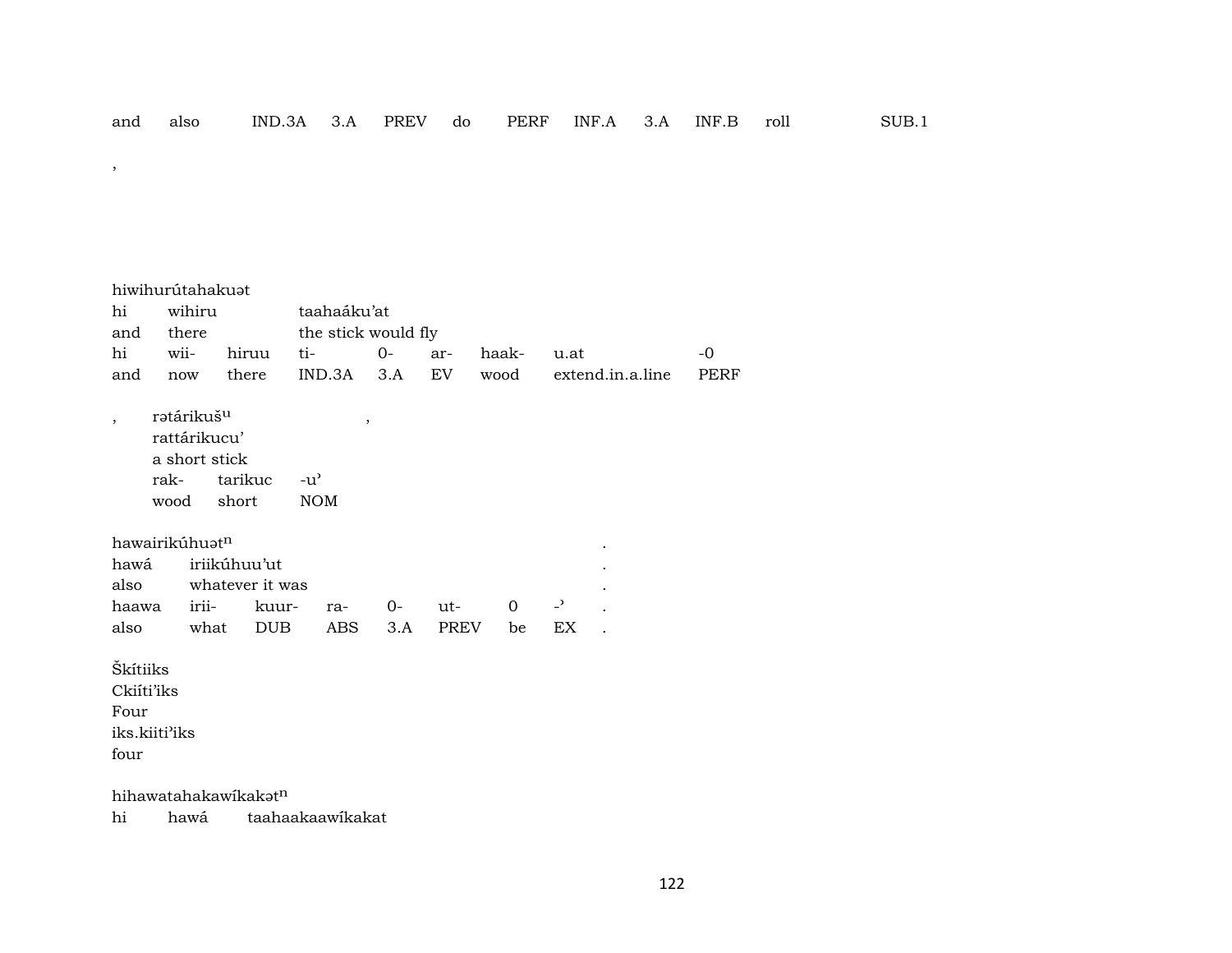|  | and also he would cut up the stick inside |  |  |                                                         |  |
|--|-------------------------------------------|--|--|---------------------------------------------------------|--|
|  |                                           |  |  |                                                         |  |
|  |                                           |  |  | and also IND.3A 3.A EV wood be.inside SUB.L cut.up PERF |  |

hikitutahákawatat hi kítuu'u' taahaákawatat and all the stick would come out hi kituu -u' ti- 0- ar- haak- kawatak -0 and all NOM IND.3A 3.A EV wood get.out PERF  $I \text{rár}^1$ ,  $I \text{rár}^1$ ,  $I \text{rár}^1$ ,  $I \text{rár}^1$ ,  $I \text{rár}^1$ ,  $I \text{rár}^1$ ,  $I \text{rár}^1$ ,  $I \text{rár}^1$ ,  $I \text{rár}^1$ ,  $I \text{rár}^1$ ,  $I \text{rár}^1$ ,  $I \text{rár}^1$ ,  $I \text{rár}^1$ ,  $I \text{rár}^1$ ,  $I \text{rár}^1$ ,  $I \text{rár}^1$ . Iraári' . Brother , . i- -raar- -ri' , . 3.POSS.A same.sex.sibling 3.POSS.B , nikutikspáruksti rikutikspaáruksti' they were the holy ones<br>riku-ti-0riku- ti- 0- ir- uks- waarukstii -0  $IND.3A$   $3.A$   $PL.3A$ 

,

| tírahaitət <sup>n</sup> |                                     |      |      |      |                                                  |
|-------------------------|-------------------------------------|------|------|------|--------------------------------------------------|
| tírahaakitat            |                                     |      |      |      |                                                  |
|                         |                                     |      |      |      |                                                  |
|                         | t –                                 | rak- | itak | $-0$ |                                                  |
|                         |                                     |      |      |      |                                                  |
|                         | these of our village<br>tii- ra- 0- |      |      |      | this $\angle$ ABS 3.A 1.A 1/2.PL be.a.camp SUB.4 |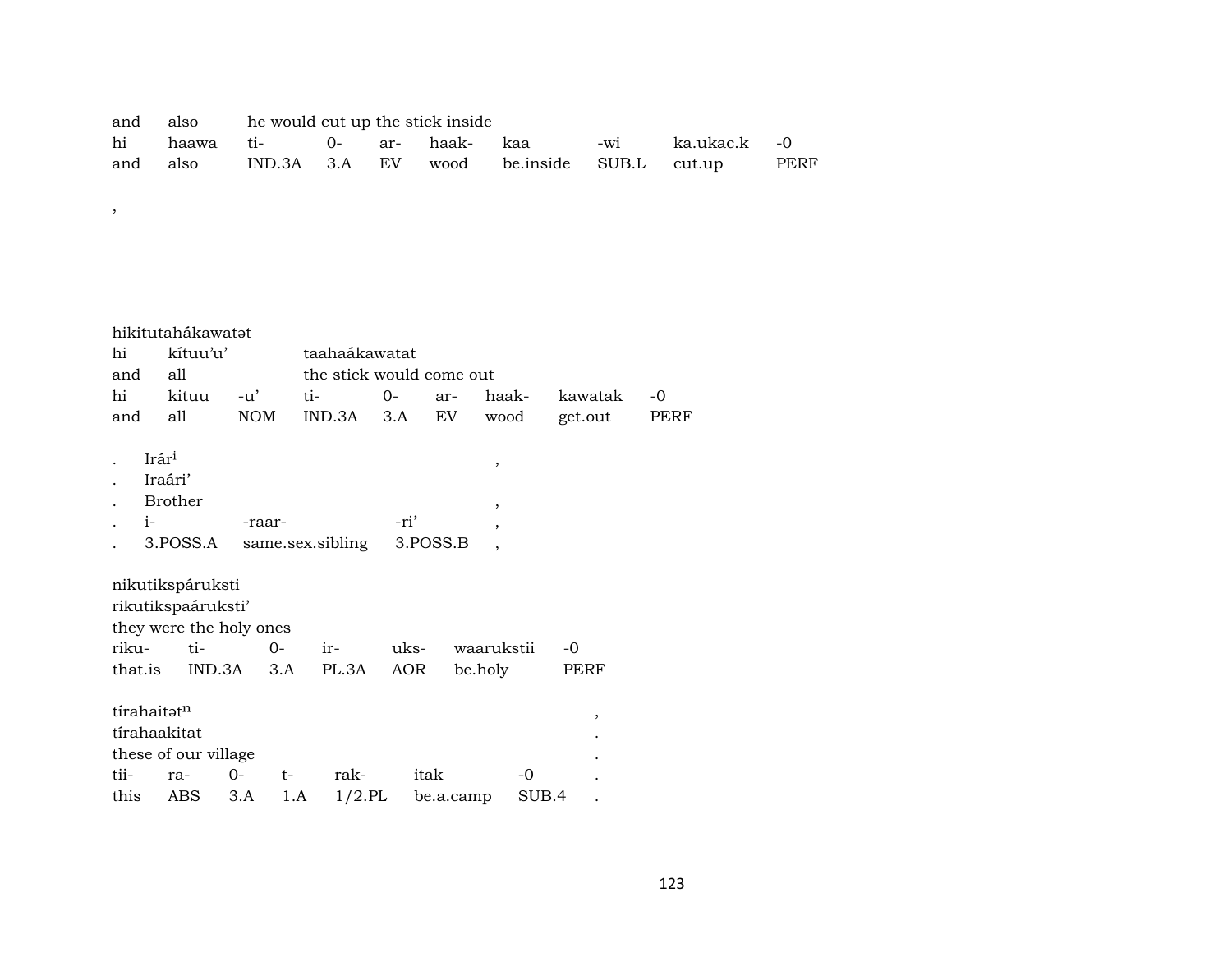| tikspáruksti<br>Tikspaáruksti'                            |                                                                     |                       |              |                           |                                            |      |                                          | Hi<br>Hi    | $\overline{\phantom{a}}$ |
|-----------------------------------------------------------|---------------------------------------------------------------------|-----------------------|--------------|---------------------------|--------------------------------------------|------|------------------------------------------|-------------|--------------------------|
|                                                           | They were holy                                                      |                       |              |                           |                                            |      |                                          | And         | $\overline{\phantom{a}}$ |
| ti-                                                       | $O -$                                                               | ir-                   | uks-         |                           | waarukstii                                 | $-0$ |                                          | hi          | $\overline{\phantom{a}}$ |
| IND.3A                                                    | 3.A                                                                 | PL.3A                 | <b>AOR</b>   | be.holy                   |                                            | PERF |                                          | and         | $\overline{\phantom{a}}$ |
| irár <sup>i</sup><br>iraári'<br>brother<br>i-<br>3.POSS.A | -raar-                                                              | same.sex.sibling      |              | -ri'<br>3.POSS.B          | ,<br>,<br>$\overline{ }$<br>$\overline{ }$ |      |                                          |             |                          |
|                                                           | rukstisahíkspahi<br>rukstiicahíkspaahi'<br>things were unsuccessful |                       |              |                           |                                            |      |                                          |             |                          |
| ra-                                                       | $0 -$                                                               | uks-                  | raa-         | icaahiks                  | wa-                                        |      | -aar                                     | -i          |                          |
| <b>ABS</b>                                                | 3.A                                                                 | <b>AOR</b>            | way          | be.friendly               | <b>DIST</b>                                |      | <b>INCH</b>                              | <b>IMPF</b> |                          |
| nahkuwíška<br>his thinking<br>ra-<br>INF.A                | raahkuwicka'a<br>0-<br>3.A                                          | ar-<br>EV <sub></sub> | ku-<br>INF.B | wicka<br>want             | -a<br>SUB.1                                |      | $\alpha$<br>$\alpha$<br>$^{\prime}$<br>п |             |                          |
| kisurišáhiksa                                             | Kisuuricáhiksa<br>Let you be unsuccessful                           |                       |              |                           |                                            |      |                                          |             |                          |
| kii-                                                      | $i-$                                                                |                       | $S-$         | uur-                      | icaahiks                                   |      | -aar                                     | -0          |                          |
| <b>HORT</b>                                               | CONT.1/2A                                                           |                       | $2.A$        | PREV                      | be.friendly                                |      | <b>INCH</b>                              | PERF        |                          |
| п                                                         | Šahiksatíihurahəš<br>Cáhiks<br>A person                             | a<br>and              |              | tíhurahac<br>he would die |                                            |      |                                          | ,           |                          |
|                                                           | icaahiks                                                            | a                     | ti-          | $0-$                      | hurahac                                    |      | -0                                       |             |                          |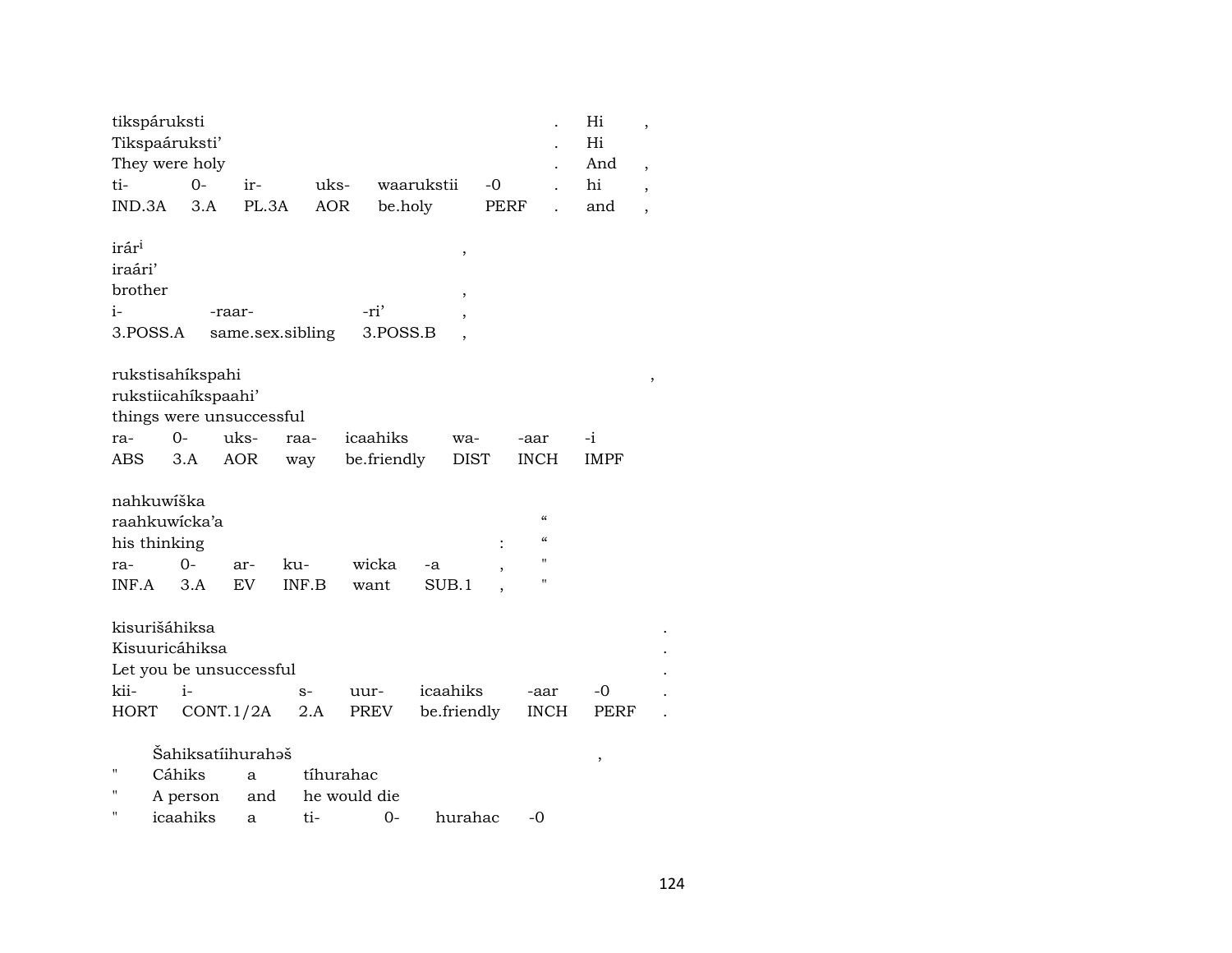| $\pmb{\mathsf{H}}$ | person                          | and                                 | IND.3A                     | 3.P      | die    |       | <b>PERF</b> |        |          |       |
|--------------------|---------------------------------|-------------------------------------|----------------------------|----------|--------|-------|-------------|--------|----------|-------|
|                    | upirusirihkúhahuru <sup>a</sup> |                                     |                            |          |        |       |             |        |          |       |
| uupiíru'           |                                 |                                     | sirihkuúhaahúruu'a         |          |        |       |             |        |          |       |
|                    | different one                   |                                     | when they did it to him    |          |        |       |             |        |          |       |
| uupir              |                                 | $-u$ <sup><math>\prime</math></sup> | $si$ -<br>ra-              |          | $0-$   | ir-   | ku-         | ut-    | rahur.uu | -a    |
|                    | be.different                    | <b>NOM</b>                          | $\mathop{\rm DU}\nolimits$ | INF.A    | 3.A    | PL.3A | INF.B       | PREV   | do.to    | SUB.1 |
|                    | siríhkušatn<br>siríhkuucat      |                                     |                            |          |        |       |             |        |          |       |
|                    | after they shot him             |                                     |                            |          |        |       |             |        |          |       |
| $si$ -             | ra-                             | $O -$                               | ir-                        | ku-      | cak    | $-0$  |             |        |          |       |
| DU                 | INF.A                           | 3.A                                 | PL.3A                      | INF.B    | shoot  |       | SUB.4       |        |          |       |
|                    |                                 |                                     |                            |          |        |       |             |        |          |       |
| átisa              |                                 |                                     |                            |          |        |       | $\, ,$      |        |          |       |
| A                  | tiísa                           |                                     |                            |          |        |       |             |        |          |       |
| And                | he lay                          |                                     |                            |          |        |       |             |        |          |       |
| $\mathbf a$        | ti-                             | $0-$                                | $i-$                       | sa       | $-0$   |       |             |        |          |       |
| and                | IND.3A                          | 3.A                                 | <b>SEQ</b>                 | be.lying |        | PERF  |             |        |          |       |
|                    | atúrarikišat <sup>n</sup>       |                                     |                            |          |        |       |             | $\, ,$ |          |       |
| a                  | túrariikiicat                   |                                     |                            |          |        |       |             |        |          |       |
| and                | he withered                     |                                     |                            |          |        |       |             |        |          |       |
| a                  | ti-                             | $0-$                                | uur-                       |          | kiic-  | at    | $-0$        |        |          |       |
| and                | IND.3A                          | 3.A                                 | PREV                       |          | liquid | go    | PERF        |        |          |       |
|                    | atíhurahaš                      |                                     |                            |          |        |       |             |        |          |       |
| a                  | tíhurahac                       |                                     |                            |          |        |       |             |        |          |       |
| and                | he died                         |                                     |                            |          |        |       |             |        |          |       |
| a                  | ti-                             | $O-$                                | hurahac                    | $-0$     |        |       |             |        |          |       |
| and                | IND.3A                          | 3.P                                 | die                        | PERF     |        |       |             |        |          |       |
|                    | Nakuwiška <sup>a</sup>          |                                     |                            |          |        |       |             |        |          |       |
|                    | rakuwicka'a                     |                                     |                            |          |        |       |             |        |          |       |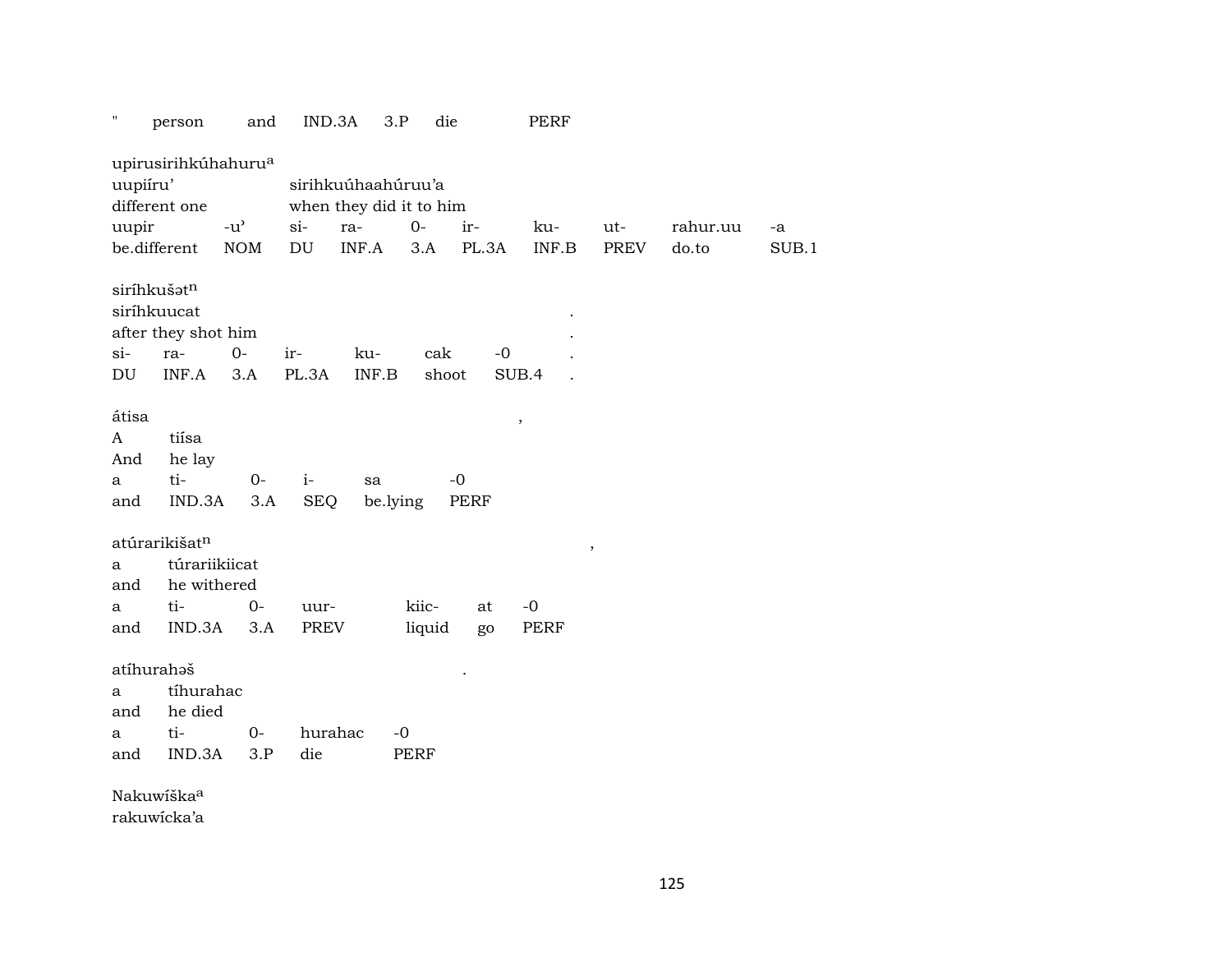|                          | when he thought                |                            |                               |             |                  |            |                |       |                         |                |
|--------------------------|--------------------------------|----------------------------|-------------------------------|-------------|------------------|------------|----------------|-------|-------------------------|----------------|
| ra-                      | $0-$                           | ku-                        | wicka                         | $-a$        |                  |            |                |       |                         |                |
| ABS                      | 3.A                            | INF.B                      | think                         | SUB.1       |                  |            |                |       |                         |                |
|                          |                                |                            |                               |             |                  |            |                |       |                         |                |
|                          | irikararakúši <sup>a</sup>     |                            |                               |             |                  |            |                |       |                         |                |
|                          | irikararakúci'a                |                            |                               |             |                  |            |                |       |                         |                |
|                          |                                | for him not to be that way |                               |             |                  |            |                |       |                         |                |
| irii-                    | kara-                          | ra-                        | $0-$                          | ku-         | ut-              | $i-$       | $\overline{0}$ | -a    |                         |                |
| that                     | <b>NEG</b>                     | INF.A                      | 3.A                           | INF.B       | PREV             | <b>SEQ</b> | be             | SUB.1 |                         |                |
|                          |                                |                            |                               |             |                  |            |                |       |                         |                |
| tirawawárik <sup>i</sup> |                                |                            |                               |             |                  |            |                |       |                         |                |
|                          | Tirawaawaáriki                 |                            |                               |             |                  |            |                |       |                         |                |
|                          | These various ones             |                            |                               |             |                  |            |                |       |                         |                |
| tii-                     | ra-                            | 0-                         | waawa-                        | arik        |                  | $-i$       |                |       |                         |                |
| this                     | ABS                            | 3.A                        | <b>DIST</b>                   |             | be.standing      | SUB.2      |                |       |                         |                |
|                          | hirutirawahatn                 |                            |                               |             |                  |            |                |       |                         |                |
| hiru                     |                                | Tiráwaahat                 |                               |             |                  |            |                |       |                         |                |
| there                    |                                | the Heavens                |                               |             |                  |            |                |       |                         |                |
| hiruu                    | tii-                           | ra-                        | 0-                            | waa-        | ahak             |            | $-0$           |       |                         |                |
| there                    | this                           | ABS                        | 3.A                           | <b>DIST</b> | extend.in.a.line |            | SUB.4          |       |                         |                |
|                          |                                |                            |                               |             |                  |            |                |       |                         |                |
|                          | hiruirikuhuhúhura <sup>a</sup> |                            |                               |             |                  |            |                |       |                         |                |
| hiru                     |                                | irikúhuuhaahura'a          |                               |             |                  |            |                |       |                         |                |
| there                    |                                |                            | that is the origin of the way |             |                  |            |                |       |                         |                |
| hiruu                    | irii-                          | kuur-                      | ra-                           | $O -$       | ut-              | raa-       | hurar          |       |                         | $\overline{a}$ |
| there                    | that                           | <b>DUB</b>                 | ABS                           | 3.A         | <b>PREV</b>      | way        |                |       | be.where.one.comes.from | EX             |

. . . . .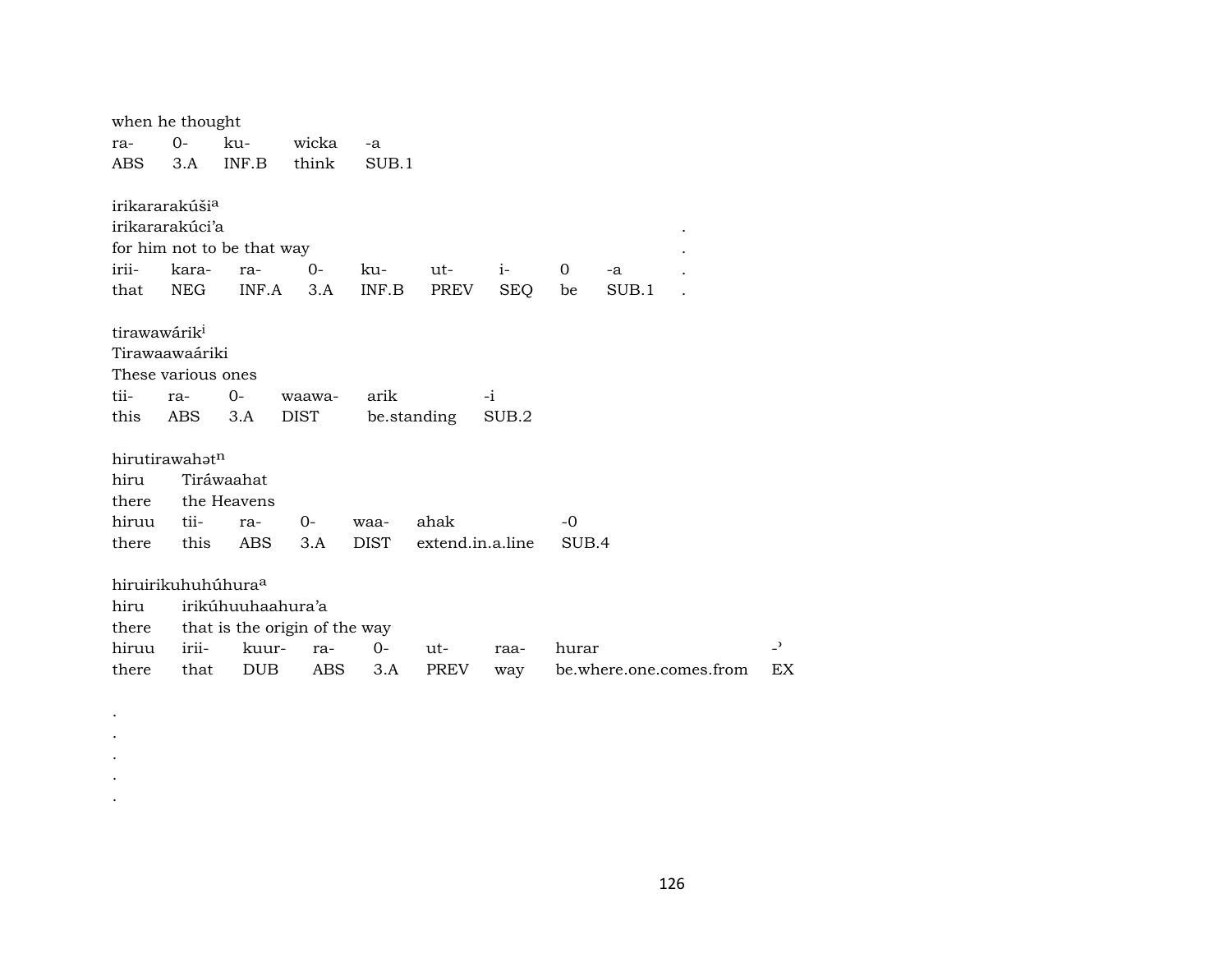| A                             | $\overline{\phantom{a}}$ |                   | irár <sup>i</sup>        |        |                  |       |             | $\, ,$                     |             |             |    |                          |
|-------------------------------|--------------------------|-------------------|--------------------------|--------|------------------|-------|-------------|----------------------------|-------------|-------------|----|--------------------------|
| A                             |                          |                   | iraári'                  |        |                  |       |             |                            |             |             |    |                          |
| And                           |                          |                   | brother                  |        |                  |       |             | $\overline{\phantom{a}}$   |             |             |    |                          |
| a                             | $\overline{\phantom{a}}$ | $i-$              |                          | -raar- |                  | -ri'  |             |                            |             |             |    |                          |
| and                           |                          |                   | 3.POSS.A                 |        | same.sex.sibling |       | 3.POSS.B    | $\overline{\phantom{a}}$   |             |             |    |                          |
| nihkuwíška <sup>a</sup>       |                          |                   |                          |        |                  |       |             |                            |             |             |    |                          |
| rihkuwicka'a                  |                          |                   |                          |        |                  |       |             | $\pmb{\zeta}\pmb{\zeta}$   |             |             |    |                          |
| when it thought               |                          |                   |                          |        |                  |       |             | $\boldsymbol{\mathcal{C}}$ |             |             |    |                          |
| ra-                           |                          | $0-$              | ir-                      | ku-    | wicka            | -a    |             | $\pmb{\mathsf{H}}$         |             |             |    |                          |
| INF.A                         |                          | 3.A               | PL.3A                    | INF.B  | want             | SUB.1 |             | $\pmb{\mathsf{H}}$         |             |             |    |                          |
|                               |                          |                   | kirátihatakukíraišuatn   |        |                  |       |             |                            |             |             |    |                          |
| Kíra                          |                          |                   | tihaátaku                |        | kíra             |       | isuú'ut     |                            |             |             |    |                          |
| Let it                        |                          | here              |                          |        | let it be        |       | thus        |                            |             |             |    |                          |
| kira                          |                          | tii-              | haa-                     | -taku  | kira             |       | $i-$        |                            | $S-$        | ut-         | 0  | $\overline{\phantom{0}}$ |
| perhaps                       |                          | here              | here                     | LOC    | perhaps          |       |             | CONT.1/2A                  | 2.A         | <b>PREV</b> | be | <b>EX</b>                |
|                               |                          |                   |                          |        |                  |       |             |                            |             |             |    |                          |
| $\overline{\phantom{a}}$      |                          | irár <sup>i</sup> |                          |        |                  |       |             | $\, ,$                     |             |             |    |                          |
| н                             |                          | iraári'           |                          |        |                  |       |             |                            |             |             |    |                          |
| П<br>$\overline{ }$           |                          | brother           |                          |        |                  |       |             | $\overline{\phantom{a}}$   |             |             |    |                          |
| П                             |                          | $i-$              |                          | -raar- |                  | -ri'  |             |                            |             |             |    |                          |
| Ħ<br>$\overline{\phantom{a}}$ |                          |                   | 3.POSS.A                 |        | same.sex.sibling |       | 3.POSS.B    |                            |             |             |    |                          |
|                               |                          |                   |                          |        |                  |       |             |                            |             |             |    |                          |
| tukstisahíkspah <sup>i</sup>  |                          |                   |                          |        |                  |       |             |                            |             |             |    |                          |
| tukstiicahíkspaahi'           |                          |                   |                          |        |                  |       |             |                            |             |             |    |                          |
|                               |                          |                   | things were unsuccessful |        |                  |       |             |                            |             |             |    |                          |
| ti-                           |                          | $0-$              | uks-                     | raa-   | icaahiks         |       | wa-         | -aar                       | $-i$        |             |    |                          |
| IND.3A                        |                          | 3.A               | AOR                      | way    | be.friendly      |       | <b>DIST</b> | <b>INCH</b>                | <b>IMPF</b> |             |    |                          |
|                               |                          |                   |                          |        |                  |       |             |                            |             |             |    |                          |
| $\bf{I}$                      | $\overline{\phantom{a}}$ |                   | irár <sup>i</sup>        |        |                  |       |             |                            |             |             |    |                          |
| I                             |                          |                   | iraári'                  |        |                  |       |             | ,                          |             |             |    |                          |
| And                           |                          |                   | brother                  |        |                  |       |             |                            |             |             |    |                          |
| $\mathbf{i}$                  |                          | $i-$              |                          | -raar- |                  | -ri'  |             |                            |             |             |    |                          |
|                               | $\overline{ }$           |                   |                          |        |                  |       |             | $\cdot$                    |             |             |    |                          |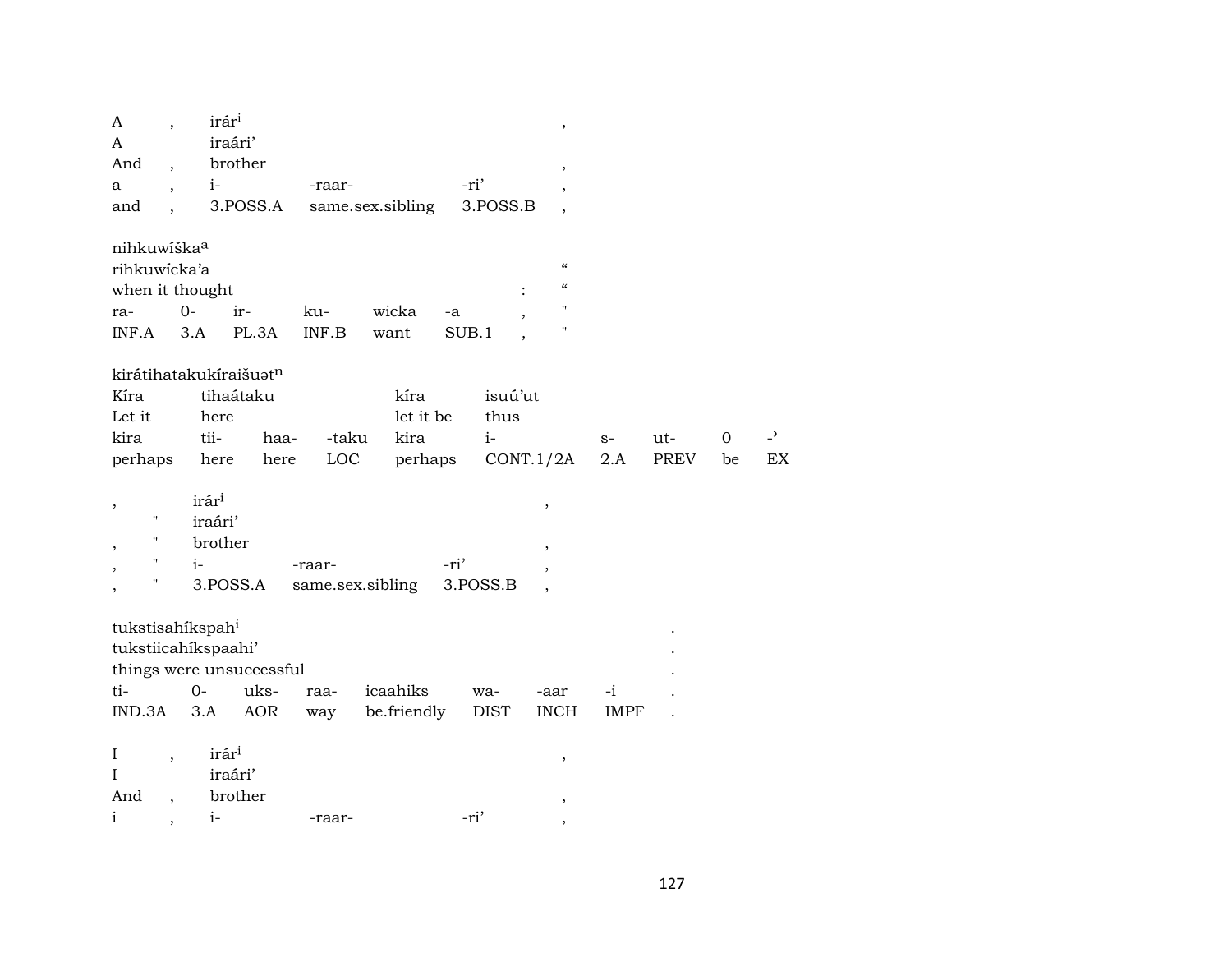and , 3.POSS.A same.sex.sibling 3.POSS.B ,

| hiriwáruksti                      |         |               |                          |                                    |                           |                 |      | ,               |                |       |
|-----------------------------------|---------|---------------|--------------------------|------------------------------------|---------------------------|-----------------|------|-----------------|----------------|-------|
| hi                                |         | rihwaáruksti' |                          |                                    |                           |                 |      |                 |                |       |
| and they were powerful            |         |               |                          |                                    |                           |                 |      |                 |                |       |
| hi                                | $ra-$   | $O -$         |                          | ir- waarukstii                     |                           |                 |      | $-0$            |                |       |
| and ABS 3.A                       |         |               |                          | PL.3A be.holy                      |                           |                 |      | PERF            |                |       |
| nahirarakurisáhiksar <sup>a</sup> |         |               |                          |                                    |                           |                 |      |                 |                |       |
| ráhiira'                          |         |               |                          | rakuriicáhiksaara                  |                           |                 |      |                 |                |       |
|                                   |         |               |                          | sometimes when it was unsuccessful |                           |                 |      |                 |                |       |
| rahiira                           |         | ra-           |                          | $0-$                               | ku-                       |                 | raa- | icaahiks        | -aar           | $-a$  |
| further                           |         |               |                          | $INF.A$ 3.A                        | INF.B                     |                 | way  | be.friendly     | INCH           | SUB.1 |
| híihi                             |         |               |                          |                                    | tirakatárihu <sup>u</sup> |                 |      |                 |                |       |
| hi                                |         | ihi           |                          |                                    |                           | tiraakatárihu'u |      |                 |                |       |
| and                               |         | uh            | $\overline{\phantom{a}}$ |                                    | he was worse              |                 |      |                 |                |       |
| hi                                |         | ihii,         |                          | ti-                                |                           | $O -$           |      | raa- kata.rihur | $\overline{ }$ |       |
| and                               |         | uh            |                          |                                    | $IND.3A$ $3.A$            |                 |      | way be.wide     | EX             |       |
| atíwari                           |         |               |                          |                                    |                           |                 |      |                 |                |       |
| a                                 | tíwari' |               |                          |                                    |                           |                 |      |                 |                |       |
| and he walked about               |         |               |                          |                                    |                           |                 |      |                 |                |       |
| a                                 | ti-     |               | 0-                       | warii                              |                           |                 |      | -:hus           |                |       |

and IND.3A 3.A be.going.about.IMPF IMPF . kararahkuwíška° Kararaahkuwícka'a If he did not want it kara- ra- 0- ar- ku- wicka -a NEG INF.A 3.A EV INF.B want SUB.1

rakuhúrahəš rakuhúrahac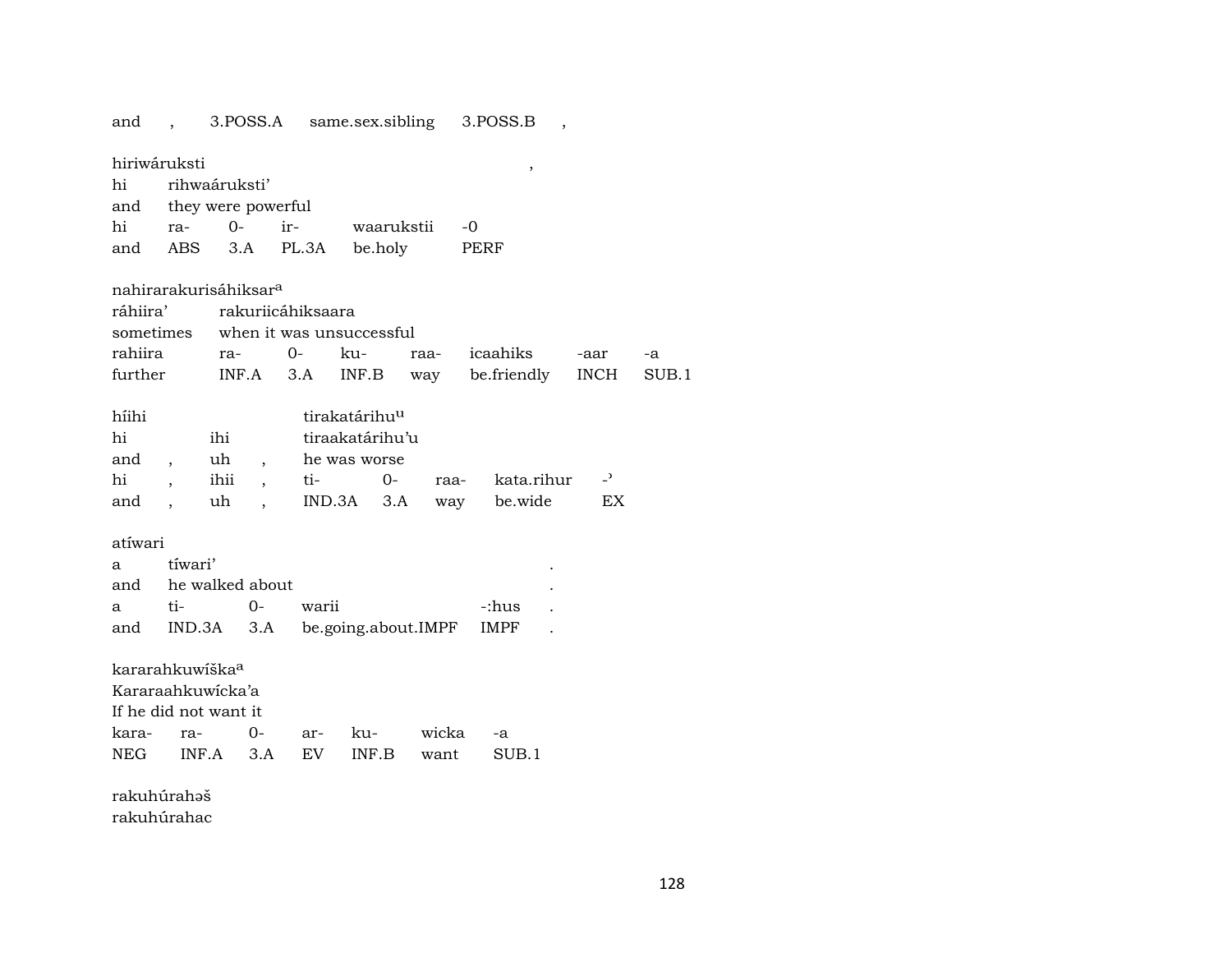| to die<br>ra-<br><b>ABS</b>                        | $0-$<br>3.P                                          | ku-<br>INF.B                                                                               | hurahac<br>die     | $-0$                | SUB.4               |                         |                 |                                          |                                                |             |              |                              |                         |
|----------------------------------------------------|------------------------------------------------------|--------------------------------------------------------------------------------------------|--------------------|---------------------|---------------------|-------------------------|-----------------|------------------------------------------|------------------------------------------------|-------------|--------------|------------------------------|-------------------------|
| atíwari<br>a<br>and<br>a<br>and                    | tíwari'<br>he lived<br>ti-<br>IND.3A                 | $O -$<br>3.A                                                                               | warii              | be.going.about.IMPF |                     | -:hus<br><b>IMPF</b>    |                 |                                          |                                                |             |              |                              |                         |
| A<br>And<br>a<br>and                               | Asitítkiríkurakúwari<br>sititkíriku<br>$si$ -<br>DU  | they watched him<br>ti-<br>IND.3A                                                          | $O -$<br>3.A       | ir-<br>PL.3A        | ut-<br><b>PREV</b>  | kirik.kus<br>look.at    |                 | $-0$<br><b>PERF</b>                      | rakúwari<br>his walking around<br>ra-<br>INF.A | $O-$<br>3.A | ku-<br>INF.B | warii<br>be.going.about.IMPF | -hus<br><b>IMPF.SUB</b> |
| $\overline{\phantom{a}}$<br>$, \,$<br>$\,$<br>$\,$ | kara-<br><b>NEG</b>                                  | kararakúrahir <sup>a</sup><br>kararakúraahiira<br>its not being a good way<br>ra-<br>INF.A | $0 -$<br>3.A       | ku-<br>INF.B        | uur-<br><b>PREV</b> | raa-<br>way             | hiir<br>be.good | -a                                       | SUB.1                                          |             |              |                              |                         |
| rakúwari<br>rakúwari<br>ra-<br>INF.A               | his walking<br>$O -$<br>3.A                          | ku-<br>INF.B                                                                               | warii              | be.going.about.IMPF |                     | -hus<br><b>IMPF.SUB</b> |                 | $\,$<br>$\overline{\phantom{a}}$<br>$\,$ |                                                |             |              |                              |                         |
| ra-<br>INF.A                                       | Rakukstawarukári<br>rakukstáwarukaari<br>$0-$<br>3.A | when he was performing<br>ku-<br>INF.B                                                     | uks-<br><b>AOR</b> | perform             | tawaruk.aar         | $-i$<br><b>IMPF.SUB</b> |                 |                                          |                                                |             |              |                              |                         |